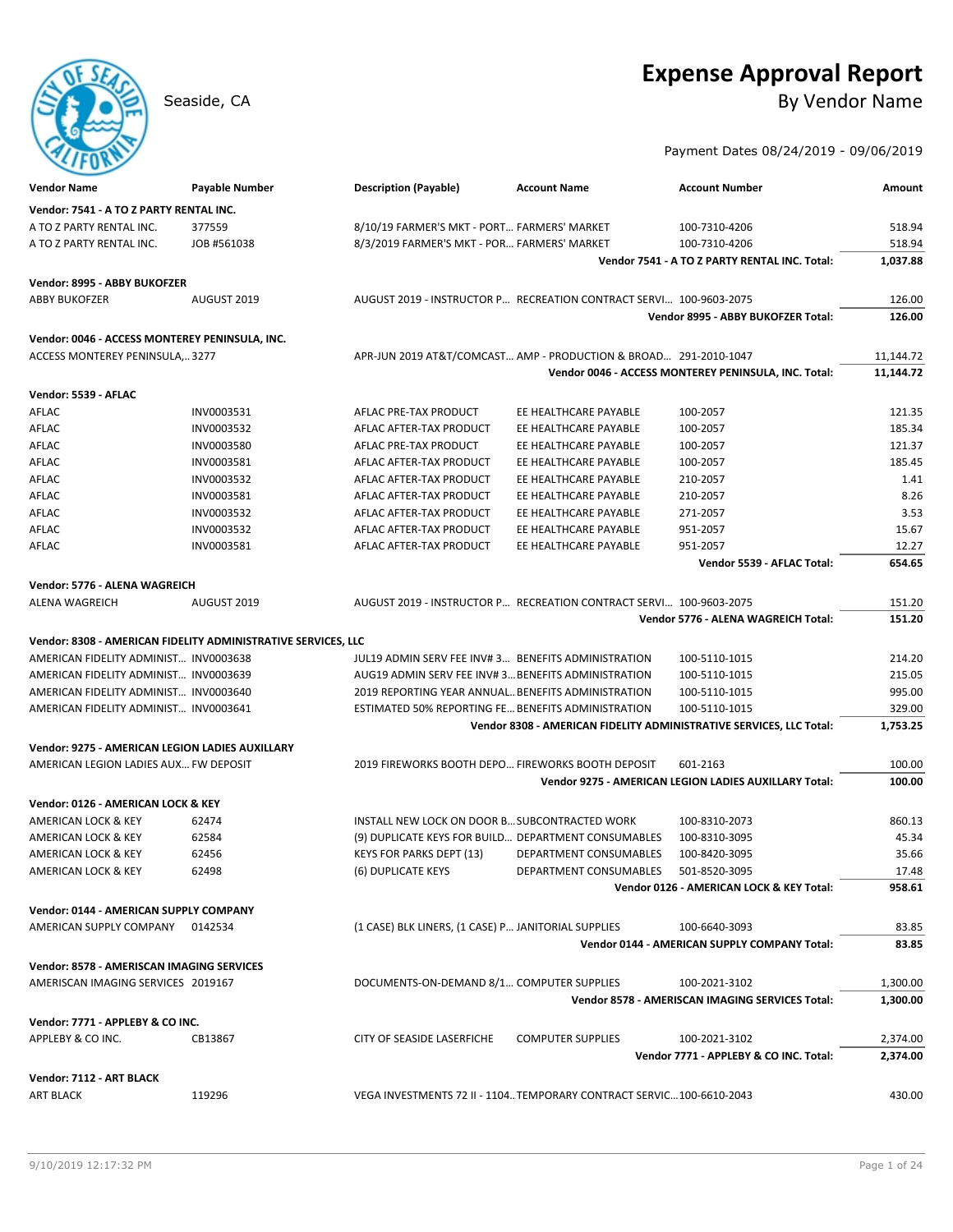| <b>Vendor Name</b>                             | Payable Number      | <b>Description (Payable)</b>                         | <b>Account Name</b>                                                  | <b>Account Number</b>                                           | Amount               |
|------------------------------------------------|---------------------|------------------------------------------------------|----------------------------------------------------------------------|-----------------------------------------------------------------|----------------------|
| <b>ART BLACK</b>                               | 119297              |                                                      | VEGA INVESTMENTS 72   - 1104 TEMPORARY CONTRACT SERVIC 100-6610-2043 |                                                                 | 430.00               |
|                                                |                     |                                                      |                                                                      | Vendor 7112 - ART BLACK Total:                                  | 860.00               |
| Vendor: 6747 - AT&T MOBILITY                   |                     |                                                      |                                                                      |                                                                 |                      |
| <b>AT&amp;T MOBILITY</b>                       | 287272498122 JUL'19 | ACCT #287272498122/INV #28 TELEPHONE                 |                                                                      | 100-6110-5132                                                   | 563.30               |
| <b>AT&amp;T MOBILITY</b>                       | 287021335618 JUL'19 | ACCT #287021335618; 7/9/19 - MOBILE COMMUNICATIONS   |                                                                      | 503-4010-5135                                                   | 594.90               |
| <b>AT&amp;T MOBILITY</b>                       | 287256319516 JUL'19 | ACCT #287256319516; 7/9/19 - MOBILE COMMUNICATIONS   |                                                                      | 503-4010-5135                                                   | 1,184.03             |
|                                                |                     |                                                      |                                                                      | Vendor 6747 - AT&T MOBILITY Total:                              | 2,342.23             |
| <b>Vendor: 0216 - AT&amp;T</b>                 |                     |                                                      |                                                                      |                                                                 |                      |
| AT&T                                           | 000013434023        |                                                      | BAN #9391059527; 07/07/2019  COMPUTER SUPPLIES/SOFTWA 100-6110-3102  |                                                                 | 214.59               |
| AT&T                                           | 000013451911        | BAN #9391059322; 7/12/19 - 8 TELEPHONE               |                                                                      | 503-4010-5132                                                   | 2,729.33             |
|                                                |                     |                                                      |                                                                      | Vendor 0216 - AT&T Total:                                       | 2,943.92             |
| Vendor: 8980 - ATHENA OCCMED                   |                     |                                                      |                                                                      |                                                                 |                      |
| ATHENA OCCMED                                  | 1205                | (1) STRESS TEST, (1) PRE-HIRE P MEDICAL EXAMS        |                                                                      | 100-6640-1026                                                   | 1,540.00             |
| ATHENA OCCMED                                  | 1204                | (2) FIRE DEPT PRE-HIRE PHYSIC MEDICAL EXAMS          |                                                                      | 100-6660-1026                                                   | 2,280.00             |
|                                                |                     |                                                      |                                                                      | Vendor 8980 - ATHENA OCCMED Total:                              | 3,820.00             |
|                                                |                     |                                                      |                                                                      |                                                                 |                      |
| Vendor: 9065 - BFT LP<br><b>BFT LP</b>         | 2126880-000         |                                                      |                                                                      |                                                                 |                      |
| <b>BFT LP</b>                                  | 2126880-000         | (20) SUPERIOR KIT GREEN BOX,  DEPARTMENT EQUIPMENT   |                                                                      | 100-8420-8187<br>342-8910-9570                                  | 2,060.46             |
|                                                |                     | (20) SUPERIOR KIT GREEN BOX,  PARKS IMPROVEMENTS     |                                                                      | Vendor 9065 - BFT LP Total:                                     | 1,632.19<br>3,692.65 |
|                                                |                     |                                                      |                                                                      |                                                                 |                      |
| Vendor: 3851 - BOUND TREE MEDICAL, LLC         |                     |                                                      |                                                                      |                                                                 |                      |
| BOUND TREE MEDICAL, LLC                        | 83298686            | (4) GLOVE DISPENSERS, SINGLE, CSA 74 PURCHASES       |                                                                      | 100-6640-3096                                                   | 209.72               |
| BOUND TREE MEDICAL, LLC                        | 83308190            | (20) CURAPLEX PATIENT TRANS CSA 74 PURCHASES         |                                                                      | 100-6640-3096                                                   | 392.22               |
|                                                |                     |                                                      |                                                                      | Vendor 3851 - BOUND TREE MEDICAL, LLC Total:                    | 601.94               |
| Vendor: 6290 - BURKE, WILLIAMS & SORENSEN, LLP |                     |                                                      |                                                                      |                                                                 |                      |
| BURKE, WILLIAMS & SORENSEN, 243816             |                     | JULY 2019 - LABOR REL AND E LEGAL SERVICES - SPECIAL |                                                                      | 100-3010-1023                                                   | 2,090.00             |
|                                                |                     |                                                      |                                                                      | Vendor 6290 - BURKE, WILLIAMS & SORENSEN, LLP Total:            | 2,090.00             |
| Vendor: 0457 - BURTON'S FIRE, INC.             |                     |                                                      |                                                                      |                                                                 |                      |
| BURTON'S FIRE, INC.                            | S45942              | MISC SUPPLIES 8/12/19                                | <b>VEHICLE PARTS</b>                                                 | 501-8520-6144                                                   | 261.50               |
|                                                |                     |                                                      |                                                                      | Vendor 0457 - BURTON'S FIRE, INC. Total:                        | 261.50               |
| Vendor: 0530 - CA. STATE DISBURSEMENT UNIT     |                     |                                                      |                                                                      |                                                                 |                      |
| CA. STATE DISBURSEMENT UNIT INV0003607         |                     | CASE NO.: 0530033626-01                              | <b>GARNISHMENT PAYABLE</b>                                           | 100-2059                                                        | 293.60               |
| CA. STATE DISBURSEMENT UNIT INV0003608         |                     | CASE NO.: 200000001441634                            | <b>GARNISHMENT PAYABLE</b>                                           | 100-2059                                                        | 1,698.51             |
| CA. STATE DISBURSEMENT UNIT INV0003609         |                     | CASE NO.: 200000001549267                            | <b>GARNISHMENT PAYABLE</b>                                           | 100-2059                                                        | 461.53               |
| CA. STATE DISBURSEMENT UNIT INV0003610         |                     | CASE NO: 200000001987788                             | <b>GARNISHMENT PAYABLE</b>                                           | 100-2059                                                        | 603.69               |
| CA. STATE DISBURSEMENT UNIT INV0003611         |                     | CASE NO: 200000001987788                             | <b>GARNISHMENT PAYABLE</b>                                           | 100-2059                                                        | 23.08                |
| CA. STATE DISBURSEMENT UNIT INV0003607         |                     | CASE NO.: 0530033626-01                              | <b>GARNISHMENT PAYABLE</b>                                           | 210-2059                                                        | 5.47                 |
|                                                |                     |                                                      |                                                                      | Vendor 0530 - CA. STATE DISBURSEMENT UNIT Total:                | 3,085.88             |
| Vendor: 5103 - CALIF LAW ENFRCMNT ASSOC        |                     |                                                      |                                                                      |                                                                 |                      |
| CALIF LAW ENFRCMNT ASSOC                       | CM0000265           | CRIVELLO ADJ                                         | MISC PAYROLL PAYABLES                                                | 100-2062                                                        | $-20.74$             |
| CALIF LAW ENFRCMNT ASSOC                       | CM0000266           | <b>DIRKES ADJ</b>                                    | MISC PAYROLL PAYABLES                                                | 100-2062                                                        | $-20.76$             |
| CALIF LAW ENFRCMNT ASSOC                       | CM0000267           | <b>FERNANDEZ ADJ</b>                                 | <b>MISC PAYROLL PAYABLES</b>                                         | 100-2062                                                        | $-10.38$             |
| CALIF LAW ENFRCMNT ASSOC                       | CM0000268           | TRUE-UP ADJ                                          | <b>MISC PAYROLL PAYABLES</b>                                         | 100-2062                                                        | $-0.62$              |
| CALIF LAW ENFRCMNT ASSOC                       | INV0003456          | POLICE DISABILITY                                    | MISC PAYROLL PAYABLES                                                | 100-2062                                                        | 31.14                |
| CALIF LAW ENFRCMNT ASSOC                       | INV0003457          | POLICE DISABILITY                                    | MISC PAYROLL PAYABLES                                                | 100-2062                                                        | 352.90               |
| CALIF LAW ENFRCMNT ASSOC                       | INV0003498          | POLICE DISABILITY                                    | MISC PAYROLL PAYABLES                                                | 100-2062                                                        | 31.14                |
| CALIF LAW ENFRCMNT ASSOC                       | INV0003499          | POLICE DISABILITY                                    | MISC PAYROLL PAYABLES                                                | 100-2062                                                        | 311.40               |
| CALIF LAW ENFRCMNT ASSOC                       |                     |                                                      |                                                                      | 100-2062                                                        |                      |
|                                                | INV0003540          | POLICE DISABILITY                                    | MISC PAYROLL PAYABLES                                                |                                                                 | 31.14<br>301.02      |
| CALIF LAW ENFRCMNT ASSOC                       | INV0003541          | POLICE DISABILITY                                    | MISC PAYROLL PAYABLES                                                | 100-2062                                                        |                      |
| CALIF LAW ENFRCMNT ASSOC                       | INV0003589          | POLICE DISABILITY                                    | MISC PAYROLL PAYABLES                                                | 100-2062                                                        | 31.14                |
| CALIF LAW ENFRCMNT ASSOC                       | INV0003590          | POLICE DISABILITY                                    | MISC PAYROLL PAYABLES                                                | 100-2062<br>Vendor 5103 - CALIF LAW ENFRCMNT ASSOC Total:       | 249.12<br>1,286.50   |
|                                                |                     |                                                      |                                                                      |                                                                 |                      |
| Vendor: 0487 - CALIF PEACE OFFICERS ASSN       |                     |                                                      |                                                                      |                                                                 |                      |
| CALIF PEACE OFFICERS ASSN                      | 169060.             | LEADERSHIP DEV COURSE - C. D TRAINING & EDUCAITON    |                                                                      | 100-6130-1029<br>Vendor 0487 - CALIF PEACE OFFICERS ASSN Total: | 1,175.00             |
|                                                |                     |                                                      |                                                                      |                                                                 | 1,175.00             |
| Vendor: 4508 - CALPERS LONG-TERM CARE PROGRAM  |                     |                                                      |                                                                      |                                                                 |                      |
| CALPERS LONG-TERM CARE PR INV0003520           |                     | <b>EMPLOYEE PREMIUM</b>                              | MISC PAYROLL PAYABLES                                                | 100-2062                                                        | 153.65               |
| CALPERS LONG-TERM CARE PR INV0003573           |                     | <b>EMPLOYEE PREMIUM</b>                              | MISC PAYROLL PAYABLES                                                | 100-2062                                                        | 153.65               |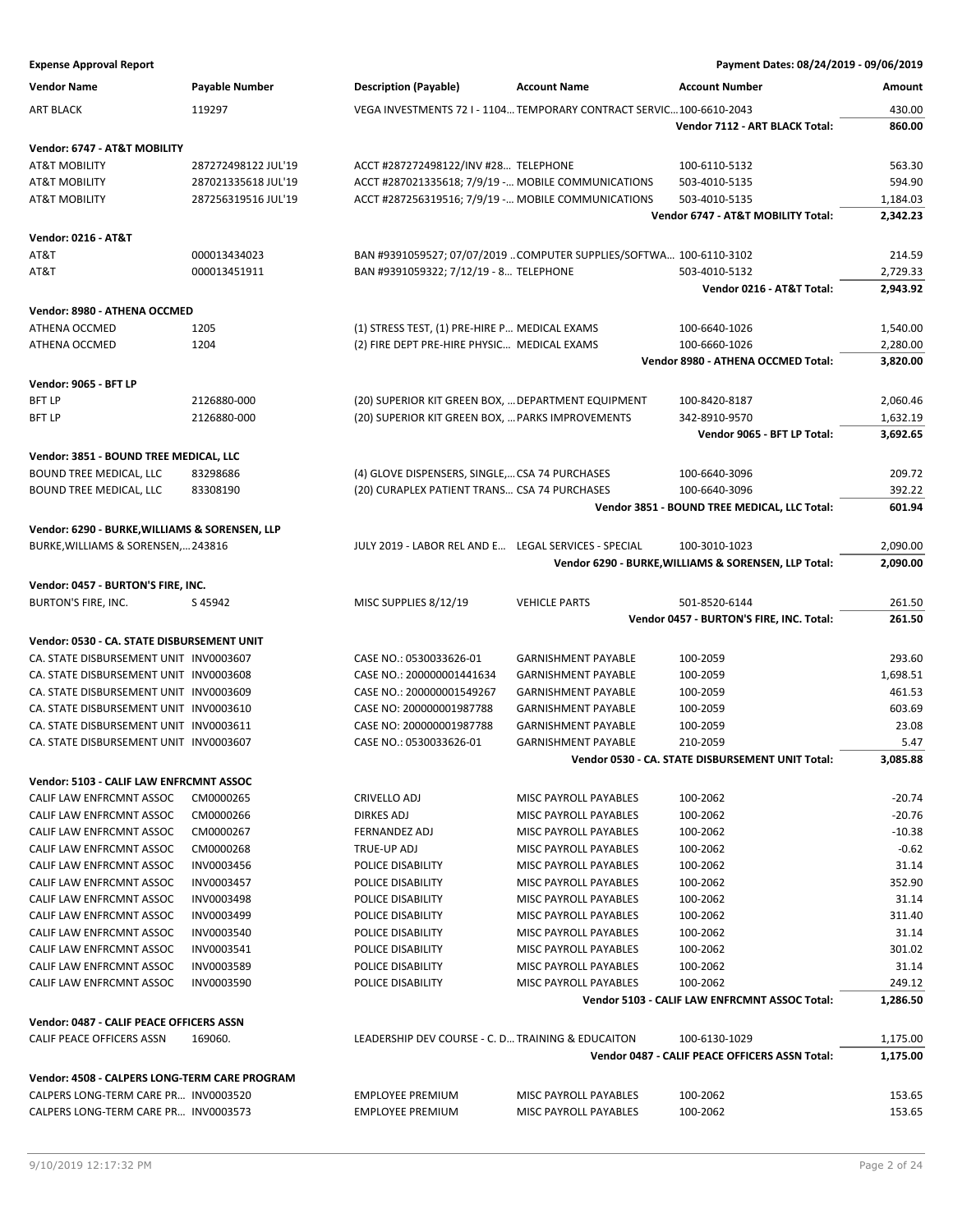| <b>Expense Approval Report</b>                                                       |                                                                               |                                                                                                    |                        | Payment Dates: 08/24/2019 - 09/06/2019                                              |                  |
|--------------------------------------------------------------------------------------|-------------------------------------------------------------------------------|----------------------------------------------------------------------------------------------------|------------------------|-------------------------------------------------------------------------------------|------------------|
| <b>Vendor Name</b>                                                                   | <b>Payable Number</b>                                                         | <b>Description (Payable)</b>                                                                       | <b>Account Name</b>    | <b>Account Number</b>                                                               | Amount           |
| CALPERS LONG-TERM CARE PR INV0003604                                                 |                                                                               | <b>EMPLOYEE PREMIUM</b>                                                                            | MISC PAYROLL PAYABLES  | 100-2062                                                                            | 153.65           |
|                                                                                      |                                                                               |                                                                                                    |                        | Vendor 4508 - CALPERS LONG-TERM CARE PROGRAM Total:                                 | 460.95           |
| Vendor: 7527 - CENTRAL COAST BOMBERS                                                 |                                                                               |                                                                                                    |                        |                                                                                     |                  |
| <b>CENTRAL COAST BOMBERS</b>                                                         | <b>FW DEPOSIT</b>                                                             | 2019 FIREWORKS BOOTH DEPO FIREWORKS BOOTH DEPOSIT                                                  |                        | 601-2163                                                                            | 100.00           |
|                                                                                      |                                                                               |                                                                                                    |                        | Vendor 7527 - CENTRAL COAST BOMBERS Total:                                          | 100.00           |
| Vendor: 5126 - CENTRAL COAST GLASS & WINDOW CO.                                      |                                                                               |                                                                                                    |                        |                                                                                     |                  |
| CENTRAL COAST GLASS & WIN 32064                                                      |                                                                               | (1) 1/4" GRAY GLASS, NON TEM DEPARTMENT CONSUMABLES 113-8730-3095                                  |                        |                                                                                     | 427.58           |
|                                                                                      |                                                                               |                                                                                                    |                        | Vendor 5126 - CENTRAL COAST GLASS & WINDOW CO. Total:                               | 427.58           |
| Vendor: 8897 - CITY DATA SERVICES, LLC                                               |                                                                               |                                                                                                    |                        |                                                                                     |                  |
| CITY DATA SERVICES, LLC                                                              | 1934                                                                          | JUL-SEPT 2019 - MONTHLY MAI CONSULTANT                                                             |                        | 200-5410-1030                                                                       | 1,275.00         |
|                                                                                      |                                                                               |                                                                                                    |                        | Vendor 8897 - CITY DATA SERVICES, LLC Total:                                        | 1,275.00         |
| Vendor: 7644 - COMCAST BUSINESS                                                      |                                                                               |                                                                                                    |                        |                                                                                     |                  |
| <b>COMCAST BUSINESS</b>                                                              | 86718097                                                                      | ACCT #939827683; 8/15/19 - 9/ DATA COMMUNICATION                                                   |                        | 503-4010-5138                                                                       | 4,779.50         |
|                                                                                      |                                                                               |                                                                                                    |                        | Vendor 7644 - COMCAST BUSINESS Total:                                               | 4,779.50         |
| Vendor: 6553 - COMCAST                                                               |                                                                               |                                                                                                    |                        |                                                                                     |                  |
| COMCAST                                                                              | 08/06/19 - 09/05/19                                                           | acct #8155 10 027 0033792                                                                          | DEPARTMENT CONSUMABLES | 100-9310-3095                                                                       | 39.68            |
| COMCAST                                                                              | 8/6/19-9/5/19                                                                 | ACCT #8155 10 027 0002821; 8 SENIOR ACTIVITIES                                                     |                        | 251-9500-7125                                                                       | 28.38            |
|                                                                                      |                                                                               |                                                                                                    |                        | Vendor 6553 - COMCAST Total:                                                        | 68.06            |
| Vendor: 0780 - COMMERCIAL TRUCK CO.                                                  |                                                                               |                                                                                                    |                        |                                                                                     |                  |
| COMMERCIAL TRUCK CO.                                                                 | 1037581                                                                       | (2) 4 FITTING, (1) SLICK MIST                                                                      | <b>VEHICLE PARTS</b>   | 501-8520-6144                                                                       | 32.50            |
|                                                                                      |                                                                               |                                                                                                    |                        | Vendor 0780 - COMMERCIAL TRUCK CO. Total:                                           | 32.50            |
|                                                                                      | Vendor: 9276 - COMMISSION ON ACCREDITATION FOR LAW ENFORCEMENT AGENCIES, INC. |                                                                                                    |                        |                                                                                     |                  |
| COMMISSION ON ACCREDITATI INV31654                                                   |                                                                               | (1) ACCREDITATION FEE (A. PRI CALEA PROGRAM                                                        |                        | 100-6110-4202                                                                       | 11,450.00        |
|                                                                                      |                                                                               |                                                                                                    |                        | Vendor 9276 - COMMISSION ON ACCREDITATION FOR LAW ENFORCEMENT AGENCIES, INC. Total: | 11,450.00        |
| Vendor: 6204 - CONCERN HEALTH                                                        |                                                                               |                                                                                                    |                        |                                                                                     |                  |
| <b>CONCERN HEALTH</b>                                                                | CN2002031                                                                     | AUGUST 2019 - PER EMPLOYEE  CONSULTANT                                                             |                        | 100-2031-1030                                                                       | 690.25           |
|                                                                                      |                                                                               |                                                                                                    |                        | Vendor 6204 - CONCERN HEALTH Total:                                                 | 690.25           |
| Vendor: 0814 - CONSOLIDATED ELECTRICAL DISTRIBUTORS                                  |                                                                               |                                                                                                    |                        |                                                                                     |                  |
| CONSOLIDATED ELECTRICAL DIS4914-576764                                               |                                                                               | (1) 4" SQ P-OLET RAISED CVR, (1 DEPARTMENT CONSUMABLES 113-8730-3095                               |                        |                                                                                     | 43.30            |
|                                                                                      |                                                                               |                                                                                                    |                        | Vendor 0814 - CONSOLIDATED ELECTRICAL DISTRIBUTORS Total:                           | 43.30            |
| Vendor: 3396 - CORMA SUMPTOR                                                         |                                                                               |                                                                                                    |                        |                                                                                     |                  |
| <b>CORMA SUMPTOR</b>                                                                 | 117788                                                                        | DEPOSIT REFUND FOR LAGUNA RENTAL DEPOSITS                                                          |                        | 257-2345                                                                            | 126.18           |
|                                                                                      |                                                                               |                                                                                                    |                        | Vendor 3396 - CORMA SUMPTOR Total:                                                  | 126.18           |
| Vendor: 8493 - CORODATA RECORDS MGMT., INC.                                          |                                                                               |                                                                                                    |                        |                                                                                     |                  |
| CORODATA RECORDS MGMT., I RS3089250                                                  |                                                                               | JUNE 2019 - STORAGE SERVICES CONTRACT SERVICES                                                     |                        | 100-2021-2075                                                                       | 361.13<br>411.33 |
| CORODATA RECORDS MGMT., I RS3097461                                                  |                                                                               | JULY 2019 - STORAGE SERVICES CONTRACT SERVICES                                                     |                        | 100-2021-2075<br>Vendor 8493 - CORODATA RECORDS MGMT., INC. Total:                  | 772.46           |
|                                                                                      |                                                                               |                                                                                                    |                        |                                                                                     |                  |
| Vendor: 2279 - COUNTY OF MONTEREY IT DEPT.<br>COUNTY OF MONTEREY IT DEPT. 847 6/2019 |                                                                               |                                                                                                    |                        |                                                                                     |                  |
|                                                                                      |                                                                               | JUNE 2019 - SEASIDE FIRE DEPT  COUNTY COMMUNICATIONS                                               |                        | 100-6610-2041<br>Vendor 2279 - COUNTY OF MONTEREY IT DEPT. Total:                   | 410.31<br>410.31 |
|                                                                                      |                                                                               |                                                                                                    |                        |                                                                                     |                  |
| Vendor: 7044 - CSG CONSULTANTS, INC.<br>CSG CONSULTANTS, INC.                        |                                                                               |                                                                                                    |                        |                                                                                     | 2,115.00         |
| CSG CONSULTANTS, INC.                                                                | 25483<br>26066                                                                | JUNE 2019 - BUILDING SVCS FO SUBCONTRACTED WORK<br>JULY 2019 - BUILDING SVCS FORSUBCONTRACTED WORK |                        | 100-7210-2073<br>100-7210-2073                                                      | 2,070.00         |
|                                                                                      |                                                                               |                                                                                                    |                        | Vendor 7044 - CSG CONSULTANTS, INC. Total:                                          | 4,185.00         |
| Vendor: 0922 - CYPRESS COAST FORD-LINCOLN                                            |                                                                               |                                                                                                    |                        |                                                                                     |                  |
| CYPRESS COAST FORD-LINCOLN 195119                                                    |                                                                               | $(1)$ MOTOR, $(1)$ RELAY                                                                           | <b>VEHICLE PARTS</b>   | 501-8520-6144                                                                       | 441.11           |
| CYPRESS COAST FORD-LINCOLN 195170                                                    |                                                                               | (6) ROTOR ASY, (2) KIT - BRAK, ( VEHICLE PARTS                                                     |                        | 501-8520-6144                                                                       | 1,522.46         |
| CYPRESS COAST FORD-LINCOLN 195172                                                    |                                                                               | $(1)$ HOUSING, $(1)$ SHAFT - FR                                                                    | <b>VEHICLE PARTS</b>   | 501-8520-6144                                                                       | 235.12           |
| CYPRESS COAST FORD-LINCOLN 195314                                                    |                                                                               | (1) WEATHERSTRP                                                                                    | <b>VEHICLE PARTS</b>   | 501-8520-6144                                                                       | 95.10            |
| CYPRESS COAST FORD-LINCOLN 343806                                                    |                                                                               | 2014 FORD EXPLORER - REPLAC OUTSIDE REPAIRS                                                        |                        | 501-8520-6148                                                                       | 1,936.71         |
| CYPRESS COAST FORD-LINCOLN 343843                                                    |                                                                               | 2000 FORD EXPEDITION - VEHIC OUTSIDE REPAIRS                                                       |                        | 501-8520-6148                                                                       | 62.50            |
| CYPRESS COAST FORD-LINCOLN 343971                                                    |                                                                               | TRANSMISSION - 2014 FORD EX OUTSIDE REPAIRS                                                        |                        | 501-8520-6148                                                                       | 5,024.58         |
|                                                                                      |                                                                               |                                                                                                    |                        | Vendor 0922 - CYPRESS COAST FORD-LINCOLN Total:                                     | 9,317.58         |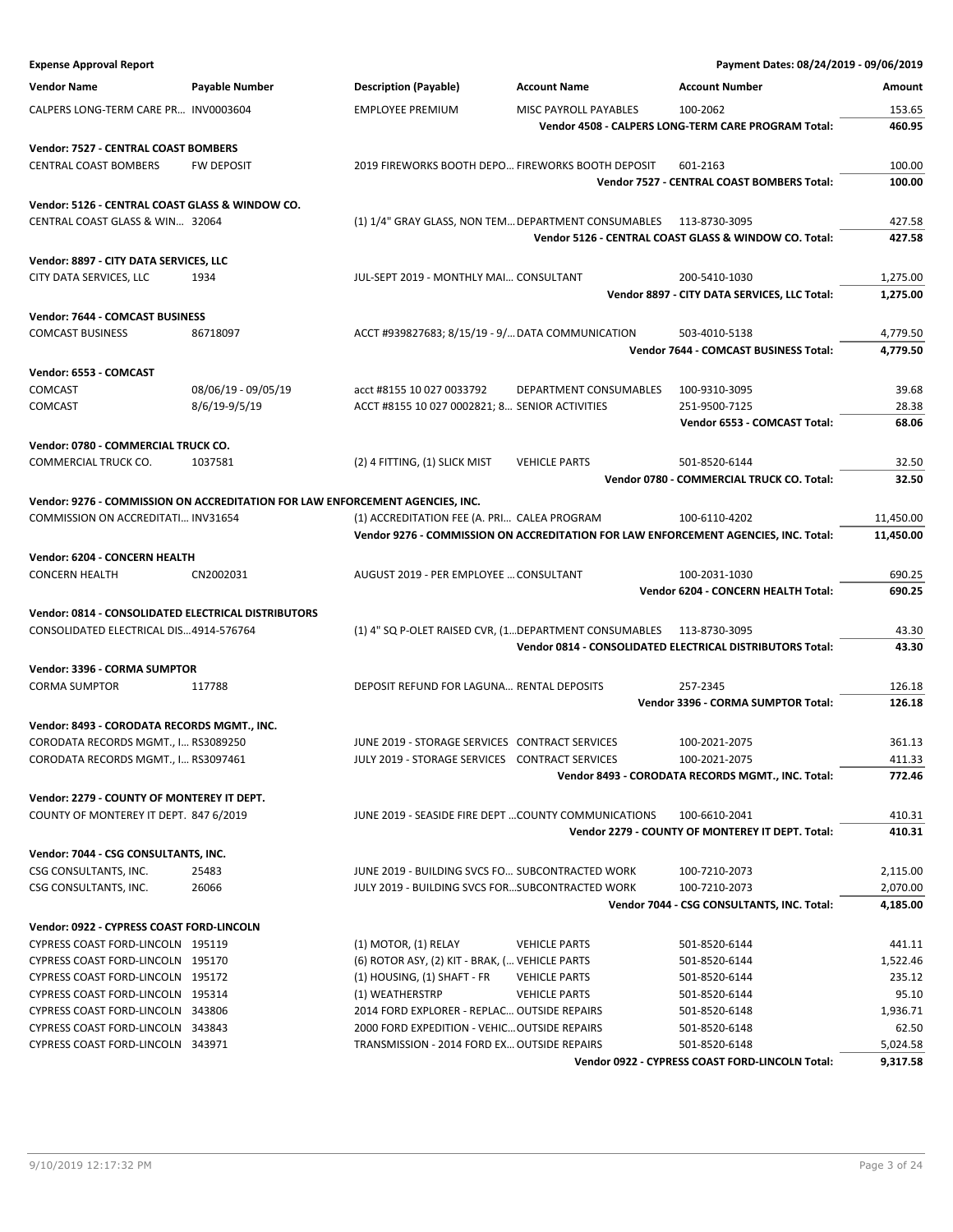| <b>Expense Approval Report</b>                                                     |                       |                                                                                                     |                                                                      | Payment Dates: 08/24/2019 - 09/06/2019                 |                      |
|------------------------------------------------------------------------------------|-----------------------|-----------------------------------------------------------------------------------------------------|----------------------------------------------------------------------|--------------------------------------------------------|----------------------|
| <b>Vendor Name</b>                                                                 | <b>Payable Number</b> | <b>Description (Payable)</b>                                                                        | <b>Account Name</b>                                                  | <b>Account Number</b>                                  | Amount               |
| Vendor: 6818 - DE LAGE LANDEN                                                      |                       |                                                                                                     |                                                                      |                                                        |                      |
| DE LAGE LANDEN                                                                     | 64703979              | SHARP / MXM904 PROPERTY T COPIER SERVICES                                                           |                                                                      | 100-5110-2044                                          | 108.37               |
|                                                                                    |                       |                                                                                                     |                                                                      | Vendor 6818 - DE LAGE LANDEN Total:                    | 108.37               |
| Vendor: 1004 - DEPARTMENT OF JUSTICE                                               |                       |                                                                                                     |                                                                      |                                                        |                      |
| DEPARTMENT OF JUSTICE                                                              | 395796                | JULY 2019 - FINGERPRINT APPS  PERSONNEL RECRUITMENT                                                 |                                                                      | 100-2031-2064                                          | 32.00                |
|                                                                                    |                       |                                                                                                     |                                                                      | Vendor 1004 - DEPARTMENT OF JUSTICE Total:             | 32.00                |
| Vendor: 1048 - DOCTORS ON DUTY                                                     |                       |                                                                                                     |                                                                      |                                                        |                      |
| DOCTORS ON DUTY                                                                    | 1109955               | RANDOM TESTING - PUBLIC W SUBCONTRACTED WORK                                                        |                                                                      | 951-8820-2073                                          | 32.50                |
| DOCTORS ON DUTY                                                                    | 1109961               | RANDOM TESTING - PUBLIC W SUBCONTRACTED WORK                                                        |                                                                      | 951-8820-2073                                          | 32.50                |
|                                                                                    |                       |                                                                                                     |                                                                      | Vendor 1048 - DOCTORS ON DUTY Total:                   | 65.00                |
| Vendor: 4795 - DOCUTEC                                                             |                       |                                                                                                     |                                                                      |                                                        |                      |
| <b>DOCUTEC</b>                                                                     | 21097                 | (1) WHEELWRITER RIBBON, (1) L. STATIONARY SUPPLIES                                                  |                                                                      | 100-6110-3092                                          | 28.34                |
|                                                                                    |                       |                                                                                                     |                                                                      | Vendor 4795 - DOCUTEC Total:                           | 28.34                |
| Vendor: 5163 - DON CHAPIN COMPANY, INC.                                            |                       |                                                                                                     |                                                                      |                                                        |                      |
| DON CHAPIN COMPANY, INC.                                                           | 219073*03             | GRATE REPLACEMENT PROJ TH BICYCLE SAFE STORM GRATE                                                  |                                                                      | 210-8210-9576                                          | 5,557.50             |
|                                                                                    |                       |                                                                                                     |                                                                      | Vendor 5163 - DON CHAPIN COMPANY, INC. Total:          | 5,557.50             |
| Vendor: 4892 - EDGES ELECTRICAL GROUP                                              |                       |                                                                                                     |                                                                      |                                                        |                      |
| <b>EDGES ELECTRICAL GROUP</b>                                                      | S4724056.001          | MISC SUPPLIES - CITY HALL CONSUBCONTRACTED WORK                                                     |                                                                      | 100-8430-2073                                          | 164.18               |
| <b>EDGES ELECTRICAL GROUP</b>                                                      | S4725704.001          | <b>MISC POMA SUPPLIES</b>                                                                           | DEPARTMENT CONSUMABLES                                               | 113-8730-3095                                          | 92.51                |
| <b>EDGES ELECTRICAL GROUP</b>                                                      | S4726308.001          | MISC POMA SUPPLIES                                                                                  | DEPARTMENT CONSUMABLES                                               | 113-8730-3095                                          | 50.15                |
| <b>EDGES ELECTRICAL GROUP</b>                                                      | S4727672.001          | MISC POMA SUPPLIES                                                                                  | DEPARTMENT CONSUMABLES                                               | 113-8730-3095                                          | 123.71               |
|                                                                                    |                       |                                                                                                     |                                                                      | Vendor 4892 - EDGES ELECTRICAL GROUP Total:            | 430.55               |
|                                                                                    |                       |                                                                                                     |                                                                      |                                                        |                      |
| Vendor: 7105 - EMERGENCY VEHICLE SPECIALISTS                                       |                       |                                                                                                     |                                                                      |                                                        |                      |
| <b>EMERGENCY VEHICLE SPECIALIS10143</b><br><b>EMERGENCY VEHICLE SPECIALIS10144</b> |                       | (2) PATROL BUILDS/2019 DODG DEPARTMENT EQUIPMENT<br>ADDITIONAL PARTS NEEDED FO DEPARTMENT EQUIPMENT |                                                                      | 100-6120-8187<br>100-6120-8187                         | 6,000.00<br>2,187.95 |
|                                                                                    |                       |                                                                                                     |                                                                      | Vendor 7105 - EMERGENCY VEHICLE SPECIALISTS Total:     | 8,187.95             |
|                                                                                    |                       |                                                                                                     |                                                                      |                                                        |                      |
| Vendor: 7020 - ERIC RANSOM                                                         |                       |                                                                                                     |                                                                      |                                                        |                      |
| <b>ERIC RANSOM</b>                                                                 | AUGUST 2019           | AUGUST 2019 - INSTRUCTOR P RECREATION CONTRACT SERVI 100-9603-2075                                  |                                                                      |                                                        | 1,015.70             |
|                                                                                    |                       |                                                                                                     |                                                                      | Vendor 7020 - ERIC RANSOM Total:                       | 1,015.70             |
| Vendor: 5969 - FASTENAL COMPANY                                                    |                       |                                                                                                     |                                                                      |                                                        |                      |
| FASTENAL COMPANY                                                                   | CASEA94926            | MISC SUPPLIES FOR TRAILER 604 VEHICLE PARTS                                                         |                                                                      | 501-8520-6144                                          | 30.21                |
|                                                                                    |                       |                                                                                                     |                                                                      | Vendor 5969 - FASTENAL COMPANY Total:                  | 30.21                |
| Vendor: 1224 - FIRST ALARM                                                         |                       |                                                                                                     |                                                                      |                                                        |                      |
| <b>FIRST ALARM</b>                                                                 | 487184                | 656 BROADWAY AVE - 3V LITHI DEPARTMENT CONSUMABLES                                                  |                                                                      | 100-8310-3095                                          | 6.00                 |
|                                                                                    |                       |                                                                                                     |                                                                      | Vendor 1224 - FIRST ALARM Total:                       | 6.00                 |
| Vendor: 1268 - FRANCHISE TAX BOARD                                                 |                       |                                                                                                     |                                                                      |                                                        |                      |
| <b>FRANCHISE TAX BOARD</b>                                                         | INV0003535            | EWO #: 526446309440619983                                                                           | <b>GARNISHMENT PAYABLE</b>                                           | 100-2059                                               | 8.74                 |
| <b>FRANCHISE TAX BOARD</b>                                                         | INV0003535            | EWO #: 526446309440619983                                                                           | <b>GARNISHMENT PAYABLE</b>                                           | 113-2059                                               | 191.26               |
|                                                                                    |                       |                                                                                                     |                                                                      | Vendor 1268 - FRANCHISE TAX BOARD Total:               | 200.00               |
| Vendor: 6306 - GAVILAN PEST CONTROL                                                |                       |                                                                                                     |                                                                      |                                                        |                      |
| <b>GAVILAN PEST CONTROL</b>                                                        | 0125178               | SEASIDE FIRE DEPT - GENERAL P TEMPORARY CONTRACT SERVIC 100-6640-2043                               |                                                                      |                                                        | 71.00                |
| <b>GAVILAN PEST CONTROL</b>                                                        | SR 38500              |                                                                                                     | SEASIDE FIRE DEPT - FLEA TREA TEMPORARY CONTRACT SERVIC100-6640-2043 |                                                        | 125.00               |
|                                                                                    |                       |                                                                                                     |                                                                      | Vendor 6306 - GAVILAN PEST CONTROL Total:              | 196.00               |
| <b>Vendor: 1385 - GOVT FINANCE OFFICERS ASSOCIATION</b>                            |                       |                                                                                                     |                                                                      |                                                        |                      |
| GOVT FINANCE OFFICERS ASSOC2930363                                                 |                       | NEWSLETTER AD FOR 8/1/2019 PERSONNEL RECRUITMENT                                                    |                                                                      | 100-2031-2064                                          | 150.00               |
|                                                                                    |                       |                                                                                                     |                                                                      | Vendor 1385 - GOVT FINANCE OFFICERS ASSOCIATION Total: | 150.00               |
| Vendor: 1388 - GRAINGER                                                            |                       |                                                                                                     |                                                                      |                                                        |                      |
| <b>GRAINGER</b>                                                                    | 9260642872            | (1) TRAILER JACK                                                                                    | DEPARTMENT CONSUMABLES                                               | 100-8430-3095                                          | 135.45               |
| <b>GRAINGER</b>                                                                    | 9262725840            | (1) ROLLER CHN SPROCKT, (1) C DEPARTMENT CONSUMABLES                                                |                                                                      | 113-8730-3095                                          | 24.88                |
| <b>GRAINGER</b>                                                                    | 9262725857            | (2) V-BELT, (1) ROLLER CHAIN                                                                        | DEPARTMENT CONSUMABLES                                               | 113-8730-3095                                          | 56.54                |
| GRAINGER                                                                           | 9266144055            | (5) V-BELT, A33 (POMA)                                                                              | DEPARTMENT CONSUMABLES                                               | 113-8730-3095                                          | 49.33                |
| <b>GRAINGER</b>                                                                    | 9259241835            | (1) IMPACT UTILITY GLOVE                                                                            | DEPARTMENT CONSUMABLES                                               | 501-8520-3095                                          | 17.16                |
| <b>GRAINGER</b>                                                                    | 9257735879            | (4) RATCHET, (1) CHAIN, (4) SLIP VEHICLE PARTS                                                      |                                                                      | 501-8520-6144                                          | 332.16               |
| <b>GRAINGER</b>                                                                    | 9258670216            | (1) CHAIN, (4) SLIP HOOKS                                                                           | <b>VEHICLE PARTS</b>                                                 | 501-8520-6144                                          | $-176.07$            |
|                                                                                    |                       |                                                                                                     |                                                                      | Vendor 1388 - GRAINGER Total:                          | 439.45               |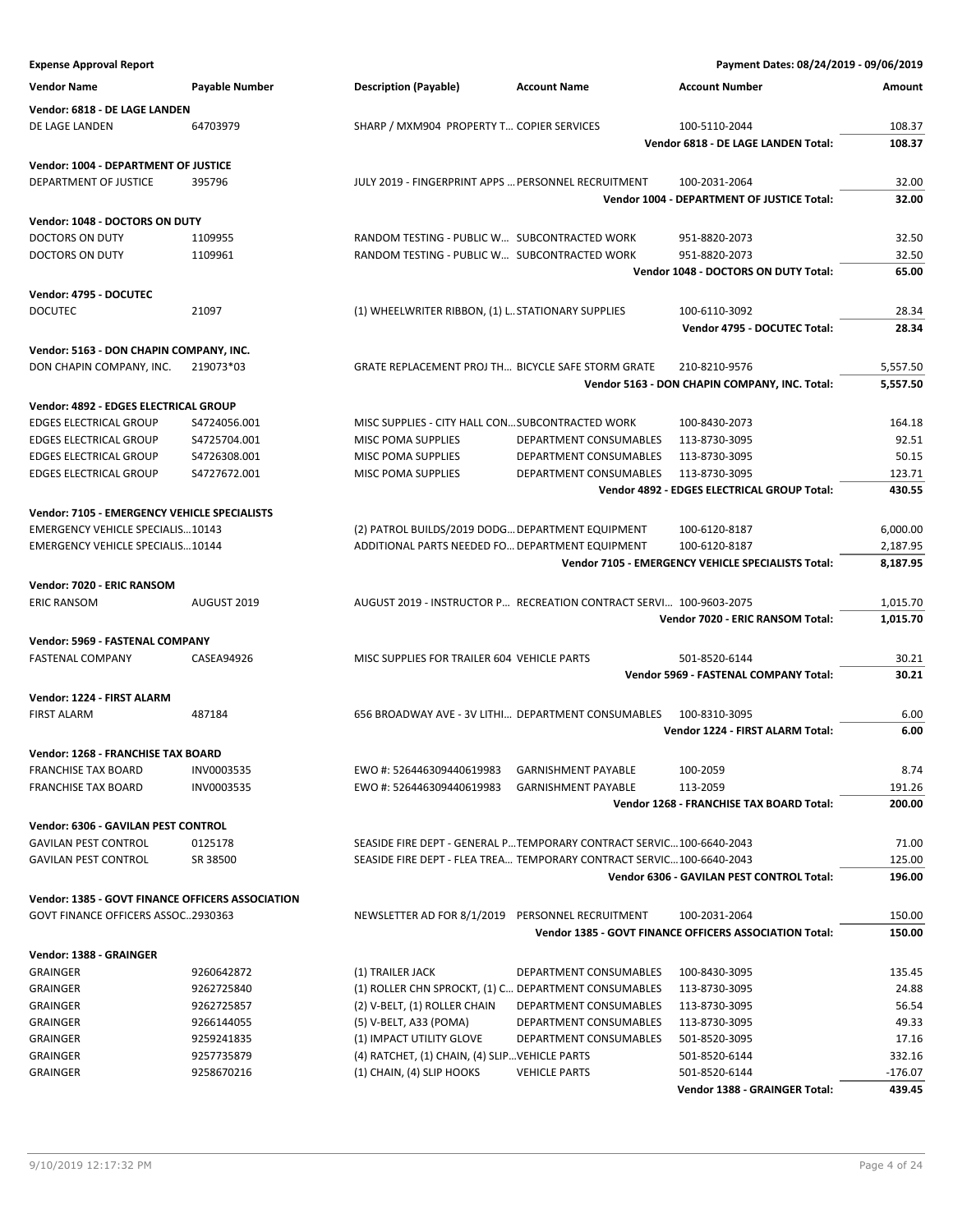| Payment Dates: 08/24/2019 - 09/06/2019 |
|----------------------------------------|
|                                        |

| <b>Vendor Name</b>                        | <b>Payable Number</b> | <b>Description (Payable)</b>                          | <b>Account Name</b>                                                   | <b>Account Number</b>                           | Amount       |
|-------------------------------------------|-----------------------|-------------------------------------------------------|-----------------------------------------------------------------------|-------------------------------------------------|--------------|
| Vendor: 1392 - GRANITE ROCK COMPANY       |                       |                                                       |                                                                       |                                                 |              |
| <b>GRANITE ROCK COMPANY</b>               | 1183191               | TICKET #660359; AGG BASE FOR DEPARTMENT CONSUMABLES   |                                                                       | 100-8310-3095                                   | 303.54       |
| <b>GRANITE ROCK COMPANY</b>               | 1184468               | CREDIT FOR (8) PALLETS / TICKE DEPARTMENT CONSUMABLES |                                                                       | 100-8310-3095                                   | $-131.10$    |
| <b>GRANITE ROCK COMPANY</b>               | 1184718               | 5.85 TONS SMALL COBBLES 2"-4 DEPARTMENT CONSUMABLES   |                                                                       | 100-8310-3095                                   | 863.51       |
| <b>GRANITE ROCK COMPANY</b>               | CM121117              | CREDIT OF \$59.00                                     | DEPARTMENT CONSUMABLES                                                | 100-8310-3095                                   | $-59.00$     |
| <b>GRANITE ROCK COMPANY</b>               | CM121218              | <b>CREDIT OF \$240.49</b>                             | DEPARTMENT CONSUMABLES                                                | 100-8310-3095                                   | $-240.49$    |
| <b>GRANITE ROCK COMPANY</b>               | CM122117              | <b>CREDIT OF \$30.69</b>                              | DEPARTMENT CONSUMABLES                                                | 100-8310-3095                                   | $-30.69$     |
| <b>GRANITE ROCK COMPANY</b>               | CM40317               | <b>CREDIT OF \$37.31</b>                              | DEPARTMENT CONSUMABLES                                                | 100-8310-3095                                   | $-37.31$     |
| <b>GRANITE ROCK COMPANY</b>               | 1184879               | 1.30 TONS #2 COARSE PLASTER  DEPARTMENT CONSUMABLES   |                                                                       | 100-8420-3095                                   | 77.40        |
| <b>GRANITE ROCK COMPANY</b>               | 1182314               | (2) 48" WOOD STAKES                                   | DEPARTMENT CONSUMABLES                                                | 100-8430-3095                                   | 38.24        |
| <b>GRANITE ROCK COMPANY</b>               | 1184685               | 2.37 TONS AGG BASE, POOL TR DEPARTMENT CONSUMABLES    |                                                                       | 210-8110-3095                                   | 290.14       |
| <b>GRANITE ROCK COMPANY</b>               | 1184965               | (30) REBAR GUARDS / TICKET # DEPARTMENT CONSUMABLES   |                                                                       | 210-8110-3095                                   | 13.11        |
| <b>GRANITE ROCK COMPANY</b>               | 1185075               | (1) NYLON LINE NEON YLW / TI DEPARTMENT CONSUMABLES   |                                                                       | 210-8110-3095                                   | 5.90         |
| <b>GRANITE ROCK COMPANY</b>               | 1187364               | 2.21 TONS AGG BASE / TICKET  DEPARTMENT CONSUMABLES   |                                                                       | 210-8110-3095                                   | 111.06       |
| <b>GRANITE ROCK COMPANY</b>               | 987430                | FY 2019 CUTINO PARK PHASE 1  PARKS IMPROVEMENTS       |                                                                       | 348-8910-9570                                   | 836,961.91   |
| <b>GRANITE ROCK COMPANY</b>               | 987777                | FY 2019 CUTINO PARK PHASE 1  PARKS IMPROVEMENTS       |                                                                       | 348-8910-9570                                   | 465,908.05   |
| <b>GRANITE ROCK COMPANY</b>               | 1186108               | 1.31 TONS #2 COARSE PLASTER  DEPARTMENT CONSUMABLES   |                                                                       | 401-8620-3095                                   | 78.00        |
| <b>GRANITE ROCK COMPANY</b>               | 1187696               | 2.0 CU YD SAND SLURRY; 1-3.75 DEPARTMENT CONSUMABLES  |                                                                       | 951-8820-3095                                   | 525.27       |
|                                           |                       |                                                       |                                                                       | Vendor 1392 - GRANITE ROCK COMPANY Total:       | 1,304,677.54 |
| Vendor: 3154 - GREEN VALLEY LANSCAPE INC. |                       |                                                       |                                                                       |                                                 |              |
| GREEN VALLEY LANSCAPE INC.                | 35226                 | (2) 5 GAL. COPROSMA, (1) GOP DEPARTMENT CONSUMABLES   |                                                                       | 100-8420-3095                                   | 49.77        |
|                                           |                       |                                                       |                                                                       | Vendor 3154 - GREEN VALLEY LANSCAPE INC. Total: | 49.77        |
|                                           |                       |                                                       |                                                                       |                                                 |              |
| Vendor: 7488 - HARRIS CORPORATION - PSPC  |                       |                                                       |                                                                       |                                                 |              |
| <b>HARRIS CORPORATION - PSPC</b>          | 93321573              | Radio Repair - NB173                                  | <b>EQUIPMENT REPAIR</b>                                               | 100-6110-2054                                   | 81.60        |
| <b>HARRIS CORPORATION - PSPC</b>          | 93325574              | Radio Repair - NB174                                  | <b>EQUIPMENT REPAIR</b>                                               | 100-6110-2054                                   | 53.83        |
| <b>HARRIS CORPORATION - PSPC</b>          | 93325574              | Radio Repair - NB174                                  | <b>EQUIPMENT REPAIR</b>                                               | 100-6110-2054                                   | 16.28        |
| <b>HARRIS CORPORATION - PSPC</b>          | 93320636              | RADIO REPAIR - NB174                                  | <b>RADIO REPAIR</b>                                                   | 100-6120-2052                                   | 1,550.00     |
| <b>HARRIS CORPORATION - PSPC</b>          | 93321573              | Radio Repair - NB173                                  | <b>RADIO REPAIR</b>                                                   | 100-6120-2052                                   | 2,243.40     |
| <b>HARRIS CORPORATION - PSPC</b>          | 93325574              | Radio Repair - NB174                                  | <b>RADIO REPAIR</b>                                                   | 100-6120-2052                                   | 1,479.89     |
|                                           |                       |                                                       |                                                                       | Vendor 7488 - HARRIS CORPORATION - PSPC Total:  | 5,425.00     |
|                                           |                       |                                                       |                                                                       |                                                 |              |
| Vendor: 5753 - HEIHACHIRO TAKARABE        |                       |                                                       |                                                                       |                                                 |              |
| <b>HEIHACHIRO TAKARABE</b>                | AUGUST 2019           |                                                       | AUGUST 2019 - INSTRUCTOR P RECREATION CONTRACT SERVI 100-9603-2075    |                                                 | 313.88       |
|                                           |                       |                                                       |                                                                       | Vendor 5753 - HEIHACHIRO TAKARABE Total:        | 313.88       |
| Vendor: 8233 - HERC RENTALS               |                       |                                                       |                                                                       |                                                 |              |
| <b>HERC RENTALS</b>                       | 30848326-001          |                                                       | (2) BOARD MESSAGE VERTICAL - COMMUNITY FIREWORKS EVENT 100-1010-7167  |                                                 | 1,318.40     |
| <b>HERC RENTALS</b>                       | 30860944-001          |                                                       | (2) CARTS UTV 2 PASSENGER -  COMMUNITY FIREWORKS EVENT 100-1010-7167  |                                                 | 655.84       |
| <b>HERC RENTALS</b>                       | 30860951-001          |                                                       | (2) CART UTV 4 PASSENGER 4W COMMUNITY FIREWORKS EVENT 100-1010-7167   |                                                 | 754.59       |
| <b>HERC RENTALS</b>                       | 30860954-001          |                                                       | (1) 55 KW GENERATOR - 4TH OFCOMMUNITY FIREWORKS EVENT 100-1010-7167   |                                                 | 613.94       |
| <b>HERC RENTALS</b>                       | 30860954-002          |                                                       | (1) 55KW GENERATOR DSL - 4THCOMMUNITY FIREWORKS EVENT 100-1010-7167   |                                                 | 304.06       |
| <b>HERC RENTALS</b>                       | 30865902-001          |                                                       | (9) LIGHT TOWER VERT, (1) LIG COMMUNITY FIREWORKS EVENT 100-1010-7167 |                                                 | 1,522.59     |
| <b>HERC RENTALS</b>                       | 30866016-001          |                                                       | (9) LIGHT TOWER VERT, (1) LIG COMMUNITY FIREWORKS EVENT 100-1010-7167 |                                                 | 1,488.18     |
| <b>HERC RENTALS</b>                       | 30866217-001          |                                                       | (9) LIGHT TOWER VERT, (1) LIG COMMUNITY FIREWORKS EVENT 100-1010-7167 |                                                 | 1,579.95     |
| <b>HERC RENTALS</b>                       | 30867455-001          |                                                       | (9) LIGHT TOWER VERT, (1) LIG COMMUNITY FIREWORKS EVENT 100-1010-7167 |                                                 | 1,637.31     |
|                                           |                       |                                                       |                                                                       | <b>Vendor 8233 - HERC RENTALS Total:</b>        | 9,874.86     |
|                                           |                       |                                                       |                                                                       |                                                 |              |
| Vendor: 1545 - HODGES RENT ALL, INC.      |                       |                                                       |                                                                       |                                                 |              |
| HODGES RENT ALL, INC.                     | 02-039519-02          | (5) ROAD SIGN, 24"x24" REFLEC DEPARTMENT CONSUMABLES  |                                                                       | 210-8110-3095                                   | 35.34        |
|                                           |                       |                                                       |                                                                       | Vendor 1545 - HODGES RENT ALL, INC. Total:      | 35.34        |
| Vendor: 1561 - HOME DEPOT CREDIT SERVICES |                       |                                                       |                                                                       |                                                 |              |
| HOME DEPOT CREDIT SERVICES 8054496        |                       | SUPPLIES FOR SEASIDE LIBRARY DEPARTMENT CONSUMABLES   |                                                                       | 100-8310-3095                                   | 25.62        |
| HOME DEPOT CREDIT SERVICES 2561497        |                       | SUPPLIES FOR CITY HALL STOR SUBCONTRACTED WORK        |                                                                       | 100-8420-2073                                   | 14.56        |
| HOME DEPOT CREDIT SERVICES 3970776        |                       | SUPPLIES FOR HOMELESS SITE  SUBCONTRACTED WORK        |                                                                       | 100-8420-2073                                   | 913.33       |
| HOME DEPOT CREDIT SERVICES 8134394        |                       | SUPPLIES FOR CITY HALL STOR SUBCONTRACTED WORK        |                                                                       | 100-8420-2073                                   | 13.91        |
| HOME DEPOT CREDIT SERVICES 8580913        |                       | SUPPLIES FOR CITY HALL STOR SUBCONTRACTED WORK        |                                                                       | 100-8420-2073                                   | 9.57         |
| HOME DEPOT CREDIT SERVICES 8971243        |                       | SUPPLIES FOR CITY HALL STOR SUBCONTRACTED WORK        |                                                                       | 100-8420-2073                                   | 64.39        |
| HOME DEPOT CREDIT SERVICES 9560522        |                       | SUPPLIES FOR CITY HALL STOR SUBCONTRACTED WORK        |                                                                       | 100-8420-2073                                   | 33.11        |
| HOME DEPOT CREDIT SERVICES 971118         |                       | SUPPLIES FOR CITY HALL STOR SUBCONTRACTED WORK        |                                                                       | 100-8420-2073                                   | 21.05        |
| HOME DEPOT CREDIT SERVICES 9971229        |                       | SUPPLIES FOR CITY HALLSTORA SUBCONTRACTED WORK        |                                                                       | 100-8420-2073                                   | 178.44       |
| HOME DEPOT CREDIT SERVICES 2015194        |                       | SUPPLIES FOR HIGHLAND PARK DEPARTMENT CONSUMABLES     |                                                                       | 100-8420-3095                                   | 83.30        |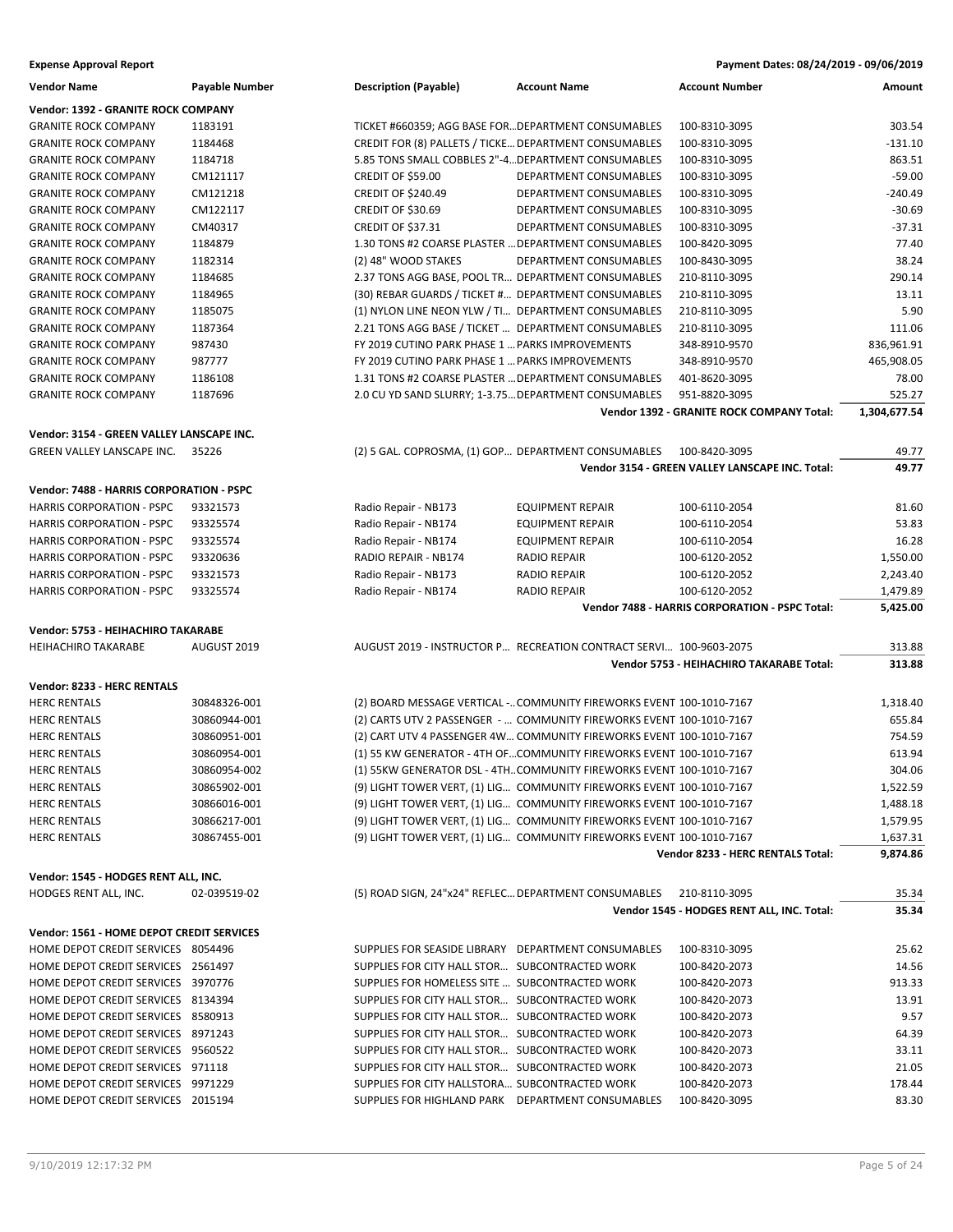| <b>Expense Approval Report</b> |                |                       |              | Payment Dates: 08/24/2019 - 09/06/2019 |           |
|--------------------------------|----------------|-----------------------|--------------|----------------------------------------|-----------|
| <i>Mondor</i> Nome             | Dovable Number | Decerintion (Bayable) | Account Name | Account Number                         | $A$ mount |

| <b>Vendor Name</b>                                                       | <b>Payable Number</b> | <b>Description (Payable)</b>                        | <b>Account Name</b>                              | <b>Account Number</b>                           | Amount          |
|--------------------------------------------------------------------------|-----------------------|-----------------------------------------------------|--------------------------------------------------|-------------------------------------------------|-----------------|
| HOME DEPOT CREDIT SERVICES 4011429                                       |                       | SUPPLIES FOR HIGHLAND PARK                          | DEPARTMENT CONSUMABLES                           | 100-8420-3095                                   | 55.12           |
| HOME DEPOT CREDIT SERVICES 6201744                                       |                       | MISC SUPPLIES - PARKS DEPT                          | DEPARTMENT CONSUMABLES                           | 100-8420-3095                                   | 65.45           |
| HOME DEPOT CREDIT SERVICES 6201754                                       |                       | <b>HIGHLAND APTS SUPPLIES</b>                       | DEPARTMENT CONSUMABLES                           | 100-8420-3095                                   | 111.83          |
| HOME DEPOT CREDIT SERVICES 10213                                         |                       | SUPPLIES FOR HOME DEPOT LOT DEPARTMENT CONSUMABLES  |                                                  | 103-8710-3095                                   | 6.17            |
| HOME DEPOT CREDIT SERVICES 140021                                        |                       | POMA SUPPLIES                                       | DEPARTMENT CONSUMABLES                           | 113-8730-3095                                   | $-21.05$        |
| HOME DEPOT CREDIT SERVICES 150803                                        |                       | POMA SUPPLIES                                       | DEPARTMENT CONSUMABLES                           | 113-8730-3095                                   | 61.72           |
| HOME DEPOT CREDIT SERVICES 151458                                        |                       | POMA SUPPLIES                                       | DEPARTMENT CONSUMABLES                           | 113-8730-3095                                   | 21.37           |
| HOME DEPOT CREDIT SERVICES 1583473                                       |                       | POMA SUPPLIES                                       | DEPARTMENT CONSUMABLES                           | 113-8730-3095                                   | 35.22           |
| HOME DEPOT CREDIT SERVICES 1970993                                       |                       | <b>POMA SUPPLIES</b>                                | DEPARTMENT CONSUMABLES                           | 113-8730-3095                                   | 16.35           |
| HOME DEPOT CREDIT SERVICES 1971017                                       |                       | POMA SUPPLIES                                       | DEPARTMENT CONSUMABLES                           | 113-8730-3095                                   | 34.42           |
| HOME DEPOT CREDIT SERVICES 2454253                                       |                       | POMA SUPPLIES                                       | DEPARTMENT CONSUMABLES                           | 113-8730-3095                                   | 218.37          |
| HOME DEPOT CREDIT SERVICES 2970798                                       |                       | POMA SUPPLIES                                       | DEPARTMENT CONSUMABLES                           | 113-8730-3095                                   | 7.53            |
| HOME DEPOT CREDIT SERVICES 2970843                                       |                       | POMA SUPPLIES                                       | DEPARTMENT CONSUMABLES                           | 113-8730-3095                                   | 14.17           |
| HOME DEPOT CREDIT SERVICES 2970844                                       |                       | POMA SUPPLIES                                       | DEPARTMENT CONSUMABLES                           | 113-8730-3095                                   | 7.63            |
| HOME DEPOT CREDIT SERVICES 2974087                                       |                       | POMA SUPPLIES                                       | DEPARTMENT CONSUMABLES                           | 113-8730-3095                                   | 17.46           |
| HOME DEPOT CREDIT SERVICES 2974088                                       |                       | POMA SUPPLIES                                       | DEPARTMENT CONSUMABLES                           | 113-8730-3095                                   | 17.41           |
| HOME DEPOT CREDIT SERVICES 2974109                                       |                       | POMA SUPPLIES                                       | DEPARTMENT CONSUMABLES                           | 113-8730-3095                                   | 14.66           |
| HOME DEPOT CREDIT SERVICES 2974130                                       |                       | POMA SUPPLIES                                       | DEPARTMENT CONSUMABLES                           | 113-8730-3095                                   | 259.95          |
| HOME DEPOT CREDIT SERVICES 3593124                                       |                       | POMA SUPPLIES                                       | DEPARTMENT CONSUMABLES                           | 113-8730-3095                                   | 25.61           |
| HOME DEPOT CREDIT SERVICES 3593125                                       |                       | POMA SUPPLIES                                       | DEPARTMENT CONSUMABLES                           | 113-8730-3095                                   | 43.20           |
| HOME DEPOT CREDIT SERVICES 3970692                                       |                       | POMA SUPPLIES                                       | DEPARTMENT CONSUMABLES                           | 113-8730-3095                                   | 59.32           |
| HOME DEPOT CREDIT SERVICES 3970750                                       |                       | POMA SUPPLIES                                       | DEPARTMENT CONSUMABLES                           | 113-8730-3095                                   | 18.68           |
| HOME DEPOT CREDIT SERVICES 3970751                                       |                       | POMA SUPPLIES                                       | DEPARTMENT CONSUMABLES                           | 113-8730-3095                                   | 13.27           |
| HOME DEPOT CREDIT SERVICES 3970765.                                      |                       | <b>POMA SUPPLIES</b>                                | DEPARTMENT CONSUMABLES                           | 113-8730-3095                                   | 3.36            |
| HOME DEPOT CREDIT SERVICES 3973999                                       |                       | POMA SUPPLIES                                       | DEPARTMENT CONSUMABLES                           | 113-8730-3095                                   | 22.12           |
| HOME DEPOT CREDIT SERVICES 4024009                                       |                       | POMA SUPPLIES                                       | DEPARTMENT CONSUMABLES                           | 113-8730-3095                                   | 68.52           |
| HOME DEPOT CREDIT SERVICES 4024039                                       |                       | POMA SUPPLIES                                       | DEPARTMENT CONSUMABLES                           | 113-8730-3095                                   | 21.28           |
| HOME DEPOT CREDIT SERVICES 4151138                                       |                       | POMA SUPPLIES                                       | DEPARTMENT CONSUMABLES                           | 113-8730-3095                                   | 35.45           |
| HOME DEPOT CREDIT SERVICES 4974878                                       |                       | POMA SUPPLIES                                       | DEPARTMENT CONSUMABLES                           | 113-8730-3095                                   | 3.36            |
| HOME DEPOT CREDIT SERVICES 4974879                                       |                       | POMA SUPPLIES                                       | DEPARTMENT CONSUMABLES                           | 113-8730-3095                                   | 8.73            |
| HOME DEPOT CREDIT SERVICES 5053959                                       |                       | POMA SUPPLIES                                       | DEPARTMENT CONSUMABLES                           | 113-8730-3095                                   | 74.56           |
| HOME DEPOT CREDIT SERVICES 5104147                                       |                       | POMA SUPPLIES                                       | DEPARTMENT CONSUMABLES                           | 113-8730-3095                                   | 42.76           |
| HOME DEPOT CREDIT SERVICES 5104148                                       |                       | POMA SUPPLIES                                       | DEPARTMENT CONSUMABLES                           | 113-8730-3095                                   | 57.12           |
| HOME DEPOT CREDIT SERVICES 6123023                                       |                       | POMA SUPPLIES                                       | DEPARTMENT CONSUMABLES                           | 113-8730-3095                                   | 17.91           |
| HOME DEPOT CREDIT SERVICES 61527                                         |                       | POMA SUPPLIES                                       | <b>DEPARTMENT CONSUMABLES</b>                    | 113-8730-3095                                   | 21.05           |
| HOME DEPOT CREDIT SERVICES 61528                                         |                       | POMA SUPPLIES                                       | DEPARTMENT CONSUMABLES                           | 113-8730-3095                                   | 87.91           |
| HOME DEPOT CREDIT SERVICES 6974561                                       |                       | POMA SUPPLIES                                       | DEPARTMENT CONSUMABLES                           | 113-8730-3095                                   | 15.27           |
| HOME DEPOT CREDIT SERVICES 7061046                                       |                       | POMA SUPPLIES                                       | DEPARTMENT CONSUMABLES                           | 113-8730-3095                                   | 73.06           |
| HOME DEPOT CREDIT SERVICES 7122346                                       |                       | POMA SUPPLIES                                       | DEPARTMENT CONSUMABLES                           | 113-8730-3095                                   | 11.13           |
| HOME DEPOT CREDIT SERVICES 7151750<br>HOME DEPOT CREDIT SERVICES 7592644 |                       | POMA SUPPLIES                                       | DEPARTMENT CONSUMABLES<br>DEPARTMENT CONSUMABLES | 113-8730-3095                                   | 41.02           |
| HOME DEPOT CREDIT SERVICES 7970392                                       |                       | POMA SUPPLIES<br>POMA SUPPLIES                      | DEPARTMENT CONSUMABLES                           | 113-8730-3095<br>113-8730-3095                  | 100.86<br>36.15 |
| HOME DEPOT CREDIT SERVICES 7974521                                       |                       | POMA SUPPLIES                                       | DEPARTMENT CONSUMABLES                           | 113-8730-3095                                   | 37.87           |
| HOME DEPOT CREDIT SERVICES 8122868                                       |                       | POMA SUPPLIES                                       | DEPARTMENT CONSUMABLES                           | 113-8730-3095                                   | 18.64           |
| HOME DEPOT CREDIT SERVICES 2201492                                       |                       | SUPPLIES - STREETS DEPT                             | DEPARTMENT CONSUMABLES                           | 210-8110-3095                                   | 37.20           |
| HOME DEPOT CREDIT SERVICES 3144805                                       |                       | SUPPLIES FOR STREETS DEPT                           | DEPARTMENT CONSUMABLES                           | 210-8110-3095                                   | 30.55           |
| HOME DEPOT CREDIT SERVICES 5011185                                       |                       | MISC SUPPLIES - STREETS DEPT                        | DEPARTMENT CONSUMABLES                           | 210-8110-3095                                   | 22.57           |
| HOME DEPOT CREDIT SERVICES 5974709                                       |                       | MISC SUPPLIES - STREETS DEPT                        | DEPARTMENT CONSUMABLES                           | 210-8110-3095                                   | 6.82            |
| HOME DEPOT CREDIT SERVICES 6011041                                       |                       | MISC SUPPLIES - STREETS DEPT                        | DEPARTMENT CONSUMABLES                           | 210-8110-3095                                   | 86.27           |
| HOME DEPOT CREDIT SERVICES 970092                                        |                       | MISC SUPPLIES - STREETS DEPT                        | DEPARTMENT CONSUMABLES                           | 210-8110-3095                                   | 74.54           |
| HOME DEPOT CREDIT SERVICES 2970898                                       |                       | SUPPLIES FOR WELL #4                                | DEPARTMENT CONSUMABLES                           | 401-8620-3095                                   | 5.97            |
| HOME DEPOT CREDIT SERVICES 5974708                                       |                       | SUPPLIES FOR WATER DEPT                             | DEPARTMENT CONSUMABLES                           | 401-8620-3095                                   | 88.94           |
| HOME DEPOT CREDIT SERVICES 1022412                                       |                       | <b>VACTOR SUPPLIES</b>                              | DEPARTMENT CONSUMABLES                           | 951-8820-3095                                   | 33.54           |
| HOME DEPOT CREDIT SERVICES 3013591                                       |                       | MISC SUPPLIES - SANITATION D DEPARTMENT CONSUMABLES |                                                  | 951-8820-3095                                   | 6.61            |
|                                                                          |                       |                                                     |                                                  | Vendor 1561 - HOME DEPOT CREDIT SERVICES Total: | 3,652.28        |
| Vendor: 9274 - HUGO RICARDO LEMUS                                        |                       |                                                     |                                                  |                                                 |                 |
| <b>HUGO RICARDO LEMUS</b>                                                | <b>PERMIT #6718</b>   | ENCROACHMENT BOND RELEA ENCROACHMENT BONDS          |                                                  | 601-2225                                        | 1,000.00        |
|                                                                          |                       |                                                     |                                                  | Vendor 9274 - HUGO RICARDO LEMUS Total:         | 1,000.00        |
| Vendor: 4920 - ICMA RETIREMENT TRUST-457                                 |                       |                                                     |                                                  |                                                 |                 |
| ICMA RETIREMENT TRUST-457 DM0000280                                      |                       | <b>GARCIA ER CONT</b>                               | DEFERRED COMP PAYABLE                            | 100-2060                                        | 34.62           |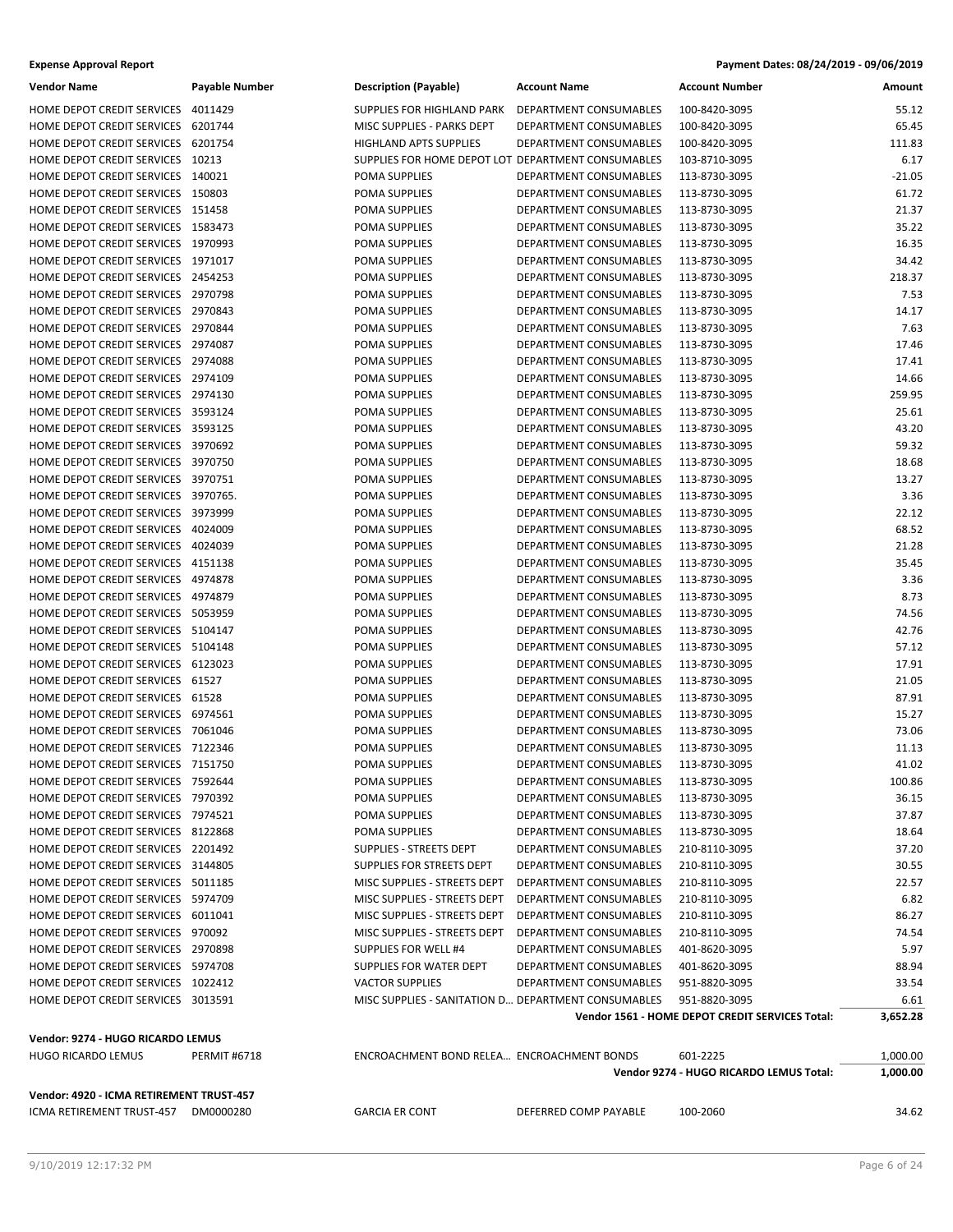| <b>Expense Approval Report</b> | Payment Dates: 08/24/2019 - 09/06/2019 |
|--------------------------------|----------------------------------------|
|--------------------------------|----------------------------------------|

| <b>Vendor Name</b>                          | <b>Payable Number</b> | <b>Description (Payable)</b>                        | <b>Account Name</b>          | <b>Account Number</b>                             | Amount    |
|---------------------------------------------|-----------------------|-----------------------------------------------------|------------------------------|---------------------------------------------------|-----------|
| ICMA RETIREMENT TRUST-457                   | INV0003615            | <b>CONTRIBUTIONS</b>                                | DEFERRED COMP PAYABLE        | 100-2060                                          | 663.15    |
| ICMA RETIREMENT TRUST-457                   | INV0003615            | <b>CONTRIBUTIONS</b>                                | DEFERRED COMP PAYABLE        | 100-2060                                          | 111.93    |
| ICMA RETIREMENT TRUST-457                   | INV0003615            | <b>CONTRIBUTIONS</b>                                | DEFERRED COMP PAYABLE        | 100-2060                                          | 5,563.89  |
| <b>ICMA RETIREMENT TRUST-457</b>            | INV0003615            | <b>CONTRIBUTIONS</b>                                | DEFERRED COMP PAYABLE        | 100-2060                                          | 661.01    |
| <b>ICMA RETIREMENT TRUST-457</b>            | INV0003615            | <b>CONTRIBUTIONS</b>                                | DEFERRED COMP PAYABLE        | 100-2060                                          | 19,310.70 |
| ICMA RETIREMENT TRUST-457                   | INV0003615            | <b>CONTRIBUTIONS</b>                                | DEFERRED COMP PAYABLE        | 100-2060                                          | 324.98    |
| ICMA RETIREMENT TRUST-457                   | INV0003615            | <b>CONTRIBUTIONS</b>                                | DEFERRED COMP PAYABLE        | 100-2060                                          | 455.18    |
| ICMA RETIREMENT TRUST-457                   | INV0003615            | <b>CONTRIBUTIONS</b>                                | DEFERRED COMP PAYABLE        | 100-2060                                          | 1,104.68  |
| ICMA RETIREMENT TRUST-457                   | INV0003615            | <b>CONTRIBUTIONS</b>                                | DEFERRED COMP PAYABLE        | 100-2060                                          | 511.75    |
| ICMA RETIREMENT TRUST-457                   | INV0003615            | <b>CONTRIBUTIONS</b>                                | DEFERRED COMP PAYABLE        | 100-2060                                          | 1,028.77  |
| ICMA RETIREMENT TRUST-457                   | INV0003615            | <b>CONTRIBUTIONS</b>                                | DEFERRED COMP PAYABLE        | 103-2060                                          | 10.79     |
| ICMA RETIREMENT TRUST-457                   | INV0003615            | <b>CONTRIBUTIONS</b>                                | DEFERRED COMP PAYABLE        | 103-2060                                          | 9.33      |
| ICMA RETIREMENT TRUST-457                   | INV0003615            | <b>CONTRIBUTIONS</b>                                | DEFERRED COMP PAYABLE        | 113-2060                                          | 82.60     |
| ICMA RETIREMENT TRUST-457                   | INV0003615            | <b>CONTRIBUTIONS</b>                                | DEFERRED COMP PAYABLE        | 113-2060                                          | 57.11     |
| ICMA RETIREMENT TRUST-457                   | INV0003615            | <b>CONTRIBUTIONS</b>                                | DEFERRED COMP PAYABLE        | 200-2060                                          | 129.63    |
| ICMA RETIREMENT TRUST-457                   | INV0003615            | <b>CONTRIBUTIONS</b>                                | DEFERRED COMP PAYABLE        | 210-2060                                          | $-0.83$   |
| ICMA RETIREMENT TRUST-457                   | INV0003615            | <b>CONTRIBUTIONS</b>                                | DEFERRED COMP PAYABLE        | 210-2060                                          | 23.94     |
| ICMA RETIREMENT TRUST-457                   | INV0003615            | <b>CONTRIBUTIONS</b>                                | DEFERRED COMP PAYABLE        | 210-2060                                          | 147.20    |
| ICMA RETIREMENT TRUST-457                   | INV0003615            | <b>CONTRIBUTIONS</b>                                | DEFERRED COMP PAYABLE        | 210-2060                                          | 314.51    |
| ICMA RETIREMENT TRUST-457                   | INV0003615            | <b>CONTRIBUTIONS</b>                                | DEFERRED COMP PAYABLE        | 271-2060                                          | 89.76     |
| ICMA RETIREMENT TRUST-457                   | INV0003615            | <b>CONTRIBUTIONS</b>                                | DEFERRED COMP PAYABLE        | 271-2060                                          | 71.16     |
| <b>ICMA RETIREMENT TRUST-457</b>            | INV0003615            | <b>CONTRIBUTIONS</b>                                | DEFERRED COMP PAYABLE        | 271-2060                                          | 118.16    |
| ICMA RETIREMENT TRUST-457                   | INV0003615            | <b>CONTRIBUTIONS</b>                                | DEFERRED COMP PAYABLE        | 271-2060                                          | 195.93    |
| <b>ICMA RETIREMENT TRUST-457</b>            | INV0003615            | <b>CONTRIBUTIONS</b>                                | DEFERRED COMP PAYABLE        | 401-2060                                          | 90.56     |
| ICMA RETIREMENT TRUST-457                   | INV0003615            | <b>CONTRIBUTIONS</b>                                | DEFERRED COMP PAYABLE        | 401-2060                                          | 487.42    |
| ICMA RETIREMENT TRUST-457                   | INV0003615            | <b>CONTRIBUTIONS</b>                                | DEFERRED COMP PAYABLE        | 401-2060                                          | 28.55     |
| ICMA RETIREMENT TRUST-457                   | INV0003615            | <b>CONTRIBUTIONS</b>                                | DEFERRED COMP PAYABLE        | 401-2060                                          | 113.73    |
| ICMA RETIREMENT TRUST-457                   | INV0003615            | <b>CONTRIBUTIONS</b>                                | DEFERRED COMP PAYABLE        | 501-2060                                          | 197.98    |
| ICMA RETIREMENT TRUST-457                   | INV0003615            | <b>CONTRIBUTIONS</b>                                | DEFERRED COMP PAYABLE        | 501-2060                                          | 57.11     |
| ICMA RETIREMENT TRUST-457                   | INV0003615            | <b>CONTRIBUTIONS</b>                                | DEFERRED COMP PAYABLE        | 501-2060                                          | 65.24     |
| ICMA RETIREMENT TRUST-457                   | INV0003615            | <b>CONTRIBUTIONS</b>                                | DEFERRED COMP PAYABLE        | 503-2060                                          | 573.85    |
| ICMA RETIREMENT TRUST-457                   | INV0003615            | <b>CONTRIBUTIONS</b>                                | DEFERRED COMP PAYABLE        | 503-2060                                          | 313.82    |
| ICMA RETIREMENT TRUST-457                   | INV0003615            | <b>CONTRIBUTIONS</b>                                | DEFERRED COMP PAYABLE        | 951-2060                                          | 312.27    |
| ICMA RETIREMENT TRUST-457                   | INV0003615            | <b>CONTRIBUTIONS</b>                                | DEFERRED COMP PAYABLE        | 951-2060                                          | 57.06     |
| ICMA RETIREMENT TRUST-457                   | INV0003615            | <b>CONTRIBUTIONS</b>                                | DEFERRED COMP PAYABLE        | 951-2060                                          | 36.09     |
| ICMA RETIREMENT TRUST-457                   | INV0003615            | <b>CONTRIBUTIONS</b>                                | DEFERRED COMP PAYABLE        | 951-2060                                          | 28.94     |
| ICMA RETIREMENT TRUST-457                   | INV0003615            | <b>CONTRIBUTIONS</b>                                | DEFERRED COMP PAYABLE        | 953-2060                                          | 4.30      |
|                                             |                       |                                                     |                              | Vendor 4920 - ICMA RETIREMENT TRUST-457 Total:    | 33,386.87 |
|                                             |                       |                                                     |                              |                                                   |           |
| Vendor: 7173 - Iconix Waterworks (US) Inc.  |                       |                                                     |                              |                                                   |           |
| Iconix Waterworks (US) Inc.                 | 17913029697           | MISC SUPPLIES FOR STOCK MA DEPARTMENT CONSUMABLES   |                              | 401-8620-3095                                     | 234.77    |
|                                             |                       |                                                     |                              | Vendor 7173 - Iconix Waterworks (US) Inc. Total:  | 234.77    |
| Vendor: 5266 - INTL ASSOC OF FIREFIGHTER    |                       |                                                     |                              |                                                   |           |
| <b>INTL ASSOC OF FIREFIGHTER</b>            | INV0003517            | <b>DUES</b>                                         | MISC PAYROLL PAYABLES        | 100-2062                                          | 1,100.00  |
| INTL ASSOC OF FIREFIGHTER                   | INV0003570            | <b>DUES</b>                                         | <b>MISC PAYROLL PAYABLES</b> | 100-2062                                          | 1,100.00  |
|                                             |                       |                                                     |                              | Vendor 5266 - INTL ASSOC OF FIREFIGHTER Total:    | 2,200.00  |
| Vendor: 9277 - JACQUELINE MARQUEZ           |                       |                                                     |                              |                                                   |           |
| <b>JACQUELINE MARQUEZ</b>                   | 117789                | DEPOSIT REFUND - SOPER PARK RENTAL DEPOSITS         |                              | 257-2345                                          | 126.18    |
|                                             |                       |                                                     |                              | Vendor 9277 - JACQUELINE MARQUEZ Total:           | 126.18    |
| Vendor: 7236 - JOHN LAMBIRTH TRUCKING, INC. |                       |                                                     |                              |                                                   |           |
| JOHN LAMBIRTH TRUCKING, INC. 29895          |                       | 95 YARDS OF PLAYGROUND FIB DEPARTMENT CONSUMABLES   |                              | 100-8420-3095                                     | 2,326.43  |
|                                             |                       |                                                     |                              | Vendor 7236 - JOHN LAMBIRTH TRUCKING, INC. Total: | 2,326.43  |
|                                             |                       |                                                     |                              |                                                   |           |
| Vendor: 9028 - JOHN M. AUBUCHON             |                       |                                                     |                              |                                                   |           |
| JOHN M. AUBUCHON                            | 8421                  | MISC HARDWARE (5), AND ON-S. EQUIPMENT REPAIR       |                              | 100-6110-2054                                     | 1,956.20  |
|                                             |                       |                                                     |                              | Vendor 9028 - JOHN M. AUBUCHON Total:             | 1,956.20  |
| Vendor: 1743 - JOHNSTONE SUPPLY FRESNO      |                       |                                                     |                              |                                                   |           |
| JOHNSTONE SUPPLY FRESNO                     | \$1875859.001         | (1) 60 SRES PUMP LESS VOLUTE DEPARTMENT CONSUMABLES |                              | 113-8730-3095                                     | 1,419.79  |
|                                             |                       |                                                     |                              | Vendor 1743 - JOHNSTONE SUPPLY FRESNO Total:      | 1,419.79  |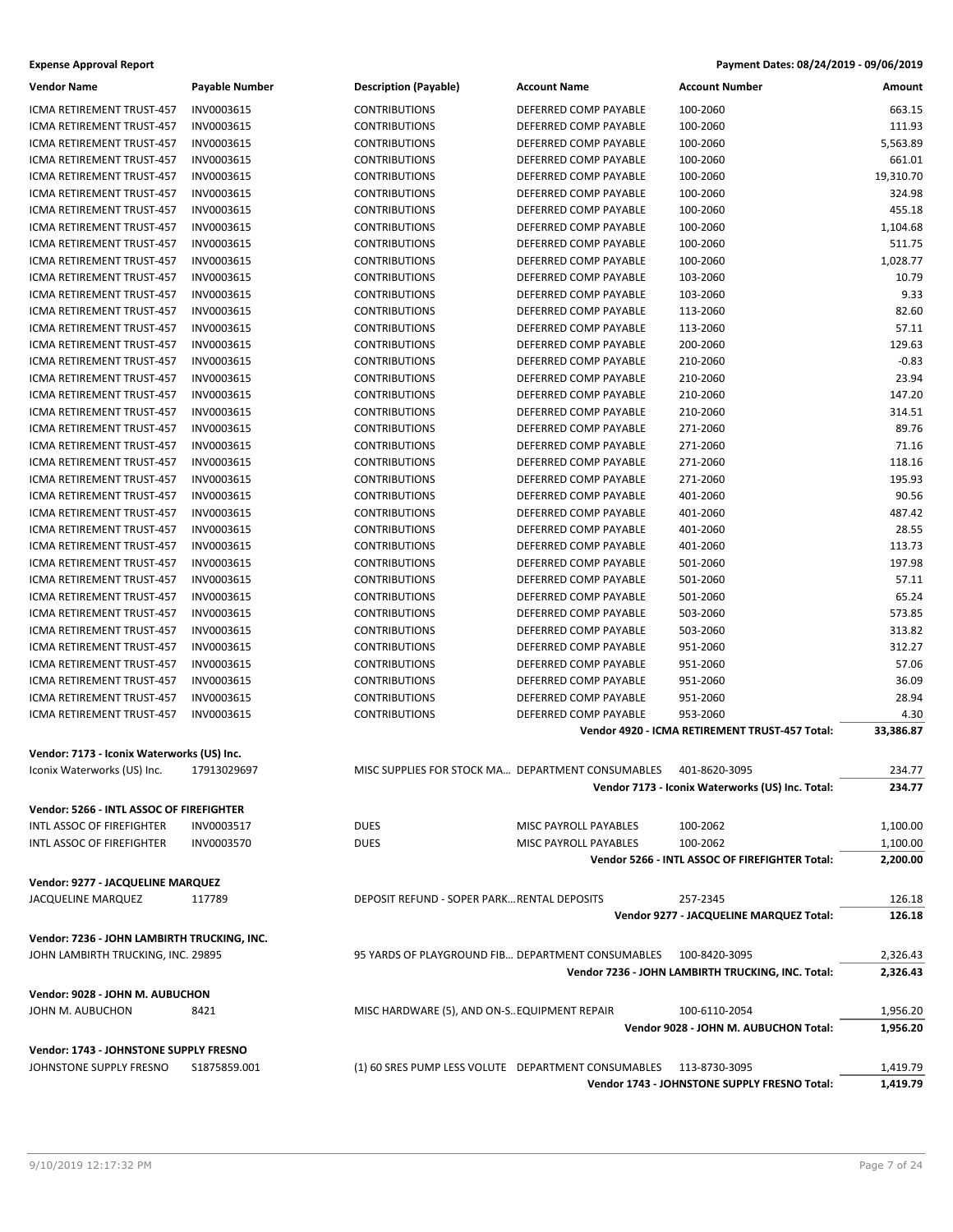| <b>Vendor Name</b>                              | Payable Number   | <b>Description (Payable)</b>                          | <b>Account Name</b>           | <b>Account Number</b>                                 | Amount    |
|-------------------------------------------------|------------------|-------------------------------------------------------|-------------------------------|-------------------------------------------------------|-----------|
| Vendor: 6685 - JONES & MAYER                    |                  |                                                       |                               |                                                       |           |
| <b>JONES &amp; MAYER</b>                        | 93191            | SEASIDE PD - MJM                                      | LEGAL SERVICES - SPECIAL      | 100-3010-1023                                         | 673.74    |
|                                                 |                  |                                                       |                               | Vendor 6685 - JONES & MAYER Total:                    | 673.74    |
| Vendor: 1798 - KELLY-MOORE PAINT COMPANY        |                  |                                                       |                               |                                                       |           |
| KELLY-MOORE PAINT COMPANY 802-00000699625       |                  | MISC SUPPLIES - CITY HALL                             | DEPARTMENT CONSUMABLES        | 100-8310-3095                                         | 20.08     |
| KELLY-MOORE PAINT COMPANY 802-00000699726       |                  | MISC SUPPLIES - CITY HALL                             | DEPARTMENT CONSUMABLES        | 100-8310-3095                                         | 31.28     |
| KELLY-MOORE PAINT COMPANY 802-00000700740       |                  | MISC SUPPLIES - ROBERTS LAKE                          | DEPARTMENT CONSUMABLES        | 100-8420-3095                                         | 58.83     |
| KELLY-MOORE PAINT COMPANY 802-00000701332       |                  | MISC SUPPLIES - CUTINO PARK                           | <b>DEPARTMENT CONSUMABLES</b> | 100-8420-3095                                         | 130.96    |
| KELLY-MOORE PAINT COMPANY 802-00000699418       |                  | MISC POMA PAINT SUPPLIES                              | DEPARTMENT CONSUMABLES        | 113-8730-3095                                         | 79.75     |
| KELLY-MOORE PAINT COMPANY 802-00000699636       |                  | MISC POMA PAINT SUPPLIES                              | DEPARTMENT CONSUMABLES        | 113-8730-3095                                         | 33.96     |
|                                                 |                  |                                                       |                               | Vendor 1798 - KELLY-MOORE PAINT COMPANY Total:        | 354.86    |
|                                                 |                  |                                                       |                               |                                                       |           |
| Vendor: 4500 - KENNETH H. STAHL                 |                  |                                                       |                               |                                                       |           |
| KENNETH H. STAHL                                | 8/12/19          | MUSIC FOR ART RECEPTION ON ART PROGRAM                |                               | 100-9200-7190                                         | 100.00    |
|                                                 |                  |                                                       |                               | Vendor 4500 - KENNETH H. STAHL Total:                 | 100.00    |
| Vendor: 8479 - KIMLEY-HORN AND ASSOCIATES, INC. |                  |                                                       |                               |                                                       |           |
| KIMLEY-HORN AND ASSOCIATES14216864              |                  | SVCS THRU 7/31/2019; GJM A CONSULTANT                 |                               | 100-8910-1030                                         | 2,000.00  |
|                                                 |                  |                                                       |                               | Vendor 8479 - KIMLEY-HORN AND ASSOCIATES, INC. Total: | 2,000.00  |
| Vendor: 0912 - L.N. CURTIS & SONS               |                  |                                                       |                               |                                                       |           |
| L.N. CURTIS & SONS                              | <b>INV306846</b> | (1) 12/24V DC VEHICLE CHARG DEPARTMENT EQUIPMENT      |                               | 100-6640-8187                                         | 55.14     |
| L.N. CURTIS & SONS                              | <b>INV308307</b> | MISC FIRE DEPT EQUIPMENT                              | DEPARTMENT EQUIPMENT          | 100-6640-8187                                         | 947.78    |
| L.N. CURTIS & SONS                              | INV308503        | (1) 12/24V DC VEHICLE CHARG DEPARTMENT EQUIPMENT      |                               | 100-6640-8187                                         | 55.14     |
|                                                 |                  |                                                       |                               | Vendor 0912 - L.N. CURTIS & SONS Total:               | 1,058.06  |
|                                                 |                  |                                                       |                               |                                                       |           |
| <b>Vendor: 5462 - LABORERS NATIONAL PENSION</b> |                  |                                                       |                               |                                                       |           |
| LABORERS NATIONAL PENSION                       | INV0003542       | LIUNA PENSION                                         | LIUNA PENSION PAYABLE         | 100-2064                                              | 2,173.96  |
| LABORERS NATIONAL PENSION                       | INV0003591       | LIUNA PENSION                                         | LIUNA PENSION PAYABLE         | 100-2064                                              | 2,295.53  |
| LABORERS NATIONAL PENSION                       | INV0003612       | LIUNA PENSION                                         | LIUNA PENSION PAYABLE         | 100-2064                                              | 2,380.94  |
| LABORERS NATIONAL PENSION                       | INV0003542       | LIUNA PENSION                                         | LIUNA PENSION PAYABLE         | 103-2064                                              | 34.69     |
| LABORERS NATIONAL PENSION                       | INV0003591       | LIUNA PENSION                                         | LIUNA PENSION PAYABLE         | 103-2064                                              | 55.61     |
| LABORERS NATIONAL PENSION                       | INV0003612       | LIUNA PENSION                                         | LIUNA PENSION PAYABLE         | 103-2064                                              | 38.70     |
| LABORERS NATIONAL PENSION                       | INV0003542       | LIUNA PENSION                                         | LIUNA PENSION PAYABLE         | 113-2064                                              | 21.85     |
| LABORERS NATIONAL PENSION                       | INV0003591       | LIUNA PENSION                                         | LIUNA PENSION PAYABLE         | 113-2064                                              | 3.35      |
| LABORERS NATIONAL PENSION                       | INV0003612       | LIUNA PENSION                                         | LIUNA PENSION PAYABLE         | 113-2064                                              | 8.89      |
| LABORERS NATIONAL PENSION                       | INV0003542       | LIUNA PENSION                                         | LIUNA PENSION PAYABLE         | 210-2064                                              | 412.77    |
| LABORERS NATIONAL PENSION                       | INV0003591       | LIUNA PENSION                                         | LIUNA PENSION PAYABLE         | 210-2064                                              | 386.06    |
| <b>LABORERS NATIONAL PENSION</b>                | INV0003612       | LIUNA PENSION                                         | <b>LIUNA PENSION PAYABLE</b>  | 210-2064                                              | 235.84    |
| LABORERS NATIONAL PENSION                       | INV0003542       | LIUNA PENSION                                         | LIUNA PENSION PAYABLE         | 271-2064                                              | 379.73    |
| LABORERS NATIONAL PENSION                       | INV0003591       | LIUNA PENSION                                         | <b>LIUNA PENSION PAYABLE</b>  | 271-2064                                              | 334.68    |
| LABORERS NATIONAL PENSION INV0003612            |                  | LIUNA PENSION                                         | <b>LIUNA PENSION PAYABLE</b>  | 271-2064                                              | 508.65    |
| LABORERS NATIONAL PENSION INV0003542            |                  | LIUNA PENSION                                         | LIUNA PENSION PAYABLE         | 401-2064                                              | 505.99    |
| LABORERS NATIONAL PENSION INV0003591            |                  | LIUNA PENSION                                         | LIUNA PENSION PAYABLE         | 401-2064                                              | 467.27    |
| LABORERS NATIONAL PENSION                       | INV0003612       | LIUNA PENSION                                         | LIUNA PENSION PAYABLE         | 401-2064                                              | 521.56    |
| LABORERS NATIONAL PENSION                       | INV0003543       | LIUNA PENSION POST 7/11                               | LIUNA PENSION PAYABLE         | 501-2064                                              | 288.00    |
| LABORERS NATIONAL PENSION                       | INV0003592       | LIUNA PENSION POST 7/11                               | LIUNA PENSION PAYABLE         | 501-2064                                              | 288.00    |
| LABORERS NATIONAL PENSION                       | INV0003613       | LIUNA PENSION POST 7/11                               | LIUNA PENSION PAYABLE         | 501-2064                                              | 288.00    |
| LABORERS NATIONAL PENSION                       | INV0003542       | LIUNA PENSION                                         | LIUNA PENSION PAYABLE         | 951-2064                                              | 503.01    |
| LABORERS NATIONAL PENSION                       | INV0003591       | LIUNA PENSION                                         | LIUNA PENSION PAYABLE         | 951-2064                                              | 489.50    |
| LABORERS NATIONAL PENSION INV0003612            |                  | LIUNA PENSION                                         | LIUNA PENSION PAYABLE         | 951-2064                                              | 337.42    |
|                                                 |                  |                                                       |                               | Vendor 5462 - LABORERS NATIONAL PENSION Total:        | 12,960.00 |
| Vendor: 1971 - LIEBERT CASSIDY WHITMORE         |                  |                                                       |                               |                                                       |           |
| LIEBERT CASSIDY WHITMORE                        | 1482204          | THRU 6/30/2019 - FLSA COMPL LEGAL SERVICES - SPECIAL  |                               | 100-3010-1023                                         | 812.00    |
| LIEBERT CASSIDY WHITMORE                        | 1483724          | JULY 2019 - NEGOTIATION SVCS LEGAL SERVICES - SPECIAL |                               | 100-3010-1023                                         | 723.00    |
|                                                 |                  |                                                       |                               | Vendor 1971 - LIEBERT CASSIDY WHITMORE Total:         | 1,535.00  |
| Vendor: 1976 - LINCOLN AQUATICS                 |                  |                                                       |                               |                                                       |           |
| LINCOLN AQUATICS                                | 29483173         | (2) CHECK VALVE DUCKBILL                              | <b>CHEMICALS</b>              | 100-8310-3099                                         | 18.04     |
| LINCOLN AQUATICS                                | 36970595         | PARTS FOR POOL CHEMICALS                              | <b>CHEMICALS</b>              | 100-8310-3099                                         | 95.36     |
| LINCOLN AQUATICS                                | D2291789         | (3) SWIVEL CASTER W/ BRAKE                            | <b>CHEMICALS</b>              | 100-8310-3099                                         | 207.23    |
| LINCOLN AQUATICS                                | D8653166         | MISC PARTS FOR POOL CHEMIC CHEMICALS                  |                               | 100-8310-3099                                         | 401.76    |
|                                                 |                  |                                                       |                               | Vendor 1976 - LINCOLN AQUATICS Total:                 | 722.39    |
|                                                 |                  |                                                       |                               |                                                       |           |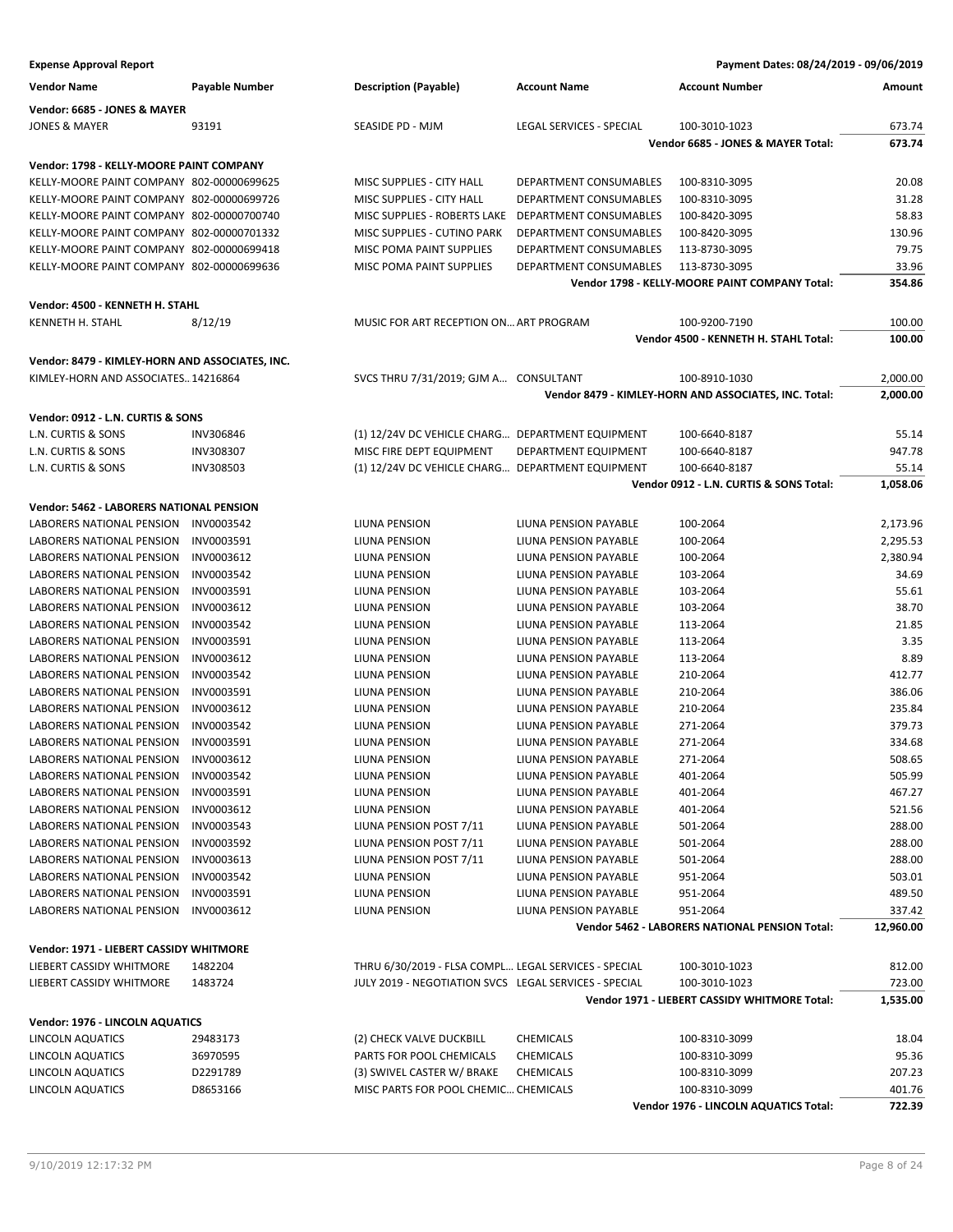| <b>Vendor Name</b><br><b>Description (Payable)</b><br><b>Account Number</b><br>Payable Number<br><b>Account Name</b><br>Amount<br>Vendor: 9200 - MANAGEMENT PARTNERS, INC<br>SEASIDE CITY COUNCIL WORKS CONSULTANT<br>5,000.00<br>MANAGEMENT PARTNERS, INC INV07071<br>100-1010-1030<br>Vendor 9200 - MANAGEMENT PARTNERS, INC Total:<br>5,000.00<br>Vendor: 2102 - MARTIN'S IRRIGATION SUPPLY, INC.<br>DEPARTMENT CONSUMABLES<br>MARTIN'S IRRIGATION SUPPLY,  550513<br><b>MISC IRRIGATION SUPPLIES</b><br>100-8440-3095<br>102.43<br>MARTIN'S IRRIGATION SUPPLY,  550514<br>(1) 5/8 x 500' POLY TUBING<br>DEPARTMENT CONSUMABLES<br>100-8440-3095<br>55.18<br>MARTIN'S IRRIGATION SUPPLY,  550986<br>(2) 13 x 20 JUMBO LID<br>DEPARTMENT CONSUMABLES<br>100-8440-3095<br>45.84<br>Vendor 2102 - MARTIN'S IRRIGATION SUPPLY, INC. Total:<br>203.45<br>Vendor: 2186 - MISSION UNIFORM SERVICE<br><b>MISSION UNIFORM SERVICE</b><br>SEASIDE MAIN & UTILITIES - 6/1 UNIFORM SERVICE / LAUNDRY<br>18.30<br>510084619<br>100-8310-2049<br>5.86<br><b>MISSION UNIFORM SERVICE</b><br>510084619<br>SEASIDE MAIN & UTILITIES - 6/1 UNIFORM SERVICE/LAUNDRY<br>100-8410-2049<br><b>MISSION UNIFORM SERVICE</b><br>510084619<br>SEASIDE MAIN & UTILITIES - 6/1 UNIFORM SERVICE/LAUNDRY<br>18.30<br>100-8420-2049<br>SEASIDE MAIN & UTILITIES - 6/1 UNIFORM SERVICE / LAUNDRY<br>10.97<br><b>MISSION UNIFORM SERVICE</b><br>510084619<br>100-8440-2049<br>5.86<br>MISSION UNIFORM SERVICE<br>510084619<br>SEASIDE MAIN & UTILITIES - 6/1 UNIFORM SERVICE / LAUNDRY<br>100-8450-2049<br><b>MISSION UNIFORM SERVICE</b><br>510512764<br>RECRETION DEPT UNIFORM SVC UNIFORM SERVICE/LAUNDRY<br>111.96<br>100-9105-2049<br>111.96<br><b>MISSION UNIFORM SERVICE</b><br>510563672<br>RECREATION DEPT UNIFORM S UNIFORM SERVICE/LAUNDRY<br>100-9105-2049<br>3.66<br><b>MISSION UNIFORM SERVICE</b><br>510084619<br>SEASIDE MAIN & UTILITIES - 6/1 UNIFORM SERVICE/LAUNDRY<br>103-8710-2049<br>SEASIDE MAIN & UTILITIES - 6/1 UNIFORM SERVICE/LAUNDRY<br>14.64<br><b>MISSION UNIFORM SERVICE</b><br>510084619<br>210-8110-2049<br>3.65<br>MISSION UNIFORM SERVICE<br>510084619<br>SEASIDE MAIN & UTILITIES - 6/1 UNIFORM SERVICE/LAUNDRY<br>210-8420-2049<br><b>MISSION UNIFORM SERVICE</b><br>510084619<br>SEASIDE MAIN & UTILITIES - 6/1 UNIFORM SERVICE/LAUNDRY<br>271-8110-2049<br>14.64<br>14.64<br><b>MISSION UNIFORM SERVICE</b><br>510084619<br>SEASIDE MAIN & UTILITIES - 6/1 UNIFORM SERVICE/LAUNDRY<br>401-8620-2049<br><b>MISSION UNIFORM SERVICE</b><br>510084619<br>SEASIDE MAIN & UTILITIES - 6/1 UNIFORM SERVICE/LAUNDRY<br>14.64<br>501-8520-2049<br>SEASIDE MAIN & UTILITIES - 6/1 UNIFORM SERVICE / LAUNDRY<br>14.64<br><b>MISSION UNIFORM SERVICE</b><br>510084619<br>951-8820-2049<br>363.72<br>Vendor 2186 - MISSION UNIFORM SERVICE Total:<br>Vendor: 8238 - MOBILE CLIMB USA, LLC<br>8/6/19<br>NATIONAL NIGHT OUT - BUNGE COMMUNITY RELATIONS<br>1,600.00<br>MOBILE CLIMB USA, LLC<br>100-6110-1024<br>Vendor 8238 - MOBILE CLIMB USA, LLC Total:<br>1,600.00<br>Vendor: 4425 - MONTEREY AUTO SUPPLY<br>643849<br>(3) CORE DEPOSIT<br><b>MONTEREY AUTO SUPPLY</b><br><b>VEHICLE PARTS</b><br>501-8520-6144<br>$-88.49$<br>MONTEREY AUTO SUPPLY<br>644396<br>(1) WARRANTY<br><b>VEHICLE PARTS</b><br>$-89.57$<br>501-8520-6144<br>56.15<br>MONTEREY AUTO SUPPLY<br>646000<br>(1) NAPAGOLD FUEL FILTER, (2) VEHICLE PARTS<br>501-8520-6144<br>32.76<br>MONTEREY AUTO SUPPLY<br>646906<br>(1) ECHLIN CANISTER VENT<br>501-8520-6144<br><b>VEHICLE PARTS</b><br>648020<br>(1) EXHAUST GASKET, (1) D S B VEHICLE PARTS<br>108.58<br><b>MONTEREY AUTO SUPPLY</b><br>501-8520-6144<br>$-89.16$<br><b>MONTEREY AUTO SUPPLY</b><br>648332<br>(1) WARRANTY<br><b>VEHICLE PARTS</b><br>501-8520-6144<br>648704<br>(1) BRACETED CALIPER, (1) CORE. VEHICLE PARTS<br>186.81<br><b>MONTEREY AUTO SUPPLY</b><br>501-8520-6144<br>MONTEREY AUTO SUPPLY<br>648705<br>(1) BRACKETED CALIPER, (1) CO VEHICLE PARTS<br>501-8520-6144<br>185.95<br>(1) CALIPER, (1) CORE<br>188.60<br><b>MONTEREY AUTO SUPPLY</b><br>648816<br><b>VEHICLE PARTS</b><br>501-8520-6144<br>649617<br>(2) LINCH PIN 5 16<br><b>VEHICLE PARTS</b><br>501-8520-6144<br>10.25<br>MONTEREY AUTO SUPPLY<br>MONTEREY AUTO SUPPLY<br>649751<br>(2) DEPOSIT, (1) WARRANTY, (1) VEHICLE PARTS<br>501-8520-6144<br>-454.27<br>649786<br>(2) TRUFLEX V-BELT, (2) HI PWR  VEHICLE PARTS<br>501-8520-6144<br>54.43<br>MONTEREY AUTO SUPPLY<br>651001<br>(3) NITRILE DISPOS GLOVE<br>501-8520-6144<br>42.38<br><b>MONTEREY AUTO SUPPLY</b><br><b>VEHICLE PARTS</b><br><b>MONTEREY AUTO SUPPLY</b><br>651190<br>(4) EMBLEM<br><b>VEHICLE PARTS</b><br>501-8520-6144<br>69.88<br><b>MONTEREY AUTO SUPPLY</b><br>652077<br>(1) ADAPTER<br><b>VEHICLE PARTS</b><br>501-8520-6144<br>8.61<br>Vendor 4425 - MONTEREY AUTO SUPPLY Total:<br>222.91<br>Vendor: 0198 - MONTEREY BAY CHRISTIAN CENTER<br>MONTEREY BAY CHRISTIAN CE FW DEPOSIT<br>2019 FIREWORKS BOOTH DEPO FIREWORKS BOOTH DEPOSIT<br>100.00<br>601-2163<br>Vendor 0198 - MONTEREY BAY CHRISTIAN CENTER Total:<br>100.00<br>Vendor: 2238 - MONTEREY BAY PEST CONTROL<br>MONTEREY BAY PEST CONTROL 0171247<br>440 HARCOURT - TRAILER #A -  PEST CONTROL<br>62.00<br>100-8310-2057<br>440 HARCOURT - POLICE DEPT - PEST CONTROL<br>MONTEREY BAY PEST CONTROL 0171249<br>100-8310-2057<br>100.00<br>MONTEREY BAY PEST CONTROL 0171250<br>610 OLYMPIA - ROACH CONTRO PEST CONTROL<br>65.00<br>100-8310-2057<br>Vendor 2238 - MONTEREY BAY PEST CONTROL Total:<br>227.00<br>Vendor: 5543 - MONTEREY BAY URGENT<br>PRE-EMPLOYMENT - PROMOTI BACKGROUND INVESTIGATION<br>60.00<br>MONTEREY BAY URGENT<br>265152<br>100-6110-1027<br><b>MONTEREY BAY URGENT</b><br>265426<br>PRE-EMPLOYMENT TESTING - R SUBCONTRACTED WORK<br>25.00<br>100-9100-2073<br><b>MONTEREY BAY URGENT</b><br>265548<br>PRE-EMPLOYMENT TESTING - R SUBCONTRACTED WORK<br>100-9100-2073<br>25.00<br><b>MONTEREY BAY URGENT</b><br>265422<br>RANDOM TESTING - PUBLIC W SUBCONTRACTED WORK<br>951-8820-2073<br>100.00<br>210.00<br>Vendor 5543 - MONTEREY BAY URGENT Total: | <b>Expense Approval Report</b> |  | Payment Dates: 08/24/2019 - 09/06/2019 |  |
|------------------------------------------------------------------------------------------------------------------------------------------------------------------------------------------------------------------------------------------------------------------------------------------------------------------------------------------------------------------------------------------------------------------------------------------------------------------------------------------------------------------------------------------------------------------------------------------------------------------------------------------------------------------------------------------------------------------------------------------------------------------------------------------------------------------------------------------------------------------------------------------------------------------------------------------------------------------------------------------------------------------------------------------------------------------------------------------------------------------------------------------------------------------------------------------------------------------------------------------------------------------------------------------------------------------------------------------------------------------------------------------------------------------------------------------------------------------------------------------------------------------------------------------------------------------------------------------------------------------------------------------------------------------------------------------------------------------------------------------------------------------------------------------------------------------------------------------------------------------------------------------------------------------------------------------------------------------------------------------------------------------------------------------------------------------------------------------------------------------------------------------------------------------------------------------------------------------------------------------------------------------------------------------------------------------------------------------------------------------------------------------------------------------------------------------------------------------------------------------------------------------------------------------------------------------------------------------------------------------------------------------------------------------------------------------------------------------------------------------------------------------------------------------------------------------------------------------------------------------------------------------------------------------------------------------------------------------------------------------------------------------------------------------------------------------------------------------------------------------------------------------------------------------------------------------------------------------------------------------------------------------------------------------------------------------------------------------------------------------------------------------------------------------------------------------------------------------------------------------------------------------------------------------------------------------------------------------------------------------------------------------------------------------------------------------------------------------------------------------------------------------------------------------------------------------------------------------------------------------------------------------------------------------------------------------------------------------------------------------------------------------------------------------------------------------------------------------------------------------------------------------------------------------------------------------------------------------------------------------------------------------------------------------------------------------------------------------------------------------------------------------------------------------------------------------------------------------------------------------------------------------------------------------------------------------------------------------------------------------------------------------------------------------------------------------------------------------------------------------------------------------------------------------------------------------------------------------------------------------------------------------------------------------------------------------------------------------------------------------------------------------------------------------------------------------------------------------------------------------------------------------------------------------------------------------------------------------------------------------------------------------------------------------------------------------------------------------------------------------------------------------------------------------------------------------------------------------------------------------------------------------------------------------------------------------------------------------------------------------------------------------------------------------------------------------------------------------------------------------------------------------------------------------------------------------------------------------------------------------------------------------------------------------------------------------------------------------------------------------------------------------------------------------------------------------------------------------------------------------------------------------------|--------------------------------|--|----------------------------------------|--|
|                                                                                                                                                                                                                                                                                                                                                                                                                                                                                                                                                                                                                                                                                                                                                                                                                                                                                                                                                                                                                                                                                                                                                                                                                                                                                                                                                                                                                                                                                                                                                                                                                                                                                                                                                                                                                                                                                                                                                                                                                                                                                                                                                                                                                                                                                                                                                                                                                                                                                                                                                                                                                                                                                                                                                                                                                                                                                                                                                                                                                                                                                                                                                                                                                                                                                                                                                                                                                                                                                                                                                                                                                                                                                                                                                                                                                                                                                                                                                                                                                                                                                                                                                                                                                                                                                                                                                                                                                                                                                                                                                                                                                                                                                                                                                                                                                                                                                                                                                                                                                                                                                                                                                                                                                                                                                                                                                                                                                                                                                                                                                                                                                                                                                                                                                                                                                                                                                                                                                                                                                                                                                                                                                |                                |  |                                        |  |
|                                                                                                                                                                                                                                                                                                                                                                                                                                                                                                                                                                                                                                                                                                                                                                                                                                                                                                                                                                                                                                                                                                                                                                                                                                                                                                                                                                                                                                                                                                                                                                                                                                                                                                                                                                                                                                                                                                                                                                                                                                                                                                                                                                                                                                                                                                                                                                                                                                                                                                                                                                                                                                                                                                                                                                                                                                                                                                                                                                                                                                                                                                                                                                                                                                                                                                                                                                                                                                                                                                                                                                                                                                                                                                                                                                                                                                                                                                                                                                                                                                                                                                                                                                                                                                                                                                                                                                                                                                                                                                                                                                                                                                                                                                                                                                                                                                                                                                                                                                                                                                                                                                                                                                                                                                                                                                                                                                                                                                                                                                                                                                                                                                                                                                                                                                                                                                                                                                                                                                                                                                                                                                                                                |                                |  |                                        |  |
|                                                                                                                                                                                                                                                                                                                                                                                                                                                                                                                                                                                                                                                                                                                                                                                                                                                                                                                                                                                                                                                                                                                                                                                                                                                                                                                                                                                                                                                                                                                                                                                                                                                                                                                                                                                                                                                                                                                                                                                                                                                                                                                                                                                                                                                                                                                                                                                                                                                                                                                                                                                                                                                                                                                                                                                                                                                                                                                                                                                                                                                                                                                                                                                                                                                                                                                                                                                                                                                                                                                                                                                                                                                                                                                                                                                                                                                                                                                                                                                                                                                                                                                                                                                                                                                                                                                                                                                                                                                                                                                                                                                                                                                                                                                                                                                                                                                                                                                                                                                                                                                                                                                                                                                                                                                                                                                                                                                                                                                                                                                                                                                                                                                                                                                                                                                                                                                                                                                                                                                                                                                                                                                                                |                                |  |                                        |  |
|                                                                                                                                                                                                                                                                                                                                                                                                                                                                                                                                                                                                                                                                                                                                                                                                                                                                                                                                                                                                                                                                                                                                                                                                                                                                                                                                                                                                                                                                                                                                                                                                                                                                                                                                                                                                                                                                                                                                                                                                                                                                                                                                                                                                                                                                                                                                                                                                                                                                                                                                                                                                                                                                                                                                                                                                                                                                                                                                                                                                                                                                                                                                                                                                                                                                                                                                                                                                                                                                                                                                                                                                                                                                                                                                                                                                                                                                                                                                                                                                                                                                                                                                                                                                                                                                                                                                                                                                                                                                                                                                                                                                                                                                                                                                                                                                                                                                                                                                                                                                                                                                                                                                                                                                                                                                                                                                                                                                                                                                                                                                                                                                                                                                                                                                                                                                                                                                                                                                                                                                                                                                                                                                                |                                |  |                                        |  |
|                                                                                                                                                                                                                                                                                                                                                                                                                                                                                                                                                                                                                                                                                                                                                                                                                                                                                                                                                                                                                                                                                                                                                                                                                                                                                                                                                                                                                                                                                                                                                                                                                                                                                                                                                                                                                                                                                                                                                                                                                                                                                                                                                                                                                                                                                                                                                                                                                                                                                                                                                                                                                                                                                                                                                                                                                                                                                                                                                                                                                                                                                                                                                                                                                                                                                                                                                                                                                                                                                                                                                                                                                                                                                                                                                                                                                                                                                                                                                                                                                                                                                                                                                                                                                                                                                                                                                                                                                                                                                                                                                                                                                                                                                                                                                                                                                                                                                                                                                                                                                                                                                                                                                                                                                                                                                                                                                                                                                                                                                                                                                                                                                                                                                                                                                                                                                                                                                                                                                                                                                                                                                                                                                |                                |  |                                        |  |
|                                                                                                                                                                                                                                                                                                                                                                                                                                                                                                                                                                                                                                                                                                                                                                                                                                                                                                                                                                                                                                                                                                                                                                                                                                                                                                                                                                                                                                                                                                                                                                                                                                                                                                                                                                                                                                                                                                                                                                                                                                                                                                                                                                                                                                                                                                                                                                                                                                                                                                                                                                                                                                                                                                                                                                                                                                                                                                                                                                                                                                                                                                                                                                                                                                                                                                                                                                                                                                                                                                                                                                                                                                                                                                                                                                                                                                                                                                                                                                                                                                                                                                                                                                                                                                                                                                                                                                                                                                                                                                                                                                                                                                                                                                                                                                                                                                                                                                                                                                                                                                                                                                                                                                                                                                                                                                                                                                                                                                                                                                                                                                                                                                                                                                                                                                                                                                                                                                                                                                                                                                                                                                                                                |                                |  |                                        |  |
|                                                                                                                                                                                                                                                                                                                                                                                                                                                                                                                                                                                                                                                                                                                                                                                                                                                                                                                                                                                                                                                                                                                                                                                                                                                                                                                                                                                                                                                                                                                                                                                                                                                                                                                                                                                                                                                                                                                                                                                                                                                                                                                                                                                                                                                                                                                                                                                                                                                                                                                                                                                                                                                                                                                                                                                                                                                                                                                                                                                                                                                                                                                                                                                                                                                                                                                                                                                                                                                                                                                                                                                                                                                                                                                                                                                                                                                                                                                                                                                                                                                                                                                                                                                                                                                                                                                                                                                                                                                                                                                                                                                                                                                                                                                                                                                                                                                                                                                                                                                                                                                                                                                                                                                                                                                                                                                                                                                                                                                                                                                                                                                                                                                                                                                                                                                                                                                                                                                                                                                                                                                                                                                                                |                                |  |                                        |  |
|                                                                                                                                                                                                                                                                                                                                                                                                                                                                                                                                                                                                                                                                                                                                                                                                                                                                                                                                                                                                                                                                                                                                                                                                                                                                                                                                                                                                                                                                                                                                                                                                                                                                                                                                                                                                                                                                                                                                                                                                                                                                                                                                                                                                                                                                                                                                                                                                                                                                                                                                                                                                                                                                                                                                                                                                                                                                                                                                                                                                                                                                                                                                                                                                                                                                                                                                                                                                                                                                                                                                                                                                                                                                                                                                                                                                                                                                                                                                                                                                                                                                                                                                                                                                                                                                                                                                                                                                                                                                                                                                                                                                                                                                                                                                                                                                                                                                                                                                                                                                                                                                                                                                                                                                                                                                                                                                                                                                                                                                                                                                                                                                                                                                                                                                                                                                                                                                                                                                                                                                                                                                                                                                                |                                |  |                                        |  |
|                                                                                                                                                                                                                                                                                                                                                                                                                                                                                                                                                                                                                                                                                                                                                                                                                                                                                                                                                                                                                                                                                                                                                                                                                                                                                                                                                                                                                                                                                                                                                                                                                                                                                                                                                                                                                                                                                                                                                                                                                                                                                                                                                                                                                                                                                                                                                                                                                                                                                                                                                                                                                                                                                                                                                                                                                                                                                                                                                                                                                                                                                                                                                                                                                                                                                                                                                                                                                                                                                                                                                                                                                                                                                                                                                                                                                                                                                                                                                                                                                                                                                                                                                                                                                                                                                                                                                                                                                                                                                                                                                                                                                                                                                                                                                                                                                                                                                                                                                                                                                                                                                                                                                                                                                                                                                                                                                                                                                                                                                                                                                                                                                                                                                                                                                                                                                                                                                                                                                                                                                                                                                                                                                |                                |  |                                        |  |
|                                                                                                                                                                                                                                                                                                                                                                                                                                                                                                                                                                                                                                                                                                                                                                                                                                                                                                                                                                                                                                                                                                                                                                                                                                                                                                                                                                                                                                                                                                                                                                                                                                                                                                                                                                                                                                                                                                                                                                                                                                                                                                                                                                                                                                                                                                                                                                                                                                                                                                                                                                                                                                                                                                                                                                                                                                                                                                                                                                                                                                                                                                                                                                                                                                                                                                                                                                                                                                                                                                                                                                                                                                                                                                                                                                                                                                                                                                                                                                                                                                                                                                                                                                                                                                                                                                                                                                                                                                                                                                                                                                                                                                                                                                                                                                                                                                                                                                                                                                                                                                                                                                                                                                                                                                                                                                                                                                                                                                                                                                                                                                                                                                                                                                                                                                                                                                                                                                                                                                                                                                                                                                                                                |                                |  |                                        |  |
|                                                                                                                                                                                                                                                                                                                                                                                                                                                                                                                                                                                                                                                                                                                                                                                                                                                                                                                                                                                                                                                                                                                                                                                                                                                                                                                                                                                                                                                                                                                                                                                                                                                                                                                                                                                                                                                                                                                                                                                                                                                                                                                                                                                                                                                                                                                                                                                                                                                                                                                                                                                                                                                                                                                                                                                                                                                                                                                                                                                                                                                                                                                                                                                                                                                                                                                                                                                                                                                                                                                                                                                                                                                                                                                                                                                                                                                                                                                                                                                                                                                                                                                                                                                                                                                                                                                                                                                                                                                                                                                                                                                                                                                                                                                                                                                                                                                                                                                                                                                                                                                                                                                                                                                                                                                                                                                                                                                                                                                                                                                                                                                                                                                                                                                                                                                                                                                                                                                                                                                                                                                                                                                                                |                                |  |                                        |  |
|                                                                                                                                                                                                                                                                                                                                                                                                                                                                                                                                                                                                                                                                                                                                                                                                                                                                                                                                                                                                                                                                                                                                                                                                                                                                                                                                                                                                                                                                                                                                                                                                                                                                                                                                                                                                                                                                                                                                                                                                                                                                                                                                                                                                                                                                                                                                                                                                                                                                                                                                                                                                                                                                                                                                                                                                                                                                                                                                                                                                                                                                                                                                                                                                                                                                                                                                                                                                                                                                                                                                                                                                                                                                                                                                                                                                                                                                                                                                                                                                                                                                                                                                                                                                                                                                                                                                                                                                                                                                                                                                                                                                                                                                                                                                                                                                                                                                                                                                                                                                                                                                                                                                                                                                                                                                                                                                                                                                                                                                                                                                                                                                                                                                                                                                                                                                                                                                                                                                                                                                                                                                                                                                                |                                |  |                                        |  |
|                                                                                                                                                                                                                                                                                                                                                                                                                                                                                                                                                                                                                                                                                                                                                                                                                                                                                                                                                                                                                                                                                                                                                                                                                                                                                                                                                                                                                                                                                                                                                                                                                                                                                                                                                                                                                                                                                                                                                                                                                                                                                                                                                                                                                                                                                                                                                                                                                                                                                                                                                                                                                                                                                                                                                                                                                                                                                                                                                                                                                                                                                                                                                                                                                                                                                                                                                                                                                                                                                                                                                                                                                                                                                                                                                                                                                                                                                                                                                                                                                                                                                                                                                                                                                                                                                                                                                                                                                                                                                                                                                                                                                                                                                                                                                                                                                                                                                                                                                                                                                                                                                                                                                                                                                                                                                                                                                                                                                                                                                                                                                                                                                                                                                                                                                                                                                                                                                                                                                                                                                                                                                                                                                |                                |  |                                        |  |
|                                                                                                                                                                                                                                                                                                                                                                                                                                                                                                                                                                                                                                                                                                                                                                                                                                                                                                                                                                                                                                                                                                                                                                                                                                                                                                                                                                                                                                                                                                                                                                                                                                                                                                                                                                                                                                                                                                                                                                                                                                                                                                                                                                                                                                                                                                                                                                                                                                                                                                                                                                                                                                                                                                                                                                                                                                                                                                                                                                                                                                                                                                                                                                                                                                                                                                                                                                                                                                                                                                                                                                                                                                                                                                                                                                                                                                                                                                                                                                                                                                                                                                                                                                                                                                                                                                                                                                                                                                                                                                                                                                                                                                                                                                                                                                                                                                                                                                                                                                                                                                                                                                                                                                                                                                                                                                                                                                                                                                                                                                                                                                                                                                                                                                                                                                                                                                                                                                                                                                                                                                                                                                                                                |                                |  |                                        |  |
|                                                                                                                                                                                                                                                                                                                                                                                                                                                                                                                                                                                                                                                                                                                                                                                                                                                                                                                                                                                                                                                                                                                                                                                                                                                                                                                                                                                                                                                                                                                                                                                                                                                                                                                                                                                                                                                                                                                                                                                                                                                                                                                                                                                                                                                                                                                                                                                                                                                                                                                                                                                                                                                                                                                                                                                                                                                                                                                                                                                                                                                                                                                                                                                                                                                                                                                                                                                                                                                                                                                                                                                                                                                                                                                                                                                                                                                                                                                                                                                                                                                                                                                                                                                                                                                                                                                                                                                                                                                                                                                                                                                                                                                                                                                                                                                                                                                                                                                                                                                                                                                                                                                                                                                                                                                                                                                                                                                                                                                                                                                                                                                                                                                                                                                                                                                                                                                                                                                                                                                                                                                                                                                                                |                                |  |                                        |  |
|                                                                                                                                                                                                                                                                                                                                                                                                                                                                                                                                                                                                                                                                                                                                                                                                                                                                                                                                                                                                                                                                                                                                                                                                                                                                                                                                                                                                                                                                                                                                                                                                                                                                                                                                                                                                                                                                                                                                                                                                                                                                                                                                                                                                                                                                                                                                                                                                                                                                                                                                                                                                                                                                                                                                                                                                                                                                                                                                                                                                                                                                                                                                                                                                                                                                                                                                                                                                                                                                                                                                                                                                                                                                                                                                                                                                                                                                                                                                                                                                                                                                                                                                                                                                                                                                                                                                                                                                                                                                                                                                                                                                                                                                                                                                                                                                                                                                                                                                                                                                                                                                                                                                                                                                                                                                                                                                                                                                                                                                                                                                                                                                                                                                                                                                                                                                                                                                                                                                                                                                                                                                                                                                                |                                |  |                                        |  |
|                                                                                                                                                                                                                                                                                                                                                                                                                                                                                                                                                                                                                                                                                                                                                                                                                                                                                                                                                                                                                                                                                                                                                                                                                                                                                                                                                                                                                                                                                                                                                                                                                                                                                                                                                                                                                                                                                                                                                                                                                                                                                                                                                                                                                                                                                                                                                                                                                                                                                                                                                                                                                                                                                                                                                                                                                                                                                                                                                                                                                                                                                                                                                                                                                                                                                                                                                                                                                                                                                                                                                                                                                                                                                                                                                                                                                                                                                                                                                                                                                                                                                                                                                                                                                                                                                                                                                                                                                                                                                                                                                                                                                                                                                                                                                                                                                                                                                                                                                                                                                                                                                                                                                                                                                                                                                                                                                                                                                                                                                                                                                                                                                                                                                                                                                                                                                                                                                                                                                                                                                                                                                                                                                |                                |  |                                        |  |
|                                                                                                                                                                                                                                                                                                                                                                                                                                                                                                                                                                                                                                                                                                                                                                                                                                                                                                                                                                                                                                                                                                                                                                                                                                                                                                                                                                                                                                                                                                                                                                                                                                                                                                                                                                                                                                                                                                                                                                                                                                                                                                                                                                                                                                                                                                                                                                                                                                                                                                                                                                                                                                                                                                                                                                                                                                                                                                                                                                                                                                                                                                                                                                                                                                                                                                                                                                                                                                                                                                                                                                                                                                                                                                                                                                                                                                                                                                                                                                                                                                                                                                                                                                                                                                                                                                                                                                                                                                                                                                                                                                                                                                                                                                                                                                                                                                                                                                                                                                                                                                                                                                                                                                                                                                                                                                                                                                                                                                                                                                                                                                                                                                                                                                                                                                                                                                                                                                                                                                                                                                                                                                                                                |                                |  |                                        |  |
|                                                                                                                                                                                                                                                                                                                                                                                                                                                                                                                                                                                                                                                                                                                                                                                                                                                                                                                                                                                                                                                                                                                                                                                                                                                                                                                                                                                                                                                                                                                                                                                                                                                                                                                                                                                                                                                                                                                                                                                                                                                                                                                                                                                                                                                                                                                                                                                                                                                                                                                                                                                                                                                                                                                                                                                                                                                                                                                                                                                                                                                                                                                                                                                                                                                                                                                                                                                                                                                                                                                                                                                                                                                                                                                                                                                                                                                                                                                                                                                                                                                                                                                                                                                                                                                                                                                                                                                                                                                                                                                                                                                                                                                                                                                                                                                                                                                                                                                                                                                                                                                                                                                                                                                                                                                                                                                                                                                                                                                                                                                                                                                                                                                                                                                                                                                                                                                                                                                                                                                                                                                                                                                                                |                                |  |                                        |  |
|                                                                                                                                                                                                                                                                                                                                                                                                                                                                                                                                                                                                                                                                                                                                                                                                                                                                                                                                                                                                                                                                                                                                                                                                                                                                                                                                                                                                                                                                                                                                                                                                                                                                                                                                                                                                                                                                                                                                                                                                                                                                                                                                                                                                                                                                                                                                                                                                                                                                                                                                                                                                                                                                                                                                                                                                                                                                                                                                                                                                                                                                                                                                                                                                                                                                                                                                                                                                                                                                                                                                                                                                                                                                                                                                                                                                                                                                                                                                                                                                                                                                                                                                                                                                                                                                                                                                                                                                                                                                                                                                                                                                                                                                                                                                                                                                                                                                                                                                                                                                                                                                                                                                                                                                                                                                                                                                                                                                                                                                                                                                                                                                                                                                                                                                                                                                                                                                                                                                                                                                                                                                                                                                                |                                |  |                                        |  |
|                                                                                                                                                                                                                                                                                                                                                                                                                                                                                                                                                                                                                                                                                                                                                                                                                                                                                                                                                                                                                                                                                                                                                                                                                                                                                                                                                                                                                                                                                                                                                                                                                                                                                                                                                                                                                                                                                                                                                                                                                                                                                                                                                                                                                                                                                                                                                                                                                                                                                                                                                                                                                                                                                                                                                                                                                                                                                                                                                                                                                                                                                                                                                                                                                                                                                                                                                                                                                                                                                                                                                                                                                                                                                                                                                                                                                                                                                                                                                                                                                                                                                                                                                                                                                                                                                                                                                                                                                                                                                                                                                                                                                                                                                                                                                                                                                                                                                                                                                                                                                                                                                                                                                                                                                                                                                                                                                                                                                                                                                                                                                                                                                                                                                                                                                                                                                                                                                                                                                                                                                                                                                                                                                |                                |  |                                        |  |
|                                                                                                                                                                                                                                                                                                                                                                                                                                                                                                                                                                                                                                                                                                                                                                                                                                                                                                                                                                                                                                                                                                                                                                                                                                                                                                                                                                                                                                                                                                                                                                                                                                                                                                                                                                                                                                                                                                                                                                                                                                                                                                                                                                                                                                                                                                                                                                                                                                                                                                                                                                                                                                                                                                                                                                                                                                                                                                                                                                                                                                                                                                                                                                                                                                                                                                                                                                                                                                                                                                                                                                                                                                                                                                                                                                                                                                                                                                                                                                                                                                                                                                                                                                                                                                                                                                                                                                                                                                                                                                                                                                                                                                                                                                                                                                                                                                                                                                                                                                                                                                                                                                                                                                                                                                                                                                                                                                                                                                                                                                                                                                                                                                                                                                                                                                                                                                                                                                                                                                                                                                                                                                                                                |                                |  |                                        |  |
|                                                                                                                                                                                                                                                                                                                                                                                                                                                                                                                                                                                                                                                                                                                                                                                                                                                                                                                                                                                                                                                                                                                                                                                                                                                                                                                                                                                                                                                                                                                                                                                                                                                                                                                                                                                                                                                                                                                                                                                                                                                                                                                                                                                                                                                                                                                                                                                                                                                                                                                                                                                                                                                                                                                                                                                                                                                                                                                                                                                                                                                                                                                                                                                                                                                                                                                                                                                                                                                                                                                                                                                                                                                                                                                                                                                                                                                                                                                                                                                                                                                                                                                                                                                                                                                                                                                                                                                                                                                                                                                                                                                                                                                                                                                                                                                                                                                                                                                                                                                                                                                                                                                                                                                                                                                                                                                                                                                                                                                                                                                                                                                                                                                                                                                                                                                                                                                                                                                                                                                                                                                                                                                                                |                                |  |                                        |  |
|                                                                                                                                                                                                                                                                                                                                                                                                                                                                                                                                                                                                                                                                                                                                                                                                                                                                                                                                                                                                                                                                                                                                                                                                                                                                                                                                                                                                                                                                                                                                                                                                                                                                                                                                                                                                                                                                                                                                                                                                                                                                                                                                                                                                                                                                                                                                                                                                                                                                                                                                                                                                                                                                                                                                                                                                                                                                                                                                                                                                                                                                                                                                                                                                                                                                                                                                                                                                                                                                                                                                                                                                                                                                                                                                                                                                                                                                                                                                                                                                                                                                                                                                                                                                                                                                                                                                                                                                                                                                                                                                                                                                                                                                                                                                                                                                                                                                                                                                                                                                                                                                                                                                                                                                                                                                                                                                                                                                                                                                                                                                                                                                                                                                                                                                                                                                                                                                                                                                                                                                                                                                                                                                                |                                |  |                                        |  |
|                                                                                                                                                                                                                                                                                                                                                                                                                                                                                                                                                                                                                                                                                                                                                                                                                                                                                                                                                                                                                                                                                                                                                                                                                                                                                                                                                                                                                                                                                                                                                                                                                                                                                                                                                                                                                                                                                                                                                                                                                                                                                                                                                                                                                                                                                                                                                                                                                                                                                                                                                                                                                                                                                                                                                                                                                                                                                                                                                                                                                                                                                                                                                                                                                                                                                                                                                                                                                                                                                                                                                                                                                                                                                                                                                                                                                                                                                                                                                                                                                                                                                                                                                                                                                                                                                                                                                                                                                                                                                                                                                                                                                                                                                                                                                                                                                                                                                                                                                                                                                                                                                                                                                                                                                                                                                                                                                                                                                                                                                                                                                                                                                                                                                                                                                                                                                                                                                                                                                                                                                                                                                                                                                |                                |  |                                        |  |
|                                                                                                                                                                                                                                                                                                                                                                                                                                                                                                                                                                                                                                                                                                                                                                                                                                                                                                                                                                                                                                                                                                                                                                                                                                                                                                                                                                                                                                                                                                                                                                                                                                                                                                                                                                                                                                                                                                                                                                                                                                                                                                                                                                                                                                                                                                                                                                                                                                                                                                                                                                                                                                                                                                                                                                                                                                                                                                                                                                                                                                                                                                                                                                                                                                                                                                                                                                                                                                                                                                                                                                                                                                                                                                                                                                                                                                                                                                                                                                                                                                                                                                                                                                                                                                                                                                                                                                                                                                                                                                                                                                                                                                                                                                                                                                                                                                                                                                                                                                                                                                                                                                                                                                                                                                                                                                                                                                                                                                                                                                                                                                                                                                                                                                                                                                                                                                                                                                                                                                                                                                                                                                                                                |                                |  |                                        |  |
|                                                                                                                                                                                                                                                                                                                                                                                                                                                                                                                                                                                                                                                                                                                                                                                                                                                                                                                                                                                                                                                                                                                                                                                                                                                                                                                                                                                                                                                                                                                                                                                                                                                                                                                                                                                                                                                                                                                                                                                                                                                                                                                                                                                                                                                                                                                                                                                                                                                                                                                                                                                                                                                                                                                                                                                                                                                                                                                                                                                                                                                                                                                                                                                                                                                                                                                                                                                                                                                                                                                                                                                                                                                                                                                                                                                                                                                                                                                                                                                                                                                                                                                                                                                                                                                                                                                                                                                                                                                                                                                                                                                                                                                                                                                                                                                                                                                                                                                                                                                                                                                                                                                                                                                                                                                                                                                                                                                                                                                                                                                                                                                                                                                                                                                                                                                                                                                                                                                                                                                                                                                                                                                                                |                                |  |                                        |  |
|                                                                                                                                                                                                                                                                                                                                                                                                                                                                                                                                                                                                                                                                                                                                                                                                                                                                                                                                                                                                                                                                                                                                                                                                                                                                                                                                                                                                                                                                                                                                                                                                                                                                                                                                                                                                                                                                                                                                                                                                                                                                                                                                                                                                                                                                                                                                                                                                                                                                                                                                                                                                                                                                                                                                                                                                                                                                                                                                                                                                                                                                                                                                                                                                                                                                                                                                                                                                                                                                                                                                                                                                                                                                                                                                                                                                                                                                                                                                                                                                                                                                                                                                                                                                                                                                                                                                                                                                                                                                                                                                                                                                                                                                                                                                                                                                                                                                                                                                                                                                                                                                                                                                                                                                                                                                                                                                                                                                                                                                                                                                                                                                                                                                                                                                                                                                                                                                                                                                                                                                                                                                                                                                                |                                |  |                                        |  |
|                                                                                                                                                                                                                                                                                                                                                                                                                                                                                                                                                                                                                                                                                                                                                                                                                                                                                                                                                                                                                                                                                                                                                                                                                                                                                                                                                                                                                                                                                                                                                                                                                                                                                                                                                                                                                                                                                                                                                                                                                                                                                                                                                                                                                                                                                                                                                                                                                                                                                                                                                                                                                                                                                                                                                                                                                                                                                                                                                                                                                                                                                                                                                                                                                                                                                                                                                                                                                                                                                                                                                                                                                                                                                                                                                                                                                                                                                                                                                                                                                                                                                                                                                                                                                                                                                                                                                                                                                                                                                                                                                                                                                                                                                                                                                                                                                                                                                                                                                                                                                                                                                                                                                                                                                                                                                                                                                                                                                                                                                                                                                                                                                                                                                                                                                                                                                                                                                                                                                                                                                                                                                                                                                |                                |  |                                        |  |
|                                                                                                                                                                                                                                                                                                                                                                                                                                                                                                                                                                                                                                                                                                                                                                                                                                                                                                                                                                                                                                                                                                                                                                                                                                                                                                                                                                                                                                                                                                                                                                                                                                                                                                                                                                                                                                                                                                                                                                                                                                                                                                                                                                                                                                                                                                                                                                                                                                                                                                                                                                                                                                                                                                                                                                                                                                                                                                                                                                                                                                                                                                                                                                                                                                                                                                                                                                                                                                                                                                                                                                                                                                                                                                                                                                                                                                                                                                                                                                                                                                                                                                                                                                                                                                                                                                                                                                                                                                                                                                                                                                                                                                                                                                                                                                                                                                                                                                                                                                                                                                                                                                                                                                                                                                                                                                                                                                                                                                                                                                                                                                                                                                                                                                                                                                                                                                                                                                                                                                                                                                                                                                                                                |                                |  |                                        |  |
|                                                                                                                                                                                                                                                                                                                                                                                                                                                                                                                                                                                                                                                                                                                                                                                                                                                                                                                                                                                                                                                                                                                                                                                                                                                                                                                                                                                                                                                                                                                                                                                                                                                                                                                                                                                                                                                                                                                                                                                                                                                                                                                                                                                                                                                                                                                                                                                                                                                                                                                                                                                                                                                                                                                                                                                                                                                                                                                                                                                                                                                                                                                                                                                                                                                                                                                                                                                                                                                                                                                                                                                                                                                                                                                                                                                                                                                                                                                                                                                                                                                                                                                                                                                                                                                                                                                                                                                                                                                                                                                                                                                                                                                                                                                                                                                                                                                                                                                                                                                                                                                                                                                                                                                                                                                                                                                                                                                                                                                                                                                                                                                                                                                                                                                                                                                                                                                                                                                                                                                                                                                                                                                                                |                                |  |                                        |  |
|                                                                                                                                                                                                                                                                                                                                                                                                                                                                                                                                                                                                                                                                                                                                                                                                                                                                                                                                                                                                                                                                                                                                                                                                                                                                                                                                                                                                                                                                                                                                                                                                                                                                                                                                                                                                                                                                                                                                                                                                                                                                                                                                                                                                                                                                                                                                                                                                                                                                                                                                                                                                                                                                                                                                                                                                                                                                                                                                                                                                                                                                                                                                                                                                                                                                                                                                                                                                                                                                                                                                                                                                                                                                                                                                                                                                                                                                                                                                                                                                                                                                                                                                                                                                                                                                                                                                                                                                                                                                                                                                                                                                                                                                                                                                                                                                                                                                                                                                                                                                                                                                                                                                                                                                                                                                                                                                                                                                                                                                                                                                                                                                                                                                                                                                                                                                                                                                                                                                                                                                                                                                                                                                                |                                |  |                                        |  |
|                                                                                                                                                                                                                                                                                                                                                                                                                                                                                                                                                                                                                                                                                                                                                                                                                                                                                                                                                                                                                                                                                                                                                                                                                                                                                                                                                                                                                                                                                                                                                                                                                                                                                                                                                                                                                                                                                                                                                                                                                                                                                                                                                                                                                                                                                                                                                                                                                                                                                                                                                                                                                                                                                                                                                                                                                                                                                                                                                                                                                                                                                                                                                                                                                                                                                                                                                                                                                                                                                                                                                                                                                                                                                                                                                                                                                                                                                                                                                                                                                                                                                                                                                                                                                                                                                                                                                                                                                                                                                                                                                                                                                                                                                                                                                                                                                                                                                                                                                                                                                                                                                                                                                                                                                                                                                                                                                                                                                                                                                                                                                                                                                                                                                                                                                                                                                                                                                                                                                                                                                                                                                                                                                |                                |  |                                        |  |
|                                                                                                                                                                                                                                                                                                                                                                                                                                                                                                                                                                                                                                                                                                                                                                                                                                                                                                                                                                                                                                                                                                                                                                                                                                                                                                                                                                                                                                                                                                                                                                                                                                                                                                                                                                                                                                                                                                                                                                                                                                                                                                                                                                                                                                                                                                                                                                                                                                                                                                                                                                                                                                                                                                                                                                                                                                                                                                                                                                                                                                                                                                                                                                                                                                                                                                                                                                                                                                                                                                                                                                                                                                                                                                                                                                                                                                                                                                                                                                                                                                                                                                                                                                                                                                                                                                                                                                                                                                                                                                                                                                                                                                                                                                                                                                                                                                                                                                                                                                                                                                                                                                                                                                                                                                                                                                                                                                                                                                                                                                                                                                                                                                                                                                                                                                                                                                                                                                                                                                                                                                                                                                                                                |                                |  |                                        |  |
|                                                                                                                                                                                                                                                                                                                                                                                                                                                                                                                                                                                                                                                                                                                                                                                                                                                                                                                                                                                                                                                                                                                                                                                                                                                                                                                                                                                                                                                                                                                                                                                                                                                                                                                                                                                                                                                                                                                                                                                                                                                                                                                                                                                                                                                                                                                                                                                                                                                                                                                                                                                                                                                                                                                                                                                                                                                                                                                                                                                                                                                                                                                                                                                                                                                                                                                                                                                                                                                                                                                                                                                                                                                                                                                                                                                                                                                                                                                                                                                                                                                                                                                                                                                                                                                                                                                                                                                                                                                                                                                                                                                                                                                                                                                                                                                                                                                                                                                                                                                                                                                                                                                                                                                                                                                                                                                                                                                                                                                                                                                                                                                                                                                                                                                                                                                                                                                                                                                                                                                                                                                                                                                                                |                                |  |                                        |  |
|                                                                                                                                                                                                                                                                                                                                                                                                                                                                                                                                                                                                                                                                                                                                                                                                                                                                                                                                                                                                                                                                                                                                                                                                                                                                                                                                                                                                                                                                                                                                                                                                                                                                                                                                                                                                                                                                                                                                                                                                                                                                                                                                                                                                                                                                                                                                                                                                                                                                                                                                                                                                                                                                                                                                                                                                                                                                                                                                                                                                                                                                                                                                                                                                                                                                                                                                                                                                                                                                                                                                                                                                                                                                                                                                                                                                                                                                                                                                                                                                                                                                                                                                                                                                                                                                                                                                                                                                                                                                                                                                                                                                                                                                                                                                                                                                                                                                                                                                                                                                                                                                                                                                                                                                                                                                                                                                                                                                                                                                                                                                                                                                                                                                                                                                                                                                                                                                                                                                                                                                                                                                                                                                                |                                |  |                                        |  |
|                                                                                                                                                                                                                                                                                                                                                                                                                                                                                                                                                                                                                                                                                                                                                                                                                                                                                                                                                                                                                                                                                                                                                                                                                                                                                                                                                                                                                                                                                                                                                                                                                                                                                                                                                                                                                                                                                                                                                                                                                                                                                                                                                                                                                                                                                                                                                                                                                                                                                                                                                                                                                                                                                                                                                                                                                                                                                                                                                                                                                                                                                                                                                                                                                                                                                                                                                                                                                                                                                                                                                                                                                                                                                                                                                                                                                                                                                                                                                                                                                                                                                                                                                                                                                                                                                                                                                                                                                                                                                                                                                                                                                                                                                                                                                                                                                                                                                                                                                                                                                                                                                                                                                                                                                                                                                                                                                                                                                                                                                                                                                                                                                                                                                                                                                                                                                                                                                                                                                                                                                                                                                                                                                |                                |  |                                        |  |
|                                                                                                                                                                                                                                                                                                                                                                                                                                                                                                                                                                                                                                                                                                                                                                                                                                                                                                                                                                                                                                                                                                                                                                                                                                                                                                                                                                                                                                                                                                                                                                                                                                                                                                                                                                                                                                                                                                                                                                                                                                                                                                                                                                                                                                                                                                                                                                                                                                                                                                                                                                                                                                                                                                                                                                                                                                                                                                                                                                                                                                                                                                                                                                                                                                                                                                                                                                                                                                                                                                                                                                                                                                                                                                                                                                                                                                                                                                                                                                                                                                                                                                                                                                                                                                                                                                                                                                                                                                                                                                                                                                                                                                                                                                                                                                                                                                                                                                                                                                                                                                                                                                                                                                                                                                                                                                                                                                                                                                                                                                                                                                                                                                                                                                                                                                                                                                                                                                                                                                                                                                                                                                                                                |                                |  |                                        |  |
|                                                                                                                                                                                                                                                                                                                                                                                                                                                                                                                                                                                                                                                                                                                                                                                                                                                                                                                                                                                                                                                                                                                                                                                                                                                                                                                                                                                                                                                                                                                                                                                                                                                                                                                                                                                                                                                                                                                                                                                                                                                                                                                                                                                                                                                                                                                                                                                                                                                                                                                                                                                                                                                                                                                                                                                                                                                                                                                                                                                                                                                                                                                                                                                                                                                                                                                                                                                                                                                                                                                                                                                                                                                                                                                                                                                                                                                                                                                                                                                                                                                                                                                                                                                                                                                                                                                                                                                                                                                                                                                                                                                                                                                                                                                                                                                                                                                                                                                                                                                                                                                                                                                                                                                                                                                                                                                                                                                                                                                                                                                                                                                                                                                                                                                                                                                                                                                                                                                                                                                                                                                                                                                                                |                                |  |                                        |  |
|                                                                                                                                                                                                                                                                                                                                                                                                                                                                                                                                                                                                                                                                                                                                                                                                                                                                                                                                                                                                                                                                                                                                                                                                                                                                                                                                                                                                                                                                                                                                                                                                                                                                                                                                                                                                                                                                                                                                                                                                                                                                                                                                                                                                                                                                                                                                                                                                                                                                                                                                                                                                                                                                                                                                                                                                                                                                                                                                                                                                                                                                                                                                                                                                                                                                                                                                                                                                                                                                                                                                                                                                                                                                                                                                                                                                                                                                                                                                                                                                                                                                                                                                                                                                                                                                                                                                                                                                                                                                                                                                                                                                                                                                                                                                                                                                                                                                                                                                                                                                                                                                                                                                                                                                                                                                                                                                                                                                                                                                                                                                                                                                                                                                                                                                                                                                                                                                                                                                                                                                                                                                                                                                                |                                |  |                                        |  |
|                                                                                                                                                                                                                                                                                                                                                                                                                                                                                                                                                                                                                                                                                                                                                                                                                                                                                                                                                                                                                                                                                                                                                                                                                                                                                                                                                                                                                                                                                                                                                                                                                                                                                                                                                                                                                                                                                                                                                                                                                                                                                                                                                                                                                                                                                                                                                                                                                                                                                                                                                                                                                                                                                                                                                                                                                                                                                                                                                                                                                                                                                                                                                                                                                                                                                                                                                                                                                                                                                                                                                                                                                                                                                                                                                                                                                                                                                                                                                                                                                                                                                                                                                                                                                                                                                                                                                                                                                                                                                                                                                                                                                                                                                                                                                                                                                                                                                                                                                                                                                                                                                                                                                                                                                                                                                                                                                                                                                                                                                                                                                                                                                                                                                                                                                                                                                                                                                                                                                                                                                                                                                                                                                |                                |  |                                        |  |
|                                                                                                                                                                                                                                                                                                                                                                                                                                                                                                                                                                                                                                                                                                                                                                                                                                                                                                                                                                                                                                                                                                                                                                                                                                                                                                                                                                                                                                                                                                                                                                                                                                                                                                                                                                                                                                                                                                                                                                                                                                                                                                                                                                                                                                                                                                                                                                                                                                                                                                                                                                                                                                                                                                                                                                                                                                                                                                                                                                                                                                                                                                                                                                                                                                                                                                                                                                                                                                                                                                                                                                                                                                                                                                                                                                                                                                                                                                                                                                                                                                                                                                                                                                                                                                                                                                                                                                                                                                                                                                                                                                                                                                                                                                                                                                                                                                                                                                                                                                                                                                                                                                                                                                                                                                                                                                                                                                                                                                                                                                                                                                                                                                                                                                                                                                                                                                                                                                                                                                                                                                                                                                                                                |                                |  |                                        |  |
|                                                                                                                                                                                                                                                                                                                                                                                                                                                                                                                                                                                                                                                                                                                                                                                                                                                                                                                                                                                                                                                                                                                                                                                                                                                                                                                                                                                                                                                                                                                                                                                                                                                                                                                                                                                                                                                                                                                                                                                                                                                                                                                                                                                                                                                                                                                                                                                                                                                                                                                                                                                                                                                                                                                                                                                                                                                                                                                                                                                                                                                                                                                                                                                                                                                                                                                                                                                                                                                                                                                                                                                                                                                                                                                                                                                                                                                                                                                                                                                                                                                                                                                                                                                                                                                                                                                                                                                                                                                                                                                                                                                                                                                                                                                                                                                                                                                                                                                                                                                                                                                                                                                                                                                                                                                                                                                                                                                                                                                                                                                                                                                                                                                                                                                                                                                                                                                                                                                                                                                                                                                                                                                                                |                                |  |                                        |  |
|                                                                                                                                                                                                                                                                                                                                                                                                                                                                                                                                                                                                                                                                                                                                                                                                                                                                                                                                                                                                                                                                                                                                                                                                                                                                                                                                                                                                                                                                                                                                                                                                                                                                                                                                                                                                                                                                                                                                                                                                                                                                                                                                                                                                                                                                                                                                                                                                                                                                                                                                                                                                                                                                                                                                                                                                                                                                                                                                                                                                                                                                                                                                                                                                                                                                                                                                                                                                                                                                                                                                                                                                                                                                                                                                                                                                                                                                                                                                                                                                                                                                                                                                                                                                                                                                                                                                                                                                                                                                                                                                                                                                                                                                                                                                                                                                                                                                                                                                                                                                                                                                                                                                                                                                                                                                                                                                                                                                                                                                                                                                                                                                                                                                                                                                                                                                                                                                                                                                                                                                                                                                                                                                                |                                |  |                                        |  |
|                                                                                                                                                                                                                                                                                                                                                                                                                                                                                                                                                                                                                                                                                                                                                                                                                                                                                                                                                                                                                                                                                                                                                                                                                                                                                                                                                                                                                                                                                                                                                                                                                                                                                                                                                                                                                                                                                                                                                                                                                                                                                                                                                                                                                                                                                                                                                                                                                                                                                                                                                                                                                                                                                                                                                                                                                                                                                                                                                                                                                                                                                                                                                                                                                                                                                                                                                                                                                                                                                                                                                                                                                                                                                                                                                                                                                                                                                                                                                                                                                                                                                                                                                                                                                                                                                                                                                                                                                                                                                                                                                                                                                                                                                                                                                                                                                                                                                                                                                                                                                                                                                                                                                                                                                                                                                                                                                                                                                                                                                                                                                                                                                                                                                                                                                                                                                                                                                                                                                                                                                                                                                                                                                |                                |  |                                        |  |
|                                                                                                                                                                                                                                                                                                                                                                                                                                                                                                                                                                                                                                                                                                                                                                                                                                                                                                                                                                                                                                                                                                                                                                                                                                                                                                                                                                                                                                                                                                                                                                                                                                                                                                                                                                                                                                                                                                                                                                                                                                                                                                                                                                                                                                                                                                                                                                                                                                                                                                                                                                                                                                                                                                                                                                                                                                                                                                                                                                                                                                                                                                                                                                                                                                                                                                                                                                                                                                                                                                                                                                                                                                                                                                                                                                                                                                                                                                                                                                                                                                                                                                                                                                                                                                                                                                                                                                                                                                                                                                                                                                                                                                                                                                                                                                                                                                                                                                                                                                                                                                                                                                                                                                                                                                                                                                                                                                                                                                                                                                                                                                                                                                                                                                                                                                                                                                                                                                                                                                                                                                                                                                                                                |                                |  |                                        |  |
|                                                                                                                                                                                                                                                                                                                                                                                                                                                                                                                                                                                                                                                                                                                                                                                                                                                                                                                                                                                                                                                                                                                                                                                                                                                                                                                                                                                                                                                                                                                                                                                                                                                                                                                                                                                                                                                                                                                                                                                                                                                                                                                                                                                                                                                                                                                                                                                                                                                                                                                                                                                                                                                                                                                                                                                                                                                                                                                                                                                                                                                                                                                                                                                                                                                                                                                                                                                                                                                                                                                                                                                                                                                                                                                                                                                                                                                                                                                                                                                                                                                                                                                                                                                                                                                                                                                                                                                                                                                                                                                                                                                                                                                                                                                                                                                                                                                                                                                                                                                                                                                                                                                                                                                                                                                                                                                                                                                                                                                                                                                                                                                                                                                                                                                                                                                                                                                                                                                                                                                                                                                                                                                                                |                                |  |                                        |  |
|                                                                                                                                                                                                                                                                                                                                                                                                                                                                                                                                                                                                                                                                                                                                                                                                                                                                                                                                                                                                                                                                                                                                                                                                                                                                                                                                                                                                                                                                                                                                                                                                                                                                                                                                                                                                                                                                                                                                                                                                                                                                                                                                                                                                                                                                                                                                                                                                                                                                                                                                                                                                                                                                                                                                                                                                                                                                                                                                                                                                                                                                                                                                                                                                                                                                                                                                                                                                                                                                                                                                                                                                                                                                                                                                                                                                                                                                                                                                                                                                                                                                                                                                                                                                                                                                                                                                                                                                                                                                                                                                                                                                                                                                                                                                                                                                                                                                                                                                                                                                                                                                                                                                                                                                                                                                                                                                                                                                                                                                                                                                                                                                                                                                                                                                                                                                                                                                                                                                                                                                                                                                                                                                                |                                |  |                                        |  |
|                                                                                                                                                                                                                                                                                                                                                                                                                                                                                                                                                                                                                                                                                                                                                                                                                                                                                                                                                                                                                                                                                                                                                                                                                                                                                                                                                                                                                                                                                                                                                                                                                                                                                                                                                                                                                                                                                                                                                                                                                                                                                                                                                                                                                                                                                                                                                                                                                                                                                                                                                                                                                                                                                                                                                                                                                                                                                                                                                                                                                                                                                                                                                                                                                                                                                                                                                                                                                                                                                                                                                                                                                                                                                                                                                                                                                                                                                                                                                                                                                                                                                                                                                                                                                                                                                                                                                                                                                                                                                                                                                                                                                                                                                                                                                                                                                                                                                                                                                                                                                                                                                                                                                                                                                                                                                                                                                                                                                                                                                                                                                                                                                                                                                                                                                                                                                                                                                                                                                                                                                                                                                                                                                |                                |  |                                        |  |
|                                                                                                                                                                                                                                                                                                                                                                                                                                                                                                                                                                                                                                                                                                                                                                                                                                                                                                                                                                                                                                                                                                                                                                                                                                                                                                                                                                                                                                                                                                                                                                                                                                                                                                                                                                                                                                                                                                                                                                                                                                                                                                                                                                                                                                                                                                                                                                                                                                                                                                                                                                                                                                                                                                                                                                                                                                                                                                                                                                                                                                                                                                                                                                                                                                                                                                                                                                                                                                                                                                                                                                                                                                                                                                                                                                                                                                                                                                                                                                                                                                                                                                                                                                                                                                                                                                                                                                                                                                                                                                                                                                                                                                                                                                                                                                                                                                                                                                                                                                                                                                                                                                                                                                                                                                                                                                                                                                                                                                                                                                                                                                                                                                                                                                                                                                                                                                                                                                                                                                                                                                                                                                                                                |                                |  |                                        |  |
|                                                                                                                                                                                                                                                                                                                                                                                                                                                                                                                                                                                                                                                                                                                                                                                                                                                                                                                                                                                                                                                                                                                                                                                                                                                                                                                                                                                                                                                                                                                                                                                                                                                                                                                                                                                                                                                                                                                                                                                                                                                                                                                                                                                                                                                                                                                                                                                                                                                                                                                                                                                                                                                                                                                                                                                                                                                                                                                                                                                                                                                                                                                                                                                                                                                                                                                                                                                                                                                                                                                                                                                                                                                                                                                                                                                                                                                                                                                                                                                                                                                                                                                                                                                                                                                                                                                                                                                                                                                                                                                                                                                                                                                                                                                                                                                                                                                                                                                                                                                                                                                                                                                                                                                                                                                                                                                                                                                                                                                                                                                                                                                                                                                                                                                                                                                                                                                                                                                                                                                                                                                                                                                                                |                                |  |                                        |  |
|                                                                                                                                                                                                                                                                                                                                                                                                                                                                                                                                                                                                                                                                                                                                                                                                                                                                                                                                                                                                                                                                                                                                                                                                                                                                                                                                                                                                                                                                                                                                                                                                                                                                                                                                                                                                                                                                                                                                                                                                                                                                                                                                                                                                                                                                                                                                                                                                                                                                                                                                                                                                                                                                                                                                                                                                                                                                                                                                                                                                                                                                                                                                                                                                                                                                                                                                                                                                                                                                                                                                                                                                                                                                                                                                                                                                                                                                                                                                                                                                                                                                                                                                                                                                                                                                                                                                                                                                                                                                                                                                                                                                                                                                                                                                                                                                                                                                                                                                                                                                                                                                                                                                                                                                                                                                                                                                                                                                                                                                                                                                                                                                                                                                                                                                                                                                                                                                                                                                                                                                                                                                                                                                                |                                |  |                                        |  |
|                                                                                                                                                                                                                                                                                                                                                                                                                                                                                                                                                                                                                                                                                                                                                                                                                                                                                                                                                                                                                                                                                                                                                                                                                                                                                                                                                                                                                                                                                                                                                                                                                                                                                                                                                                                                                                                                                                                                                                                                                                                                                                                                                                                                                                                                                                                                                                                                                                                                                                                                                                                                                                                                                                                                                                                                                                                                                                                                                                                                                                                                                                                                                                                                                                                                                                                                                                                                                                                                                                                                                                                                                                                                                                                                                                                                                                                                                                                                                                                                                                                                                                                                                                                                                                                                                                                                                                                                                                                                                                                                                                                                                                                                                                                                                                                                                                                                                                                                                                                                                                                                                                                                                                                                                                                                                                                                                                                                                                                                                                                                                                                                                                                                                                                                                                                                                                                                                                                                                                                                                                                                                                                                                |                                |  |                                        |  |
|                                                                                                                                                                                                                                                                                                                                                                                                                                                                                                                                                                                                                                                                                                                                                                                                                                                                                                                                                                                                                                                                                                                                                                                                                                                                                                                                                                                                                                                                                                                                                                                                                                                                                                                                                                                                                                                                                                                                                                                                                                                                                                                                                                                                                                                                                                                                                                                                                                                                                                                                                                                                                                                                                                                                                                                                                                                                                                                                                                                                                                                                                                                                                                                                                                                                                                                                                                                                                                                                                                                                                                                                                                                                                                                                                                                                                                                                                                                                                                                                                                                                                                                                                                                                                                                                                                                                                                                                                                                                                                                                                                                                                                                                                                                                                                                                                                                                                                                                                                                                                                                                                                                                                                                                                                                                                                                                                                                                                                                                                                                                                                                                                                                                                                                                                                                                                                                                                                                                                                                                                                                                                                                                                |                                |  |                                        |  |
|                                                                                                                                                                                                                                                                                                                                                                                                                                                                                                                                                                                                                                                                                                                                                                                                                                                                                                                                                                                                                                                                                                                                                                                                                                                                                                                                                                                                                                                                                                                                                                                                                                                                                                                                                                                                                                                                                                                                                                                                                                                                                                                                                                                                                                                                                                                                                                                                                                                                                                                                                                                                                                                                                                                                                                                                                                                                                                                                                                                                                                                                                                                                                                                                                                                                                                                                                                                                                                                                                                                                                                                                                                                                                                                                                                                                                                                                                                                                                                                                                                                                                                                                                                                                                                                                                                                                                                                                                                                                                                                                                                                                                                                                                                                                                                                                                                                                                                                                                                                                                                                                                                                                                                                                                                                                                                                                                                                                                                                                                                                                                                                                                                                                                                                                                                                                                                                                                                                                                                                                                                                                                                                                                |                                |  |                                        |  |
|                                                                                                                                                                                                                                                                                                                                                                                                                                                                                                                                                                                                                                                                                                                                                                                                                                                                                                                                                                                                                                                                                                                                                                                                                                                                                                                                                                                                                                                                                                                                                                                                                                                                                                                                                                                                                                                                                                                                                                                                                                                                                                                                                                                                                                                                                                                                                                                                                                                                                                                                                                                                                                                                                                                                                                                                                                                                                                                                                                                                                                                                                                                                                                                                                                                                                                                                                                                                                                                                                                                                                                                                                                                                                                                                                                                                                                                                                                                                                                                                                                                                                                                                                                                                                                                                                                                                                                                                                                                                                                                                                                                                                                                                                                                                                                                                                                                                                                                                                                                                                                                                                                                                                                                                                                                                                                                                                                                                                                                                                                                                                                                                                                                                                                                                                                                                                                                                                                                                                                                                                                                                                                                                                |                                |  |                                        |  |
|                                                                                                                                                                                                                                                                                                                                                                                                                                                                                                                                                                                                                                                                                                                                                                                                                                                                                                                                                                                                                                                                                                                                                                                                                                                                                                                                                                                                                                                                                                                                                                                                                                                                                                                                                                                                                                                                                                                                                                                                                                                                                                                                                                                                                                                                                                                                                                                                                                                                                                                                                                                                                                                                                                                                                                                                                                                                                                                                                                                                                                                                                                                                                                                                                                                                                                                                                                                                                                                                                                                                                                                                                                                                                                                                                                                                                                                                                                                                                                                                                                                                                                                                                                                                                                                                                                                                                                                                                                                                                                                                                                                                                                                                                                                                                                                                                                                                                                                                                                                                                                                                                                                                                                                                                                                                                                                                                                                                                                                                                                                                                                                                                                                                                                                                                                                                                                                                                                                                                                                                                                                                                                                                                |                                |  |                                        |  |
|                                                                                                                                                                                                                                                                                                                                                                                                                                                                                                                                                                                                                                                                                                                                                                                                                                                                                                                                                                                                                                                                                                                                                                                                                                                                                                                                                                                                                                                                                                                                                                                                                                                                                                                                                                                                                                                                                                                                                                                                                                                                                                                                                                                                                                                                                                                                                                                                                                                                                                                                                                                                                                                                                                                                                                                                                                                                                                                                                                                                                                                                                                                                                                                                                                                                                                                                                                                                                                                                                                                                                                                                                                                                                                                                                                                                                                                                                                                                                                                                                                                                                                                                                                                                                                                                                                                                                                                                                                                                                                                                                                                                                                                                                                                                                                                                                                                                                                                                                                                                                                                                                                                                                                                                                                                                                                                                                                                                                                                                                                                                                                                                                                                                                                                                                                                                                                                                                                                                                                                                                                                                                                                                                |                                |  |                                        |  |
|                                                                                                                                                                                                                                                                                                                                                                                                                                                                                                                                                                                                                                                                                                                                                                                                                                                                                                                                                                                                                                                                                                                                                                                                                                                                                                                                                                                                                                                                                                                                                                                                                                                                                                                                                                                                                                                                                                                                                                                                                                                                                                                                                                                                                                                                                                                                                                                                                                                                                                                                                                                                                                                                                                                                                                                                                                                                                                                                                                                                                                                                                                                                                                                                                                                                                                                                                                                                                                                                                                                                                                                                                                                                                                                                                                                                                                                                                                                                                                                                                                                                                                                                                                                                                                                                                                                                                                                                                                                                                                                                                                                                                                                                                                                                                                                                                                                                                                                                                                                                                                                                                                                                                                                                                                                                                                                                                                                                                                                                                                                                                                                                                                                                                                                                                                                                                                                                                                                                                                                                                                                                                                                                                |                                |  |                                        |  |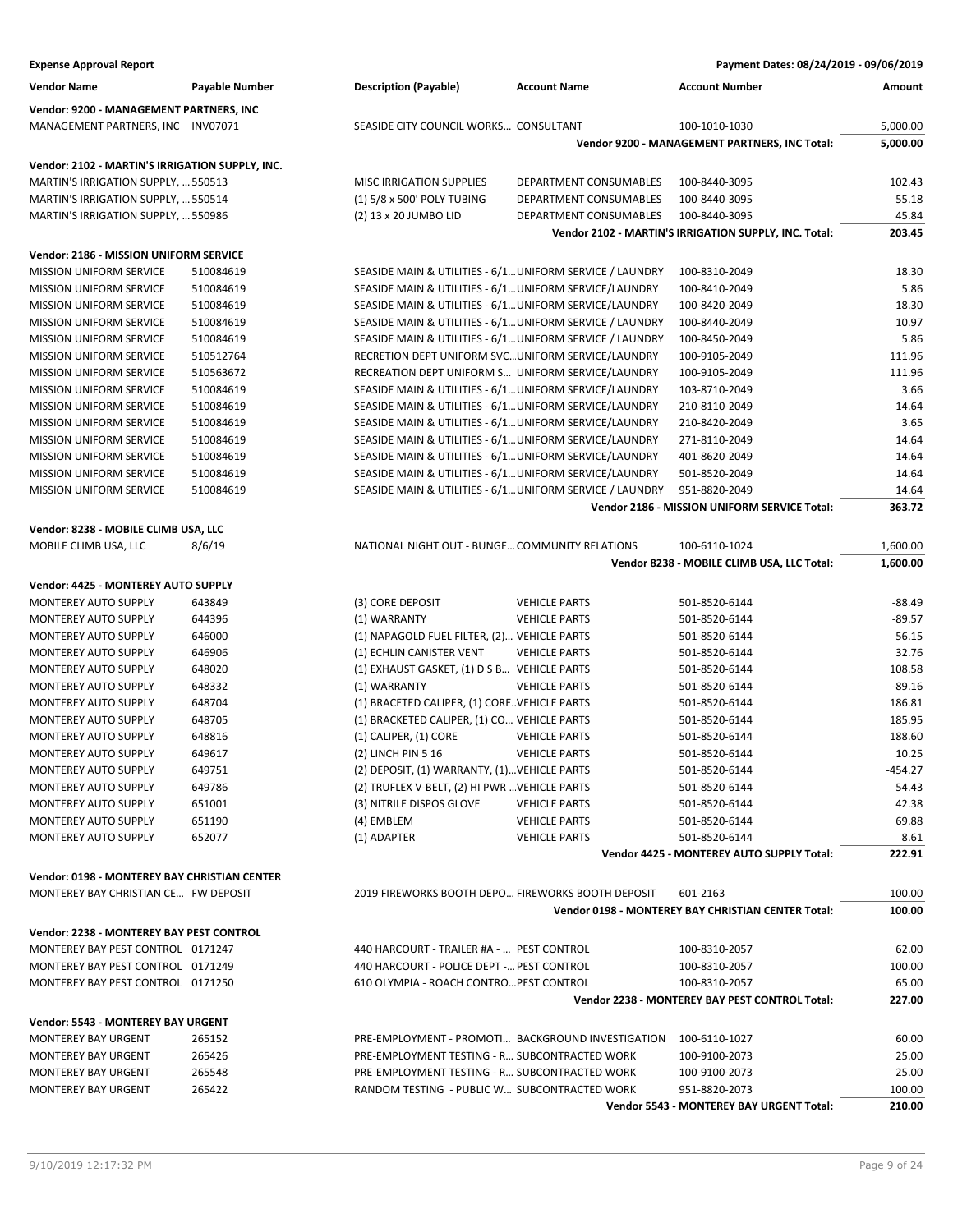### **Expense Approval Report**

| VEIIUVI IVAIIIE                                | r avapıc iyullipci |
|------------------------------------------------|--------------------|
| Vendor: 0759 - MONTEREY CO. WEEKLY CLASSIFIEDS |                    |
| MONTEREY CO. WEEKLY CLASSI 236-091801-00007    |                    |
| MONTEREY CO. WEEKLY CLASSI 237-091801-00007    |                    |
| MONTEREY CO. WEEKLY CLASSI 238-091801-00007    |                    |
| MONTEREY CO. WEEKLY CLASSI 239-091801-00007    |                    |
| MONTEREY CO. WEEKLY CLASSI 240-091801-00007    |                    |
| MONTEREY CO. WEEKLY CLASSI 538-111297-00002    |                    |
| MONTEREY CO. WEEKLY CLASSI 539-111297-0002     |                    |
| MONTEREY CO. WEEKLY CLASSI 540-111297-00002    |                    |
| MONTEREY CO. WEEKLY CLASSI 08/08/19CCSEA       |                    |

## **Vendor: 2252 - MONTEREY COUNTY D.A.'s OFFICE**

### **Vendor: 6761 - MONTEREY SIGNS, INC.** MONTEREY SIGNS, INC. 16511

### **Vendor: 2346 - MONTEREY SPORTS CENTER**

| <b>MONTEREY SPORTS CENTER</b> | CM0000261  |
|-------------------------------|------------|
| <b>MONTEREY SPORTS CENTER</b> | DM0000283  |
| MONTEREY SPORTS CENTER        | INV0003524 |
| <b>MONTEREY SPORTS CENTER</b> | INV0003525 |
| MONTEREY SPORTS CENTER        | INV0003526 |
| <b>MONTEREY SPORTS CENTER</b> | DM0000283  |
| <b>MONTEREY SPORTS CENTER</b> | INV0003525 |
| <b>MONTEREY SPORTS CENTER</b> | DM0000283  |
| <b>MONTEREY SPORTS CENTER</b> | INV0003526 |
| <b>MONTEREY SPORTS CENTER</b> | DM0000283  |
| <b>MONTEREY SPORTS CENTER</b> | INV0003524 |
| <b>MONTEREY SPORTS CENTER</b> | INV0003526 |
| <b>MONTEREY SPORTS CENTER</b> | DM0000283  |
| MONTEREY SPORTS CENTER        | INV0003526 |
| <b>MONTEREY SPORTS CENTER</b> | DM0000283  |
| <b>MONTEREY SPORTS CENTER</b> | INV0003526 |
|                               |            |

### **Vendor: 2351 - MONTEREY TIRE SERVICE**

| <b>MONTEREY TIRE SERVICE</b> | 1-90572           | (11) DFP TIRE DISPOSAL FEE PA TIRES                                | 501-8520-6147                              | 60.09  |
|------------------------------|-------------------|--------------------------------------------------------------------|--------------------------------------------|--------|
|                              |                   |                                                                    | Vendor 2351 - MONTEREY TIRE SERVICE Total: | 60.09  |
| Vendor: 7586 - NAACP         |                   |                                                                    |                                            |        |
| <b>NAACP</b>                 | 8/10/19           | FREEDOM FUND BANQUET: I.  TRAVEL - RUBIO/OGLESBY                   | 100-1010-4115                              | 100.00 |
| <b>NAACP</b>                 | 8/10/19           | FREEDOM FUND BANQUET: I.  TRAVEL - PACHECO                         | 100-1010-4117                              | 100.00 |
| <b>NAACP</b>                 | <b>FW DEPOSIT</b> | 2019 FIREWORKS BOOTH DEPO FIREWORKS BOOTH DEPOSIT                  | 601-2163                                   | 100.00 |
|                              |                   |                                                                    | Vendor 7586 - NAACP Total:                 | 300.00 |
| Vendor: 6602 - NANCY MELTON  |                   |                                                                    |                                            |        |
| NANCY MELTON                 | AUGUST 2019       | AUGUST 2019 - INSTRUCTOR P RECREATION CONTRACT SERVI 100-9603-2075 |                                            | 119.00 |

**Vendor 6602 - NANCY MELTON Total: 119.00**

|                                                                                                                  |                                                         |                                           |                                                                                                 |                              | <b>Expense Approval Report</b>                 |
|------------------------------------------------------------------------------------------------------------------|---------------------------------------------------------|-------------------------------------------|-------------------------------------------------------------------------------------------------|------------------------------|------------------------------------------------|
| Amount                                                                                                           | <b>Account Number</b>                                   | <b>Account Name</b>                       | <b>Description (Payable)</b>                                                                    | <b>Payable Number</b>        | Vendor Name                                    |
|                                                                                                                  |                                                         |                                           |                                                                                                 |                              | Vendor: 0759 - MONTEREY CO. WEEKLY CLASSIFIEDS |
| 81.45                                                                                                            |                                                         | PUBLISHING & LEGAL ADVERTIS 100-2021-2063 | LEGAL NOTICE UP 19-08                                                                           |                              | MONTEREY CO. WEEKLY CLASSI 236-091801-00007    |
| 162.90                                                                                                           |                                                         |                                           | LEGAL NOTICE - PLANNING CO PUBLISHING & LEGAL ADVERTIS 100-2021-2063                            |                              | MONTEREY CO. WEEKLY CLASSI 237-091801-00007    |
| 149.33                                                                                                           |                                                         |                                           | LEGAL NOTICE PERMIT 19-03, U PUBLISHING & LEGAL ADVERTIS 100-2021-2063                          |                              | MONTEREY CO. WEEKLY CLASSI 238-091801-00007    |
| 115.39                                                                                                           |                                                         |                                           | LEGAL NOTICE - UP 19-07, UP 1 PUBLISHING & LEGAL ADVERTIS 100-2021-2063                         |                              | MONTEREY CO. WEEKLY CLASSI 239-091801-00007    |
| 81.45                                                                                                            |                                                         |                                           | LEGAL NOTICE - MINOR USE PE PUBLISHING & LEGAL ADVERTIS 100-2021-2063                           |                              | MONTEREY CO. WEEKLY CLASSI 240-091801-00007    |
| 81.45                                                                                                            |                                                         |                                           | LEGAL NOTICE CJOBS; SAFE PR PUBLISHING & LEGAL ADVERTIS 100-2021-2063                           |                              | MONTEREY CO. WEEKLY CLASSI 538-111297-00002    |
| 122.18                                                                                                           |                                                         | PUBLISHING & LEGAL ADVERTIS 100-2021-2063 | NOTICE OF PUBLIC HEARING                                                                        |                              | MONTEREY CO. WEEKLY CLASSI 539-111297-0002     |
| 81.45                                                                                                            |                                                         | PUBLISHING & LEGAL ADVERTIS 100-2021-2063 | LEGAL NOTICE UP-19-09                                                                           |                              | MONTEREY CO. WEEKLY CLASSI 540-111297-00002    |
| 537.00                                                                                                           | 100-9200-7175                                           |                                           | DISPLAY ADV - SUNDAY BLUES I SUMMER PARK CONCERTS                                               |                              | MONTEREY CO. WEEKLY CLASSI 08/08/19CCSEA       |
| 1,412.60                                                                                                         | Vendor 0759 - MONTEREY CO. WEEKLY CLASSIFIEDS Total:    |                                           |                                                                                                 |                              |                                                |
|                                                                                                                  |                                                         |                                           |                                                                                                 |                              | Vendor: 2252 - MONTEREY COUNTY D.A.'s OFFICE   |
| 1,600.00                                                                                                         |                                                         |                                           | REPORT #TM1803718 / SIDNEY PRVNT UNADJUDICATED SEIZU 243-2217                                   |                              | MONTEREY COUNTY D.A.'s OFF DA AF# 18-27        |
| 1,600.00                                                                                                         | Vendor 2252 - MONTEREY COUNTY D.A.'s OFFICE Total:      |                                           |                                                                                                 |                              |                                                |
|                                                                                                                  |                                                         |                                           |                                                                                                 |                              | Vendor: 9278 - MONTEREY FAIRGROUNDS INN        |
| 804.03                                                                                                           | 100-6110-1024                                           |                                           | CYNTHIA WILLS STAY 6/22/19 -  COMMUNITY RELATIONS                                               |                              | MONTEREY FAIRGROUNDS INN 6/22-6/24/19          |
| 804.03                                                                                                           | Vendor 9278 - MONTEREY FAIRGROUNDS INN Total:           |                                           |                                                                                                 |                              |                                                |
|                                                                                                                  |                                                         |                                           |                                                                                                 |                              |                                                |
|                                                                                                                  |                                                         |                                           |                                                                                                 |                              | Vendor: 8791 - MONTEREY ONE WATER              |
| 310.70                                                                                                           | 951-8820-2073                                           |                                           | 4TH QUARTER 2019 - SEASIDE  SUBCONTRACTED WORK                                                  | 13038                        | MONTEREY ONE WATER                             |
| 310.70                                                                                                           | Vendor 8791 - MONTEREY ONE WATER Total:                 |                                           |                                                                                                 |                              |                                                |
|                                                                                                                  |                                                         |                                           |                                                                                                 |                              | Vendor: 7135 - MONTEREY SANITARY SUPPLY, INC.  |
| 99.00                                                                                                            |                                                         |                                           | MONTHLY MED WASTE SERVICECSA74 APPROVED MEDICAL SU 100-6120-3096                                |                              | MONTEREY SANITARY SUPPLY,  12795               |
| 99.00                                                                                                            | Vendor 7135 - MONTEREY SANITARY SUPPLY, INC. Total:     |                                           |                                                                                                 |                              |                                                |
|                                                                                                                  |                                                         |                                           |                                                                                                 |                              | Vendor: 6761 - MONTEREY SIGNS, INC.            |
| 3,277.50                                                                                                         | 210-8110-3095                                           |                                           | (60) NEIGHBORHOOD WATCH S DEPARTMENT CONSUMABLES                                                | 16511                        | MONTEREY SIGNS, INC.                           |
| 3,277.50                                                                                                         | Vendor 6761 - MONTEREY SIGNS, INC. Total:               |                                           |                                                                                                 |                              |                                                |
|                                                                                                                  |                                                         |                                           |                                                                                                 |                              | Vendor: 2346 - MONTEREY SPORTS CENTER          |
| $-51.00$                                                                                                         | 100-2062                                                | MISC PAYROLL PAYABLES                     | SWEYD DOUBLE DED ADJ                                                                            | CM0000261                    | MONTEREY SPORTS CENTER                         |
| 102.88                                                                                                           | 100-2062                                                |                                           | PREMIUM RATE INCREASE DIFF MISC PAYROLL PAYABLES                                                | DM0000283                    | MONTEREY SPORTS CENTER                         |
|                                                                                                                  | 100-2062                                                | MISC PAYROLL PAYABLES                     | <b>GYM MBRSHIP - SINGLE</b>                                                                     | INV0003524                   | MONTEREY SPORTS CENTER                         |
| 508.42                                                                                                           |                                                         |                                           |                                                                                                 |                              |                                                |
|                                                                                                                  | 100-2062                                                | MISC PAYROLL PAYABLES                     | <b>GYM MBRSHP - SENIOR</b>                                                                      | INV0003525                   | MONTEREY SPORTS CENTER                         |
|                                                                                                                  | 100-2062                                                | <b>MISC PAYROLL PAYABLES</b>              | <b>GYM MBRSHIP - FAMILY</b>                                                                     | INV0003526                   | MONTEREY SPORTS CENTER                         |
|                                                                                                                  | 200-2062                                                |                                           | PREMIUM RATE INCREASE DIFF MISC PAYROLL PAYABLES                                                | DM0000283                    | <b>MONTEREY SPORTS CENTER</b>                  |
|                                                                                                                  | 200-2062                                                | MISC PAYROLL PAYABLES                     | <b>GYM MBRSHP - SENIOR</b>                                                                      | INV0003525                   | MONTEREY SPORTS CENTER                         |
|                                                                                                                  | 271-2062                                                |                                           | PREMIUM RATE INCREASE DIFF MISC PAYROLL PAYABLES                                                | DM0000283                    | MONTEREY SPORTS CENTER                         |
|                                                                                                                  | 271-2062                                                | MISC PAYROLL PAYABLES                     | GYM MBRSHIP - FAMILY                                                                            | INV0003526                   | MONTEREY SPORTS CENTER                         |
|                                                                                                                  | 401-2062                                                |                                           | PREMIUM RATE INCREASE DIFF MISC PAYROLL PAYABLES                                                | DM0000283                    | MONTEREY SPORTS CENTER                         |
|                                                                                                                  | 401-2062                                                | MISC PAYROLL PAYABLES                     | GYM MBRSHIP - SINGLE                                                                            | INV0003524                   | MONTEREY SPORTS CENTER                         |
|                                                                                                                  | 401-2062                                                | MISC PAYROLL PAYABLES                     | GYM MBRSHIP - FAMILY                                                                            | INV0003526                   | <b>MONTEREY SPORTS CENTER</b>                  |
|                                                                                                                  | 503-2062                                                |                                           | PREMIUM RATE INCREASE DIFF MISC PAYROLL PAYABLES                                                | DM0000283                    | MONTEREY SPORTS CENTER                         |
|                                                                                                                  |                                                         |                                           |                                                                                                 |                              | <b>MONTEREY SPORTS CENTER</b>                  |
|                                                                                                                  | 503-2062                                                | MISC PAYROLL PAYABLES                     | <b>GYM MBRSHIP - FAMILY</b><br>PREMIUM RATE INCREASE DIFF MISC PAYROLL PAYABLES                 | INV0003526<br>DM0000283      |                                                |
|                                                                                                                  | 951-2062                                                |                                           |                                                                                                 |                              | MONTEREY SPORTS CENTER                         |
|                                                                                                                  | 951-2062<br>Vendor 2346 - MONTEREY SPORTS CENTER Total: | MISC PAYROLL PAYABLES                     | GYM MBRSHIP - FAMILY                                                                            | INV0003526                   | MONTEREY SPORTS CENTER                         |
| 20.03<br>539.00<br>2.00<br>11.55                                                                                 |                                                         |                                           |                                                                                                 |                              |                                                |
|                                                                                                                  |                                                         |                                           |                                                                                                 |                              | Vendor: 2351 - MONTEREY TIRE SERVICE           |
|                                                                                                                  | 501-8520-6147                                           |                                           | (11) DFP TIRE DISPOSAL FEE PA TIRES                                                             | 1-90572                      | MONTEREY TIRE SERVICE                          |
|                                                                                                                  | Vendor 2351 - MONTEREY TIRE SERVICE Total:              |                                           |                                                                                                 |                              |                                                |
|                                                                                                                  |                                                         |                                           |                                                                                                 |                              | Vendor: 7586 - NAACP                           |
| 19.97<br>1.20<br>5.72<br>1.58<br>53.90<br>8.00<br>77.00<br>1.20<br>11.55<br>1,313.00<br>60.09<br>60.09<br>100.00 | 100-1010-4115                                           |                                           | FREEDOM FUND BANQUET; I.  TRAVEL - RUBIO/OGLESBY                                                | 8/10/19                      | NAACP                                          |
| 100.00<br>100.00                                                                                                 | 100-1010-4117<br>601-2163                               |                                           | FREEDOM FUND BANQUET; I.  TRAVEL - PACHECO<br>2019 FIREWORKS BOOTH DEPO FIREWORKS BOOTH DEPOSIT | 8/10/19<br><b>FW DEPOSIT</b> | NAACP<br>NAACP                                 |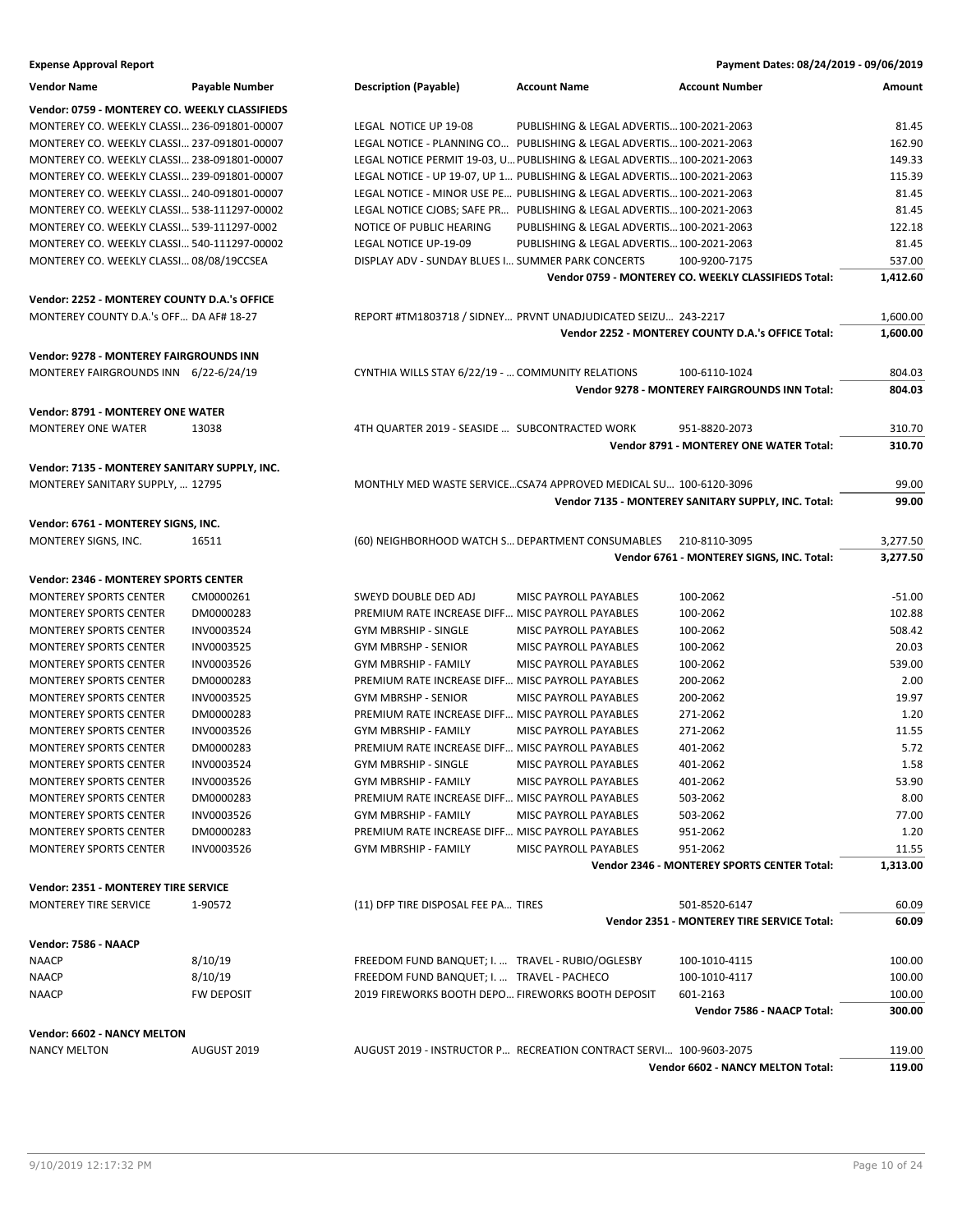| <b>Expense Approval Report</b>                     |                |                                                       |                                                                        | Payment Dates: 08/24/2019 - 09/06/2019                 |           |
|----------------------------------------------------|----------------|-------------------------------------------------------|------------------------------------------------------------------------|--------------------------------------------------------|-----------|
| <b>Vendor Name</b>                                 | Payable Number | <b>Description (Payable)</b>                          | <b>Account Name</b>                                                    | <b>Account Number</b>                                  | Amount    |
| Vendor: 2516 - NATIVIDAD MEDICAL CENTER            |                |                                                       |                                                                        |                                                        |           |
| NATIVIDAD MEDICAL CENTER                           | V19541518      | COLL BLOOD ALCOHOL - M. DE  BLOOD ALCOHOL             |                                                                        | 100-6120-2060                                          | 31.00     |
|                                                    |                |                                                       |                                                                        | Vendor 2516 - NATIVIDAD MEDICAL CENTER Total:          | 31.00     |
|                                                    |                |                                                       |                                                                        |                                                        |           |
| <b>Vendor: 8936 - OPEN MEDIA FOUNDATION</b>        |                |                                                       |                                                                        |                                                        |           |
| OPEN MEDIA FOUNDATION                              | 18303          | OMP SERVICES, ANNUAL CONT COMPUTER SUPPLIES           |                                                                        | 100-2021-3102                                          | 3,000.00  |
|                                                    |                |                                                       |                                                                        | Vendor 8936 - OPEN MEDIA FOUNDATION Total:             | 3,000.00  |
| Vendor: 5582 - O'REILLY AUTO PARTS                 |                |                                                       |                                                                        |                                                        |           |
| O'REILLY AUTO PARTS                                | 3503-392269    | (1) JCASE FUSE, (1) 2pkVentClip VEHICLE PARTS         |                                                                        | 501-8520-6144                                          | 8.99      |
| O'REILLY AUTO PARTS                                | 3503-393571    | (1) SINGLE PANEL                                      | <b>VEHICLE PARTS</b>                                                   | 501-8520-6144                                          | 6.42      |
| O'REILLY AUTO PARTS                                | 3503-394720    | (2) BATTERIES, (2) CORE CHARGE VEHICLE PARTS          |                                                                        | 501-8520-6144                                          | 360.47    |
| O'REILLY AUTO PARTS                                | 3503-394978    | (1) STR WHL COVER                                     | <b>VEHICLE PARTS</b>                                                   | 501-8520-6144                                          | 12.86     |
|                                                    |                |                                                       |                                                                        | Vendor 5582 - O'REILLY AUTO PARTS Total:               | 388.74    |
| Vendor: 4487 - PACIFIC TELEMANAGEMENT SERVICES     |                |                                                       |                                                                        |                                                        |           |
| PACIFIC TELEMANAGEMENT SE 2026428                  |                | SEPT 2019 - PAY PHONE AT OLDTELEPHONE                 |                                                                        | 503-4010-5132                                          | 28.00     |
| PACIFIC TELEMANAGEMENT SE 2026457                  |                | SEPT 2019 - PAY PHONES AT CITTELEPHONE                |                                                                        | 503-4010-5132                                          | 103.00    |
|                                                    |                |                                                       |                                                                        | Vendor 4487 - PACIFIC TELEMANAGEMENT SERVICES Total:   | 131.00    |
| <b>Vendor: 9041 - PARTNERS FOR PEACE</b>           |                |                                                       |                                                                        |                                                        |           |
| PARTNERS FOR PEACE                                 | 11             | JULY 2019 - CAL VIP GRANT RE PARTNERS FOR PEACE       |                                                                        | 100-2042-7206                                          | 7,629.08  |
|                                                    |                |                                                       |                                                                        | Vendor 9041 - PARTNERS FOR PEACE Total:                | 7,629.08  |
|                                                    |                |                                                       |                                                                        |                                                        |           |
| Vendor: 2746 - PENINSULA POOL SERVICE              |                |                                                       |                                                                        |                                                        |           |
| PENINSULA POOL SERVICE                             | 192960802      | (4) 4-GAL CASE SANI-CHLOR                             | DEPARTMENT CONSUMABLES                                                 | 401-8620-3095                                          | 88.84     |
|                                                    |                |                                                       |                                                                        | Vendor 2746 - PENINSULA POOL SERVICE Total:            | 88.84     |
| Vendor: 2752 - PENINSULA WELDING                   |                |                                                       |                                                                        |                                                        |           |
| PENINSULA WELDING                                  | 189849         | (3) OXYGEN USP MED GRD SIZE  CSA 74 PURCHASES         |                                                                        | 100-6640-3096                                          | 59.69     |
|                                                    |                |                                                       |                                                                        | Vendor 2752 - PENINSULA WELDING Total:                 | 59.69     |
| Vendor: 7287 - PNC EQUIPMENT FINANCE               |                |                                                       |                                                                        |                                                        |           |
| PNC EQUIPMENT FINANCE                              | 546217         |                                                       | 8/14/19-9/13/19 / CONTRACT # PAYMENT ON PRINCIPAL-COPIER 100-6610-9602 |                                                        | 2,123.59  |
| PNC EQUIPMENT FINANCE                              | 546217         | 8/14/19-9/13/19 / CONTRACT # INTEREST EXPENSE-COPIER  |                                                                        | 100-6610-9605                                          | 1,051.18  |
| PNC EQUIPMENT FINANCE                              | 546217         | 8/14/19-9/13/19 / CONTRACT # PAYMENT ON PRINCIPAL     |                                                                        | 100-8310-9602                                          | 13,044.90 |
| PNC EQUIPMENT FINANCE                              | 546217         | 8/14/19-9/13/19 / CONTRACT # INTEREST EXPENSE         |                                                                        | 100-8310-9605                                          | 6,457.28  |
| PNC EQUIPMENT FINANCE                              | 538492         | CONTRACT #207378000; LEASE  LEASE PRINCIPAL           |                                                                        | 100-8420-9602                                          | 1,638.20  |
| PNC EQUIPMENT FINANCE                              | 538492         | CONTRACT #207378000; LEASE  LEASE INTEREST            |                                                                        | 100-8420-9605                                          | 132.60    |
| PNC EQUIPMENT FINANCE                              | 538492         | CONTRACT #207378000; LEASE  PRINCIPAL-COPIER LEASE    |                                                                        | 210-8110-9602                                          | 1,638.20  |
| PNC EQUIPMENT FINANCE                              | 538493         | CONTRACT #207377000; VACTO PRINCIPAL-COPIER LEASE     |                                                                        | 210-8110-9602                                          | 5,058.23  |
| PNC EQUIPMENT FINANCE                              | 538492         | CONTRACT #207378000; LEASE  INTEREST EXPENSE          |                                                                        | 210-8110-9605                                          | 132.60    |
| PNC EQUIPMENT FINANCE                              | 538493         | CONTRACT #207377000; VACTO INTEREST EXPENSE           |                                                                        | 210-8110-9605                                          | 727.26    |
| PNC EQUIPMENT FINANCE                              | 538492         | CONTRACT #207378000; LEASE  PAYMENT ON PRINCIPAL      |                                                                        | 271-8110-9602                                          | 272.74    |
| PNC EQUIPMENT FINANCE                              | 538493         | CONTRACT #207377000; VACTO PAYMENT ON PRINCIPAL       |                                                                        | 271-8110-9602                                          | 14,015.85 |
| PNC EQUIPMENT FINANCE                              | 538492         | CONTRACT #207378000; LEASE  INTEREST EXPENSE          |                                                                        | 271-8110-9605                                          | 22.08     |
| PNC EQUIPMENT FINANCE                              | 538493         | CONTRACT #207377000; VACTO INTEREST EXPENSE           |                                                                        | 271-8110-9605                                          | 2,015.17  |
| PNC EQUIPMENT FINANCE                              | 538492         | CONTRACT #207378000; LEASE  PAYMENT ON PRINCIPAL      |                                                                        | 401-8620-9602                                          | 1,254.60  |
| PNC EQUIPMENT FINANCE                              | 538492         | CONTRACT #207378000; LEASE  INTEREST EXPENSE          |                                                                        | 401-8620-9605                                          | 101.55    |
| PNC EQUIPMENT FINANCE                              | 538492         | CONTRACT #207378000; LEASE  PRINCIPAL                 |                                                                        | 951-8820-9602                                          | 290.92    |
| PNC EQUIPMENT FINANCE                              | 538492         | CONTRACT #207378000; LEASE  INTEREST EXPENSE          |                                                                        | 951-8820-9605                                          | 23.55     |
|                                                    |                |                                                       |                                                                        | Vendor 7287 - PNC EQUIPMENT FINANCE Total:             | 50,000.50 |
| Vendor: 8236 - POLICE RECORDS & INFO MGM           |                |                                                       |                                                                        |                                                        |           |
| POLICE RECORDS & INFO MGM 6984                     |                | SEMINAR MJR - CINDY GARRETTTRAINING & EDUCATION       |                                                                        | 100-6110-1029                                          | 409.98    |
| POLICE RECORDS & INFO MGM                          | 6985           | SEMINAR CA PRA - APRIL KANA TRAINING & EDUCATION      |                                                                        | 100-6110-1029                                          | 195.00    |
|                                                    |                |                                                       |                                                                        | Vendor 8236 - POLICE RECORDS & INFO MGM Total:         | 604.98    |
|                                                    |                |                                                       |                                                                        |                                                        |           |
| Vendor: 5705 - PUBLIC AGENCY RETIREMENT SERVICES   |                |                                                       |                                                                        |                                                        |           |
| PUBLIC AGENCY RETIREMENT S INV0003642              |                | MAY 2019 REP FEE INV# 43253 BENEFITS ADMINISTRATION   |                                                                        | 100-5110-1015                                          | 750.00    |
| PUBLIC AGENCY RETIREMENT S INV0003643              |                | MAY 2019 ARS FEES INV# 43350 BENEFITS ADMINISTRATION  |                                                                        | 100-5110-1015                                          | 451.67    |
| PUBLIC AGENCY RETIREMENT S INV0003644              |                | JUNE 2019 REP FEE INV# 43497 BENEFITS ADMINISTRATION  |                                                                        | 100-5110-1015                                          | 750.00    |
| PUBLIC AGENCY RETIREMENT S INV0003645              |                | JUNE 2019 ARS FEES INV# 43633 BENEFITS ADMINISTRATION |                                                                        | 100-5110-1015                                          | 448.06    |
|                                                    |                |                                                       |                                                                        | Vendor 5705 - PUBLIC AGENCY RETIREMENT SERVICES Total: | 2,399.73  |
| Vendor: 2877 - PUBLIC EMPLOYEES' RETIREMENT SYSTEM |                |                                                       |                                                                        |                                                        |           |
| PUBLIC EMPLOYEES' RETIREME CM0000269               |                | ER CONT ADJ: CHECK DT 8/29 B PERS PAYABLE             |                                                                        | 100-2056                                               | $-61.79$  |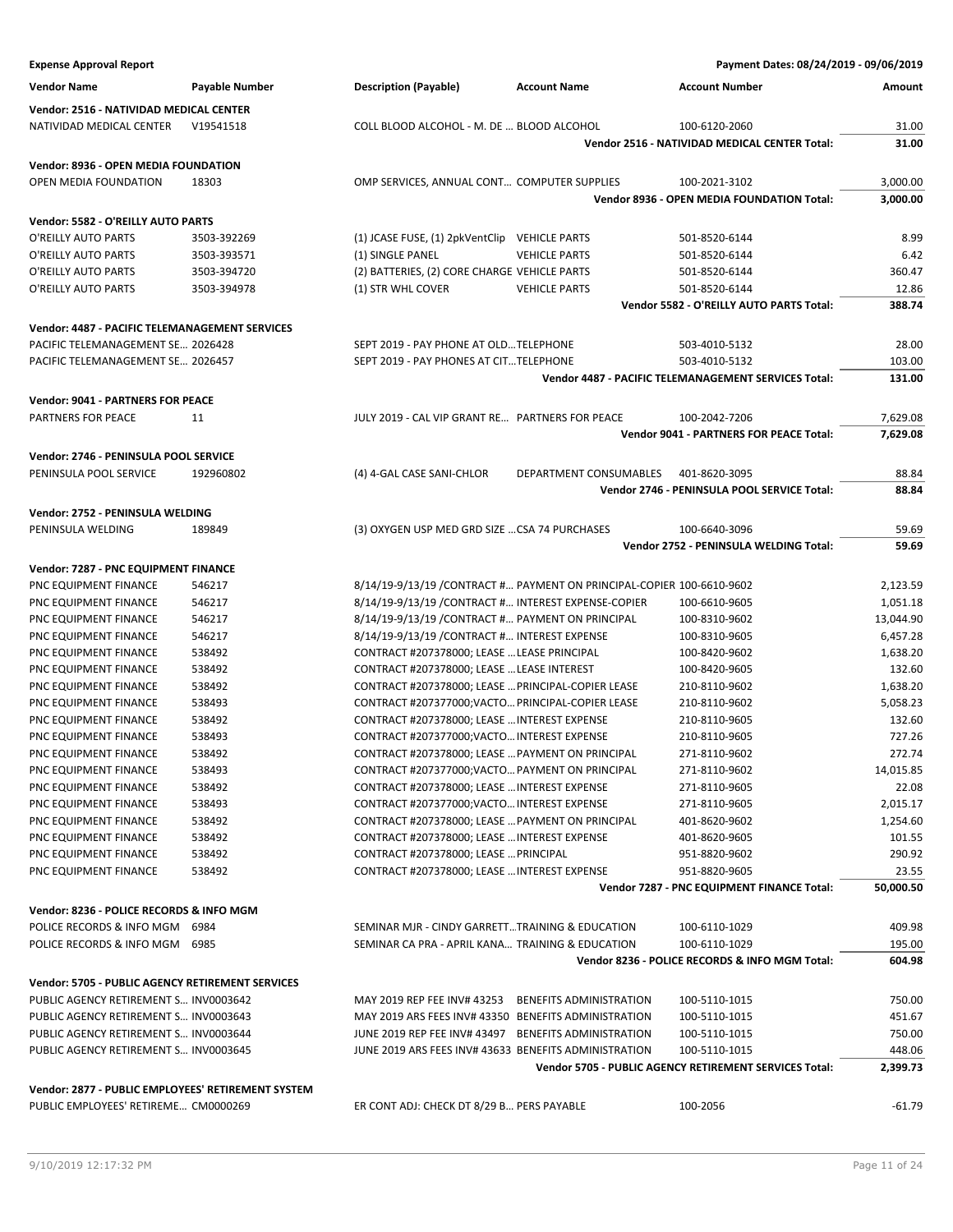| <b>Expense Approval Report</b> | Payment Dates: 08/24/2019 - 09/06/2019 |
|--------------------------------|----------------------------------------|
|--------------------------------|----------------------------------------|

| <b>Vendor Name</b>                    | <b>Payable Number</b> | <b>Description (Payable)</b>             | <b>Account Name</b> | <b>Account Number</b> | Amount      |
|---------------------------------------|-----------------------|------------------------------------------|---------------------|-----------------------|-------------|
| PUBLIC EMPLOYEES' RETIREME CM0000270  |                       | ER CONT ADJ: CHECKS DATED 8 PERS PAYABLE |                     | 100-2056              | $-1,164.42$ |
| PUBLIC EMPLOYEES' RETIREME DM0000275  |                       | ER CONT ADJ: FREEMAN, HASTI PERS PAYABLE |                     | 100-2056              | 3.93        |
| PUBLIC EMPLOYEES' RETIREME INV0003594 |                       | GROUP 70001 - MANAGEMENT PERS PAYABLE    |                     | 100-2056              | 29.13       |
| PUBLIC EMPLOYEES' RETIREME INV0003594 |                       | GROUP 70001 - MANAGEMENT PERS PAYABLE    |                     | 100-2056              | 36.18       |
| PUBLIC EMPLOYEES' RETIREME INV0003594 |                       | GROUP 70001 - MANAGEMENT PERS PAYABLE    |                     | 100-2056              | 144.27      |
| PUBLIC EMPLOYEES' RETIREME INV0003594 |                       | GROUP 70001 - MANAGEMENT PERS PAYABLE    |                     | 100-2056              | 516.92      |
| PUBLIC EMPLOYEES' RETIREME INV0003594 |                       | GROUP 70001 - MANAGEMENT PERS PAYABLE    |                     | 100-2056              | 46.12       |
| PUBLIC EMPLOYEES' RETIREME INV0003594 |                       | GROUP 70001 - MANAGEMENT PERS PAYABLE    |                     | 100-2056              | 562.93      |
| PUBLIC EMPLOYEES' RETIREME INV0003594 |                       | GROUP 70001 - MANAGEMENT                 | PERS PAYABLE        | 100-2056              | 618.89      |
| PUBLIC EMPLOYEES' RETIREME INV0003594 |                       | GROUP 70001 - MANAGEMENT PERS PAYABLE    |                     | 100-2056              | 1,250.52    |
| PUBLIC EMPLOYEES' RETIREME INV0003594 |                       | GROUP 70001 - MANAGEMENT                 | PERS PAYABLE        | 100-2056              | 846.90      |
| PUBLIC EMPLOYEES' RETIREME INV0003594 |                       | GROUP 70001 - MANAGEMENT PERS PAYABLE    |                     | 100-2056              | 1,216.06    |
| PUBLIC EMPLOYEES' RETIREME INV0003594 |                       | GROUP 70001 - MANAGEMENT                 | PERS PAYABLE        | 100-2056              | 5,874.09    |
| PUBLIC EMPLOYEES' RETIREME INV0003594 |                       | GROUP 70001 - MANAGEMENT                 | PERS PAYABLE        | 100-2056              | 1,377.30    |
| PUBLIC EMPLOYEES' RETIREME INV0003594 |                       | GROUP 70001 - MANAGEMENT                 | PERS PAYABLE        | 100-2056              | 1,260.27    |
| PUBLIC EMPLOYEES' RETIREME INV0003594 |                       | GROUP 70001 - MANAGEMENT                 | <b>PERS PAYABLE</b> | 100-2056              | 16,795.97   |
| PUBLIC EMPLOYEES' RETIREME INV0003594 |                       | GROUP 70001 - MANAGEMENT                 | PERS PAYABLE        | 100-2056              | 12,713.05   |
| PUBLIC EMPLOYEES' RETIREME INV0003594 |                       | GROUP 70001 - MANAGEMENT                 | PERS PAYABLE        | 100-2056              | 20,051.67   |
| PUBLIC EMPLOYEES' RETIREME INV0003594 |                       | GROUP 70001 - MANAGEMENT                 | PERS PAYABLE        | 100-2056              | 7,288.68    |
| PUBLIC EMPLOYEES' RETIREME INV0003594 |                       | GROUP 70001 - MANAGEMENT                 | PERS PAYABLE        | 100-2056              |             |
| PUBLIC EMPLOYEES' RETIREME INV0003594 |                       | GROUP 70001 - MANAGEMENT                 | PERS PAYABLE        | 100-2056              | 6,679.01    |
|                                       |                       |                                          |                     |                       | 6,348.72    |
| PUBLIC EMPLOYEES' RETIREME INV0003594 |                       | GROUP 70001 - MANAGEMENT                 | PERS PAYABLE        | 100-2056              | 11,678.81   |
| PUBLIC EMPLOYEES' RETIREME INV0003594 |                       | GROUP 70001 - MANAGEMENT                 | PERS PAYABLE        | 100-2056              | 5,394.91    |
| PUBLIC EMPLOYEES' RETIREME INV0003594 |                       | GROUP 70001 - MANAGEMENT                 | PERS PAYABLE        | 100-2056              | 1,555.24    |
| PUBLIC EMPLOYEES' RETIREME INV0003594 |                       | GROUP 70001 - MANAGEMENT                 | PERS PAYABLE        | 100-2056              | 1,689.24    |
| PUBLIC EMPLOYEES' RETIREME INV0003594 |                       | GROUP 70001 - MANAGEMENT                 | <b>PERS PAYABLE</b> | 100-2056              | 1,731.80    |
| PUBLIC EMPLOYEES' RETIREME INV0003594 |                       | GROUP 70001 - MANAGEMENT                 | PERS PAYABLE        | 100-2056              | 4,875.64    |
| PUBLIC EMPLOYEES' RETIREME INV0003594 |                       | GROUP 70001 - MANAGEMENT                 | PERS PAYABLE        | 100-2056              | 5,676.49    |
| PUBLIC EMPLOYEES' RETIREME INV0003594 |                       | GROUP 70001 - MANAGEMENT                 | PERS PAYABLE        | 100-2056              | 2,204.55    |
| PUBLIC EMPLOYEES' RETIREME INV0003594 |                       | GROUP 70001 - MANAGEMENT                 | PERS PAYABLE        | 100-2056              | 3,295.62    |
| PUBLIC EMPLOYEES' RETIREME INV0003620 |                       | <b>SURVIVOR BENEFIT</b>                  | PERS PAYABLE        | 100-2056              | 8,035.73    |
| PUBLIC EMPLOYEES' RETIREME INV0003620 |                       | <b>SURVIVOR BENEFIT</b>                  | PERS PAYABLE        | 100-2056              | 12,920.79   |
| PUBLIC EMPLOYEES' RETIREME INV0003630 |                       | <b>SURVIVOR BENEFIT</b>                  | PERS PAYABLE        | 100-2056              | 0.93        |
| PUBLIC EMPLOYEES' RETIREME INV0003630 |                       | <b>SURVIVOR BENEFIT</b>                  | PERS PAYABLE        | 100-2056              | 540.87      |
| PUBLIC EMPLOYEES' RETIREME INV0003630 |                       | <b>SURVIVOR BENEFIT</b>                  | PERS PAYABLE        | 100-2056              | 853.08      |
| PUBLIC EMPLOYEES' RETIREME INV0003594 |                       | GROUP 70001 - MANAGEMENT PERS PAYABLE    |                     | 103-2056              | 0.21        |
| PUBLIC EMPLOYEES' RETIREME INV0003594 |                       | GROUP 70001 - MANAGEMENT PERS PAYABLE    |                     | 103-2056              | 45.05       |
| PUBLIC EMPLOYEES' RETIREME INV0003594 |                       | GROUP 70001 - MANAGEMENT PERS PAYABLE    |                     | 103-2056              | 11.37       |
| PUBLIC EMPLOYEES' RETIREME INV0003594 |                       | GROUP 70001 - MANAGEMENT PERS PAYABLE    |                     | 103-2056              | 54.37       |
| PUBLIC EMPLOYEES' RETIREME INV0003594 |                       | GROUP 70001 - MANAGEMENT PERS PAYABLE    |                     | 113-2056              | 3.22        |
| PUBLIC EMPLOYEES' RETIREME INV0003594 |                       | GROUP 70001 - MANAGEMENT PERS PAYABLE    |                     | 113-2056              | 4.63        |
| PUBLIC EMPLOYEES' RETIREME INV0003594 |                       | GROUP 70001 - MANAGEMENT PERS PAYABLE    |                     | 113-2056              | 50.44       |
| PUBLIC EMPLOYEES' RETIREME INV0003594 |                       | GROUP 70001 - MANAGEMENT                 | PERS PAYABLE        | 113-2056              | 778.71      |
| PUBLIC EMPLOYEES' RETIREME INV0003594 |                       | GROUP 70001 - MANAGEMENT                 | PERS PAYABLE        | 113-2056              | 36.76       |
| PUBLIC EMPLOYEES' RETIREME INV0003594 |                       | GROUP 70001 - MANAGEMENT PERS PAYABLE    |                     | 113-2056              | 805.82      |
| PUBLIC EMPLOYEES' RETIREME INV0003594 |                       | GROUP 70001 - MANAGEMENT                 | PERS PAYABLE        | 200-2056              | 124.55      |
| PUBLIC EMPLOYEES' RETIREME INV0003594 |                       | GROUP 70001 - MANAGEMENT PERS PAYABLE    |                     | 200-2056              | 181.86      |
| PUBLIC EMPLOYEES' RETIREME INV0003594 |                       | GROUP 70001 - MANAGEMENT                 | PERS PAYABLE        | 200-2056              | 0.46        |
| PUBLIC EMPLOYEES' RETIREME INV0003594 |                       | GROUP 70001 - MANAGEMENT                 | PERS PAYABLE        | 210-2056              | 100.89      |
| PUBLIC EMPLOYEES' RETIREME INV0003594 |                       | GROUP 70001 - MANAGEMENT                 | PERS PAYABLE        | 210-2056              | 263.77      |
| PUBLIC EMPLOYEES' RETIREME INV0003594 |                       | GROUP 70001 - MANAGEMENT                 | PERS PAYABLE        | 210-2056              | 404.58      |
| PUBLIC EMPLOYEES' RETIREME INV0003594 |                       | GROUP 70001 - MANAGEMENT                 | PERS PAYABLE        | 210-2056              | 254.89      |
| PUBLIC EMPLOYEES' RETIREME INV0003594 |                       | GROUP 70001 - MANAGEMENT                 | PERS PAYABLE        | 210-2056              | 489.90      |
| PUBLIC EMPLOYEES' RETIREME INV0003594 |                       | GROUP 70001 - MANAGEMENT                 | PERS PAYABLE        | 210-2056              | 3.74        |
| PUBLIC EMPLOYEES' RETIREME INV0003594 |                       | GROUP 70001 - MANAGEMENT                 | PERS PAYABLE        | 271-2056              | 108.64      |
| PUBLIC EMPLOYEES' RETIREME INV0003594 |                       | GROUP 70001 - MANAGEMENT                 | PERS PAYABLE        | 271-2056              | 316.49      |
| PUBLIC EMPLOYEES' RETIREME INV0003594 |                       | GROUP 70001 - MANAGEMENT PERS PAYABLE    |                     | 271-2056              | 1.27        |
| PUBLIC EMPLOYEES' RETIREME INV0003594 |                       | GROUP 70001 - MANAGEMENT                 | PERS PAYABLE        | 271-2056              | 291.16      |
| PUBLIC EMPLOYEES' RETIREME INV0003594 |                       | GROUP 70001 - MANAGEMENT                 | PERS PAYABLE        | 401-2056              | 469.67      |
| PUBLIC EMPLOYEES' RETIREME INV0003594 |                       | GROUP 70001 - MANAGEMENT PERS PAYABLE    |                     | 401-2056              | 87.57       |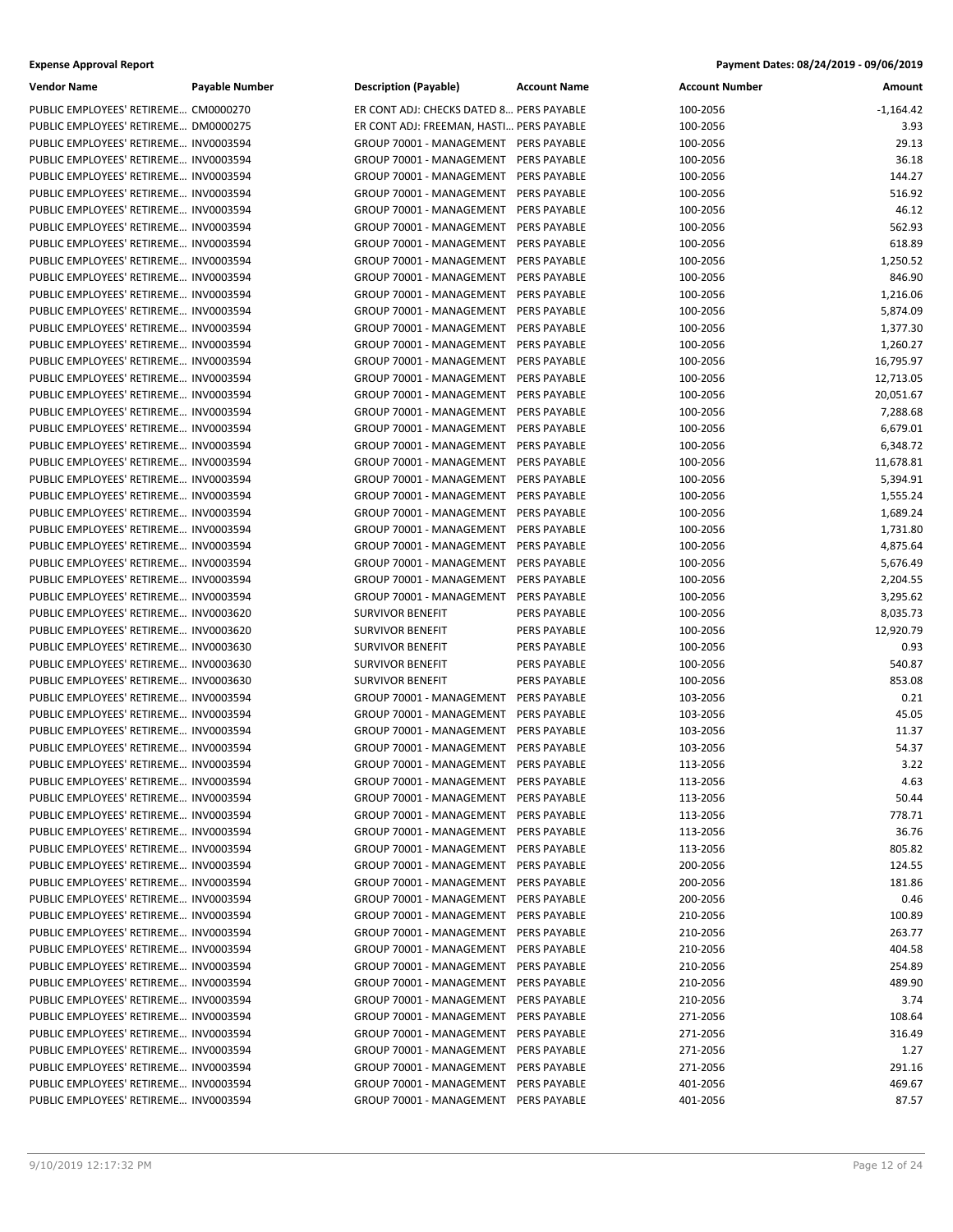| <b>Vendor Name</b>                    | <b>Payable Number</b>    | <b>Description (Payable)</b>                         | <b>Account Name</b>                          | <b>Account Number</b>                                    | Amount           |
|---------------------------------------|--------------------------|------------------------------------------------------|----------------------------------------------|----------------------------------------------------------|------------------|
| PUBLIC EMPLOYEES' RETIREME INV0003594 |                          | GROUP 70001 - MANAGEMENT                             | <b>PERS PAYABLE</b>                          | 401-2056                                                 | 296.82           |
| PUBLIC EMPLOYEES' RETIREME INV0003594 |                          | GROUP 70001 - MANAGEMENT                             | PERS PAYABLE                                 | 401-2056                                                 | 2.46             |
| PUBLIC EMPLOYEES' RETIREME INV0003594 |                          | GROUP 70001 - MANAGEMENT                             | PERS PAYABLE                                 | 401-2056                                                 | 84.63            |
| PUBLIC EMPLOYEES' RETIREME INV0003594 |                          | GROUP 70001 - MANAGEMENT                             | PERS PAYABLE                                 | 401-2056                                                 | 524.94           |
| PUBLIC EMPLOYEES' RETIREME INV0003594 |                          | GROUP 70001 - MANAGEMENT                             | PERS PAYABLE                                 | 501-2056                                                 | 50.44            |
| PUBLIC EMPLOYEES' RETIREME INV0003594 |                          | GROUP 70001 - MANAGEMENT                             | PERS PAYABLE                                 | 501-2056                                                 | 1.95             |
| PUBLIC EMPLOYEES' RETIREME INV0003594 |                          | GROUP 70001 - MANAGEMENT                             | PERS PAYABLE                                 | 501-2056                                                 | 298.14           |
| PUBLIC EMPLOYEES' RETIREME INV0003594 |                          | GROUP 70001 - MANAGEMENT                             | PERS PAYABLE                                 | 501-2056                                                 | 206.81           |
| PUBLIC EMPLOYEES' RETIREME INV0003594 |                          | GROUP 70001 - MANAGEMENT                             | PERS PAYABLE                                 | 501-2056                                                 | 238.74           |
| PUBLIC EMPLOYEES' RETIREME INV0003594 |                          | GROUP 70001 - MANAGEMENT                             | PERS PAYABLE                                 | 501-2056                                                 | 199.85           |
| PUBLIC EMPLOYEES' RETIREME INV0003594 |                          | GROUP 70001 - MANAGEMENT                             | PERS PAYABLE                                 | 503-2056                                                 | 196.75           |
| PUBLIC EMPLOYEES' RETIREME INV0003594 |                          | GROUP 70001 - MANAGEMENT                             | PERS PAYABLE                                 | 503-2056                                                 | 190.13           |
| PUBLIC EMPLOYEES' RETIREME INV0003594 |                          | GROUP 70001 - MANAGEMENT                             | PERS PAYABLE                                 | 503-2056                                                 | 1.86             |
| PUBLIC EMPLOYEES' RETIREME INV0003594 |                          | GROUP 70001 - MANAGEMENT                             | PERS PAYABLE                                 | 503-2056                                                 | 357.95           |
| PUBLIC EMPLOYEES' RETIREME INV0003594 |                          | GROUP 70001 - MANAGEMENT                             | <b>PERS PAYABLE</b>                          | 503-2056                                                 | 522.66           |
| PUBLIC EMPLOYEES' RETIREME INV0003594 |                          | GROUP 70001 - MANAGEMENT                             | PERS PAYABLE                                 | 951-2056                                                 | 571.86           |
| PUBLIC EMPLOYEES' RETIREME INV0003594 |                          | GROUP 70001 - MANAGEMENT                             | PERS PAYABLE                                 | 951-2056                                                 | 2.71             |
| PUBLIC EMPLOYEES' RETIREME INV0003594 |                          | GROUP 70001 - MANAGEMENT                             | <b>PERS PAYABLE</b>                          | 951-2056                                                 | 108.65           |
| PUBLIC EMPLOYEES' RETIREME INV0003594 |                          | GROUP 70001 - MANAGEMENT                             | PERS PAYABLE                                 | 951-2056                                                 | 466.02           |
| PUBLIC EMPLOYEES' RETIREME INV0003594 |                          | GROUP 70001 - MANAGEMENT                             | <b>PERS PAYABLE</b>                          | 951-2056                                                 | 142.60           |
| PUBLIC EMPLOYEES' RETIREME INV0003594 |                          | GROUP 70001 - MANAGEMENT                             | PERS PAYABLE                                 | 951-2056                                                 | 137.80           |
| PUBLIC EMPLOYEES' RETIREME INV0003594 |                          | GROUP 70001 - MANAGEMENT                             | PERS PAYABLE                                 | 953-2056                                                 | 61.91            |
| PUBLIC EMPLOYEES' RETIREME INV0003594 |                          | GROUP 70001 - MANAGEMENT                             | PERS PAYABLE                                 | 953-2056                                                 | 0.12             |
| PUBLIC EMPLOYEES' RETIREME INV0003594 |                          | GROUP 70001 - MANAGEMENT                             | <b>PERS PAYABLE</b>                          | 953-2056                                                 | 42.40            |
|                                       |                          |                                                      |                                              | Vendor 2877 - PUBLIC EMPLOYEES' RETIREMENT SYSTEM Total: | 152,486.32       |
| Vendor: 7393 - PUBLIC SAFETY CENTER   |                          |                                                      |                                              |                                                          |                  |
| PUBLIC SAFETY CENTER                  | 5880429                  | (10) POLICE LINE DO NOT CROSS DEPARTMENT CONSUMABLES |                                              | 100-6110-3095                                            | 149.07           |
|                                       |                          |                                                      |                                              | Vendor 7393 - PUBLIC SAFETY CENTER Total:                | 149.07           |
|                                       |                          |                                                      |                                              |                                                          |                  |
| Vendor: 6193 - PURCHASE POWER         |                          |                                                      |                                              |                                                          |                  |
| PURCHASE POWER                        | 7/23/19                  | ACCT #8000-9000-1135-1503; 7 MAIL SERVICES           |                                              | 100-5110-4124                                            | 1,000.00         |
|                                       |                          |                                                      |                                              | Vendor 6193 - PURCHASE POWER Total:                      | 1,000.00         |
|                                       |                          |                                                      |                                              |                                                          |                  |
| Vendor: 5264 - RABOBANK, N.A.         |                          |                                                      |                                              |                                                          |                  |
| RABOBANK, N.A.                        | <b>INV0003618</b>        | FIT PAYABLE                                          | FEDERAL TAX PAYABLE                          | 100-2052                                                 | 69,861.66        |
| RABOBANK, N.A.                        | INV0003624               | FIT PAYABLE                                          | FEDERAL TAX PAYABLE                          | 100-2052                                                 | 413.22           |
| RABOBANK, N.A.                        | INV0003619               | <b>MEDICARE PAYABLE</b>                              | EE HEALTHCARE PAYABLE                        | 100-2057                                                 | 17,209.28        |
| RABOBANK, N.A.                        | INV0003625               | <b>MEDICARE PAYABLE</b>                              | EE HEALTHCARE PAYABLE                        | 100-2057                                                 | 340.14           |
| RABOBANK, N.A.                        | INV0003618               | FIT PAYABLE                                          | FEDERAL TAX PAYABLE                          | 103-2052                                                 | 29.78            |
| RABOBANK, N.A.                        | INV0003619               | MEDICARE PAYABLE                                     | EE HEALTHCARE PAYABLE                        | 103-2057                                                 | 9.52             |
| RABOBANK, N.A.                        | INV0003618               | <b>FIT PAYABLE</b>                                   | <b>FEDERAL TAX PAYABLE</b>                   | 113-2052                                                 | 847.42           |
| RABOBANK, N.A.                        | INV0003619               | MEDICARE PAYABLE                                     | EE HEALTHCARE PAYABLE                        | 113-2057                                                 | 384.24           |
| RABOBANK, N.A.                        | INV0003618               | FIT PAYABLE                                          | FEDERAL TAX PAYABLE                          | 200-2052                                                 | 168.29           |
| RABOBANK, N.A.                        | INV0003619               | MEDICARE PAYABLE                                     | EE HEALTHCARE PAYABLE                        | 200-2057                                                 | 57.30            |
| RABOBANK, N.A.                        | INV0003618               | FIT PAYABLE<br><b>MEDICARE PAYABLE</b>               | FEDERAL TAX PAYABLE<br>EE HEALTHCARE PAYABLE | 210-2052                                                 | 535.76           |
| RABOBANK, N.A.                        | INV0003619               |                                                      |                                              | 210-2057                                                 | 219.80           |
| RABOBANK, N.A.                        | INV0003618               | FIT PAYABLE                                          | FEDERAL TAX PAYABLE                          | 271-2052                                                 | 578.37           |
| RABOBANK, N.A.                        | INV0003619               | MEDICARE PAYABLE<br>FIT PAYABLE                      | EE HEALTHCARE PAYABLE<br>FEDERAL TAX PAYABLE | 271-2057                                                 | 198.80<br>796.47 |
| RABOBANK, N.A.                        | INV0003618               |                                                      |                                              | 401-2052                                                 |                  |
| RABOBANK, N.A.<br>RABOBANK, N.A.      | INV0003619<br>INV0003618 | MEDICARE PAYABLE<br>FIT PAYABLE                      | EE HEALTHCARE PAYABLE<br>FEDERAL TAX PAYABLE | 401-2057<br>501-2052                                     | 250.52           |
| RABOBANK, N.A.                        | INV0003619               | MEDICARE PAYABLE                                     | EE HEALTHCARE PAYABLE                        | 501-2057                                                 | 614.25<br>176.58 |
| RABOBANK, N.A.                        | INV0003618               | FIT PAYABLE                                          | FEDERAL TAX PAYABLE                          | 503-2052                                                 | 1,272.78         |
| RABOBANK, N.A.                        | INV0003619               | MEDICARE PAYABLE                                     | EE HEALTHCARE PAYABLE                        | 503-2057                                                 | 198.40           |
| RABOBANK, N.A.                        | INV0003618               | FIT PAYABLE                                          | FEDERAL TAX PAYABLE                          | 951-2052                                                 | 846.74           |
| RABOBANK, N.A.                        | INV0003619               | MEDICARE PAYABLE                                     | EE HEALTHCARE PAYABLE                        | 951-2057                                                 | 222.52           |
| RABOBANK, N.A.                        | INV0003618               | FIT PAYABLE                                          | FEDERAL TAX PAYABLE                          | 953-2052                                                 | 9.84             |
| RABOBANK, N.A.                        | INV0003619               | MEDICARE PAYABLE                                     | EE HEALTHCARE PAYABLE                        | 953-2057                                                 | 3.26             |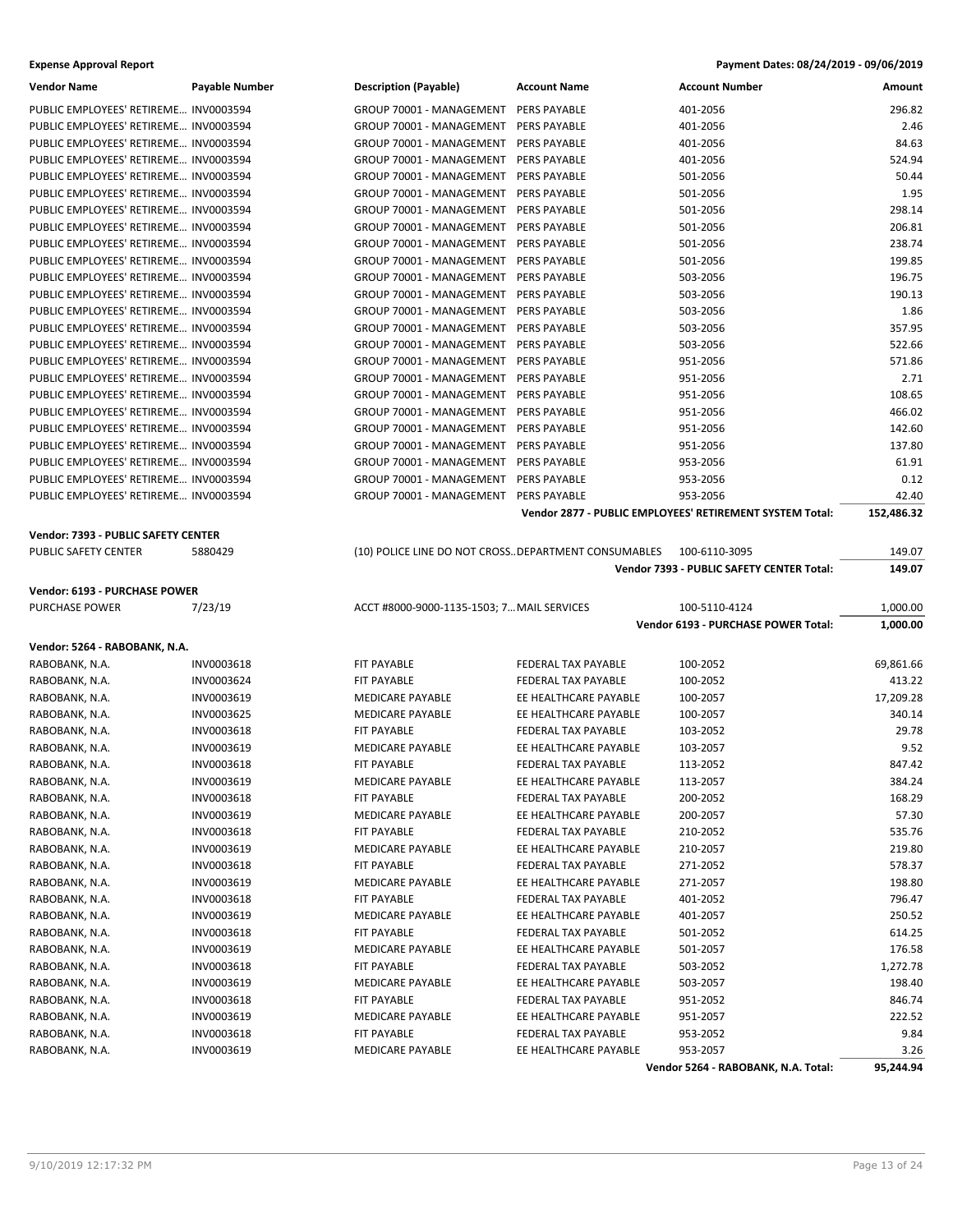| <b>Expense Approval Report</b>                      |                  |                                                   |                                                                       | Payment Dates: 08/24/2019 - 09/06/2019                    |               |
|-----------------------------------------------------|------------------|---------------------------------------------------|-----------------------------------------------------------------------|-----------------------------------------------------------|---------------|
| <b>Vendor Name</b>                                  | Payable Number   | <b>Description (Payable)</b>                      | <b>Account Name</b>                                                   | <b>Account Number</b>                                     | <b>Amount</b> |
| Vendor: 6632 - RAINMAN HEATING AND SHEETMETAL, INC. |                  |                                                   |                                                                       |                                                           |               |
| RAINMAN HEATING AND SHEE 3470                       |                  | SUPPLY/INSTALL (116) 5" ALU                       | PARKS IMPROVEMENTS                                                    | 348-8910-9570                                             | 1,248.00      |
|                                                     |                  |                                                   |                                                                       | Vendor 6632 - RAINMAN HEATING AND SHEETMETAL, INC. Total: | 1,248.00      |
|                                                     |                  |                                                   |                                                                       |                                                           |               |
| Vendor: 5417 - RENTAL DEPOT                         |                  |                                                   |                                                                       |                                                           |               |
| <b>RENTAL DEPOT</b>                                 | 271044-1         | (1) TRAILER, TILT EQUIPMENT                       | SUBCONTRACTED WORK                                                    | 113-8730-2073                                             | 65.00         |
| <b>RENTAL DEPOT</b>                                 | 271324-1         | (1) TRAILER, TILT EQUIPMENT                       | SUBCONTRACTED WORK                                                    | 113-8730-2073                                             | 65.00         |
|                                                     |                  |                                                   |                                                                       | Vendor 5417 - RENTAL DEPOT Total:                         | 130.00        |
| Vendor: 8345 - RESTORATIVE JUSTICE PARTNERS, INC.   |                  |                                                   |                                                                       |                                                           |               |
| RESTORATIVE JUSTICE PARTNE JULY 2019                |                  |                                                   | JULY 2019 - CAL VIP REIMBURS RESTORATIVE JUSTICE PARTNE 100-2042-7205 |                                                           | 2,159.14      |
|                                                     |                  |                                                   |                                                                       | Vendor 8345 - RESTORATIVE JUSTICE PARTNERS, INC. Total:   | 2,159.14      |
| Vendor: 7800 - ROBERT HENDERSON                     |                  |                                                   |                                                                       |                                                           |               |
| ROBERT HENDERSON                                    | AF CASE #13-0295 | RETURN SEIZED A/F FUNDS                           | PRVNT UNADJUDICATED SEIZU 243-2217                                    |                                                           | 67.00         |
|                                                     |                  |                                                   |                                                                       | Vendor 7800 - ROBERT HENDERSON Total:                     | 67.00         |
|                                                     |                  |                                                   |                                                                       |                                                           |               |
| Vendor: 7880 - ROBERT TUTTLE                        |                  |                                                   |                                                                       |                                                           |               |
| <b>ROBERT TUTTLE</b>                                | 117265           | DEPOSIT REFUND FOR ROBERTS RENTAL DEPOSITS        |                                                                       | 257-2345                                                  | 126.00        |
|                                                     |                  |                                                   |                                                                       | Vendor 7880 - ROBERT TUTTLE Total:                        | 126.00        |
| Vendor: 7924 - ROSA JONG                            |                  |                                                   |                                                                       |                                                           |               |
| ROSA JONG                                           | AUGUST 2019      |                                                   | AUGUST 2019 - INSTRUCTOR P RECREATION CONTRACT SERVI 100-9603-2075    |                                                           | 113.40        |
|                                                     |                  |                                                   |                                                                       | Vendor 7924 - ROSA JONG Total:                            | 113.40        |
| Vendor: 6195 - SEASIDE AQUATICS CLUB, INC.          |                  |                                                   |                                                                       |                                                           |               |
| SEASIDE AQUATICS CLUB, INC. FW DEPOSIT              |                  | 2019 FIREWORKS BOOTH DEPO FIREWORKS BOOTH DEPOSIT |                                                                       | 601-2163                                                  | 100.00        |
|                                                     |                  |                                                   |                                                                       | Vendor 6195 - SEASIDE AQUATICS CLUB, INC. Total:          | 100.00        |
|                                                     |                  |                                                   |                                                                       |                                                           |               |
| Vendor: 8021 - SEASIDE CHRYSLER DODGE JEEP RAM      |                  |                                                   |                                                                       |                                                           |               |
| SEASIDE CHRYSLER DODGE JEEP28710                    |                  | (1) CAP-FUEL 116D                                 | <b>VEHICLE PARTS</b>                                                  | 501-8520-6144                                             | 20.43         |
|                                                     |                  |                                                   |                                                                       | Vendor 8021 - SEASIDE CHRYSLER DODGE JEEP RAM Total:      | 20.43         |
| Vendor: 3138 - SEASIDE EMPLOYEES ASSN               |                  |                                                   |                                                                       |                                                           |               |
| SEASIDE EMPLOYEES ASSN                              | INV0003516       | <b>DUES</b>                                       | MISC PAYROLL PAYABLES                                                 | 100-2062                                                  | 99.57         |
| SEASIDE EMPLOYEES ASSN                              | INV0003569       | <b>DUES</b>                                       | MISC PAYROLL PAYABLES                                                 | 100-2062                                                  | 104.32        |
| SEASIDE EMPLOYEES ASSN                              | INV0003516       | <b>DUES</b>                                       | MISC PAYROLL PAYABLES                                                 | 103-2062                                                  | 0.61          |
| SEASIDE EMPLOYEES ASSN                              | INV0003569       | <b>DUES</b>                                       | MISC PAYROLL PAYABLES                                                 | 103-2062                                                  | 0.98          |
| SEASIDE EMPLOYEES ASSN                              | INV0003516       | <b>DUES</b>                                       | MISC PAYROLL PAYABLES                                                 | 113-2062                                                  | 14.32         |
| SEASIDE EMPLOYEES ASSN                              | INV0003569       | <b>DUES</b>                                       | MISC PAYROLL PAYABLES                                                 | 113-2062                                                  | 14.54         |
| SEASIDE EMPLOYEES ASSN                              | INV0003516       | <b>DUES</b>                                       | MISC PAYROLL PAYABLES                                                 | 210-2062                                                  | 22.35         |
| SEASIDE EMPLOYEES ASSN                              | INV0003569       | <b>DUES</b>                                       | <b>MISC PAYROLL PAYABLES</b>                                          | 210-2062                                                  | 19.06         |
| SEASIDE EMPLOYEES ASSN                              | INV0003516       | <b>DUES</b>                                       | <b>MISC PAYROLL PAYABLES</b>                                          | 271-2062                                                  | 6.89          |
| SEASIDE EMPLOYEES ASSN                              | INV0003569       | <b>DUES</b>                                       | MISC PAYROLL PAYABLES                                                 | 271-2062                                                  | 5.80          |
| SEASIDE EMPLOYEES ASSN                              | INV0003516       | <b>DUES</b>                                       | MISC PAYROLL PAYABLES                                                 | 401-2062                                                  | 9.06          |
| SEASIDE EMPLOYEES ASSN                              | INV0003569       | DUES                                              | MISC PAYROLL PAYABLES                                                 | 401-2062                                                  | 8.11          |
| SEASIDE EMPLOYEES ASSN                              | INV0003516       | <b>DUES</b>                                       | MISC PAYROLL PAYABLES                                                 | 501-2062                                                  | 10.00         |
| SEASIDE EMPLOYEES ASSN                              | INV0003569       | DUES                                              | MISC PAYROLL PAYABLES                                                 | 501-2062                                                  | 10.00         |
| SEASIDE EMPLOYEES ASSN                              | INV0003516       | DUES                                              | MISC PAYROLL PAYABLES                                                 | 951-2062                                                  | 12.20         |
| SEASIDE EMPLOYEES ASSN                              | INV0003569       | <b>DUES</b>                                       | MISC PAYROLL PAYABLES                                                 | 951-2062                                                  | 12.19         |
|                                                     |                  |                                                   |                                                                       | Vendor 3138 - SEASIDE EMPLOYEES ASSN Total:               | 350.00        |
|                                                     |                  |                                                   |                                                                       |                                                           |               |
| Vendor: 3153 - SEASIDE MANAGEMENT ASSN              |                  |                                                   |                                                                       |                                                           |               |
| SEASIDE MANAGEMENT ASSN                             | INV0003519       | DUES                                              | MISC PAYROLL PAYABLES                                                 | 100-2062                                                  | 38.98         |
| SEASIDE MANAGEMENT ASSN                             | INV0003572       | <b>DUES</b>                                       | MISC PAYROLL PAYABLES                                                 | 100-2062                                                  | 36.59         |
| SEASIDE MANAGEMENT ASSN                             | INV0003519       | <b>DUES</b>                                       | MISC PAYROLL PAYABLES                                                 | 113-2062                                                  | 0.49          |
| SEASIDE MANAGEMENT ASSN                             | INV0003572       | DUES                                              | MISC PAYROLL PAYABLES                                                 | 113-2062                                                  | 0.50          |
| SEASIDE MANAGEMENT ASSN                             | INV0003519       | <b>DUES</b>                                       | MISC PAYROLL PAYABLES                                                 | 200-2062                                                  | 2.50          |
| SEASIDE MANAGEMENT ASSN                             | INV0003572       | DUES                                              | MISC PAYROLL PAYABLES                                                 | 200-2062                                                  | 2.49          |
| SEASIDE MANAGEMENT ASSN                             | INV0003519       | DUES                                              | MISC PAYROLL PAYABLES                                                 | 210-2062                                                  | 1.00          |
| SEASIDE MANAGEMENT ASSN                             | INV0003572       | <b>DUES</b>                                       | MISC PAYROLL PAYABLES                                                 | 210-2062                                                  | 1.00          |
| SEASIDE MANAGEMENT ASSN                             | INV0003519       | DUES                                              | MISC PAYROLL PAYABLES                                                 | 271-2062                                                  | 0.49          |
| SEASIDE MANAGEMENT ASSN                             | INV0003572       | DUES                                              | MISC PAYROLL PAYABLES                                                 | 271-2062                                                  | 0.50          |
| SEASIDE MANAGEMENT ASSN                             | INV0003519       | DUES                                              | MISC PAYROLL PAYABLES                                                 | 401-2062                                                  | 0.44          |
| SEASIDE MANAGEMENT ASSN                             | INV0003572       | DUES                                              | MISC PAYROLL PAYABLES                                                 | 401-2062                                                  | 1.99          |
| SEASIDE MANAGEMENT ASSN                             | INV0003519       | <b>DUES</b>                                       | MISC PAYROLL PAYABLES                                                 | 501-2062                                                  | 0.49          |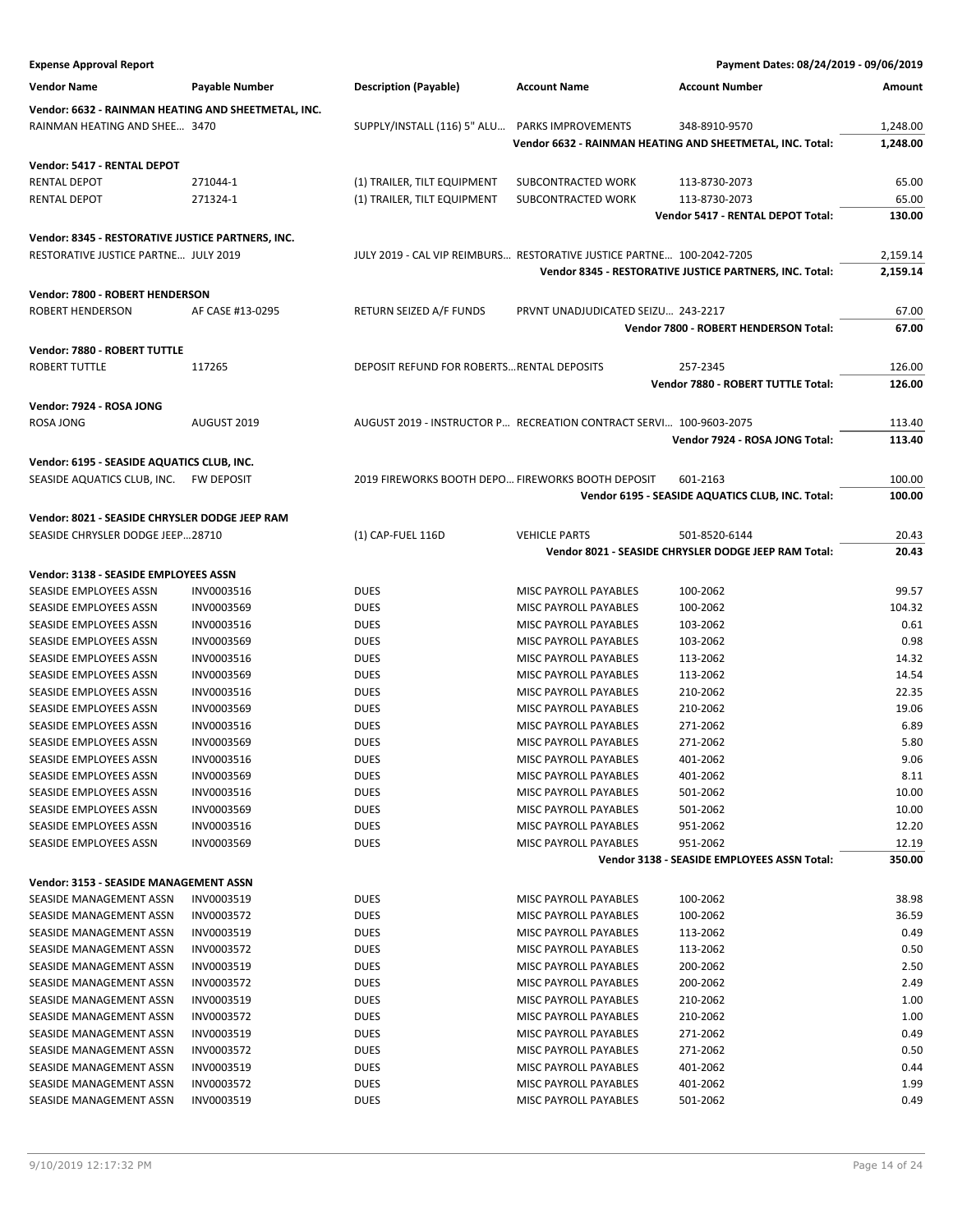| <b>Vendor Name</b>                           | <b>Payable Number</b> | <b>Description (Payable)</b>                           | <b>Account Name</b>                     | <b>Account Number</b>                              | Amount    |
|----------------------------------------------|-----------------------|--------------------------------------------------------|-----------------------------------------|----------------------------------------------------|-----------|
| SEASIDE MANAGEMENT ASSN                      | INV0003572            | <b>DUES</b>                                            | MISC PAYROLL PAYABLES                   | 501-2062                                           | 0.50      |
| SEASIDE MANAGEMENT ASSN                      | INV0003519            | <b>DUES</b>                                            | MISC PAYROLL PAYABLES                   | 951-2062                                           | 0.58      |
| SEASIDE MANAGEMENT ASSN                      | INV0003572            | <b>DUES</b>                                            | MISC PAYROLL PAYABLES                   | 951-2062                                           | 0.78      |
| SEASIDE MANAGEMENT ASSN                      | INV0003519            | <b>DUES</b>                                            | MISC PAYROLL PAYABLES                   | 953-2062                                           | 0.03      |
| SEASIDE MANAGEMENT ASSN                      | INV0003572            | <b>DUES</b>                                            | MISC PAYROLL PAYABLES                   | 953-2062                                           | 0.65      |
|                                              |                       |                                                        |                                         | Vendor 3153 - SEASIDE MANAGEMENT ASSN Total:       | 90.00     |
|                                              |                       |                                                        |                                         |                                                    |           |
| Vendor: 5267 - SEASIDE POLICE                |                       |                                                        |                                         |                                                    |           |
| <b>SEASIDE POLICE</b>                        | INV0003518            | <b>DUES</b>                                            | MISC PAYROLL PAYABLES                   | 100-2062                                           | 2,205.00  |
| <b>SEASIDE POLICE</b>                        | INV0003571            | <b>DUES</b>                                            | <b>MISC PAYROLL PAYABLES</b>            | 100-2062                                           | 2,152.50  |
|                                              |                       |                                                        |                                         | Vendor 5267 - SEASIDE POLICE Total:                | 4,357.50  |
| Vendor: 4059 - SILKSCREEN EXPRESS            |                       |                                                        |                                         |                                                    |           |
| SILKSCREEN EXPRESS                           | 3957                  | (12) POLO SHIRTS - LT BLUE                             | UNIFORM SERVICE/LAUNDRY                 | 100-9105-2049                                      | 204.65    |
|                                              |                       |                                                        |                                         | Vendor 4059 - SILKSCREEN EXPRESS Total:            | 204.65    |
|                                              |                       |                                                        |                                         |                                                    |           |
| Vendor: 3244 - SLAKEY BROTHERS, INC.         |                       |                                                        |                                         |                                                    |           |
| SLAKEY BROTHERS, INC.                        | 16156021-00           | (21) GALV PIPE 4 21' IMPORT, (2 DEPARTMENT CONSUMABLES |                                         | 100-8420-3095                                      | 278.36    |
| SLAKEY BROTHERS, INC.                        | 16156021-01           | (2) IMP CAP 4 GALV, (3) STRAP TDEPARTMENT CONSUMABLES  |                                         | 100-8420-3095                                      | 123.78    |
| SLAKEY BROTHERS, INC.                        | 16158486-00           | MISC POMA SUPPLIES                                     | DEPARTMENT CONSUMABLES                  | 113-8730-3095                                      | 123.69    |
|                                              |                       |                                                        |                                         | Vendor 3244 - SLAKEY BROTHERS, INC. Total:         | 525.83    |
| Vendor: 3249 - SMART & FINAL                 |                       |                                                        |                                         |                                                    |           |
| SMART & FINAL                                | REF #059416           | STORE #455 / REF #059416                               | DEPARTMENT CONSUMABLES                  | 100-9200-3095                                      | 125.05    |
| <b>SMART &amp; FINAL</b>                     | REF #058913           | STORE #455/ REF #058913                                | SENIOR ACTIVITIES                       | 251-9500-7125                                      | 29.96     |
|                                              |                       |                                                        |                                         | Vendor 3249 - SMART & FINAL Total:                 | 155.01    |
| Vendor: 8273 - SMILE BUSINESS PRODUCTS, INC. |                       |                                                        |                                         |                                                    |           |
| SMILE BUSINESS PRODUCTS, IN 774127           |                       | SHARP / MX-M904 JUL/AUG 20 COPIER SERVICES             |                                         | 100-5110-2044                                      | 143.97    |
| SMILE BUSINESS PRODUCTS, IN 774126           |                       | ENGINEERING COPIER - SHARP / COPIER SERVICES           |                                         | 100-8910-2044                                      | 193.73    |
|                                              |                       |                                                        |                                         | Vendor 8273 - SMILE BUSINESS PRODUCTS, INC. Total: | 337.70    |
|                                              |                       |                                                        |                                         |                                                    |           |
| Vendor: 3319 - STAPLES ADVANTAGE             |                       |                                                        |                                         |                                                    |           |
| STAPLES ADVANTAGE                            | 3421573579            | CITY HALL - WRITING PADS, GL DEPARTMENT CONSUMABLES    |                                         | 100-3010-3095                                      | 19.67     |
| STAPLES ADVANTAGE                            | 3422098383            | CITY HALL/ATTY - EXP FILES, 30 DEPARTMENT CONSUMABLES  |                                         | 100-3010-3095                                      | 59.97     |
| STAPLES ADVANTAGE                            | 3421658160            | FINANCE - STORAGE BOXES                                | <b>STATIONARY SUPPLIES</b>              | 100-5110-3092                                      | 41.89     |
| STAPLES ADVANTAGE                            | 3422098383            | CITY HALL/ATTY - EXP FILES, 30 STATIONARY SUPPLIES     |                                         | 100-5110-3092                                      | 264.76    |
| STAPLES ADVANTAGE                            | 3421573579            | CITY HALL - WRITING PADS, GL DEPARTMENT CONSUMABLES    |                                         | 100-5110-3095                                      | 48.85     |
| STAPLES ADVANTAGE                            | 3421658159            | CITY HALL - KLEENEX, HND SNT DEPARTMENT CONSUMABLES    |                                         | 100-5110-3095                                      | 85.08     |
| STAPLES ADVANTAGE                            | 3421954906            | CITY HALL - ELECTRONICS DUST DEPARTMENT CONSUMABLES    |                                         | 100-5110-3095                                      | 17.47     |
| STAPLES ADVANTAGE                            | 3420788478            | <b>PD - PREINKED STAMP</b>                             | STATIONARY SUPPLIES                     | 100-6110-3092                                      | 199.47    |
| STAPLES ADVANTAGE                            | 3420942450            | PD - PENS, HND SNTZR, DOC HO DEPARTMENT CONSUMABLES    |                                         | 100-6110-3095                                      | 103.81    |
| STAPLES ADVANTAGE                            | 3420942451            | <b>PD - ELECTRONICS DUSTER</b>                         | DEPARTMENT CONSUMABLES                  | 100-6110-3095                                      | 34.94     |
| <b>STAPLES ADVANTAGE</b>                     | 3420942452            | <b>PD - DISINF WIPES</b>                               | CSA74 APPROVED MEDICAL SU 100-6120-3096 |                                                    | 41.86     |
| STAPLES ADVANTAGE                            | 3421954908            | PD - HDMI CABLE 10FT                                   | DEPARTMENT EQUIPMENT                    | 100-6120-8187                                      | 49.15     |
| STAPLES ADVANTAGE                            | 3420942450            | PD - PENS, HND SNTZR, DOC HO EQUIPMENT                 |                                         | 100-6130-8187                                      | 102.14    |
| STAPLES ADVANTAGE                            | 3421658161            | <b>BUILDING DEPT - DESK CALEND STATIONARY</b>          |                                         | 100-7410-3092                                      | 13.10     |
| <b>STAPLES ADVANTAGE</b>                     | 3421573580            | BUILDING DEPT - DESK CALEND DEPARTMENT CONSUMABLES     |                                         | 100-7410-3095                                      | 11.41     |
| STAPLES ADVANTAGE                            | 3421573586            | RECREATION - MISC SUPPLIES F STATIONARY SUPPLIES       |                                         | 100-9100-3092                                      | 424.79    |
| STAPLES ADVANTAGE                            | 3421573587            | RECREATION - WALL CLOCK 12 DEPARTMENT CONSUMABLES      |                                         | 100-9310-3095                                      | 49.79     |
| STAPLES ADVANTAGE                            | 3421658162            | RECREATION - WALL CLOCK 12 DEPARTMENT CONSUMABLES      |                                         | 100-9310-3095                                      | 16.60     |
| STAPLES ADVANTAGE                            | 3422311901            | <b>CREDIT FOR INV #3421573587</b>                      | DEPARTMENT CONSUMABLES                  | 100-9310-3095                                      | $-16.60$  |
| <b>STAPLES ADVANTAGE</b>                     | 3421573581            | <b>RECREATION - DESK LAMP</b>                          | SENIOR ACTIVITIES                       | 251-9500-7125                                      | 20.75     |
| STAPLES ADVANTAGE                            | 3421573582            | <b>RECREATION - GOOSENECK CLIPSENIOR ACTIVITIES</b>    |                                         | 251-9500-7125                                      | 16.38     |
| STAPLES ADVANTAGE                            | 3421573583            | RECREATION- GOOSENECK CLIP  SENIOR ACTIVITIES          |                                         | 251-9500-7125                                      | 16.38     |
| STAPLES ADVANTAGE                            | 3421573584            | CREDIT MEMO FOR INVO #342 SENIOR ACTIVITIES            |                                         | 251-9500-7125                                      | $-32.75$  |
| STAPLES ADVANTAGE                            | 3422098384            | RECREATION - GOOSENECK CLIPSENIOR ACTIVITIES           |                                         | 251-9500-7125                                      | 16.38     |
| STAPLES ADVANTAGE                            | 3422098386            | RECREATION - GOOSENECK CLIPSENIOR ACTIVITIES           |                                         | 251-9500-7125                                      | 16.38     |
|                                              |                       |                                                        |                                         |                                                    |           |
| STAPLES ADVANTAGE                            | 3422098387            | RECREATION - TAPE DISPENSER SENIOR ACTIVITIES          |                                         | 251-9500-7125                                      | 44.79     |
| STAPLES ADVANTAGE                            | 3422311900            | RECREATION - (2) KRAFT SPRINGSENIOR ACTIVITIES         |                                         | 251-9500-7125                                      | 59.19     |
|                                              |                       |                                                        |                                         | Vendor 3319 - STAPLES ADVANTAGE Total:             | 1,725.65  |
| Vendor: 5144 - STATE OF CALIFORNIA           |                       |                                                        |                                         |                                                    |           |
| STATE OF CALIFORNIA                          | INV0003617            | <b>SIT PAYABLE</b>                                     | STATE TAX PAYABLE                       | 100-2053                                           | 26,577.70 |
| STATE OF CALIFORNIA                          | INV0003623            | <b>SIT PAYABLE</b>                                     | STATE TAX PAYABLE                       | 100-2053                                           | 168.33    |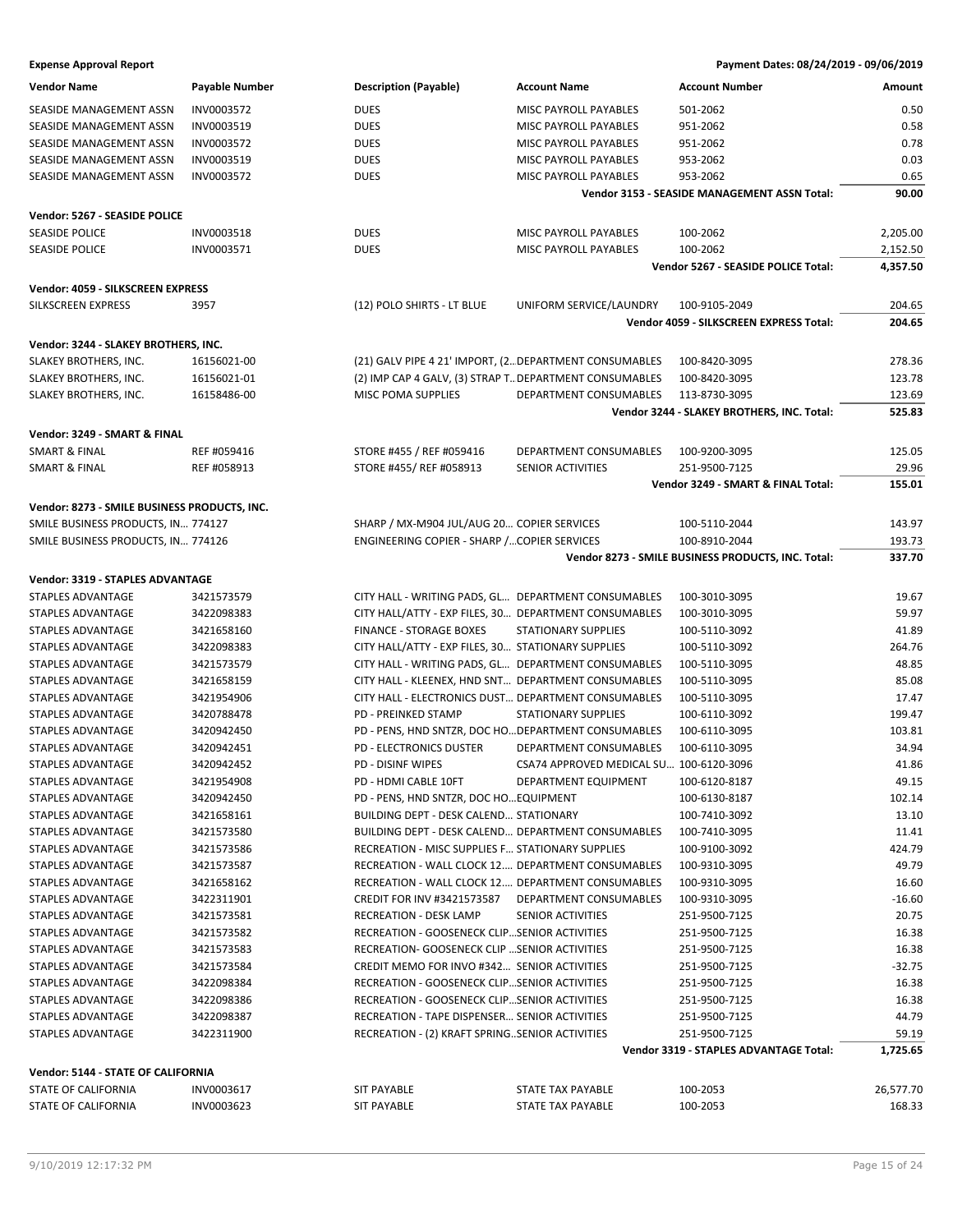| <b>Vendor Name</b>                    | Payable Number           | <b>Description (Payable)</b>                      | <b>Account Name</b>                                                    | <b>Account Number</b>                       | Amount        |
|---------------------------------------|--------------------------|---------------------------------------------------|------------------------------------------------------------------------|---------------------------------------------|---------------|
| <b>STATE OF CALIFORNIA</b>            | INV0003617               | <b>SIT PAYABLE</b>                                | <b>STATE TAX PAYABLE</b>                                               | 103-2053                                    | 9.57          |
| STATE OF CALIFORNIA                   | INV0003617               | <b>SIT PAYABLE</b>                                | <b>STATE TAX PAYABLE</b>                                               | 113-2053                                    | 261.81        |
| <b>STATE OF CALIFORNIA</b>            | INV0003617               | <b>SIT PAYABLE</b>                                | STATE TAX PAYABLE                                                      | 200-2053                                    | 55.85         |
| STATE OF CALIFORNIA                   | INV0003617               | <b>SIT PAYABLE</b>                                | STATE TAX PAYABLE                                                      | 210-2053                                    | 172.80        |
| <b>STATE OF CALIFORNIA</b>            | INV0003617               | <b>SIT PAYABLE</b>                                | STATE TAX PAYABLE                                                      | 271-2053                                    | 186.89        |
| STATE OF CALIFORNIA                   | INV0003617               | <b>SIT PAYABLE</b>                                | STATE TAX PAYABLE                                                      | 401-2053                                    | 273.42        |
| STATE OF CALIFORNIA                   | INV0003617               | <b>SIT PAYABLE</b>                                | STATE TAX PAYABLE                                                      | 501-2053                                    | 131.77        |
| STATE OF CALIFORNIA                   | INV0003617               | <b>SIT PAYABLE</b>                                | STATE TAX PAYABLE                                                      | 503-2053                                    | 261.23        |
| <b>STATE OF CALIFORNIA</b>            | INV0003617               | <b>SIT PAYABLE</b>                                | STATE TAX PAYABLE                                                      | 951-2053                                    | 329.52        |
| STATE OF CALIFORNIA                   | INV0003617               | <b>SIT PAYABLE</b>                                | STATE TAX PAYABLE                                                      | 953-2053                                    | 6.68          |
|                                       |                          |                                                   |                                                                        | Vendor 5144 - STATE OF CALIFORNIA Total:    | 28,435.57     |
|                                       |                          |                                                   |                                                                        |                                             |               |
| Vendor: 8960 - STEVEN McDANIEL        |                          |                                                   |                                                                        |                                             |               |
| <b>STEVEN MCDANIEL</b>                | 117267                   | DEP REFUND FOR LAGUNA GR RENTAL DEPOSITS          |                                                                        | 257-2345                                    | 252.36        |
|                                       |                          |                                                   |                                                                        | Vendor 8960 - STEVEN McDANIEL Total:        | 252.36        |
| Vendor: 9273 - STUDIO/GANG/ARCHITECTS |                          |                                                   |                                                                        |                                             |               |
| STUDIO/GANG/ARCHITECTS                | 3212                     |                                                   | THRU 5/31/19 - SEASIDE CIVIC  FACILITIES ASSESSMENT/PLAN 100-8310-8132 |                                             | 132,704.03    |
|                                       |                          |                                                   |                                                                        | Vendor 9273 - STUDIO/GANG/ARCHITECTS Total: | 132,704.03    |
|                                       |                          |                                                   |                                                                        |                                             |               |
| Vendor: 0634 - THE CARPENTER'S HOUSE  |                          |                                                   |                                                                        |                                             |               |
| THE CARPENTER'S HOUSE                 | <b>FW DEPOSIT</b>        | 2019 FIREWORKS BOOTH DEPO FIREWORKS BOOTH DEPOSIT |                                                                        | 601-2163                                    | 100.00        |
|                                       |                          |                                                   |                                                                        | Vendor 0634 - THE CARPENTER'S HOUSE Total:  | 100.00        |
| Vendor: 8378 - THE HARTFORD           |                          |                                                   |                                                                        |                                             |               |
| THE HARTFORD                          | DM0000285                | SEP ER PAID LIFE INS ADJ                          | MISC PAYROLL PAYABLES                                                  | 100-2062                                    | 92.41         |
| THE HARTFORD                          | DM0000286                | SEP LTD INS ADJ                                   | MISC PAYROLL PAYABLES                                                  | 100-2062                                    | 65.22         |
| THE HARTFORD                          | CM0000253                | PREMIUMS - POA                                    | LIFE/ AD&D LTD PAYABLE                                                 | 100-2071                                    | $-17.50$      |
| THE HARTFORD                          | CM0000259                | PREMIUMS - POA                                    | LIFE/ AD&D LTD PAYABLE                                                 | 100-2071                                    | $-8.75$       |
| THE HARTFORD                          | INV0003548               | PREMIUMS - MISC                                   | LIFE/ AD&D LTD PAYABLE                                                 | 100-2071                                    | 1,109.98      |
| THE HARTFORD                          | INV0003548               | PREMIUMS - MISC                                   | LIFE/ AD&D LTD PAYABLE                                                 | 100-2071                                    | 45.56         |
| THE HARTFORD                          | INV0003548               | PREMIUMS - MISC                                   | LIFE/ AD&D LTD PAYABLE                                                 | 100-2071                                    | 785.03        |
| THE HARTFORD                          | INV0003548               | PREMIUMS - MISC                                   | LIFE/ AD&D LTD PAYABLE                                                 | 100-2071                                    | 965.81        |
| THE HARTFORD                          | INV0003548               | PREMIUMS - MISC                                   | LIFE/ AD&D LTD PAYABLE                                                 | 100-2071                                    | 320.17        |
| THE HARTFORD                          | INV0003548               | PREMIUMS - MISC                                   | LIFE/ AD&D LTD PAYABLE                                                 | 100-2071                                    | 192.50        |
| THE HARTFORD                          | INV0003548               | PREMIUMS - MISC                                   | LIFE/ AD&D LTD PAYABLE                                                 | 100-2071                                    | 245.00        |
| THE HARTFORD                          | INV0003548               | PREMIUMS - MISC                                   | LIFE/ AD&D LTD PAYABLE                                                 | 103-2071                                    | 1.06          |
| THE HARTFORD                          | INV0003548               | PREMIUMS - MISC                                   | LIFE/ AD&D LTD PAYABLE                                                 | 103-2071                                    | 2.66          |
| THE HARTFORD                          | INV0003548               | PREMIUMS - MISC                                   | LIFE/ AD&D LTD PAYABLE                                                 | 113-2071                                    | 44.45         |
| THE HARTFORD                          | INV0003548               | PREMIUMS - MISC                                   | LIFE/ AD&D LTD PAYABLE                                                 | 113-2071                                    | 16.29         |
| THE HARTFORD                          | INV0003548               | PREMIUMS - MISC                                   | LIFE/ AD&D LTD PAYABLE                                                 | 113-2071                                    | 3.99          |
| THE HARTFORD                          | INV0003548               | PREMIUMS - MISC                                   | LIFE/ AD&D LTD PAYABLE                                                 | 113-2071                                    | 3.82          |
| THE HARTFORD                          | INV0003548               | PREMIUMS - MISC                                   | LIFE/ AD&D LTD PAYABLE                                                 | 200-2071                                    | 15.99         |
| THE HARTFORD                          | INV0003548               | PREMIUMS - MISC                                   | LIFE/ AD&D LTD PAYABLE                                                 | 200-2071                                    | 15.29         |
| THE HARTFORD                          | INV0003548               | PREMIUMS - MISC                                   | LIFE/ AD&D LTD PAYABLE                                                 | 210-2071                                    | 30.64         |
| THE HARTFORD                          | INV0003548               | PREMIUMS - MISC                                   | LIFE/ AD&D LTD PAYABLE                                                 | 210-2071                                    | 0.10          |
| THE HARTFORD                          | INV0003548               | PREMIUMS - MISC                                   | LIFE/ AD&D LTD PAYABLE                                                 | 210-2071                                    | 69.07         |
| THE HARTFORD                          | INV0003548               | PREMIUMS - MISC                                   | LIFE/ AD&D LTD PAYABLE                                                 | 210-2071                                    | 7.98          |
| THE HARTFORD                          | INV0003548               | PREMIUMS - MISC                                   | LIFE/ AD&D LTD PAYABLE                                                 | 210-2071                                    | 7.63          |
| THE HARTFORD                          | INV0003548               | PREMIUMS - MISC                                   | LIFE/AD&D LTD PAYABLE                                                  | 271-2071                                    | 12.04         |
| THE HARTFORD                          | INV0003548               | PREMIUMS - MISC                                   | LIFE/AD&D LTD PAYABLE                                                  | 271-2071                                    | 7.89          |
| THE HARTFORD                          | INV0003548               | PREMIUMS - MISC                                   | LIFE/AD&D LTD PAYABLE                                                  | 271-2071                                    | 31.19         |
| THE HARTFORD                          | INV0003548               | PREMIUMS - MISC                                   | LIFE/AD&D LTD PAYABLE                                                  | 271-2071                                    | 8.24          |
| THE HARTFORD                          | INV0003548               | PREMIUMS - MISC                                   | LIFE/ AD&D LTD PAYABLE                                                 | 401-2071                                    | 40.29         |
| THE HARTFORD                          | INV0003548               | PREMIUMS - MISC                                   | LIFE/ AD&D LTD PAYABLE                                                 | 401-2071                                    | 4.31          |
| THE HARTFORD                          | INV0003548               | PREMIUMS - MISC                                   | LIFE/ AD&D LTD PAYABLE                                                 | 401-2071                                    | 22.06         |
| THE HARTFORD                          | INV0003548               | PREMIUMS - MISC                                   | LIFE/ AD&D LTD PAYABLE                                                 | 401-2071                                    | 9.24          |
| THE HARTFORD                          | INV0003548               | PREMIUMS - MISC                                   | LIFE/ AD&D LTD PAYABLE                                                 | 401-2071                                    | 22.11         |
| THE HARTFORD                          | INV0003548               | PREMIUMS - MISC                                   | LIFE/ AD&D LTD PAYABLE                                                 | 501-2071                                    | 3.99          |
| THE HARTFORD                          |                          | PREMIUMS - MISC                                   | LIFE/ AD&D LTD PAYABLE                                                 |                                             | 17.50         |
|                                       | INV0003548               |                                                   | LIFE/ AD&D LTD PAYABLE                                                 | 501-2071                                    |               |
| THE HARTFORD                          | INV0003548               | PREMIUMS - MISC                                   |                                                                        | 501-2071                                    | 47.14         |
| THE HARTFORD<br>THE HARTFORD          | INV0003548<br>INV0003548 | PREMIUMS - MISC<br>PREMIUMS - MISC                | LIFE/ AD&D LTD PAYABLE<br>LIFE/ AD&D LTD PAYABLE                       | 501-2071<br>503-2071                        | 3.82<br>40.66 |
|                                       |                          |                                                   |                                                                        |                                             |               |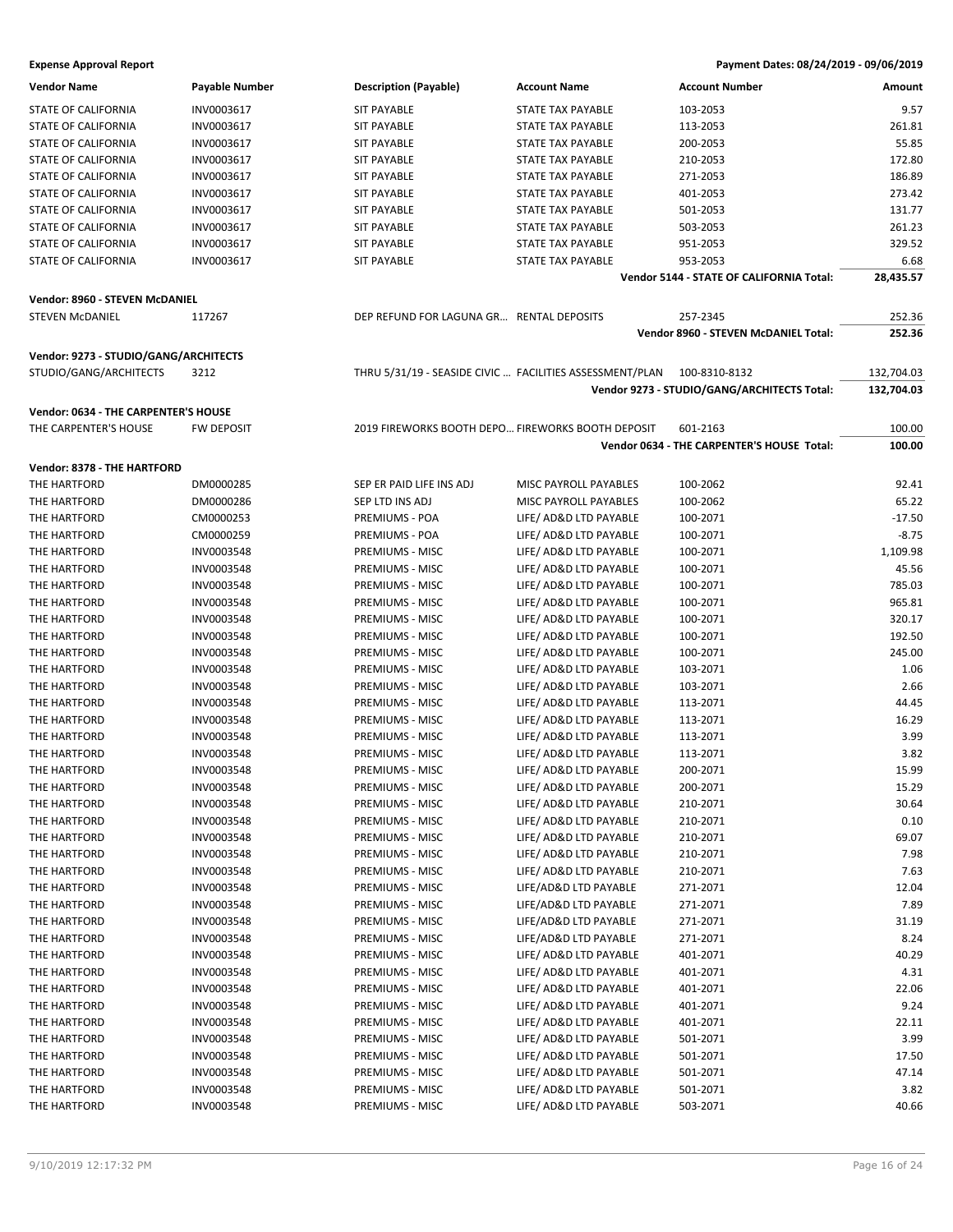| <b>Vendor Name</b>                                 | <b>Payable Number</b> | <b>Description (Payable)</b>                                      | <b>Account Name</b>    | <b>Account Number</b>                              | Amount      |
|----------------------------------------------------|-----------------------|-------------------------------------------------------------------|------------------------|----------------------------------------------------|-------------|
| THE HARTFORD                                       | INV0003548            | PREMIUMS - MISC                                                   | LIFE/ AD&D LTD PAYABLE | 503-2071                                           | 42.53       |
| THE HARTFORD                                       | INV0003548            | PREMIUMS - MISC                                                   | LIFE/ AD&D LTD PAYABLE | 503-2071                                           | 8.75        |
| THE HARTFORD                                       | INV0003548            | PREMIUMS - MISC                                                   | LIFE/ AD&D LTD PAYABLE | 503-2071                                           | 19.97       |
| THE HARTFORD                                       | INV0003548            | PREMIUMS - MISC                                                   | LIFE/ AD&D LTD PAYABLE | 951-2071                                           | 8.69        |
| THE HARTFORD                                       | INV0003548            | PREMIUMS - MISC                                                   | LIFE/ AD&D LTD PAYABLE | 951-2071                                           | 21.81       |
| THE HARTFORD                                       | INV0003548            | PREMIUMS - MISC                                                   | LIFE/ AD&D LTD PAYABLE | 951-2071                                           | 58.86       |
| THE HARTFORD                                       | INV0003548            | PREMIUMS - MISC                                                   | LIFE/ AD&D LTD PAYABLE | 951-2071                                           | 8.30        |
| THE HARTFORD                                       | INV0003548            | PREMIUMS - MISC                                                   | LIFE/ AD&D LTD PAYABLE | 953-2071                                           | 0.22        |
| THE HARTFORD                                       | INV0003548            | PREMIUMS - MISC                                                   | LIFE/ AD&D LTD PAYABLE | 953-2071                                           | 0.21        |
|                                                    |                       |                                                                   |                        | Vendor 8378 - THE HARTFORD Total:                  | 4,454.22    |
|                                                    |                       |                                                                   |                        |                                                    |             |
| Vendor: 6324 - The Home Depot Pro                  |                       |                                                                   |                        |                                                    |             |
| The Home Depot Pro                                 | 505660282             | CLEANING SUPPLIES FOR 986 HIJANITORIAL SUPPLIES                   |                        | 100-9105-3093                                      | 633.67      |
| The Home Depot Pro                                 | 505660290             | GLOVES FOR CUSTODIAN AT 98 JANITORIAL SUPPLIES                    |                        | 100-9105-3093                                      | 62.82       |
| The Home Depot Pro                                 | 506794114             | (5) NITRILE GLOVES XLG                                            | JANITORIAL SUPPLIES    | 100-9105-3093                                      | 31.41       |
| The Home Depot Pro                                 | 507586170             | JANITORIAL SUPPLIES - 986 HIL JANITORIAL SUPPLIES                 |                        | 100-9200-3093                                      | 1,253.68    |
|                                                    |                       |                                                                   |                        | Vendor 6324 - The Home Depot Pro Total:            | 1,981.58    |
| Vendor: 3290 - THE SPCA OF MONTEREY CO.            |                       |                                                                   |                        |                                                    |             |
| THE SPCA OF MONTEREY CO.                           | $07-19$               | JULY 2019 - SERVICES FOR POLI SUBCONTRACTED WORK                  |                        | 100-6160-2073                                      | 9,693.59    |
|                                                    |                       |                                                                   |                        | Vendor 3290 - THE SPCA OF MONTEREY CO. Total:      | 9,693.59    |
| Vendor: 5038 - THE VILLAGE PROJECT, INC.           |                       |                                                                   |                        |                                                    |             |
| THE VILLAGE PROJECT, INC.                          | <b>JULY 2019</b>      | JULY 2019 - CAL GRANT - YOUTHVILLAGE PROJECT                      |                        | 100-2042-2092                                      | 2,487.10    |
|                                                    |                       |                                                                   |                        |                                                    |             |
| THE VILLAGE PROJECT, INC.                          | <b>FW DEPOSIT</b>     | 2019 FIREWORKS BOOTH DEPO FIREWORKS BOOTH DEPOSIT                 |                        | 601-2163                                           | 100.00      |
|                                                    |                       |                                                                   |                        | Vendor 5038 - THE VILLAGE PROJECT, INC. Total:     | 2,587.10    |
| Vendor: 3515 - TRI-COUNTY FIRE PROTECTION          |                       |                                                                   |                        |                                                    |             |
| TRI-COUNTY FIRE PROTECTION SY101239                |                       | ANSUL 3 GALLON, 3 FUSIBLE LI SUBCONTRACTED WORK                   |                        | 100-8310-2073                                      | 167.78      |
|                                                    |                       |                                                                   |                        | Vendor 3515 - TRI-COUNTY FIRE PROTECTION Total:    | 167.78      |
| Vendor: 8755 - TRUST TWO - CORONA 1997 TRUST       |                       |                                                                   |                        |                                                    |             |
|                                                    |                       | SEPT 2019 RENT FOR 656 BROA SATELLITE OFFICE                      |                        |                                                    |             |
|                                                    |                       |                                                                   |                        |                                                    |             |
| TRUST TWO - CORONA 1997 TR SEPT 2019               |                       |                                                                   |                        | 100-7410-4207                                      | 2,730.00    |
|                                                    |                       |                                                                   |                        | Vendor 8755 - TRUST TWO - CORONA 1997 TRUST Total: | 2,730.00    |
| Vendor: 3694 - TURF STAR INCORPORATED              |                       |                                                                   |                        |                                                    |             |
| TURF STAR INCORPORATED                             | 7077315-00            | (1) JUMP DRIVE SERVICE AND P DEPARTMENT CONSUMABLES 100-8420-3095 |                        |                                                    | 70.46       |
|                                                    |                       |                                                                   |                        | Vendor 3694 - TURF STAR INCORPORATED Total:        | 70.46       |
| Vendor: 6197 - U.S. BANK EQUIPMENT FINANCE         |                       |                                                                   |                        |                                                    |             |
| U.S. BANK EQUIPMENT FINANCE 392728556              |                       | PD COPIERS / CONTRACT #500- PRINCIPAL- LEASE                      |                        | 100-6110-9602                                      | 488.72      |
| U.S. BANK EQUIPMENT FINANCE 392728556              |                       | PD COPIERS / CONTRACT #500- INTEREST-COPIER LEASE                 |                        | 100-6110-9605                                      | 29.28       |
| U.S. BANK EQUIPMENT FINANCE 392306858              |                       | 656 BROADWAY AVE COPIER -  COPIER SERVICES                        |                        | 100-7410-2044                                      | 197.31      |
| U.S. BANK EQUIPMENT FINANCE 392870051              |                       | ENGINEERING COPIER / CONTR PRINCIPAL-COPIER LEASE                 |                        | 100-8910-9602                                      | 142.04      |
| U.S. BANK EQUIPMENT FINANCE 392870051              |                       | ENGINEERING COPIER / CONTR INTEREST-COPIER LEASE                  |                        | 100-8910-9605                                      | 9.79        |
| U.S. BANK EQUIPMENT FINANCE 392576252              |                       | 986 HILBY AVE - KONICA COPIER COPIER SERVICES                     |                        | 100-9200-2044                                      | 311.75      |
|                                                    |                       |                                                                   |                        | Vendor 6197 - U.S. BANK EQUIPMENT FINANCE Total:   | 1,178.89    |
|                                                    |                       |                                                                   |                        |                                                    |             |
| Vendor: 7124 - U.S. BANK N.A. - PARS ARS 457 & SRP |                       |                                                                   |                        |                                                    |             |
| U.S. BANK N.A. - PARS ARS 457  INV0003515          |                       | PARS 6746022500                                                   | PARS-ARS 457 PAYABLE   | 100-2063                                           | 3,582.48    |
| U.S. BANK N.A. - PARS ARS 457  INV0003521          |                       | PARS-ARS 457 6746022400                                           | PARS-ARS 457 PAYABLE   | 100-2063                                           | 2,852.15    |
| U.S. BANK N.A. - PARS ARS 457  INV0003554          |                       | PARS-ARS 457 6746022400                                           | PARS-ARS 457 PAYABLE   | 100-2063                                           | 217.06      |
| U.S. BANK N.A. - PARS ARS 457  INV0003568          |                       | PARS 6746022500                                                   | PARS-ARS 457 PAYABLE   | 100-2063                                           | 3,548.15    |
| U.S. BANK N.A. - PARS ARS 457  INV0003574          |                       | PARS-ARS 457 6746022400                                           | PARS-ARS 457 PAYABLE   | 100-2063                                           | 2,184.85    |
| U.S. BANK N.A. - PARS ARS 457  INV0003603          |                       | PARS 6746022500                                                   | PARS-ARS 457 PAYABLE   | 100-2063                                           | 3,504.30    |
| U.S. BANK N.A. - PARS ARS 457  INV0003605          |                       | PARS-ARS 457 6746022400                                           | PARS-ARS 457 PAYABLE   | 100-2063                                           | 1,432.36    |
| U.S. BANK N.A. - PARS ARS 457  CM0000254           |                       | AUGUST 2019 EXCESS CREDIT                                         | PARS PENSION           | 100-7110-0032                                      | $-3,100.00$ |
| U.S. BANK N.A. - PARS ARS 457  INV0003515          |                       | PARS 6746022500                                                   | PARS-ARS 457 PAYABLE   | 113-2063                                           | 34.96       |
| U.S. BANK N.A. - PARS ARS 457  INV0003568          |                       | PARS 6746022500                                                   | PARS-ARS 457 PAYABLE   | 113-2063                                           | 35.14       |
| U.S. BANK N.A. - PARS ARS 457  INV0003603          |                       | PARS 6746022500                                                   | PARS-ARS 457 PAYABLE   | 113-2063                                           | 35.53       |
| U.S. BANK N.A. - PARS ARS 457  INV0003515          |                       | PARS 6746022500                                                   | PARS-ARS 457 PAYABLE   | 210-2063                                           | 69.92       |
| U.S. BANK N.A. - PARS ARS 457  INV0003568          |                       | PARS 6746022500                                                   | PARS-ARS 457 PAYABLE   | 210-2063                                           | 70.28       |
| U.S. BANK N.A. - PARS ARS 457  INV0003603          |                       | PARS 6746022500                                                   | PARS-ARS 457 PAYABLE   | 210-2063                                           | 69.92       |
| U.S. BANK N.A. - PARS ARS 457  INV0003515          |                       | PARS 6746022500                                                   | PARS-ARS 457 PAYABLE   | 271-2063                                           | 34.96       |
| U.S. BANK N.A. - PARS ARS 457  INV0003568          |                       | PARS 6746022500                                                   | PARS-ARS 457 PAYABLE   | 271-2063                                           | 35.14       |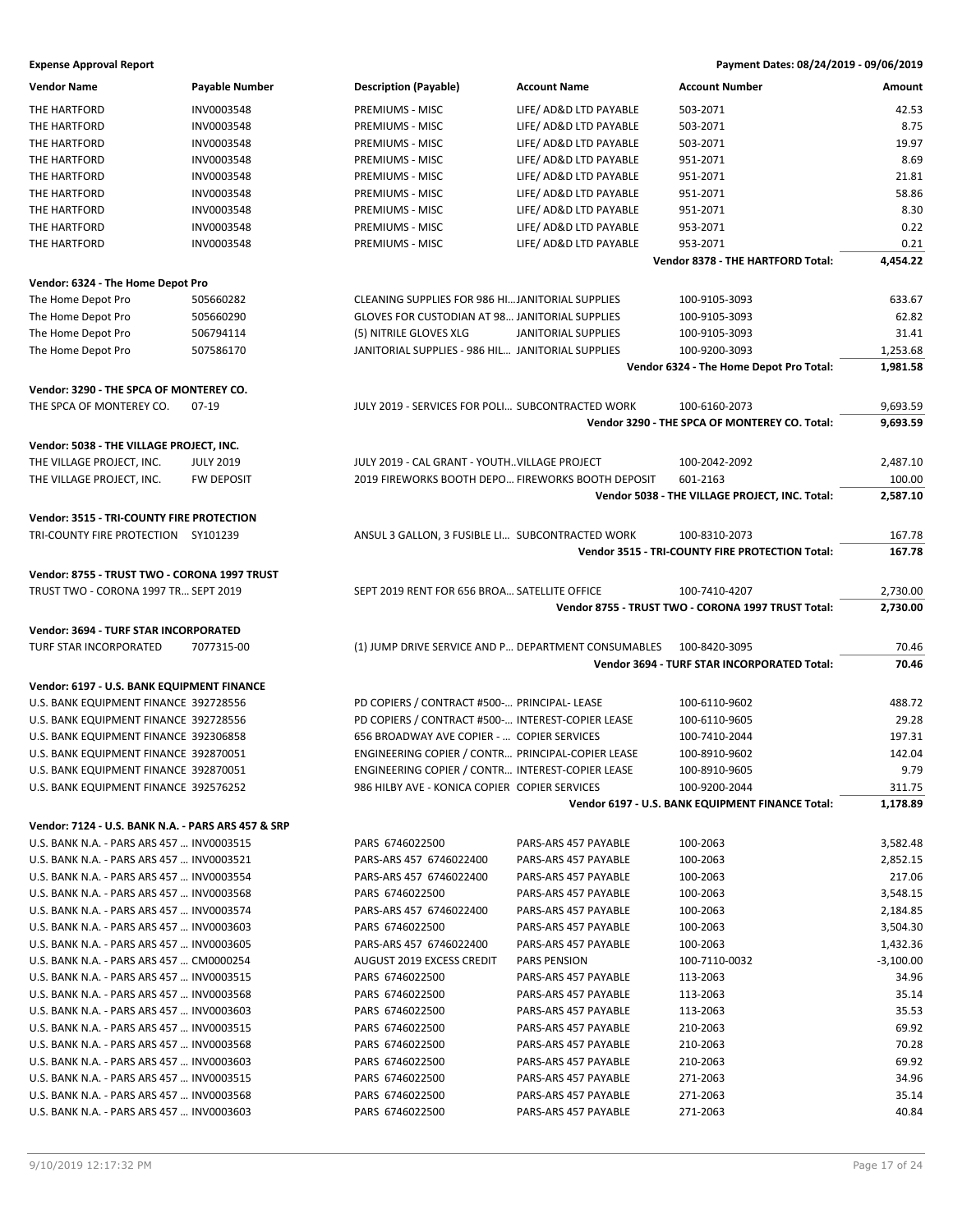| <b>Vendor Name</b>                              | <b>Payable Number</b> | <b>Description (Payable)</b>                            | <b>Account Name</b>          | <b>Account Number</b>                                    | Amount    |
|-------------------------------------------------|-----------------------|---------------------------------------------------------|------------------------------|----------------------------------------------------------|-----------|
| U.S. BANK N.A. - PARS ARS 457  INV0003515       |                       | PARS 6746022500                                         | PARS-ARS 457 PAYABLE         | 401-2063                                                 | 19.44     |
| U.S. BANK N.A. - PARS ARS 457  INV0003568       |                       | PARS 6746022500                                         | PARS-ARS 457 PAYABLE         | 401-2063                                                 | 25.41     |
| U.S. BANK N.A. - PARS ARS 457  INV0003603       |                       | PARS 6746022500                                         | PARS-ARS 457 PAYABLE         | 401-2063                                                 | 27.28     |
| U.S. BANK N.A. - PARS ARS 457  INV0003515       |                       | PARS 6746022500                                         | PARS-ARS 457 PAYABLE         | 501-2063                                                 | 34.96     |
| U.S. BANK N.A. - PARS ARS 457  INV0003568       |                       | PARS 6746022500                                         | PARS-ARS 457 PAYABLE         | 501-2063                                                 | 35.14     |
|                                                 |                       |                                                         |                              |                                                          |           |
| U.S. BANK N.A. - PARS ARS 457  INV0003603       |                       | PARS 6746022500                                         | PARS-ARS 457 PAYABLE         | 501-2063                                                 | 34.96     |
| U.S. BANK N.A. - PARS ARS 457  INV0003515       |                       | PARS 6746022500                                         | PARS-ARS 457 PAYABLE         | 503-2063                                                 | 364.09    |
| U.S. BANK N.A. - PARS ARS 457  INV0003568       |                       | PARS 6746022500                                         | PARS-ARS 457 PAYABLE         | 503-2063                                                 | 364.09    |
| U.S. BANK N.A. - PARS ARS 457  INV0003603       |                       | PARS 6746022500                                         | PARS-ARS 457 PAYABLE         | 503-2063                                                 | 364.09    |
| U.S. BANK N.A. - PARS ARS 457  INV0003515       |                       | PARS 6746022500                                         | PARS-ARS 457 PAYABLE         | 951-2063                                                 | 61.20     |
| U.S. BANK N.A. - PARS ARS 457  INV0003568       |                       | PARS 6746022500                                         | PARS-ARS 457 PAYABLE         | 951-2063                                                 | 77.06     |
| U.S. BANK N.A. - PARS ARS 457  INV0003603       |                       | PARS 6746022500                                         | PARS-ARS 457 PAYABLE         | 951-2063                                                 | 102.38    |
| U.S. BANK N.A. - PARS ARS 457  INV0003515       |                       | PARS 6746022500                                         | PARS-ARS 457 PAYABLE         | 953-2063                                                 | 1.96      |
| U.S. BANK N.A. - PARS ARS 457  INV0003568       |                       | PARS 6746022500                                         | PARS-ARS 457 PAYABLE         | 953-2063                                                 | 43.13     |
| U.S. BANK N.A. - PARS ARS 457  INV0003603       |                       | PARS 6746022500                                         | PARS-ARS 457 PAYABLE         | 953-2063                                                 | 7.84      |
|                                                 |                       |                                                         |                              | Vendor 7124 - U.S. BANK N.A. - PARS ARS 457 & SRP Total: | 16,211.07 |
|                                                 |                       |                                                         |                              |                                                          |           |
| Vendor: 5873 - UNITED SITE SERVICES, INC.       |                       |                                                         |                              |                                                          |           |
| UNITED SITE SERVICES, INC.                      | 114-8941321           | 7/12/19 - 8/8/19 - TRAILER KIT S EQUIPMENT RENTAL       |                              | 100-8420-2087                                            | 28.25     |
|                                                 |                       |                                                         |                              | Vendor 5873 - UNITED SITE SERVICES, INC. Total:          | 28.25     |
| Vendor: 3560 - UNITED WAY OF MONTEREY PENINSULA |                       |                                                         |                              |                                                          |           |
| UNITED WAY OF MONTEREY PE INV0003522            |                       | <b>EMPLOYEE CONTRIBUTIONS</b>                           | MISC PAYROLL PAYABLES        | 100-2062                                                 | 30.00     |
| UNITED WAY OF MONTEREY PE INV0003575            |                       | <b>EMPLOYEE CONTRIBUTIONS</b>                           | MISC PAYROLL PAYABLES        | 100-2062                                                 | 30.00     |
| UNITED WAY OF MONTEREY PE INV0003606            |                       | <b>EMPLOYEE CONTRIBUTIONS</b>                           | MISC PAYROLL PAYABLES        | 100-2062                                                 | 30.65     |
| UNITED WAY OF MONTEREY PE INV0003522            |                       | <b>EMPLOYEE CONTRIBUTIONS</b>                           | <b>MISC PAYROLL PAYABLES</b> | 113-2062                                                 | 0.16      |
| UNITED WAY OF MONTEREY PE INV0003522            |                       | <b>EMPLOYEE CONTRIBUTIONS</b>                           | MISC PAYROLL PAYABLES        | 210-2062                                                 | 2.17      |
| UNITED WAY OF MONTEREY PE INV0003575            |                       | <b>EMPLOYEE CONTRIBUTIONS</b>                           | MISC PAYROLL PAYABLES        | 210-2062                                                 | 1.90      |
| UNITED WAY OF MONTEREY PE INV0003606            |                       | <b>EMPLOYEE CONTRIBUTIONS</b>                           | MISC PAYROLL PAYABLES        | 210-2062                                                 | 1.10      |
| UNITED WAY OF MONTEREY PE INV0003522            |                       | <b>EMPLOYEE CONTRIBUTIONS</b>                           | MISC PAYROLL PAYABLES        | 271-2062                                                 | 0.67      |
|                                                 |                       |                                                         |                              |                                                          | 0.71      |
| UNITED WAY OF MONTEREY PE INV0003575            |                       | <b>EMPLOYEE CONTRIBUTIONS</b>                           | MISC PAYROLL PAYABLES        | 271-2062                                                 |           |
| UNITED WAY OF MONTEREY PE INV0003606            |                       | <b>EMPLOYEE CONTRIBUTIONS</b>                           | MISC PAYROLL PAYABLES        | 271-2062                                                 | 1.25      |
| UNITED WAY OF MONTEREY PE INV0003575            |                       | <b>EMPLOYEE CONTRIBUTIONS</b>                           | MISC PAYROLL PAYABLES        | 951-2062                                                 | 0.39      |
|                                                 |                       |                                                         |                              | Vendor 3560 - UNITED WAY OF MONTEREY PENINSULA Total:    | 99.00     |
| Vendor: 7713 - UNIVERSITY CORP. AT MONTEREY BAY |                       |                                                         |                              |                                                          |           |
| UNIVERSITY CORP. AT MONTE 11201                 |                       | MAY-JUN '19, SUSTAINABLE CIT SUSTAINABLE CITIES/INTERNS |                              | 100-2031-7206                                            | 12,660.36 |
|                                                 |                       |                                                         |                              | Vendor 7713 - UNIVERSITY CORP. AT MONTEREY BAY Total:    | 12,660.36 |
|                                                 |                       |                                                         |                              |                                                          |           |
| Vendor: 7370 - UPEC, LOCAL 792                  |                       |                                                         |                              |                                                          |           |
| UPEC, LOCAL 792                                 | INV0003523            | LIUNA/UNION DUES                                        | MISC PAYROLL PAYABLES        | 100-2062                                                 | 496.71    |
| UPEC, LOCAL 792                                 | INV0003576            | LIUNA/UNION DUES                                        | MISC PAYROLL PAYABLES        | 100-2062                                                 | 519.21    |
| UPEC, LOCAL 792                                 | INV0003523            | LIUNA/UNION DUES                                        | <b>MISC PAYROLL PAYABLES</b> | 103-2062                                                 | 2.87      |
| UPEC, LOCAL 792                                 | INV0003576            | LIUNA/UNION DUES                                        | MISC PAYROLL PAYABLES        | 103-2062                                                 | 4.60      |
| UPEC, LOCAL 792                                 | INV0003523            | LIUNA/UNION DUES                                        | MISC PAYROLL PAYABLES        | 113-2062                                                 | 67.99     |
| UPEC, LOCAL 792                                 | INV0003576            | LIUNA/UNION DUES                                        | MISC PAYROLL PAYABLES        | 113-2062                                                 | 69.11     |
| UPEC, LOCAL 792                                 | INV0003523            | LIUNA/UNION DUES                                        | MISC PAYROLL PAYABLES        | 210-2062                                                 | 106.17    |
| UPEC, LOCAL 792                                 | INV0003576            | LIUNA/UNION DUES                                        | MISC PAYROLL PAYABLES        | 210-2062                                                 | 90.60     |
| UPEC, LOCAL 792                                 | INV0003523            | LIUNA/UNION DUES                                        | MISC PAYROLL PAYABLES        | 271-2062                                                 | 32.63     |
| UPEC, LOCAL 792                                 | INV0003576            | LIUNA/UNION DUES                                        | MISC PAYROLL PAYABLES        | 271-2062                                                 | 27.60     |
| UPEC, LOCAL 792                                 | INV0003523            | LIUNA/UNION DUES                                        | MISC PAYROLL PAYABLES        | 401-2062                                                 | 43.08     |
| UPEC, LOCAL 792                                 | INV0003576            | LIUNA/UNION DUES                                        | MISC PAYROLL PAYABLES        | 401-2062                                                 | 38.53     |
| UPEC, LOCAL 792                                 | INV0003523            | LIUNA/UNION DUES                                        | MISC PAYROLL PAYABLES        | 501-2062                                                 | 47.50     |
| UPEC, LOCAL 792                                 | INV0003576            | LIUNA/UNION DUES                                        | MISC PAYROLL PAYABLES        | 501-2062                                                 | 47.50     |
| UPEC, LOCAL 792                                 | INV0003523            | LIUNA/UNION DUES                                        | MISC PAYROLL PAYABLES        | 951-2062                                                 | 58.05     |
| UPEC, LOCAL 792                                 | INV0003576            | LIUNA/UNION DUES                                        | MISC PAYROLL PAYABLES        | 951-2062                                                 | 57.85     |
|                                                 |                       |                                                         |                              | Vendor 7370 - UPEC, LOCAL 792 Total:                     | 1,710.00  |
|                                                 |                       |                                                         |                              |                                                          |           |
| Vendor: 8142 - US FOODS, INC.                   |                       |                                                         |                              |                                                          |           |
| US FOODS, INC.                                  | 5794580               | FOOD DELIVERY TO 986 HILBY  SENIOR ACTIVITIES           |                              | 251-9500-7125                                            | 718.69    |
| US FOODS, INC.                                  |                       |                                                         |                              |                                                          |           |
|                                                 | 5794581               | FOOD DELIVERY TO 986 HILBY  SENIOR ACTIVITIES           |                              | 251-9500-7125                                            | 60.68     |
|                                                 |                       |                                                         |                              | Vendor 8142 - US FOODS, INC. Total:                      | 779.37    |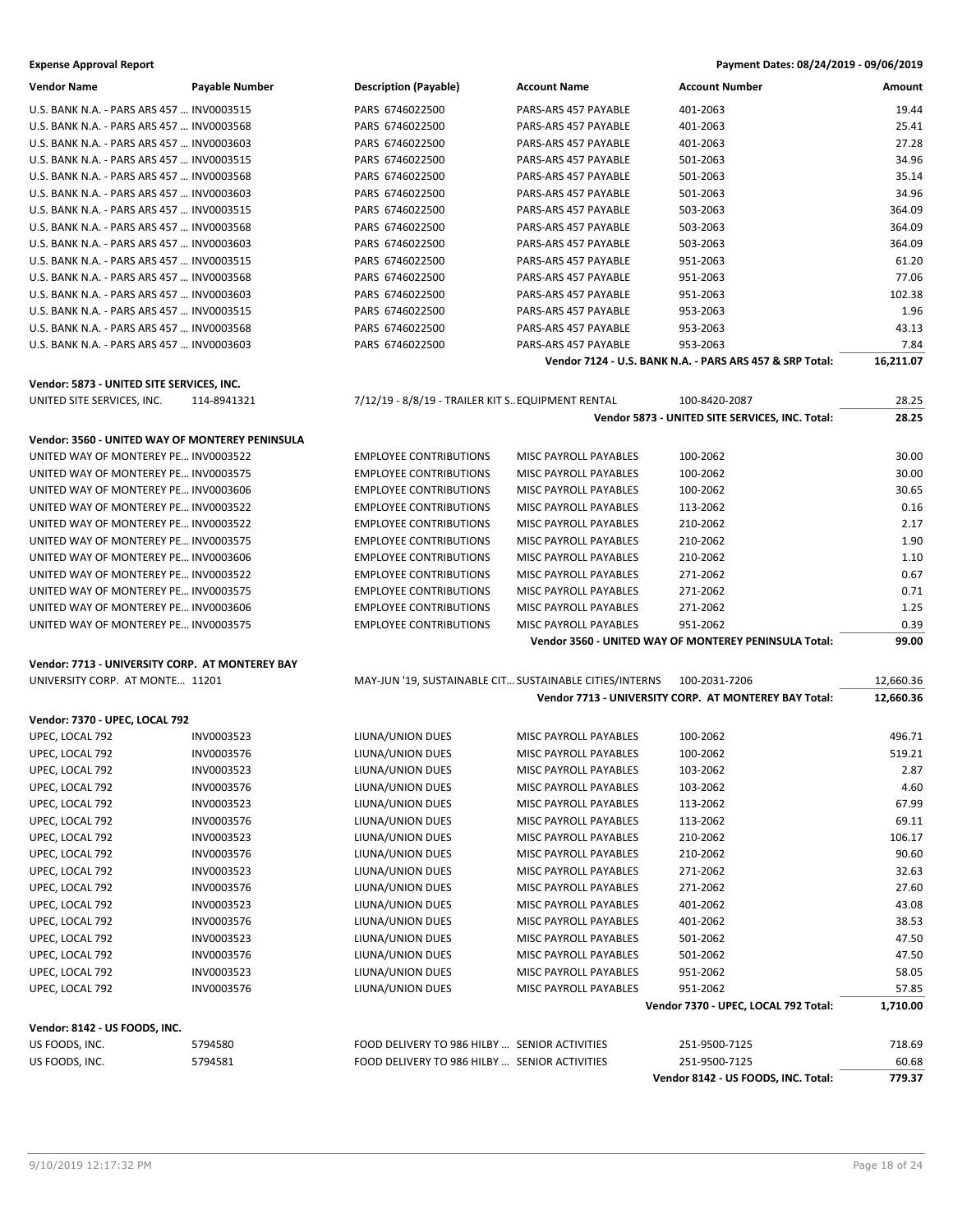| <b>Expense Approval Report</b>      |                       |                                                         |                     | Payment Dates: 08/24/2019 - 09/06/2019    |          |
|-------------------------------------|-----------------------|---------------------------------------------------------|---------------------|-------------------------------------------|----------|
| <b>Vendor Name</b>                  | <b>Payable Number</b> | <b>Description (Payable)</b>                            | <b>Account Name</b> | <b>Account Number</b>                     | Amount   |
| Vendor: 7679 - USA TOWING           |                       |                                                         |                     |                                           |          |
| <b>USA TOWING</b>                   | 163229                | (1) TOW 2000 FORD EXPEDITIO INVESTIGATION EXPENDITURE   |                     | 243-6110-4125                             | 200.00   |
|                                     |                       |                                                         |                     | Vendor 7679 - USA TOWING Total:           | 200.00   |
| Vendor: 3595 - VAPOR CLEANERS, INC. |                       |                                                         |                     |                                           |          |
| VAPOR CLEANERS, INC.                | 520962                | SEASIDE PD - (2) VESTS, (1) DET UNIFORM SERVICE/LAUNDRY |                     | 100-6110-2049                             | 11.00    |
| VAPOR CLEANERS, INC.                | 520963                | SEASIDE PD - (1) BLANKET GRAY UNIFORM SERVICE/LAUNDRY   |                     | 100-6110-2049                             | 8.00     |
|                                     |                       |                                                         |                     | Vendor 3595 - VAPOR CLEANERS, INC. Total: | 19.00    |
| Vendor: 6671 - VERIZON WIRELESS     |                       |                                                         |                     |                                           |          |
| <b>VERIZON WIRELESS</b>             | 9835154363            | ACCT #472229021-00001; 8/1/ MOBILE COMMUNICATIONS       |                     | 100-6640-5135                             | 650.42   |
| <b>VERIZON WIRELESS</b>             | 9835154364            | ACCT #472229021-00002; BILL  MOBILE COMMUNICATIONS      |                     | 100-6640-5135                             | 38.01    |
|                                     |                       |                                                         |                     | Vendor 6671 - VERIZON WIRELESS Total:     | 688.43   |
| Vendor: 2328 - WALLACE GROUP        |                       |                                                         |                     |                                           |          |
| <b>WALLACE GROUP</b>                | 48486                 | 4/9/19-5/31/19 SVCS FOR STO SUBCONTRACTED WORK          |                     | 210-8110-2073                             | 2,103.41 |
|                                     |                       |                                                         |                     | Vendor 2328 - WALLACE GROUP Total:        | 2,103.41 |
| Vendor: 5820 - ZARCOS TREE SERVICE  |                       |                                                         |                     |                                           |          |
| <b>ZARCOS TREE SERVICE</b>          | 1934                  | WEED WHACK - BUTTERCUP BL SUBCONTRACTED WORK            |                     | 100-8420-2073                             | 4,980.00 |
|                                     |                       |                                                         |                     | Vendor 5820 - ZARCOS TREE SERVICE Total:  | 4,980.00 |

**Grand Total: 2,044,494.15**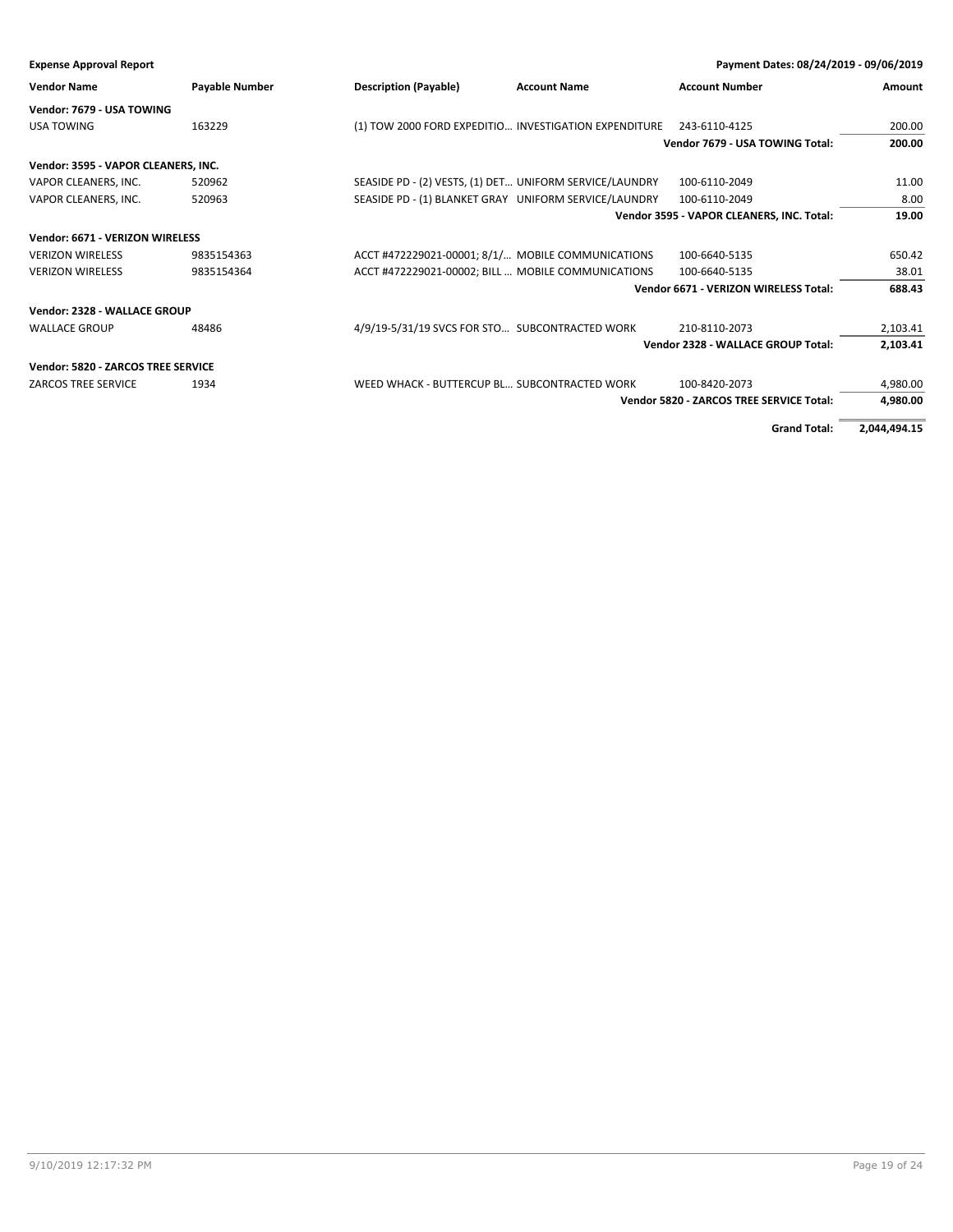**Report Summary**

### **Fund Summary**

| Fund                            |                     | <b>Payment Amount</b> |
|---------------------------------|---------------------|-----------------------|
| 100 - GENERAL FUND              |                     | 625,663.11            |
| 103 - LAGUNA GRANDE PKG FUND    |                     | 331.60                |
| 113 - POMA & DMDC FUND          |                     | 8,198.01              |
| 200 - CDBG FUND                 |                     | 2,051.18              |
| <b>210 - STREETS FUND</b>       |                     | 23,778.14             |
| 243 - PRVNT                     |                     | 1,867.00              |
| 251 - SENIOR PROGRAMS           |                     | 995.21                |
| 257 - PARKS MAINTENANCE         |                     | 630.72                |
| 271 - STORMWATER FUND           |                     | 19,983.29             |
| 291 - PEG ACCESS FUND           |                     | 11,144.72             |
| 342 - PARKS-PLAYGROUND IMPRVMNT |                     | 1,632.19              |
| 348 - CUTINO PARK IMPRVMTS      |                     | 1,304,117.96          |
| 401 - WATER FUND                |                     | 7,201.44              |
| 501 - EQUIPMT MAINT FUND        |                     | 13,935.69             |
| 503 - MIS FUND                  |                     | 14,597.37             |
| 601 - EXPEND TRUST FUND         |                     | 1,700.00              |
| 951 - SAN, DISTRICT GEN, FUND   |                     | 6,483.97              |
| 953 - SAN, DISTRICT CAP, IMPROV |                     | 182.55                |
|                                 | <b>Grand Total:</b> | 2,044,494.15          |

## **Account Summary**

| <b>Account Number</b> | <b>Account Name</b>             | <b>Payment Amount</b> |
|-----------------------|---------------------------------|-----------------------|
| 100-1010-1030         | CONSULTANT                      | 5,000.00              |
| 100-1010-4115         | TRAVEL - RUBIO/OGLESBY          | 100.00                |
| 100-1010-4117         | <b>TRAVEL - PACHECO</b>         | 100.00                |
| 100-1010-7167         | <b>COMMUNITY FIREWORKS</b>      | 9,874.86              |
| 100-2021-2063         | PUBLISHING & LEGAL AD           | 875.60                |
| 100-2021-2075         | <b>CONTRACT SERVICES</b>        | 772.46                |
| 100-2021-3102         | <b>COMPUTER SUPPLIES</b>        | 6,674.00              |
| 100-2031-1030         | CONSULTANT                      | 690.25                |
| 100-2031-2064         | PERSONNEL RECRUITMENT           | 182.00                |
| 100-2031-7206         | SUSTAINABLE CITIES/INTE         | 12,660.36             |
| 100-2042-2092         | <b>VILLAGE PROJECT</b>          | 2,487.10              |
| 100-2042-7205         | <b>RESTORATIVE JUSTICE PA</b>   | 2,159.14              |
| 100-2042-7206         | <b>PARTNERS FOR PEACE</b>       | 7,629.08              |
| 100-2052              | <b>FEDERAL TAX PAYABLE</b>      | 70,274.88             |
| 100-2053              | <b>STATE TAX PAYABLE</b>        | 26,746.03             |
| 100-2056              | <b>PERS PAYABLE</b>             | 142,888.10            |
| 100-2057              | EE HEALTHCARE PAYABLE           | 18,162.93             |
| 100-2059              | <b>GARNISHMENT PAYABLE</b>      | 3,089.15              |
| 100-2060              | DEFERRED COMP PAYABLE           | 29,770.66             |
| 100-2062              | <b>MISC PAYROLL PAYABLES</b>    | 10,967.94             |
| 100-2063              | PARS-ARS 457 PAYABLE            | 17,321.35             |
| 100-2064              | LIUNA PENSION PAYABLE           | 6,850.43              |
| 100-2071              | LIFE/ AD&D LTD PAYABLE          | 3,637.80              |
| 100-3010-1023         | <b>LEGAL SERVICES - SPECIAL</b> | 4,298.74              |
| 100-3010-3095         | DEPARTMENT CONSUMA              | 79.64                 |
| 100-5110-1015         | <b>BENEFITS ADMINISTRATI</b>    | 4,152.98              |
| 100-5110-2044         | <b>COPIER SERVICES</b>          | 252.34                |
| 100-5110-3092         | <b>STATIONARY SUPPLIES</b>      | 306.65                |
| 100-5110-3095         | DEPARTMENT CONSUMA              | 151.40                |
| 100-5110-4124         | <b>MAIL SERVICES</b>            | 1,000.00              |
| 100-6110-1024         | <b>COMMUNITY RELATIONS</b>      | 2,404.03              |
| 100-6110-1027         | <b>BACKGROUND INVESTIGA</b>     | 60.00                 |
| 100-6110-1029         | <b>TRAINING &amp; EDUCATION</b> | 604.98                |
| 100-6110-2049         | UNIFORM SERVICE/LAUN            | 19.00                 |
| 100-6110-2054         | <b>EQUIPMENT REPAIR</b>         | 2,107.91              |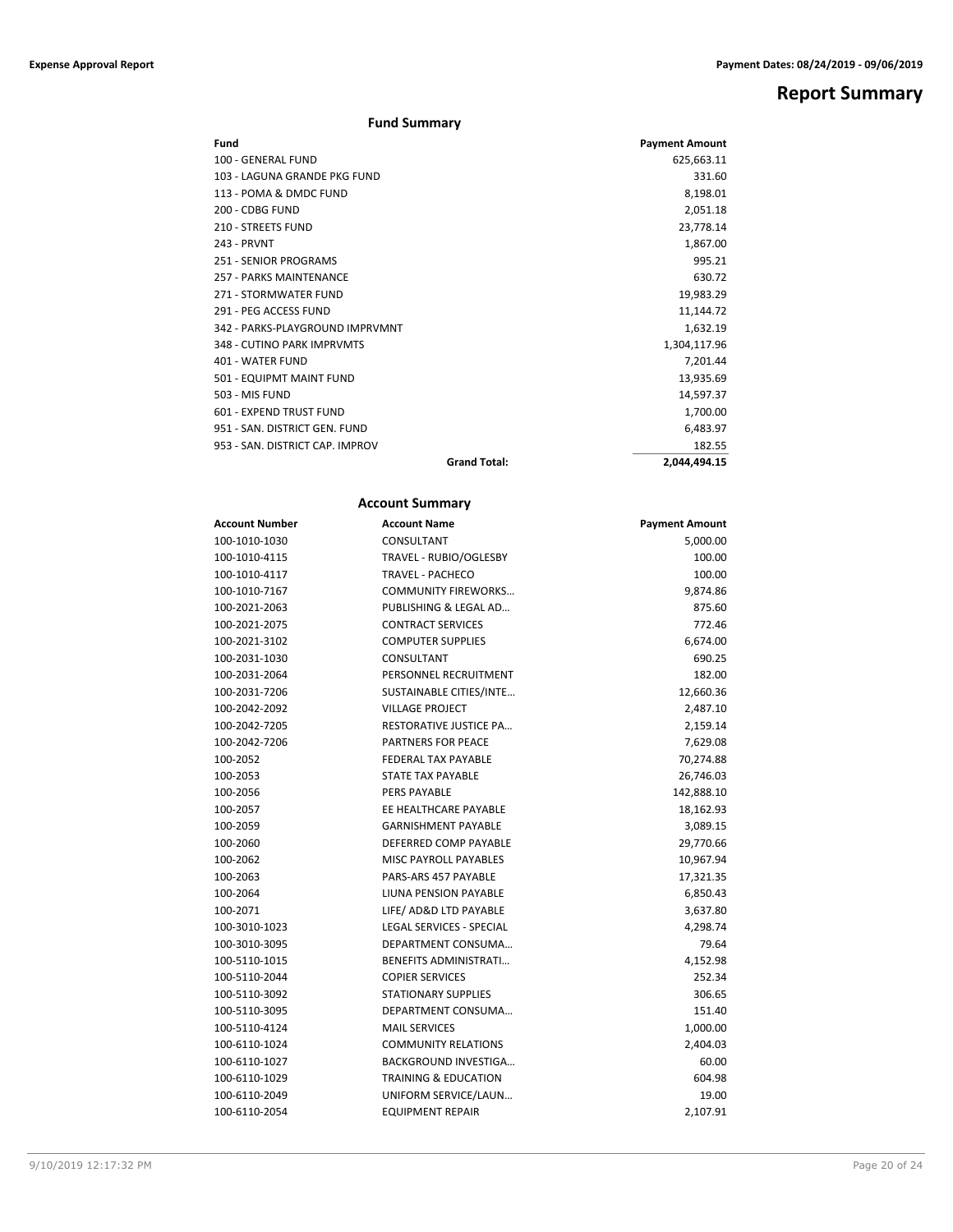|                | <b>Account Summary</b>          |                       |
|----------------|---------------------------------|-----------------------|
| Account Number | <b>Account Name</b>             | <b>Payment Amount</b> |
| 100-6110-3092  | <b>STATIONARY SUPPLIES</b>      | 227.81                |
| 100-6110-3095  | DEPARTMENT CONSUMA              | 287.82                |
| 100-6110-3102  | COMPUTER SUPPLIES/SO            | 214.59                |
| 100-6110-4202  | <b>CALEA PROGRAM</b>            | 11,450.00             |
| 100-6110-5132  | <b>TELEPHONE</b>                | 563.30                |
| 100-6110-9602  | PRINCIPAL- LEASE                | 488.72                |
| 100-6110-9605  | INTEREST-COPIER LEASE           | 29.28                 |
| 100-6120-2052  | <b>RADIO REPAIR</b>             | 5,273.29              |
| 100-6120-2060  | <b>BLOOD ALCOHOL</b>            | 31.00                 |
| 100-6120-3096  | CSA74 APPROVED MEDIC            | 140.86                |
| 100-6120-8187  | <b>DEPARTMENT EQUIPMENT</b>     | 8,237.10              |
| 100-6130-1029  | <b>TRAINING &amp; EDUCAITON</b> | 1,175.00              |
| 100-6130-8187  | <b>EQUIPMENT</b>                | 102.14                |
| 100-6160-2073  | SUBCONTRACTED WORK              | 9,693.59              |
| 100-6610-2041  | COUNTY COMMUNICATI              | 410.31                |
| 100-6610-2043  | TEMPORARY CONTRACT S            | 860.00                |
| 100-6610-9602  | PAYMENT ON PRINCIPAL-           | 2,123.59              |
| 100-6610-9605  | <b>INTEREST EXPENSE-COPIER</b>  | 1,051.18              |
| 100-6640-1026  | <b>MEDICAL EXAMS</b>            | 1,540.00              |
| 100-6640-2043  | <b>TEMPORARY CONTRACT S</b>     | 196.00                |
| 100-6640-3093  | <b>JANITORIAL SUPPLIES</b>      | 83.85                 |
| 100-6640-3096  | <b>CSA 74 PURCHASES</b>         | 661.63                |
| 100-6640-5135  | MOBILE COMMUNICATIO             | 688.43                |
| 100-6640-8187  | DEPARTMENT EQUIPMENT            | 1,058.06              |
| 100-6660-1026  | <b>MEDICAL EXAMS</b>            | 2,280.00              |
| 100-7110-0032  | <b>PARS PENSION</b>             | $-3,100.00$           |
| 100-7210-2073  | SUBCONTRACTED WORK              | 4,185.00              |
| 100-7310-4206  | <b>FARMERS' MARKET</b>          | 1,037.88              |
| 100-7410-2044  | <b>COPIER SERVICES</b>          | 197.31                |
| 100-7410-3092  | <b>STATIONARY</b>               | 13.10                 |
| 100-7410-3095  | DEPARTMENT CONSUMA              | 11.41                 |
| 100-7410-4207  | SATELLITE OFFICE                | 2,730.00              |
| 100-8310-2049  | UNIFORM SERVICE / LAU           | 18.30                 |
| 100-8310-2057  | PEST CONTROL                    | 227.00                |
| 100-8310-2073  | SUBCONTRACTED WORK              | 1,027.91              |
| 100-8310-3095  | DEPARTMENT CONSUMA              | 796.78                |
| 100-8310-3099  | <b>CHEMICALS</b>                | 722.39                |
| 100-8310-8132  | FACILITIES ASSESSMENT/          | 132,704.03            |
| 100-8310-9602  | PAYMENT ON PRINCIPAL            | 13,044.90             |
| 100-8310-9605  | <b>INTEREST EXPENSE</b>         | 6,457.28              |
| 100-8410-2049  | UNIFORM SERVICE/LAUN            | 5.86                  |
| 100-8420-2049  | UNIFORM SERVICE/LAUN            | 18.30                 |
| 100-8420-2073  | SUBCONTRACTED WORK              | 6,228.36              |
| 100-8420-2087  | <b>EQUIPMENT RENTAL</b>         | 28.25                 |
| 100-8420-3095  | DEPARTMENT CONSUMA              | 3,467.35              |
| 100-8420-8187  | DEPARTMENT EQUIPMENT            | 2,060.46              |
| 100-8420-9602  | <b>LEASE PRINCIPAL</b>          | 1,638.20              |
| 100-8420-9605  | <b>LEASE INTEREST</b>           | 132.60                |
| 100-8430-2073  | <b>SUBCONTRACTED WORK</b>       | 164.18                |
| 100-8430-3095  | DEPARTMENT CONSUMA              | 173.69                |
| 100-8440-2049  | UNIFORM SERVICE / LAU           | 10.97                 |
| 100-8440-3095  | DEPARTMENT CONSUMA              | 203.45                |
| 100-8450-2049  | UNIFORM SERVICE / LAU           | 5.86                  |
| 100-8910-1030  | CONSULTANT                      | 2,000.00              |
| 100-8910-2044  | <b>COPIER SERVICES</b>          | 193.73                |
| 100-8910-9602  | PRINCIPAL-COPIER LEASE          | 142.04                |
| 100-8910-9605  | <b>INTEREST-COPIER LEASE</b>    | 9.79                  |
| 100-9100-2073  | SUBCONTRACTED WORK              | 50.00                 |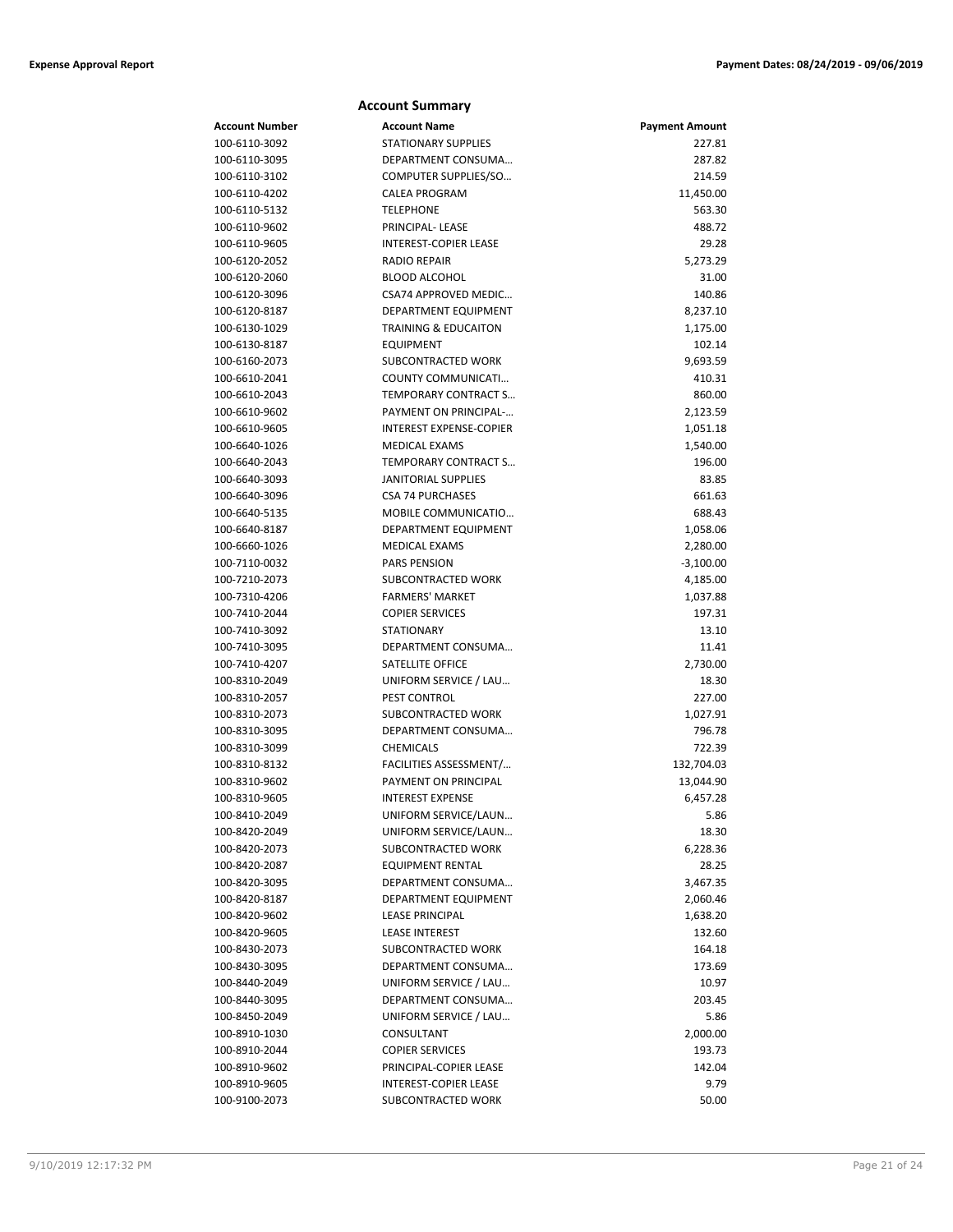|                | <b>Account Summary</b>       |                       |
|----------------|------------------------------|-----------------------|
| Account Number | <b>Account Name</b>          | <b>Payment Amount</b> |
| 100-9100-3092  | <b>STATIONARY SUPPLIES</b>   | 424.79                |
| 100-9105-2049  | UNIFORM SERVICE/LAUN         | 428.57                |
| 100-9105-3093  | <b>JANITORIAL SUPPLIES</b>   | 727.90                |
| 100-9200-2044  | <b>COPIER SERVICES</b>       | 311.75                |
| 100-9200-3093  | <b>JANITORIAL SUPPLIES</b>   | 1,253.68              |
| 100-9200-3095  | DEPARTMENT CONSUMA           | 125.05                |
| 100-9200-7175  | <b>SUMMER PARK CONCERTS</b>  | 537.00                |
| 100-9200-7190  | <b>ART PROGRAM</b>           | 100.00                |
| 100-9310-3095  | DEPARTMENT CONSUMA           | 89.47                 |
| 100-9603-2075  | <b>RECREATION CONTRACT S</b> | 1,839.18              |
| 103-2052       | <b>FEDERAL TAX PAYABLE</b>   | 29.78                 |
| 103-2053       | <b>STATE TAX PAYABLE</b>     | 9.57                  |
| 103-2056       | <b>PERS PAYABLE</b>          | 111.00                |
| 103-2057       | EE HEALTHCARE PAYABLE        | 9.52                  |
| 103-2060       | DEFERRED COMP PAYABLE        | 20.12                 |
| 103-2062       | MISC PAYROLL PAYABLES        | 9.06                  |
| 103-2064       | LIUNA PENSION PAYABLE        | 129.00                |
| 103-2071       | LIFE/ AD&D LTD PAYABLE       | 3.72                  |
| 103-8710-2049  | UNIFORM SERVICE/LAUN         | 3.66                  |
| 103-8710-3095  | DEPARTMENT CONSUMA           | 6.17                  |
| 113-2052       | <b>FEDERAL TAX PAYABLE</b>   | 847.42                |
| 113-2053       | STATE TAX PAYABLE            | 261.81                |
| 113-2056       | <b>PERS PAYABLE</b>          | 1,679.58              |
| 113-2057       | EE HEALTHCARE PAYABLE        | 384.24                |
| 113-2059       | <b>GARNISHMENT PAYABLE</b>   | 191.26                |
| 113-2060       | DEFERRED COMP PAYABLE        | 139.71                |
| 113-2062       | <b>MISC PAYROLL PAYABLES</b> | 167.11                |
| 113-2063       | PARS-ARS 457 PAYABLE         | 105.63                |
| 113-2064       | LIUNA PENSION PAYABLE        | 34.09                 |
| 113-2071       | LIFE/ AD&D LTD PAYABLE       | 68.55                 |
| 113-8730-2073  | SUBCONTRACTED WORK           | 130.00                |
| 113-8730-3095  | DEPARTMENT CONSUMA           | 4,188.61              |
| 200-2052       | <b>FEDERAL TAX PAYABLE</b>   | 168.29                |
| 200-2053       | STATE TAX PAYABLE            | 55.85                 |
| 200-2056       | <b>PERS PAYABLE</b>          | 306.87                |
| 200-2057       | EE HEALTHCARE PAYABLE        | 57.30                 |
| 200-2060       | DEFERRED COMP PAYABLE        | 129.63                |
| 200-2062       | <b>MISC PAYROLL PAYABLES</b> | 26.96                 |
| 200-2071       | LIFE/ AD&D LTD PAYABLE       | 31.28                 |
| 200-5410-1030  | CONSULTANT                   | 1,275.00              |
| 210-2052       | FEDERAL TAX PAYABLE          | 535.76                |
| 210-2053       | <b>STATE TAX PAYABLE</b>     | 172.80                |
| 210-2056       | PERS PAYABLE                 | 1,517.77              |
| 210-2057       | EE HEALTHCARE PAYABLE        | 229.47                |
| 210-2059       | <b>GARNISHMENT PAYABLE</b>   | 5.47                  |
| 210-2060       | DEFERRED COMP PAYABLE        | 484.82                |
| 210-2062       | MISC PAYROLL PAYABLES        | 245.35                |
| 210-2063       | PARS-ARS 457 PAYABLE         | 210.12                |
| 210-2064       | LIUNA PENSION PAYABLE        | 1,034.67              |
| 210-2071       | LIFE/ AD&D LTD PAYABLE       | 115.42                |
| 210-8110-2049  | UNIFORM SERVICE/LAUN         | 14.64                 |
| 210-8110-2073  | SUBCONTRACTED WORK           | 2,103.41              |
| 210-8110-3095  | DEPARTMENT CONSUMA           | 3,991.00              |
| 210-8110-9602  | PRINCIPAL-COPIER LEASE       | 6,696.43              |
| 210-8110-9605  | <b>INTEREST EXPENSE</b>      | 859.86                |
| 210-8210-9576  | <b>BICYCLE SAFE STORM GR</b> | 5,557.50              |
| 210-8420-2049  | UNIFORM SERVICE/LAUN         | 3.65                  |
| 243-2217       | PRVNT UNADJUDICATED          | 1,667.00              |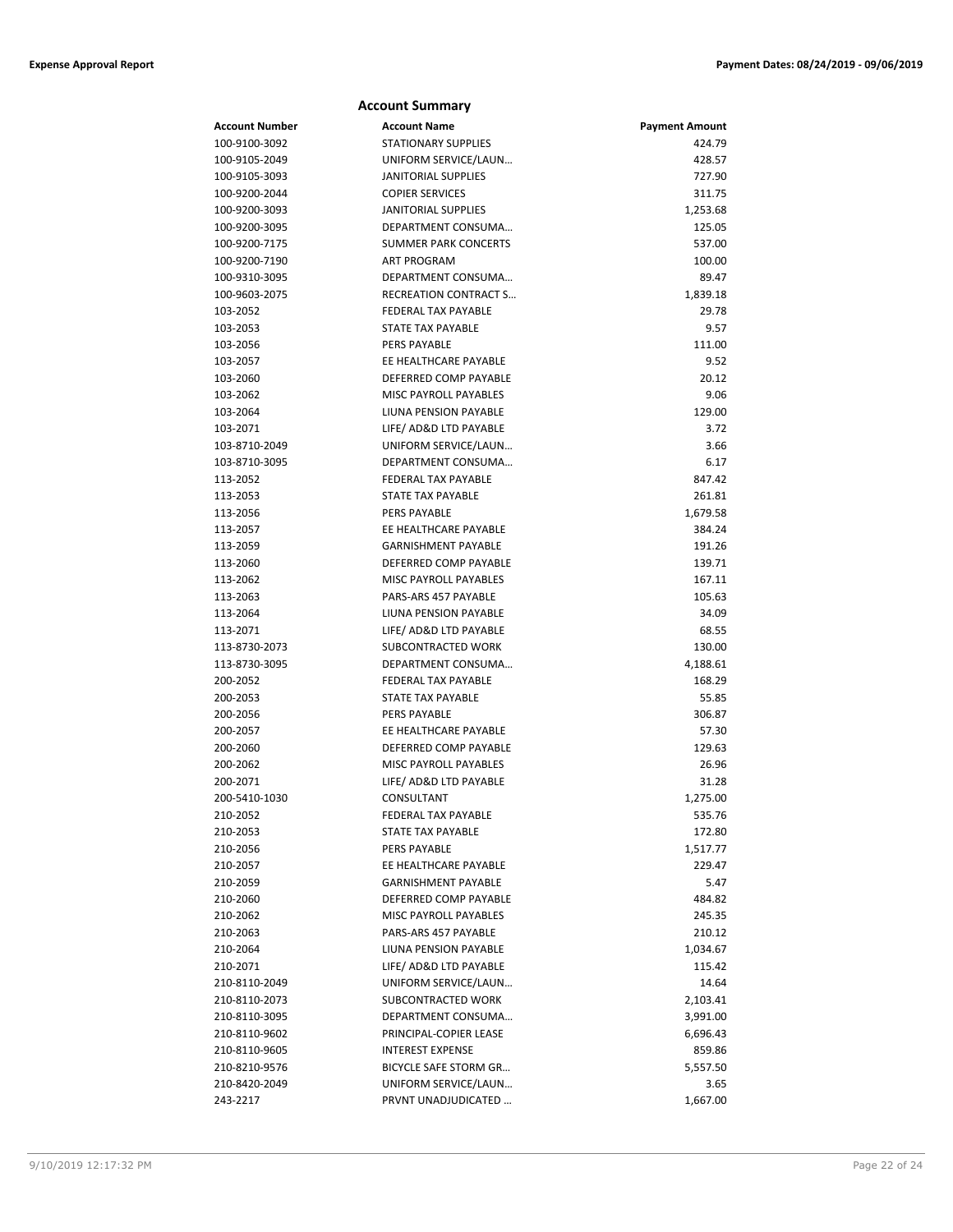| <b>Account Summary</b> |                                               |                       |  |
|------------------------|-----------------------------------------------|-----------------------|--|
| <b>Account Number</b>  | <b>Account Name</b>                           | <b>Payment Amount</b> |  |
| 243-6110-4125          | <b>INVESTIGATION EXPENDI</b>                  | 200.00                |  |
| 251-9500-7125          | <b>SENIOR ACTIVITIES</b>                      | 995.21                |  |
| 257-2345               | <b>RENTAL DEPOSITS</b>                        | 630.72                |  |
| 271-2052               | <b>FEDERAL TAX PAYABLE</b>                    | 578.37                |  |
| 271-2053               | <b>STATE TAX PAYABLE</b>                      | 186.89                |  |
| 271-2056               | <b>PERS PAYABLE</b>                           | 717.56                |  |
| 271-2057               | EE HEALTHCARE PAYABLE                         | 202.33                |  |
| 271-2060               | DEFERRED COMP PAYABLE                         | 475.01                |  |
| 271-2062               | <b>MISC PAYROLL PAYABLES</b>                  | 89.29                 |  |
| 271-2063               | PARS-ARS 457 PAYABLE                          | 110.94                |  |
| 271-2064               | LIUNA PENSION PAYABLE                         | 1,223.06              |  |
| 271-2071               | LIFE/AD&D LTD PAYABLE                         | 59.36                 |  |
| 271-8110-2049          | UNIFORM SERVICE/LAUN                          | 14.64                 |  |
| 271-8110-9602          | PAYMENT ON PRINCIPAL                          | 14,288.59             |  |
| 271-8110-9605          | <b>INTEREST EXPENSE</b>                       | 2,037.25              |  |
| 291-2010-1047          | AMP - PRODUCTION & B                          | 11,144.72             |  |
| 342-8910-9570          | <b>PARKS IMPROVEMENTS</b>                     | 1,632.19              |  |
| 348-8910-9570          | <b>PARKS IMPROVEMENTS</b>                     | 1,304,117.96          |  |
| 401-2052               | FEDERAL TAX PAYABLE                           | 796.47                |  |
| 401-2053               | <b>STATE TAX PAYABLE</b>                      | 273.42                |  |
| 401-2056               | <b>PERS PAYABLE</b>                           | 1,466.09              |  |
| 401-2057               | EE HEALTHCARE PAYABLE                         | 250.52                |  |
| 401-2060               | DEFERRED COMP PAYABLE                         | 720.26                |  |
| 401-2062               | MISC PAYROLL PAYABLES                         | 162.41                |  |
| 401-2063               | PARS-ARS 457 PAYABLE                          | 72.13                 |  |
| 401-2064               | LIUNA PENSION PAYABLE                         | 1,494.82              |  |
| 401-2071               | LIFE/ AD&D LTD PAYABLE                        | 98.01                 |  |
| 401-8620-2049          | UNIFORM SERVICE/LAUN                          | 14.64                 |  |
| 401-8620-3095          | DEPARTMENT CONSUMA                            | 496.52                |  |
| 401-8620-9602          | PAYMENT ON PRINCIPAL                          | 1,254.60              |  |
| 401-8620-9605          | <b>INTEREST EXPENSE</b>                       | 101.55                |  |
| 501-2052               | <b>FEDERAL TAX PAYABLE</b>                    | 614.25                |  |
| 501-2053               | <b>STATE TAX PAYABLE</b>                      | 131.77                |  |
| 501-2056               | <b>PERS PAYABLE</b>                           | 995.93                |  |
| 501-2057               | EE HEALTHCARE PAYABLE                         | 176.58                |  |
| 501-2060               | DEFERRED COMP PAYABLE                         | 320.33                |  |
| 501-2062               | <b>MISC PAYROLL PAYABLES</b>                  | 115.99                |  |
| 501-2063<br>501-2064   | PARS-ARS 457 PAYABLE<br>LIUNA PENSION PAYABLE | 105.06<br>864.00      |  |
| 501-2071               | LIFE/ AD&D LTD PAYABLE                        | 72.45                 |  |
| 501-8520-2049          | UNIFORM SERVICE/LAUN                          | 14.64                 |  |
| 501-8520-3095          | DEPARTMENT CONSUMA                            | 34.64                 |  |
| 501-8520-6144          | <b>VEHICLE PARTS</b>                          | 3,406.17              |  |
| 501-8520-6147          | TIRES                                         | 60.09                 |  |
| 501-8520-6148          | <b>OUTSIDE REPAIRS</b>                        | 7,023.79              |  |
| 503-2052               | FEDERAL TAX PAYABLE                           | 1,272.78              |  |
| 503-2053               | STATE TAX PAYABLE                             | 261.23                |  |
| 503-2056               | PERS PAYABLE                                  | 1,269.35              |  |
| 503-2057               | EE HEALTHCARE PAYABLE                         | 198.40                |  |
| 503-2060               | DEFERRED COMP PAYABLE                         | 887.67                |  |
| 503-2062               | MISC PAYROLL PAYABLES                         | 85.00                 |  |
| 503-2063               | PARS-ARS 457 PAYABLE                          | 1,092.27              |  |
| 503-2071               | LIFE/ AD&D LTD PAYABLE                        | 111.91                |  |
| 503-4010-5132          | <b>TELEPHONE</b>                              | 2,860.33              |  |
| 503-4010-5135          | MOBILE COMMUNICATIO                           | 1,778.93              |  |
| 503-4010-5138          | DATA COMMUNICATION                            | 4,779.50              |  |
| 601-2163               | FIREWORKS BOOTH DEPO                          | 700.00                |  |
| 601-2225               | <b>ENCROACHMENT BONDS</b>                     | 1,000.00              |  |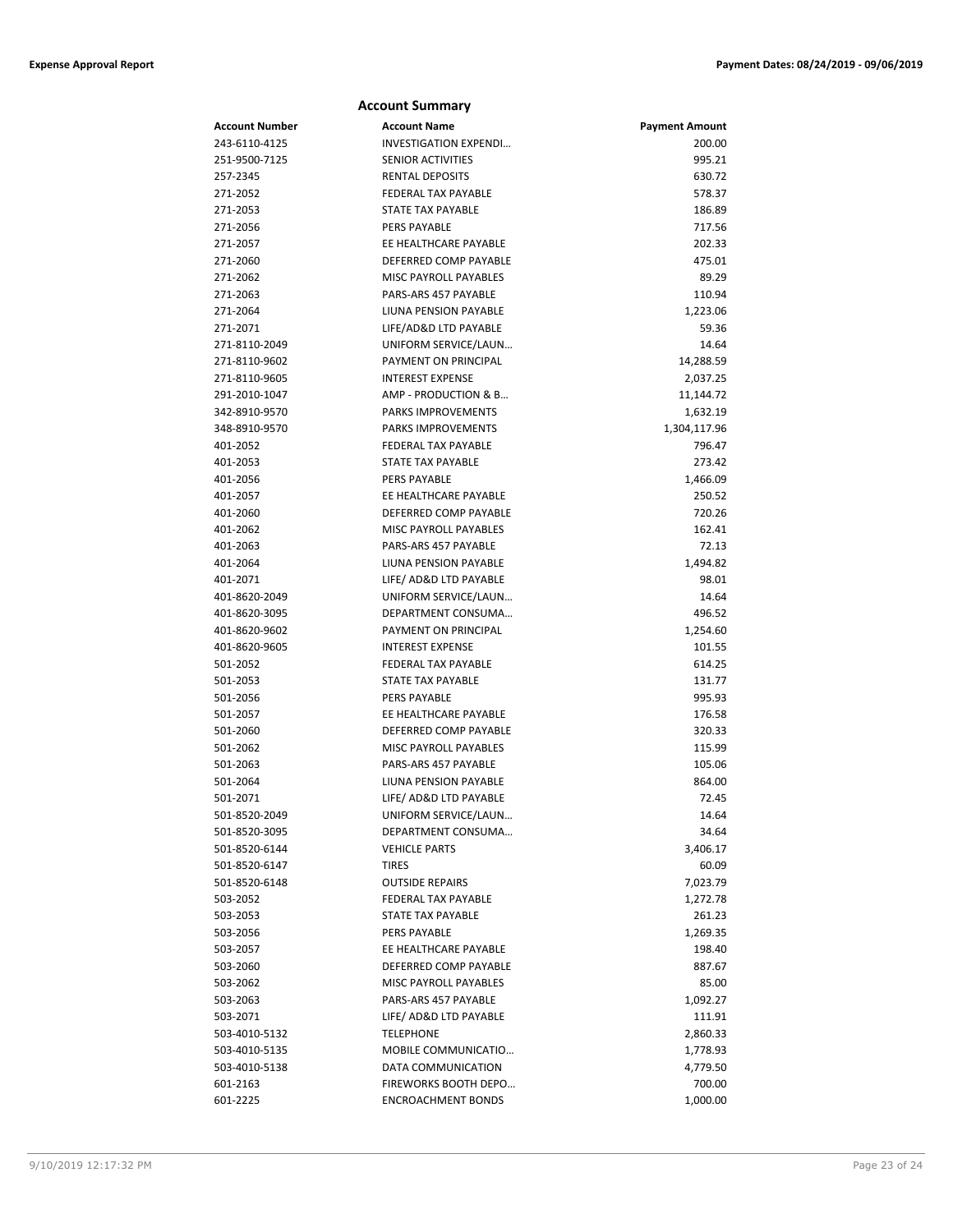|                       | <b>Account Summary</b>       |                       |
|-----------------------|------------------------------|-----------------------|
| <b>Account Number</b> | <b>Account Name</b>          | <b>Payment Amount</b> |
| 951-2052              | FFDFRAI TAX PAYARIF          | 846.74                |
| 951-2053              | <b>STATE TAX PAYABLE</b>     | 329.52                |
| 951-2056              | <b>PERS PAYABLE</b>          | 1,429.64              |
| 951-2057              | EE HEALTHCARE PAYABLE        | 250.46                |
| 951-2060              | DEFERRED COMP PAYABLE        | 434.36                |
| 951-2062              | <b>MISC PAYROLL PAYABLES</b> | 154.79                |
| 951-2063              | PARS-ARS 457 PAYABLE         | 240.64                |
| 951-2064              | LIUNA PENSION PAYABLE        | 1,329.93              |
| 951-2071              | LIFE/ AD&D LTD PAYABLE       | 97.66                 |
| 951-8820-2049         | UNIFORM SERVICE / LAU        | 14.64                 |
| 951-8820-2073         | SUBCONTRACTED WORK           | 475.70                |
| 951-8820-3095         | DEPARTMENT CONSUMA           | 565.42                |
| 951-8820-9602         | PRINCIPAL                    | 290.92                |
| 951-8820-9605         | <b>INTEREST EXPENSE</b>      | 23.55                 |
| 953-2052              | <b>FEDERAL TAX PAYABLE</b>   | 9.84                  |
| 953-2053              | <b>STATE TAX PAYABLE</b>     | 6.68                  |
| 953-2056              | <b>PERS PAYABLE</b>          | 104.43                |
| 953-2057              | FF HFAI THCARF PAYARI F      | 3.26                  |
| 953-2060              | DEFERRED COMP PAYABLE        | 4.30                  |
| 953-2062              | <b>MISC PAYROLL PAYABLES</b> | 0.68                  |
| 953-2063              | PARS-ARS 457 PAYABLE         | 52.93                 |
| 953-2071              | LIFE/ AD&D LTD PAYABLE       | 0.43                  |
|                       | <b>Grand Total:</b>          | 2.044.494.15          |

## **Project Account Summary**

| <b>Project Account Key</b> |                     | <b>Payment Amount</b> |
|----------------------------|---------------------|-----------------------|
| **None**                   |                     | 2,040,175.54          |
| 5005005 AA                 |                     | 22.12                 |
| 5005006 AA                 |                     | 16.35                 |
| 5005010 AA                 |                     | 562.00                |
| 5005011 AA                 |                     | 735.22                |
| 5005012 AA                 |                     | 2,357.97              |
| 5005014 AA                 |                     | 324.92                |
| 5005015 AA                 |                     | 130.75                |
| 5005060 AA                 |                     | 169.28                |
|                            | <b>Grand Total:</b> | 2,044,494.15          |
|                            |                     |                       |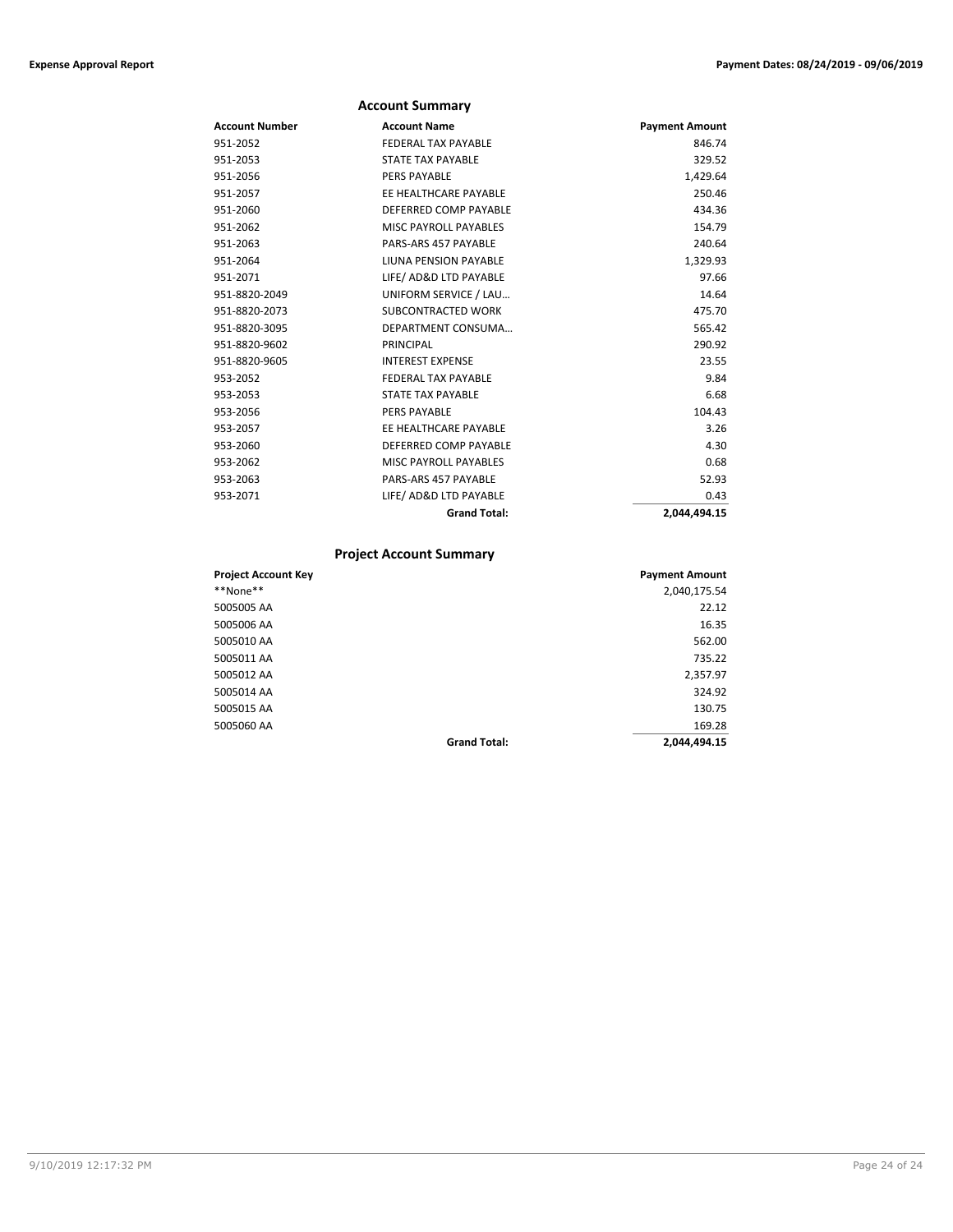

**Fund: 100 - GENERAL FUND**

## **Distribution Report**

Seaside, CA Payroll Set: 01 Expense Range - Payment Range 08/24/2019-09/06/2019

**Amount**

| 100-1010-0001 | SALARIES                  | 861.62     |
|---------------|---------------------------|------------|
| 100-2010-0001 | <b>SALARIES</b>           | 9,746.90   |
| 100-2021-0001 | SALARIES                  | 7,436.61   |
| 100-2021-0020 | PART-TIME HOURLY WAGES    | 375.00     |
| 100-2031-0001 | SALARIES                  | 12,171.77  |
| 100-2031-0002 | <b>OVERTIME</b>           | 482.25     |
| 100-2042-0020 | PART-TIME HOURLY WAGES    | 3,452.78   |
| 100-3010-0001 | SALARIES                  | 13,153.90  |
| 100-5110-0001 | SALARIES                  | 23,522.45  |
| 100-5110-0041 | <b>MEDICAL INSURANCE</b>  | 46.15      |
| 100-5110-1033 | <b>FITNESS PROGRAM</b>    | 309.69     |
| 100-6110-0001 | SALARIES                  | 32,422.30  |
| 100-6110-0002 | <b>OVERTIME</b>           | 1,618.05   |
| 100-6110-0020 | PART-TIME HOURLY WAGES    | 2,729.52   |
| 100-6110-1029 | TRAINING & EDUCATION      | 747.74     |
| 100-6110-2078 | <b>OTHER EXPENSE</b>      | 130.49     |
| 100-6120-0001 | SALARIES                  | 169,653.94 |
| 100-6120-0002 | <b>OVERTIME</b>           | 17,343.86  |
| 100-6120-0003 | <b>HOLIDAY OVERTIME</b>   | 1,648.88   |
| 100-6120-0004 | UNIFORM ALLOWANCE         | $-162.00$  |
| 100-6120-0012 | VACATION/COMP TIME PAYOFF | 31,314.19  |
| 100-6120-0020 | PART-TIME HOURLY WAGES    | 1,077.67   |
| 100-6130-0001 | SALARIES                  | 32,484.10  |
| 100-6130-0002 | <b>OVERTIME</b>           | 2,996.06   |
| 100-6150-0001 | SALARIES                  | 3,472.68   |
| 100-6160-0001 | SALARIES                  | 2,644.12   |
| 100-6160-0041 | MEDICAL INSURANCE         | 46.15      |
| 100-6160-3095 | DEPARTMENT CONSUMABLES    | 17.39      |
| 100-6170-0020 | PART-TIME HOURLY WAGES    | 2,582.15   |
| 100-6610-0001 | SALARIES                  | 13,026.54  |
| 100-6610-0002 | <b>OVERTIME</b>           | 64.69      |
| 100-6640-0001 | SALARIES                  | 114,053.02 |
| 100-6640-0002 | <b>OVERTIME</b>           | 876.92     |
| 100-6640-0099 | TUITION REIMBURSEMENT     | 300.00     |
| 100-6640-1033 | <b>FITNESS PROGRAM</b>    | 143.97     |
| 100-6660-0020 | PART-TIME HOURLY WAGES    | 324.38     |
| 100-7110-0001 | SALARIES                  | 4,658.57   |
| 100-7110-0020 | PART-TIME HOURLY WAGES    | 1,725.96   |
| 100-7210-0001 | SALARIES                  | 7,653.92   |
| 100-7220-0001 | SALARIES                  | 3,041.11   |
| 100-7220-0002 | <b>OVERTIME</b>           | 446.66     |
| 100-7310-0001 | SALARIES                  | 11,380.49  |
| 100-7410-0001 | SALARIES                  | 11,470.70  |
| 100-7410-0020 | PART-TIME HOURLY          | 377.40     |
| 100-7410-0041 | MEDICAL INSURANCE         | 46.15      |
| 100-8310-0001 | SALARIES                  | 4,064.89   |
| 100-8310-0002 | <b>OVERTIME</b>           | 806.35     |
| 100-8310-0097 | <b>UNALLOCATED PAGER</b>  | 1,955.50   |
| 100-8410-0001 | SALARIES                  | 1,271.75   |
| 100-8420-0001 | SALARIES                  | 12,299.56  |
| 100-8420-0002 | <b>OVERTIME</b>           | 265.17     |
| 100-8430-0001 | SALARIES                  | 2,847.02   |
| 100-8430-0002 | OVERTIME                  | 1,763.44   |
|               |                           |            |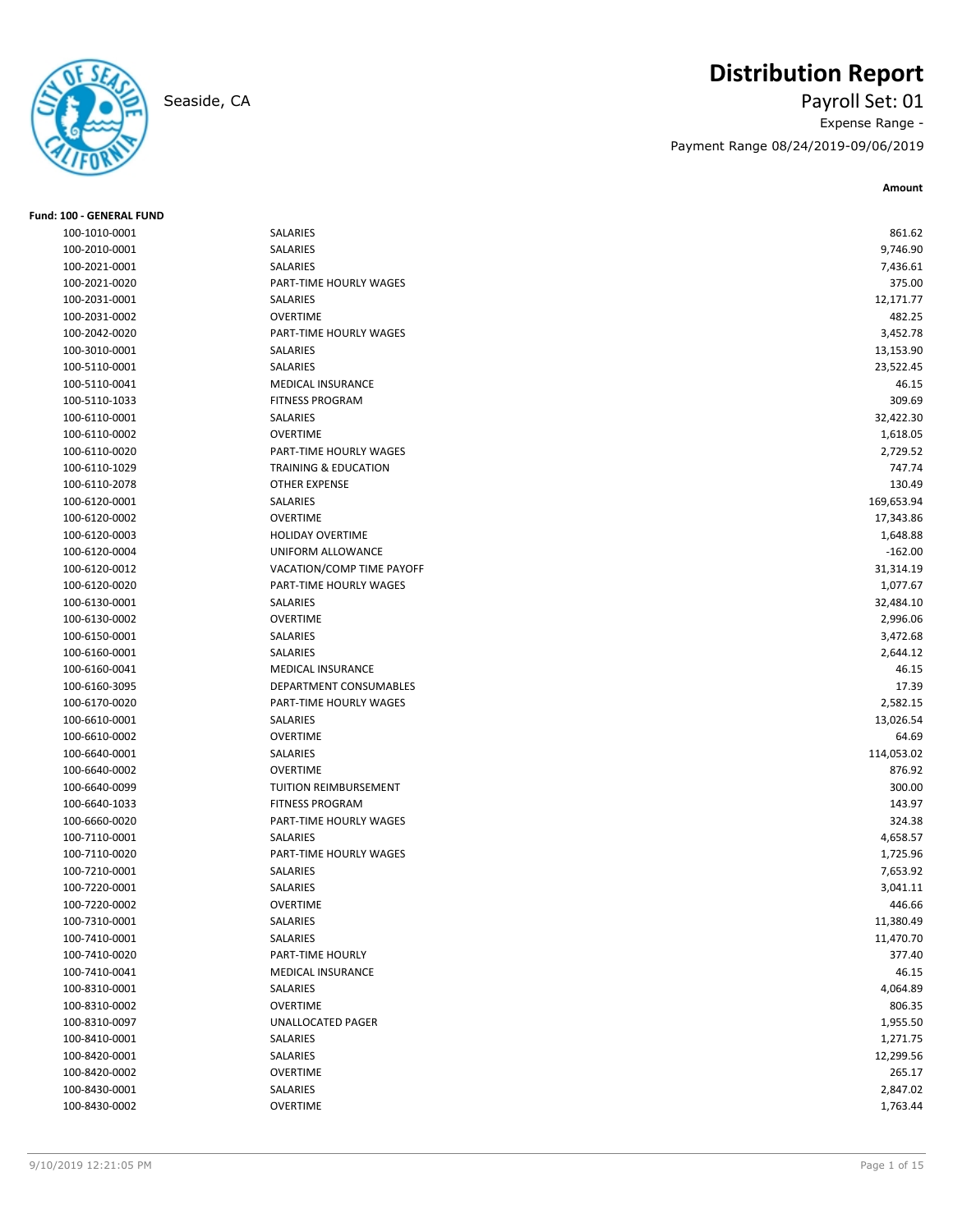| SALARIES                      |                                          | 4,568.88   |
|-------------------------------|------------------------------------------|------------|
| <b>OVERTIME</b>               |                                          | 46.69      |
| <b>SALARIES</b>               |                                          | 56.60      |
| <b>OVERTIME</b>               |                                          | 261.05     |
| <b>SALARIES</b>               |                                          | 21,839.07  |
| <b>SALARIES</b>               |                                          | 5,795.28   |
| <b>OVERTIME</b>               |                                          | 124.81     |
| PART-TIME HOURLY WAGES        |                                          | 5,297.54   |
| <b>SALARIES</b>               |                                          | 2,136.88   |
| <b>OVERTIME</b>               |                                          | 520.87     |
| <b>PART-TIME HOURLY WAGES</b> |                                          | 4,739.09   |
| <b>PART-TIME HOURLY WAGES</b> |                                          | 4,589.37   |
| <b>SALARIES</b>               |                                          | 5,244.56   |
| <b>PART-TIME HOURLY WAGES</b> |                                          | 2,096.87   |
| DEPARTMENT CONSUMABLES        |                                          | 18.00      |
| <b>PART-TIME HOURLY WAGES</b> |                                          | 1,496.50   |
| <b>PART-TIME HOURLY WAGES</b> |                                          | 3,247.61   |
| PART-TIME HOURLY WAGES        |                                          | 1,756.81   |
| <b>PART-TIME HOURLY WAGES</b> |                                          | 3,725.99   |
| <b>SALARIES</b>               |                                          | 2,280.65   |
| <b>PART-TIME HOURLY WAGES</b> |                                          | 9,499.30   |
| <b>PART-TIME HOURLY WAGES</b> |                                          | 3,241.56   |
|                               | Fund 100 - GENERAL FUND Total: 15,036.15 | 651,774.55 |
|                               |                                          |            |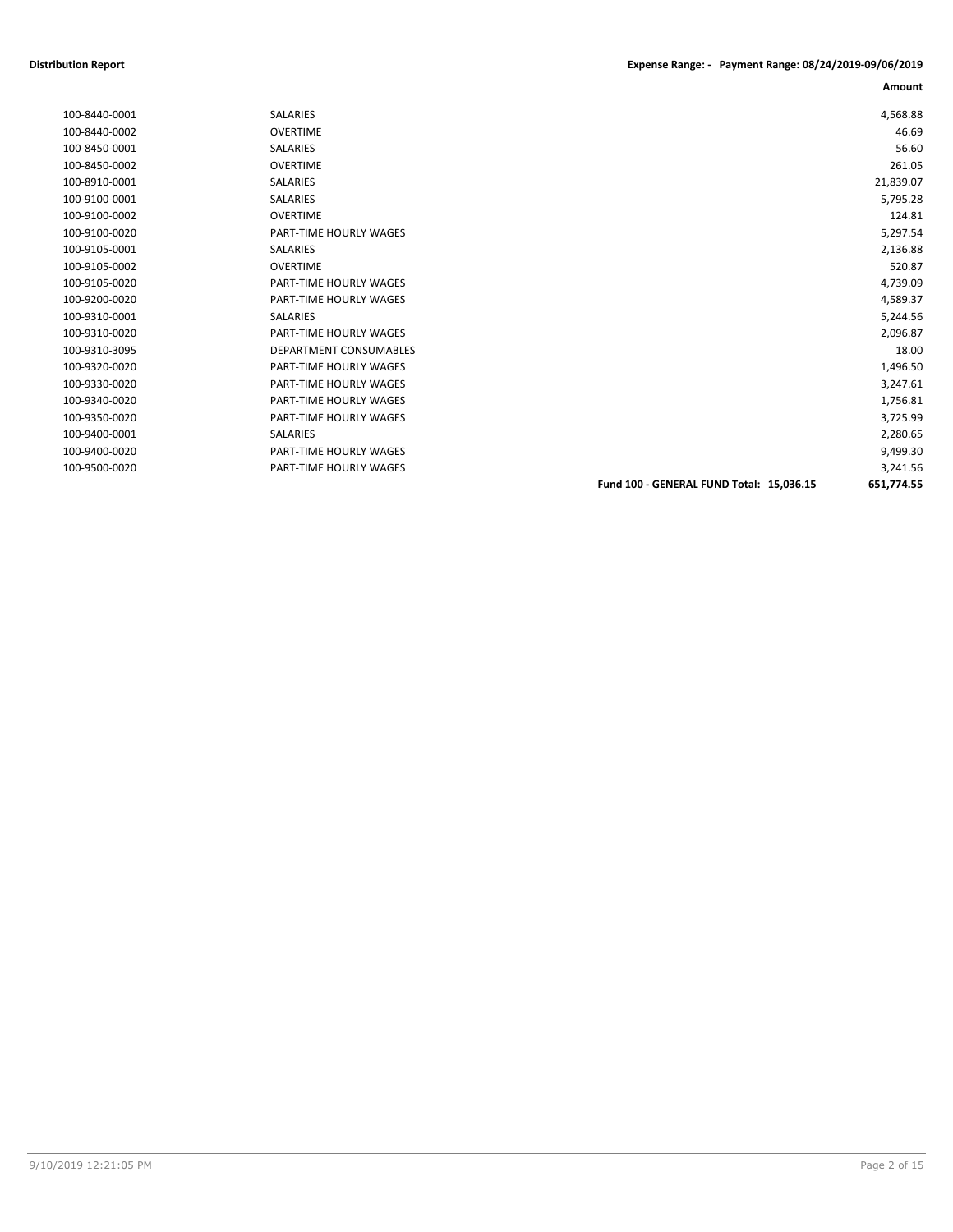**Fund: 103 - LAGUNA GRANDE PKG FUND**

103-8710-0001 SALARIES 361.72

**Fund 103 - LAGUNA GRANDE PKG FUND Total: 8.25 361.72**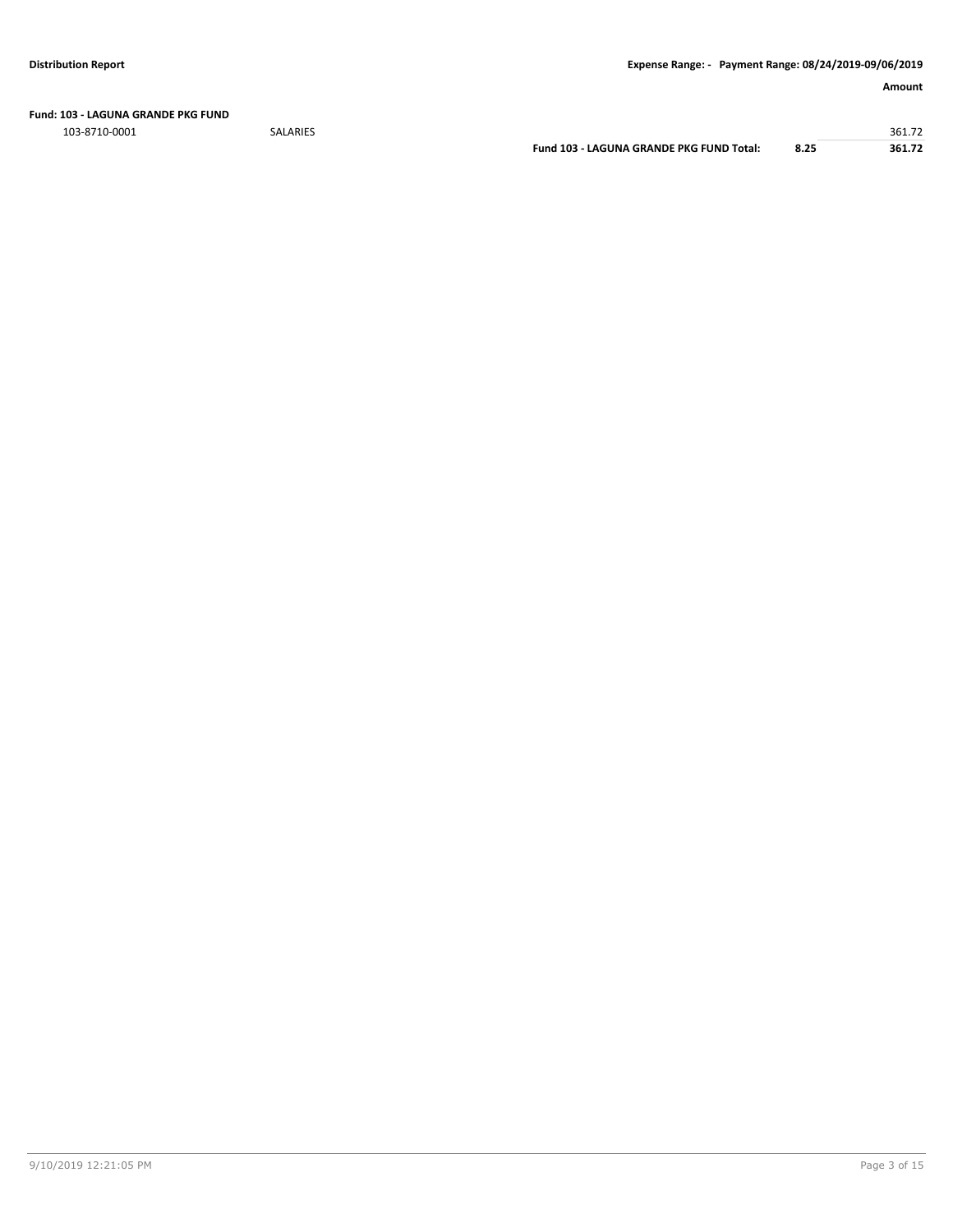| Fund: 113 - POMA & DMDC FUND |                           |                                    |        |           |
|------------------------------|---------------------------|------------------------------------|--------|-----------|
| 113-8730-0001                | SALARIES                  |                                    |        | 13,239.06 |
| 113-8730-0002                | <b>OVERTIME</b>           |                                    |        | 734.93    |
| 113-8730-0012                | VACATION\COMP TIME PAYOFF |                                    |        | 372.97    |
| 113-8730-0020                | PART-TIME HOURLY WAGES    |                                    |        | 1,772.66  |
| 113-8730-0041                | <b>MEDICAL INSURANCE</b>  |                                    |        | 92.30     |
|                              |                           | Fund 113 - POMA & DMDC FUND Total: | 499.63 | 16.211.92 |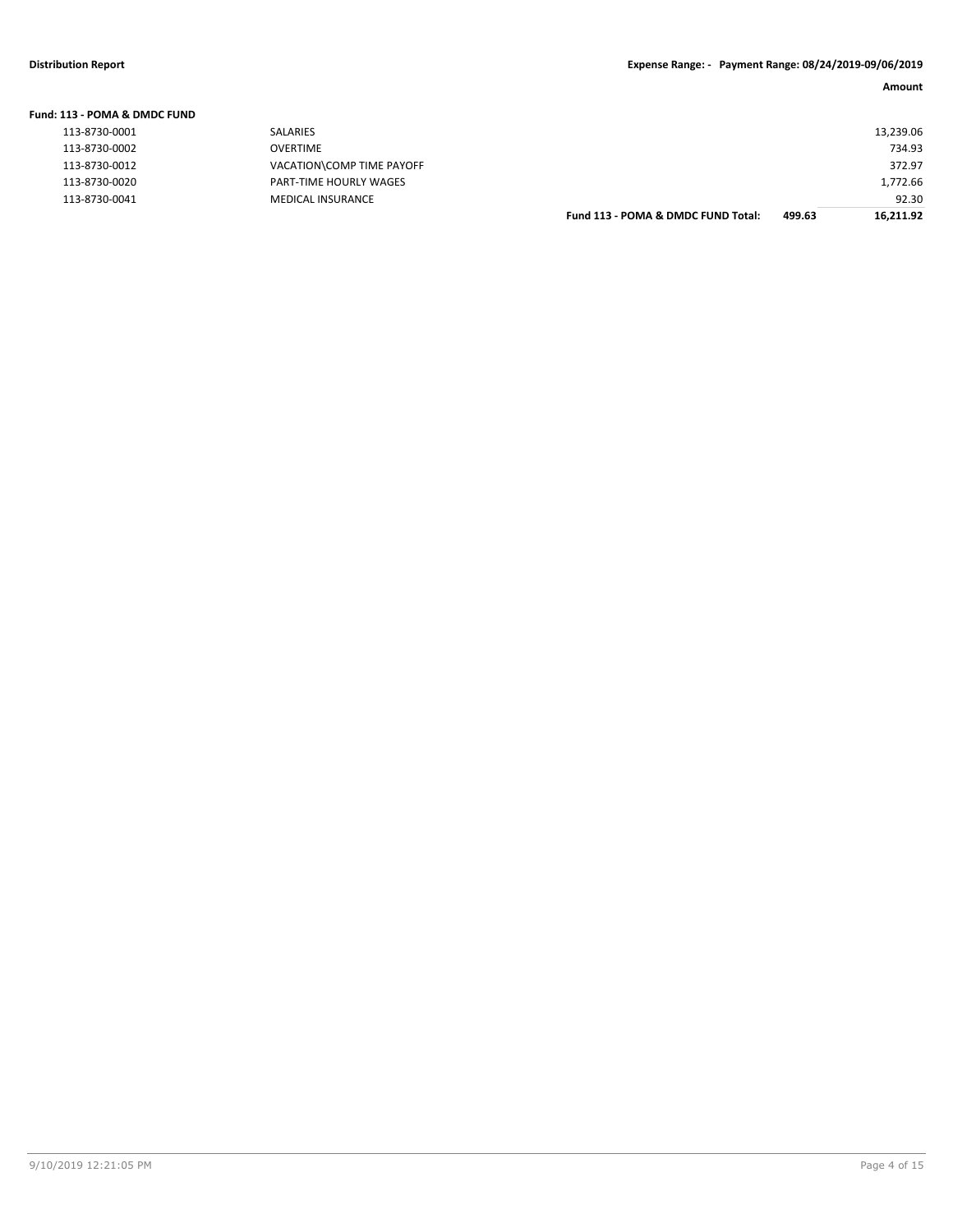**Fund: 200 - CDBG FUND** 200-5410-0001 SALARIES 1,913.37

**Fund 200 - CDBG FUND Total: 42.80 1,913.37**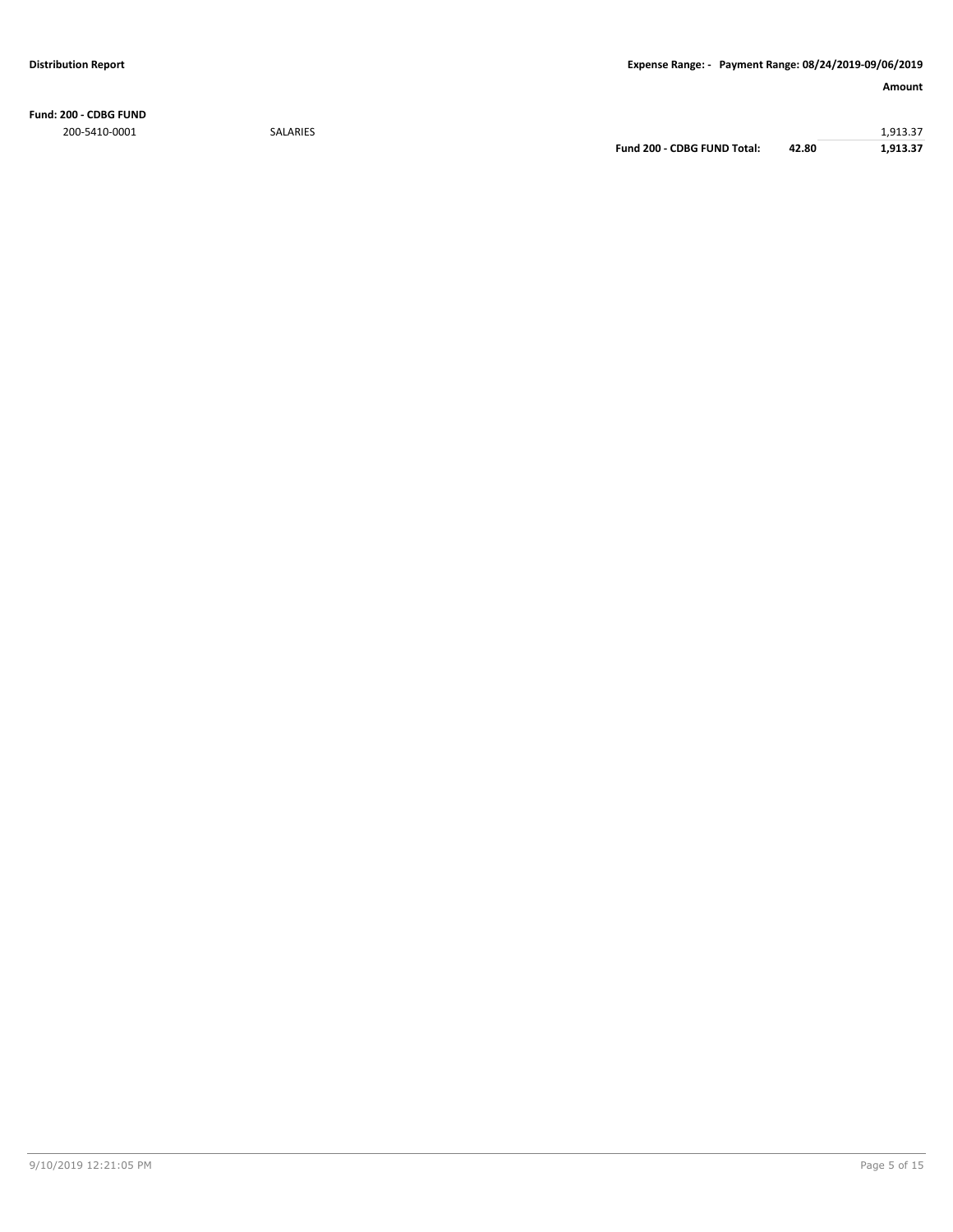## **Distribution Report Expense Range: - Payment Range: 08/24/2019-09/06/2019**

### **Amount**

| <b>210 - STREETS FUND</b> |                 |                                       |        |          |
|---------------------------|-----------------|---------------------------------------|--------|----------|
| 210-8110-0001             | SALARIES        |                                       |        | 6,758.07 |
| 210-8110-0002             | <b>OVERTIME</b> |                                       |        | 126.07   |
| 210-8110-1033             | FITNESS PROGRAM |                                       |        | 79.98    |
| 210-8420-0001             | SALARIES        |                                       |        | 857.59   |
|                           |                 | <b>Fund 210 - STREETS FUND Total:</b> | 252.77 | 7.821.71 |

### **Fund: 210 - STREETS FUND**

| 210-8110-0001 |
|---------------|
| 210-8110-0002 |
| 210-8110-1033 |
| 210-8420-0001 |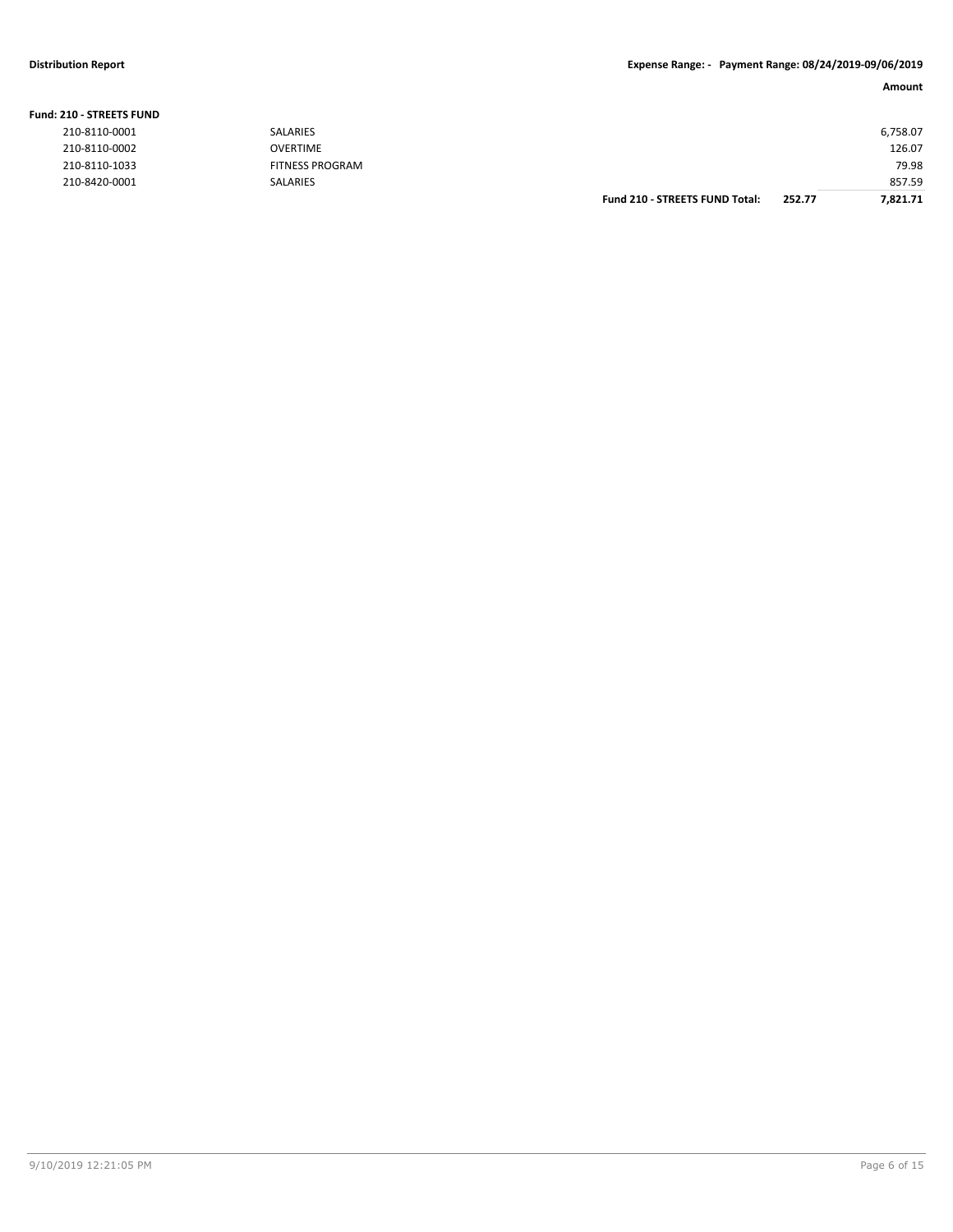**Fund: 251 - SENIOR PROGRAMS**

251-9500-7125 SENIOR ACTIVITIES 19.99

**Fund 251 - SENIOR PROGRAMS Total: 19.99**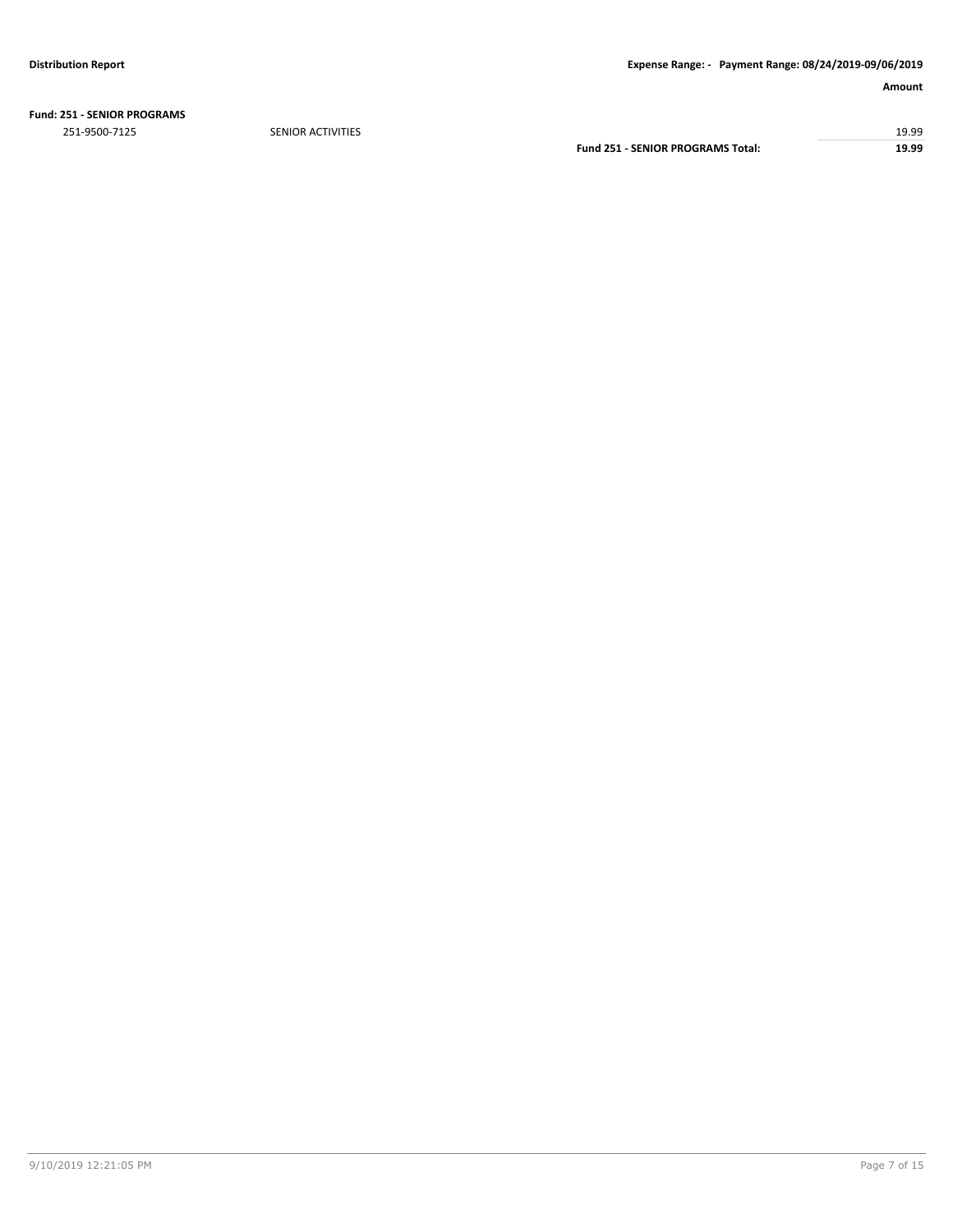| <b>Fund: 271 - STORMWATER FUND</b> |  |  |  |
|------------------------------------|--|--|--|
|------------------------------------|--|--|--|

271-8110-0001 SALARIES 7,216.36

82.60 82.60 STRORM WATER TRASH AMENDMENT FUND 271-870RMWATER FUND Total: 210.32 82.60 271-8910-8000 **Fund 271 - STORMWATER FUND Total: 210.32**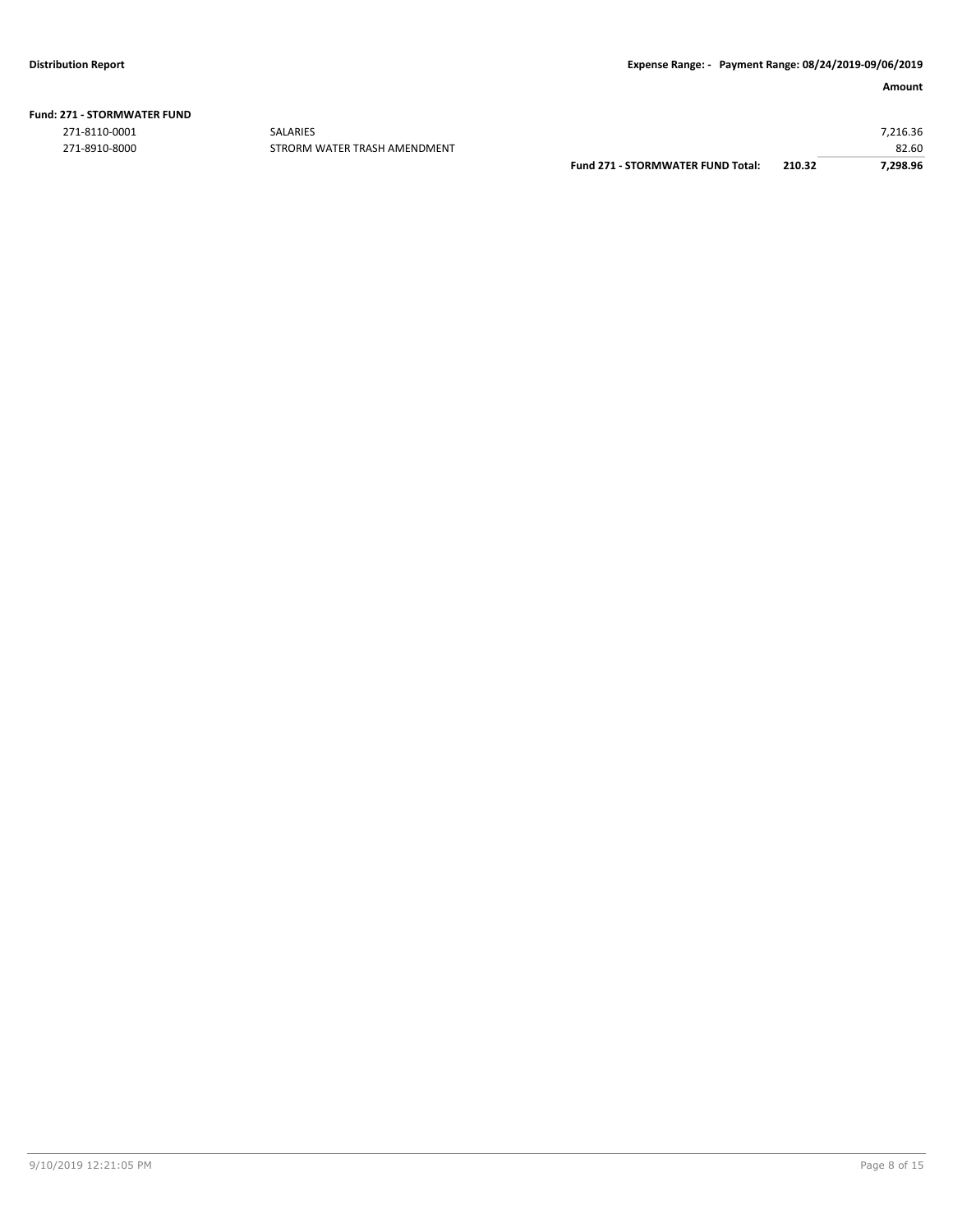## **Fund: 401 - WATER FUND**

|               |                 | Fund 401 - WATER FUND Total: | 234.00 | 8.889.74 |
|---------------|-----------------|------------------------------|--------|----------|
| 401-8620-0001 | <b>SALARIES</b> |                              |        | 8,644.23 |
| 401-8610-0001 | <b>SALARIES</b> |                              |        | 245.51   |
|               |                 |                              |        |          |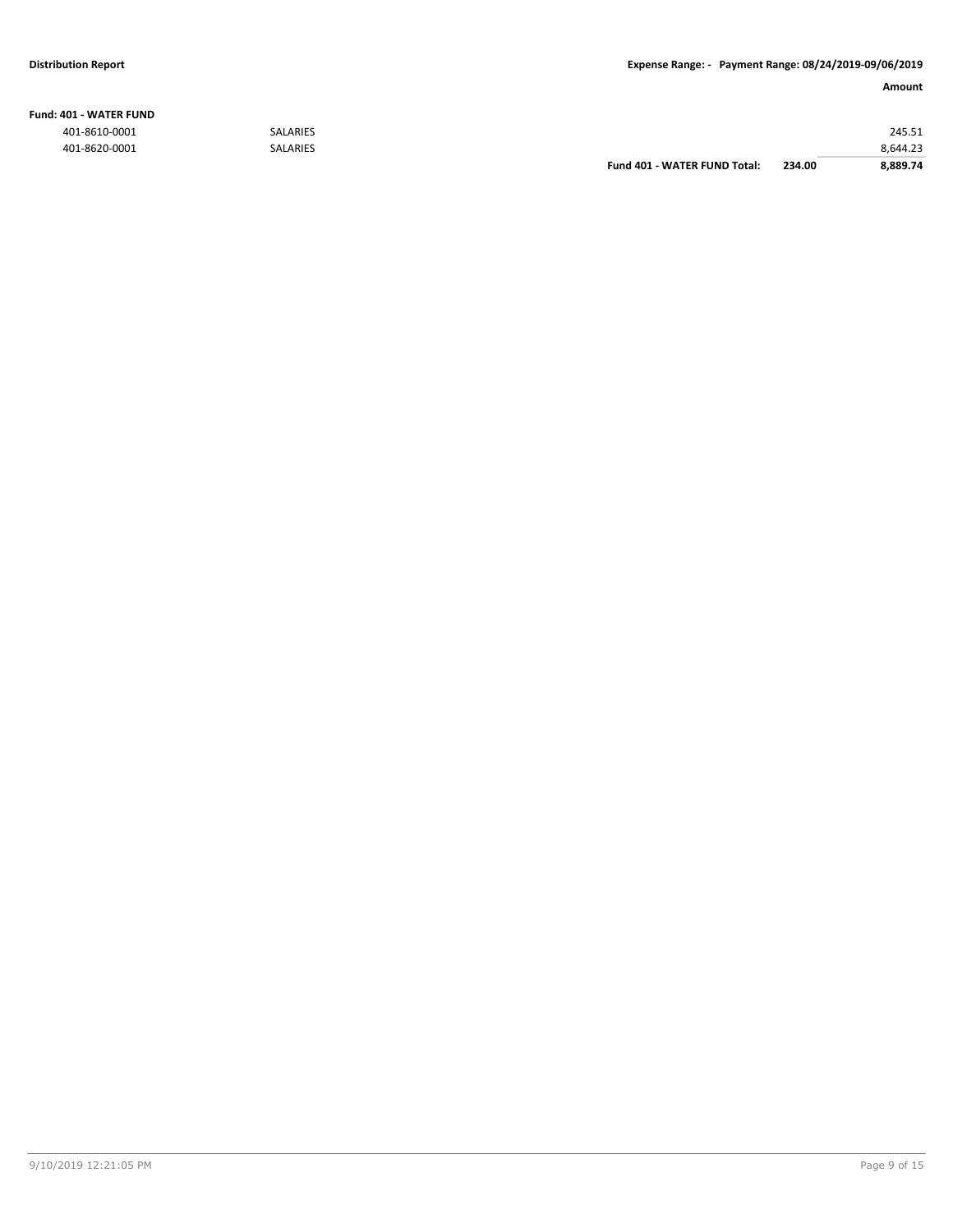| Fund: 501 - EQUIPMT MAINT FUND |  |
|--------------------------------|--|
|--------------------------------|--|

501-8510-0001 SALARIES 491.03

| 501-8520-0001 | <b>SALARIES</b> |                                             |        | 5.852.76 |
|---------------|-----------------|---------------------------------------------|--------|----------|
|               |                 | <b>Fund 501 - EQUIPMT MAINT FUND Total:</b> | 168.00 | 6.343.79 |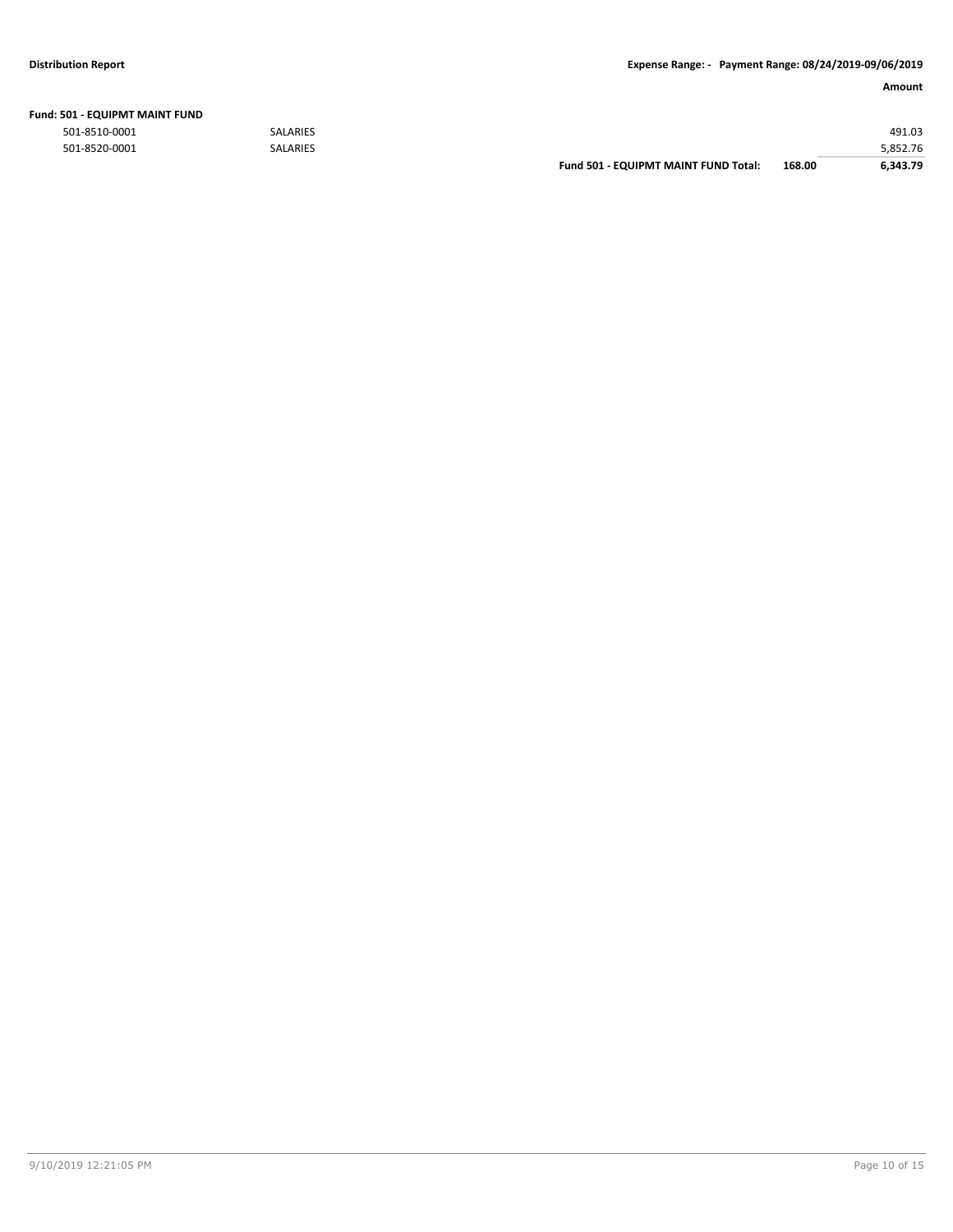## **Fund: 502 - PROP/CASUALTY INS FUND**

502-5120-1029 TRAINING AND EDUCATION 482.60

**Fund 502 - PROP/CASUALTY INS FUND Total: 482.60**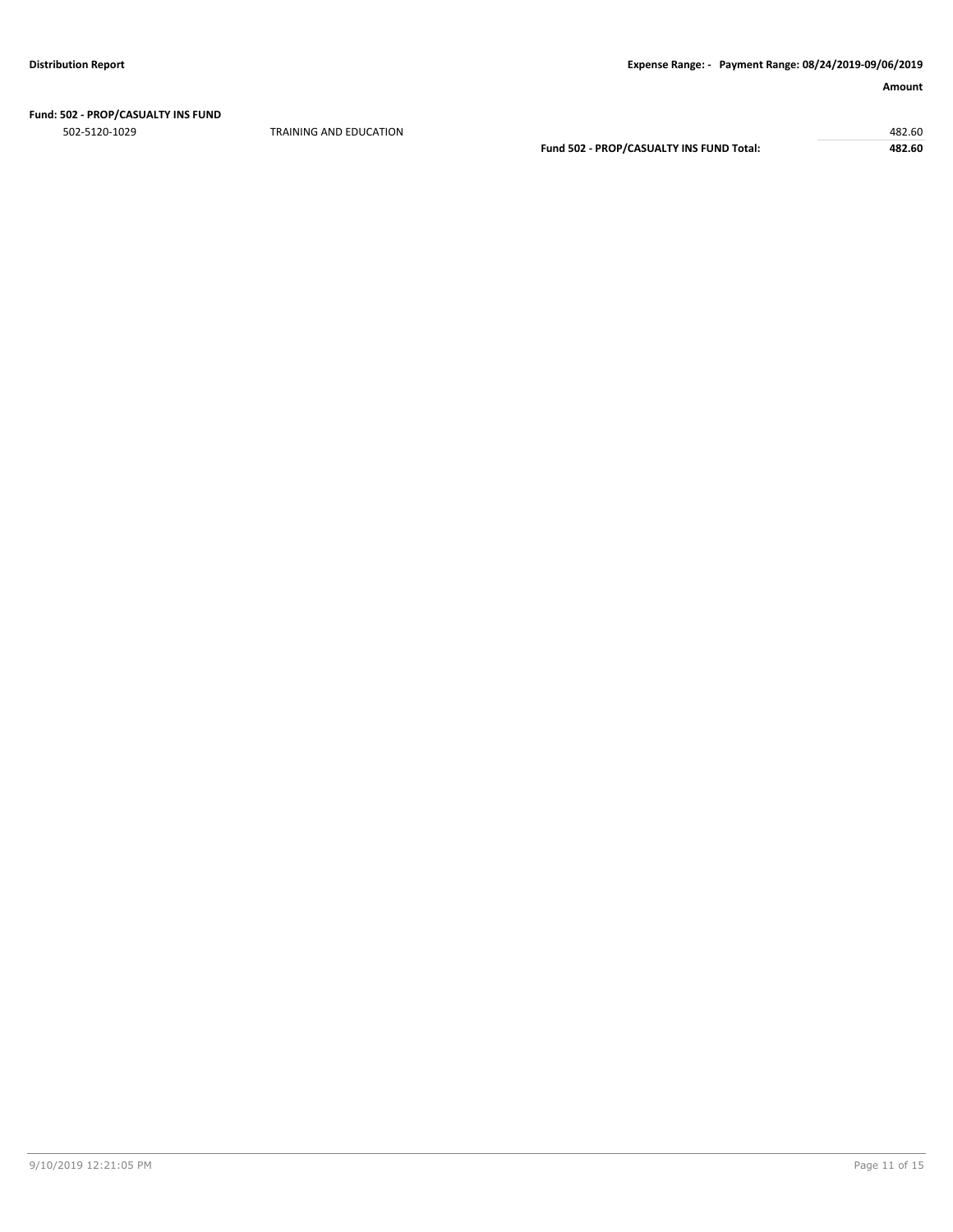**Fund: 503 - MIS FUND**

503-4010-0001 SALARIES 6,773.34 **Fund 503 - MIS FUND Total: 127.14 6,773.34**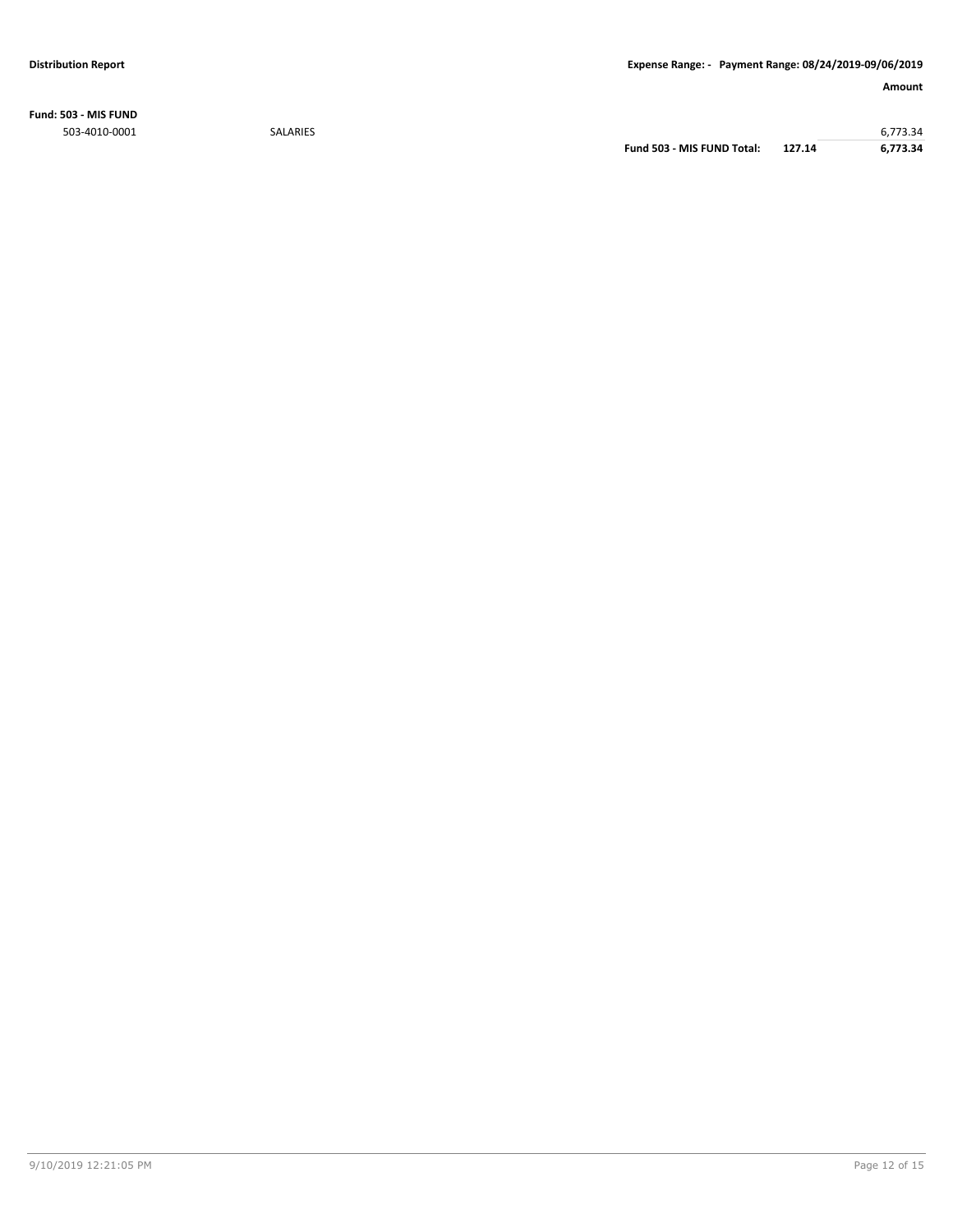### **Distribution Report Expense Range: - Payment Range: 08/24/2019-09/06/2019**

| Fund: 951 - SAN. DISTRICT GEN. FUND |                 |                                           |        |          |
|-------------------------------------|-----------------|-------------------------------------------|--------|----------|
| 951-8810-0001                       | <b>SALARIES</b> |                                           |        | 804.29   |
| 951-8820-0001                       | <b>SALARIES</b> |                                           |        | 6,539.79 |
| 951-8820-0002                       | <b>OVERTIME</b> |                                           |        | 495.63   |
|                                     |                 | Fund 951 - SAN, DISTRICT GEN, FUND Total: | 195.90 | 7.839.71 |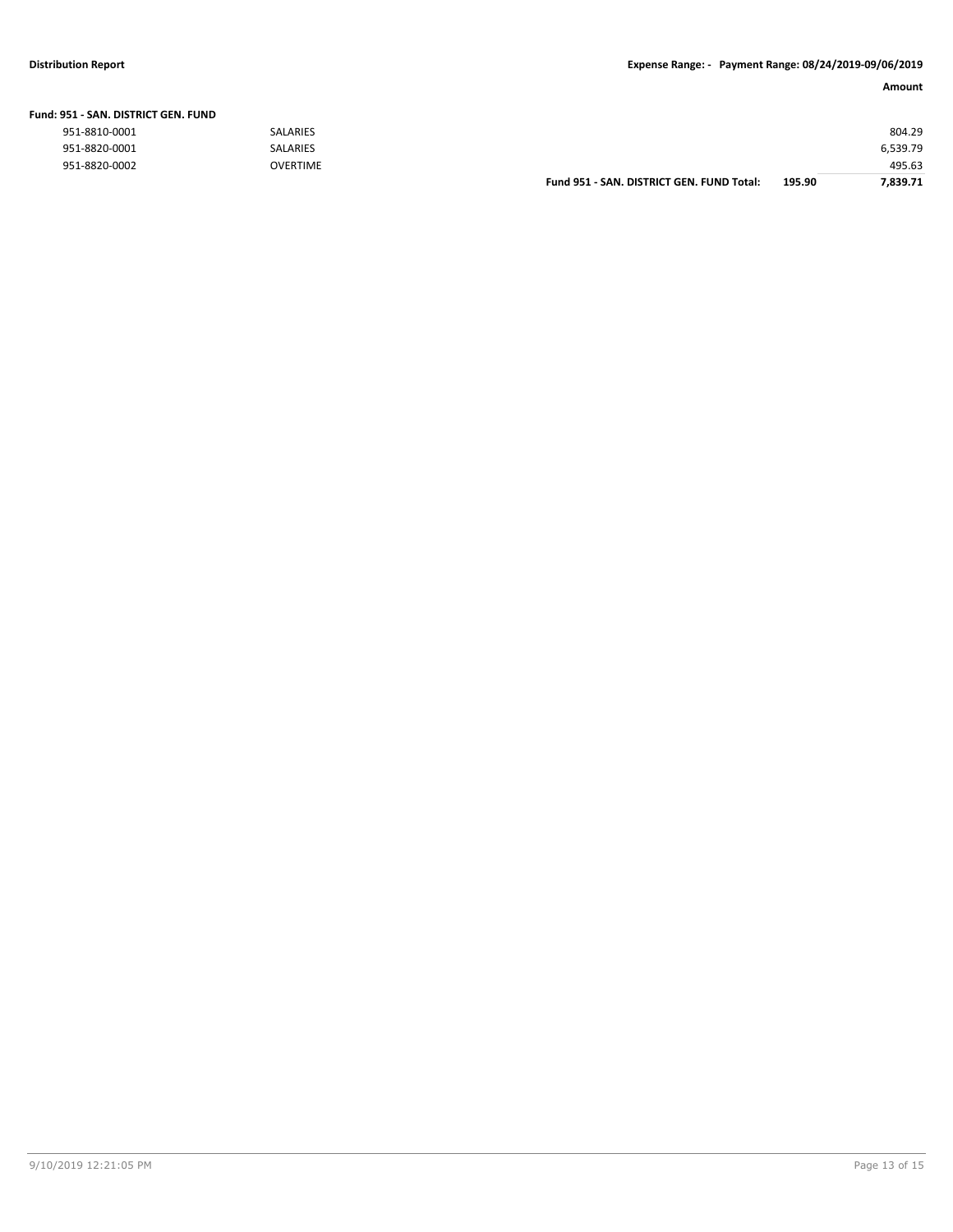| 953-8820-9201 |  |
|---------------|--|
| 953-8820-9205 |  |
|               |  |

DEL MONTE LIFT STATION UPGRADE 953-8820-9205 CANYON DEL REY SEWER LINE REPLACEMENT<br>953-8820-9214 DEL MONTE SWR MAIN REPLACEMENT DEL MONTE SWR MAIN REPLACEMENT

| Fund 953 - SAN. DISTRICT CAP. IMPROV Total: | 2.00 | 110.13 |
|---------------------------------------------|------|--------|
|                                             |      | 55.07  |
|                                             |      | 27.53  |
|                                             |      | 27.53  |
|                                             |      |        |